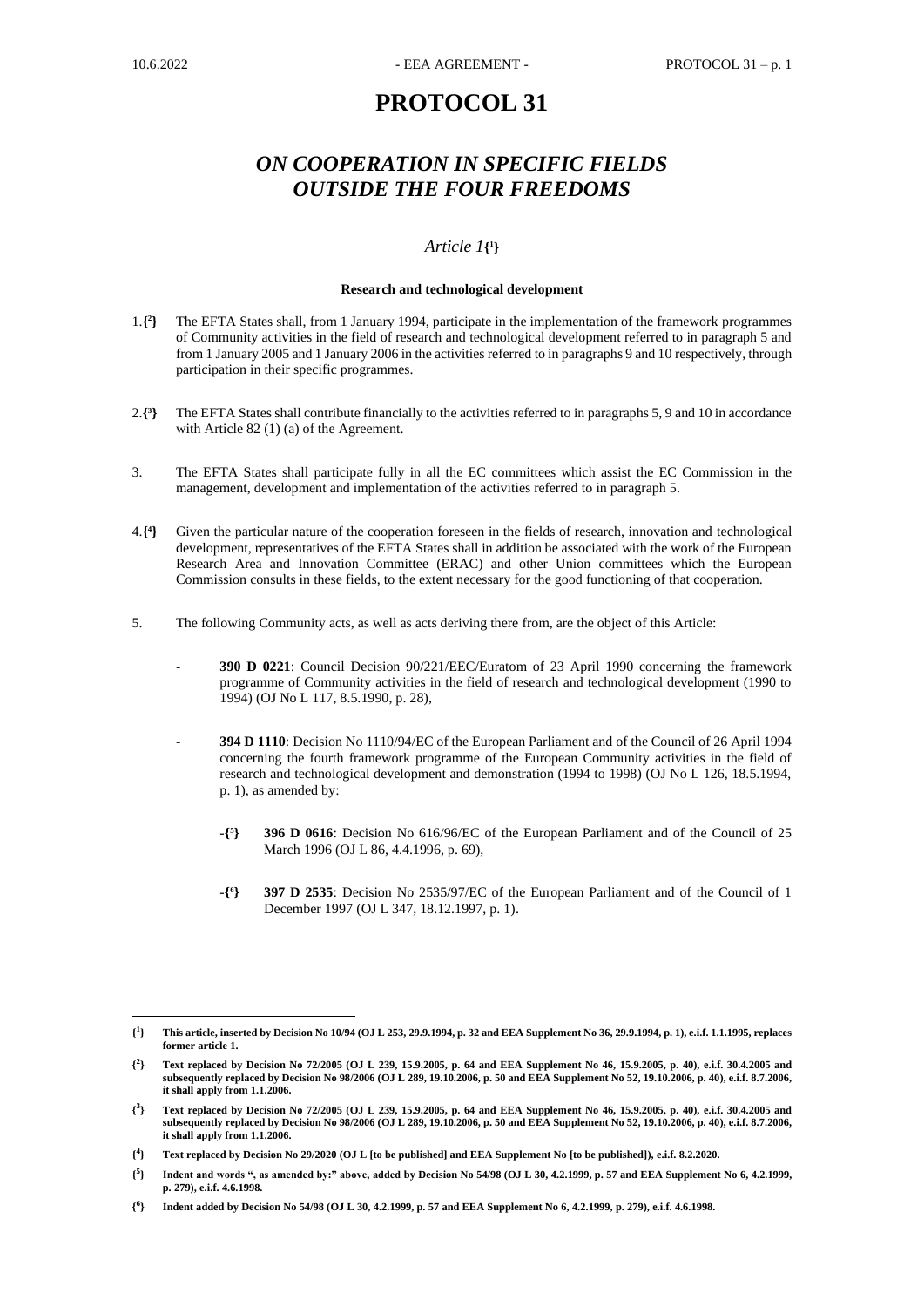- -**{ 7 } 399 D 0182**: Decision No 182/1999/EC of the European Parliament and of the Council of 22 December 1998 concerning the fifth framework programme of the European Community for research, technological development and demonstration activities (1998 to 2002) (OJ L 26, 1.2.1999, p. 1).
- -**{ 8 } 32002 D 1513**: Decision No 1513/2002/EC of the European Parliament and of the Council of 27 June 2002 concerning the sixth framework programme of the European Community for research, technological development and demonstration activities, contributing to the creation of the European Research Area and to innovation (2002-2006) (OJ L 232, 29.8.2002, p. 1), as amended by:
- -**{ 9 } 32004 D 0786**: Decision No 786/2004/EC of the European Parliament and of the Council of 21 April 2004 (OJ L 138, 30.4.2004, p. 7).
- -**{ <sup>10</sup>} 32006 D 1982**: Decision No 1982/2006/EC of the European Parliament and of the Council of 18 December 2006 concerning the Seventh Framework Programme of the European Community for research, technological development and demonstration activities (2007-2013) (OJ L 412, 30.12.2006, p. 1).
- *-***{ <sup>11</sup>} 32013 R 1291**: Regulation (EU) No 1291/2013 of the European Parliament and of the Council of 11 December 2013 establishing Horizon 2020 – the Framework Programme for Research and Innovation (2014-2020) and repealing Decision No 1982/2006/EC (OJ L 347, 20.12.2013, p. 104).

Liechtenstein shall be exempted from the participation in, and the financial contribution to, this programme.

-**{ <sup>12</sup>} 32021 R 0697**: Regulation (EU) 2021/697 of the European Parliament and of the Council of 29 April 2021 establishing the European Defence Fund and repealing Regulation (EU) 2018/1092 (OJ L 170, 12.5.2021, p. 149).

The costs incurred for activities the implementation of which starts after 1 January 2021 may be considered eligible as from the starting date of the action fixed in the grant agreement or the grаnt decision concerned, under the conditions set out therein, provided that Decision of the EEA Joint Committee No 228/2021 of 28 July 2021 enters into force before the end of the action.

Iceland and Liechtenstein shall be exempted from the participation in, and the financial contribution to, this programme.

-**{ <sup>13</sup>} 32021 R 0695**: Regulation (EU) 2021/695 of the European Parliament and of the Council of 28 April 2021 establishing Horizon Europe – the Framework Programme for Research and Innovation, laying down its rules for participation and dissemination, and repealing Regulations (EU) No 1290/2013 and (EU) No 1291/2013 (OJ L 170, 12.5.2021, p. 1).

The costs incurred for activities the implementation of which starts after 1 January 2021 may be considered eligible as from the starting date of the action fixed in the grant agreement or the grаnt decision concerned, under the conditions set out therein, provided that Decision of the EEA Joint Committee No 263/2021 of 24 September 2021 enters into force before the end of the action.

**<sup>{</sup> 7 } Indent added by Decision No 27/1999 (OJ L 148, 22.6.2000, p. 54 and EEA Supplement No 28, 22.6.2000, p. 271), e.i.f. 30.6.1999.**

**<sup>{</sup> 8 } Indent added by Decision No 154/2002 (OJ L 19, 23.1.2003, p. 52 and EEA Supplement No 4, 23.1.2003, p. 35), e.i.f. 10.1.2003.**

**<sup>{</sup> 9 } Indent and words ", as amended by:" above, added by Decision No 90/2004 (OJ L 349, 25.11.2004, p. 52 and EEA Supplement No 59, 25.11.2004, p. 26), e.i.f. 9.6.2004.**

 $\{^{10}\}$ **<sup>10</sup>} Indent added by Decision No 63/2007 (OJ L 304, 22.11.2007, p. 43 and EEA Supplement No 56, p. 1), e.i.f. 16.6.2007, it shall apply from 1.1.2007.**

**<sup>{</sup> <sup>11</sup>} Indent and adaptation text added by Decision No 109/2014 (OJ L 310, 30.10.2014, p. 80 and EEA Supplement No 63, 30.10.2014, p. 68), e.i.f. 17.5.2014, it shall apply from 1.1.2014.**

**<sup>{</sup> <sup>12</sup>} Indent and adaptation text added by Decision No 228/2021 (OJ L [to be published] and EEA Supplement No [to be published]), e.i.f. 29.7.2021, it shall apply from 1.1.2021.**

 $\{^{13}\}$ **<sup>13</sup>} Indent and adaptation text added by Decision No 263/2021 (OJ L [to be published] and EEA Supplement No [to be published]), e.i.f. 25.9.2021, it shall apply from 1.1.2021.**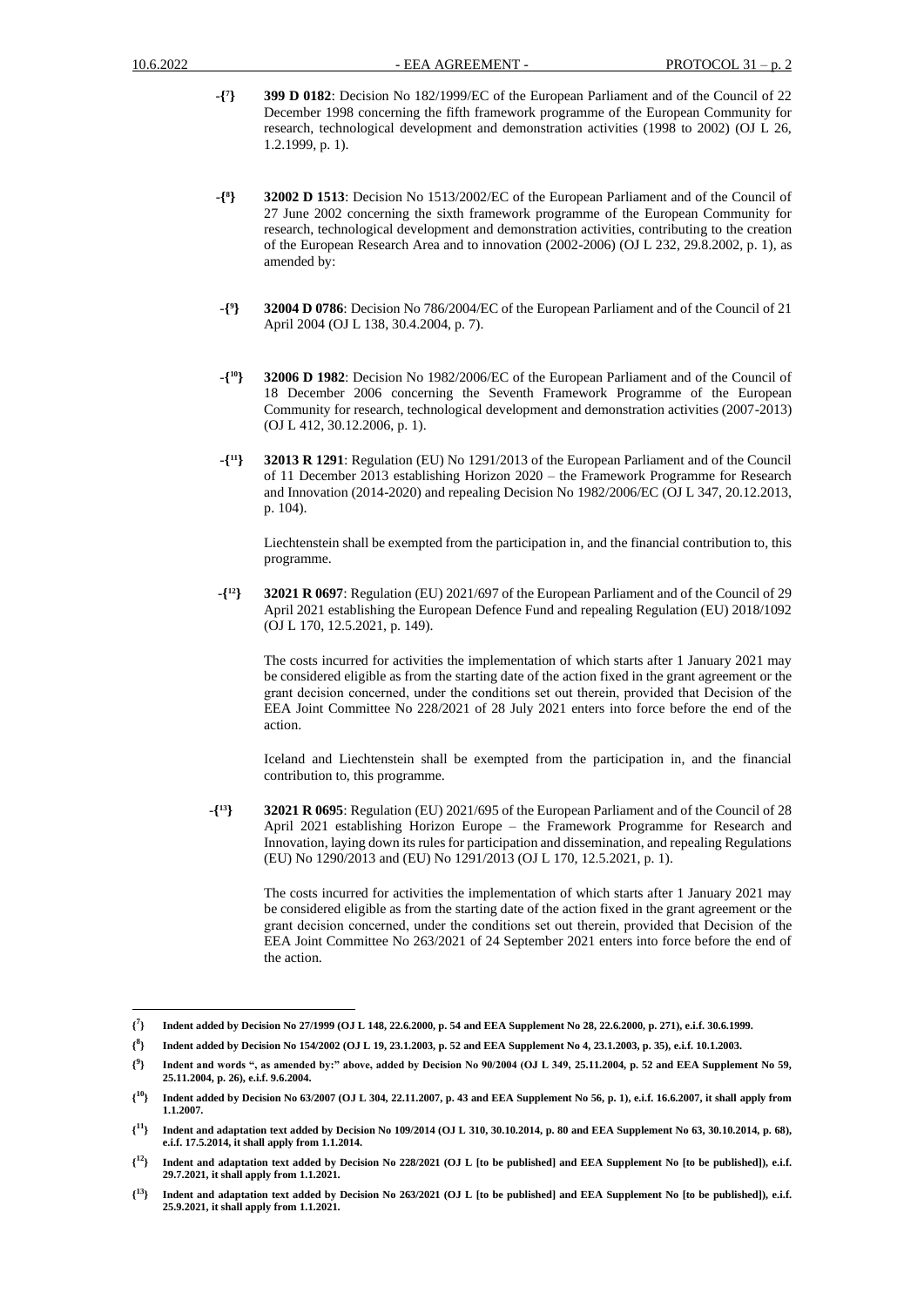Liechtenstein shall be exempted from the participation in, and the financial contribution to, this programme.

- 6.**{ <sup>14</sup>}** Evaluation and major direction of activities in the framework programmes of Union activities in the field of research and technological development referred to in paragraphs 5, 8a, 8c, 9 and 10 shall be governed by the procedure referred to in Article 79(3) of the Agreement.
- 7. The Agreement shall be without prejudice, on the one hand, to the bilateral cooperation taking place under the framework programme for Community activities in the field of research and technological development (1987 to 1991)( $<sup>1</sup>$ ) and, on the other hand, in so far as they concern cooperation which is not covered by the Agreement,</sup> to the bilateral framework agreements for scientific and technical cooperation between the Community and the EFTA States.
	- $(^1$ ) 387 D 0516: Council Decision 87/516/Euratom/EEC of 28 September 1987 (OJ No L 302, 24.10.1987, p. 1)
- 8.**{** <sup>15</sup>**}** (a) The EFTA States shall fully participate in the European GNSS Agency, hereinafter referred to as the "Agency", as set up by the following Union act:
	- **32010 R 0912**: Regulation (EU) No 912/2010 of the European Parliament and of the Council of 22 September 2010 setting up the European GNSS Agency, repealing Council Regulation (EC) No 1321/2004 on the establishment of structures for the management of the European satellite radio navigation programmes and amending Regulation (EC) No 683/2008 of the European Parliament and of the Council (OJ L 276, 20.10.2010, p. 11), as amended by:
		- $-$ { 16 } **<sup>16</sup>**} **32014 R 0512**: Regulation (EU) No 512/2014 of the European Parliament and of the Council of 16 April 2014 (OJ L 150, 20.5.2014, p. 72).
	- (b) The EFTA States shall contribute financially to the activities referred to under (a) in accordance with Article 82(1)(a) of and Protocol 32 to the Agreement.
	- (c) The EFTA States shall participate fully, without the right to vote, in the Administrative Board of the Agency and in the Security Accreditation Board of the Agency.
	- (d) The Agency shall have legal personality. It shall enjoy in all the States of the Contracting Parties the most extensive legal capacity accorded to legal persons under their law.
	- (e) The EFTA States shall apply to the Agency the Protocol of Privileges and Immunities of the European Communities.
	- (f) By way of derogation from Article 12(2)(a) of the Conditions of employment of other servants of the European Communities, nationals of the EFTA States enjoying their full rights as citizens may be engaged under contract by the Executive Director of the Agency.
	- (g) By virtue of Article 79(3) of the Agreement, Part VII (Institutional Provisions) of the Agreement, with the exception of Sections 1 and 2 of Chapter 3, shall apply to this paragraph.
	- (h) Regulation (EC) No 1049/2001 of the European Parliament and of the Council of 30 May 2001 regarding public access to European Parliament, Council and Commission documents shall, for the application of this Regulation, apply to any documents of the Agency regarding the EFTA States as well.

 $\{^{14}\}$ **<sup>14</sup>} Text replaced by Decision No 72/2005 (OJ L 239, 15.9.2005, p. 64 and EEA Supplement No 46, 15.9.2005, p. 40), e.i.f. 30.4.2005 and subsequently replaced by Decision No 98/2006 (OJ L 289, 19.10.2006, p. 50 and EEA Supplement No 52, 19.10.2006, p. 40), e.i.f. 8.7.2006, it shall apply from 1.1.2006 and subsequently replaced by Decision No 94/2009 (OJ L 277, 22.10.2009, p. 50 and EEA Supplement No 56, 22.10.2009, p. 28), e.i.f. 9.7.2009, it shall apply from 1.1.2009 and subsequently replaced by Decision No 139/2012 (OJ L 309, 8.11.2012, p. 21 and EEA Supplement No 63, 8.11.2012, p. 24), e.i.f. 15.12.2012, it shall apply from 1.1.2012.**

**<sup>{</sup> <sup>15</sup>} Paragraph inserted by Decision No 180/2004 (OJ L 133, 26.5.2005, p. 42 and EEA Supplement No 26, 26.5.2005, p. 30), e.i.f. 17.12.2004 and subsequently text replaced by Decision No 94/2009 (OJ L 277, 22.10.2009, p. 50 and EEA Supplement No 56, 22.10.2009, p. 28), e.i.f. 9.7.2009, it shall apply from 1.1.2009 and subsequently replaced by Decision No 121/2012 (OJ L 270, 4.10.2012, p. 44 and EEA Supplement No 56, 4.10.2012, p. 46), e.i.f. 16.6.2012, it shall apply from 1.1.2012.**

 $\{^{16}\}$ **<sup>16</sup>} Indent and words ", as amended by:" added by Decision No 32/2015 (OJ L 93, 7.4.2016, p. 49 and EEA Supplement No 21, 7.4.2016, p. 43), e.i.f. 26.2.2015.**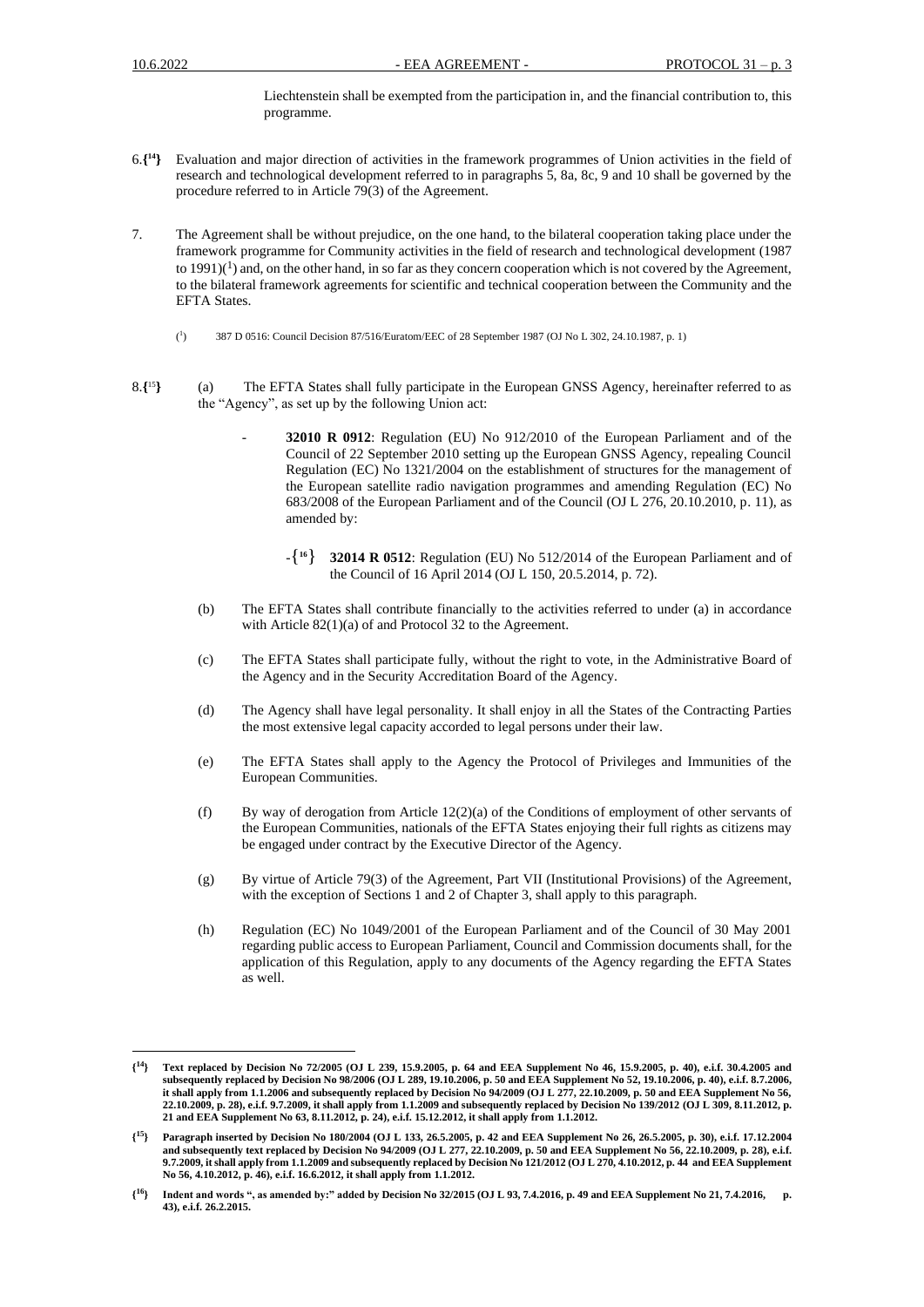- (i) With regard to Iceland, this paragraph shall be suspended until otherwise decided by the EEA Joint Committee.
- (j) This paragraph shall not apply to Liechtenstein.
- 8a.**{ <sup>17</sup>}** (a) The EFTA States shall, as from 1 January 2009, participate in the activities which may result from the following Community act:
	- **32008 R 0683**: Regulation (EC) No 683/2008 of the European Parliament and of the Council of 9 July 2008 on the further implementation of the European satellite navigation programmes (EGNOS and Galileo) (OJ L 196, 24.7.2008, p. 1), as amended by:
		- -**{ <sup>18</sup>} 32010 R 0912**: Regulation (EU) No 912/2010 of the European Parliament and of the Council of 22 September 2010 (OJ L 276, 20.10.2010, p. 11).
	- (b) The EFTA States shall contribute financially to the activities referred to under (a) in accordance with Article 82(1)(a) of and Protocol 32 to the Agreement.

In addition, and based on Article  $82(1)(c)$  of the Agreement, Norway shall contribute the amount of EUR 20'114'000 for the year 2008, of which half shall be due for payment by 31 August 2012 and the other half by 31 August 2013, to be included in the call for funds foreseen in Article 2(2), first subparagraph of Protocol 32.

(c) The EFTA States shall participate fully, without the right to vote, in all the Community committees which assist the European Commission in the management, development and implementation of the activities referred to under (a).

Without prejudice to this, the participation of EFTA States in the Community committees which assist the European Commission specifically in security aspects of the activities referred to under (a) may be subject to separate arrangements to be agreed upon between the EFTA States and the European Commission. Such arrangements should contribute to a coherent protection in the European Community and the EFTA States of data, information and technologies of European GNSS programmes and to compliance with the international commitments of the Contracting Parties in this sector.

(d)**{ <sup>19</sup>}** Procedures for the association of the EFTA States in accordance with Article 101 of the Agreement:

Each EFTA State may, in accordance with Article 4 of Commission Decision 2009/334/EC(1), appoint a person to participate as a full member in the meetings of the expert group on the security of the European GNSS systems (The Security Board for the European GNSS Systems).

(1) Commission Decision 2009/334/EC of 20 April 2009 (OJ L 101, 21.4.2009, p. 22).

The European Commission shall, in due time, inform the participants of the dates of the meetings of the group and transmit to them the relevant documentation.

- (e)**{ <sup>20</sup>}** This paragraph shall not apply to Liechtenstein.
- (f) With regard to Iceland, this paragraph shall be suspended until otherwise decided by the EEA Joint Committee.
- 8aa.**{ <sup>21</sup>}** (a) The EFTA States shall, as from 1 January 2014, participate in the activities which may result from the following Union act:
	- **32013 R 1285**: Regulation (EU) No 1285/2013 of the European Parliament and of the Council of 11 December 2013 on the implementation and exploitation of European

**<sup>{</sup> <sup>17</sup>} Paragraph inserted by Decision No 94/2009 (OJ L 277, 22.10.2009, p. 50 and EEA Supplement No 56, 22.10.2009, p. 28), e.i.f. 9.7.2009, it shall apply from 1.1.2009.**

**<sup>{</sup> <sup>18</sup>} Indent and words "as amended by" added by Decision No 121/2012 (OJ L 270, 4.10.2012, p. 44 and EEA Supplement No 56, 4.10.2012, p. 46), e.i.f. 16.6.2012., it shall apply from 1.1.2012.**

 $\{^{19}\}$ **<sup>19</sup>} New adaptation (d) inserted by Decision No 159/2009 (OJ L 62, 11.3.2010, p. 65 and EEA Supplement No 12, 11.3.2010, p. 63), e.i.f. 5.12.2009.**

 $\{^{20}\}$  **Adaptation (d) and (e) renumbered to (e) and (f) respectively by Decision No 159/2009 (OJ L 62, 11.3.2010, p. 65 and EEA Supplement No 12, 11.3.2010, p. 63), e.i.f. 5.12.2009.**

 $\{^{21}\}$ **<sup>21</sup>} Paragraph inserted by Decision No 247/2014 (OJ L 263, 8.10.2015, p. 36 and EEA Supplement No 61, 8.10.2015, p. 4), e.i.f. 14.11.2014, it shall apply from 1.1.2014.**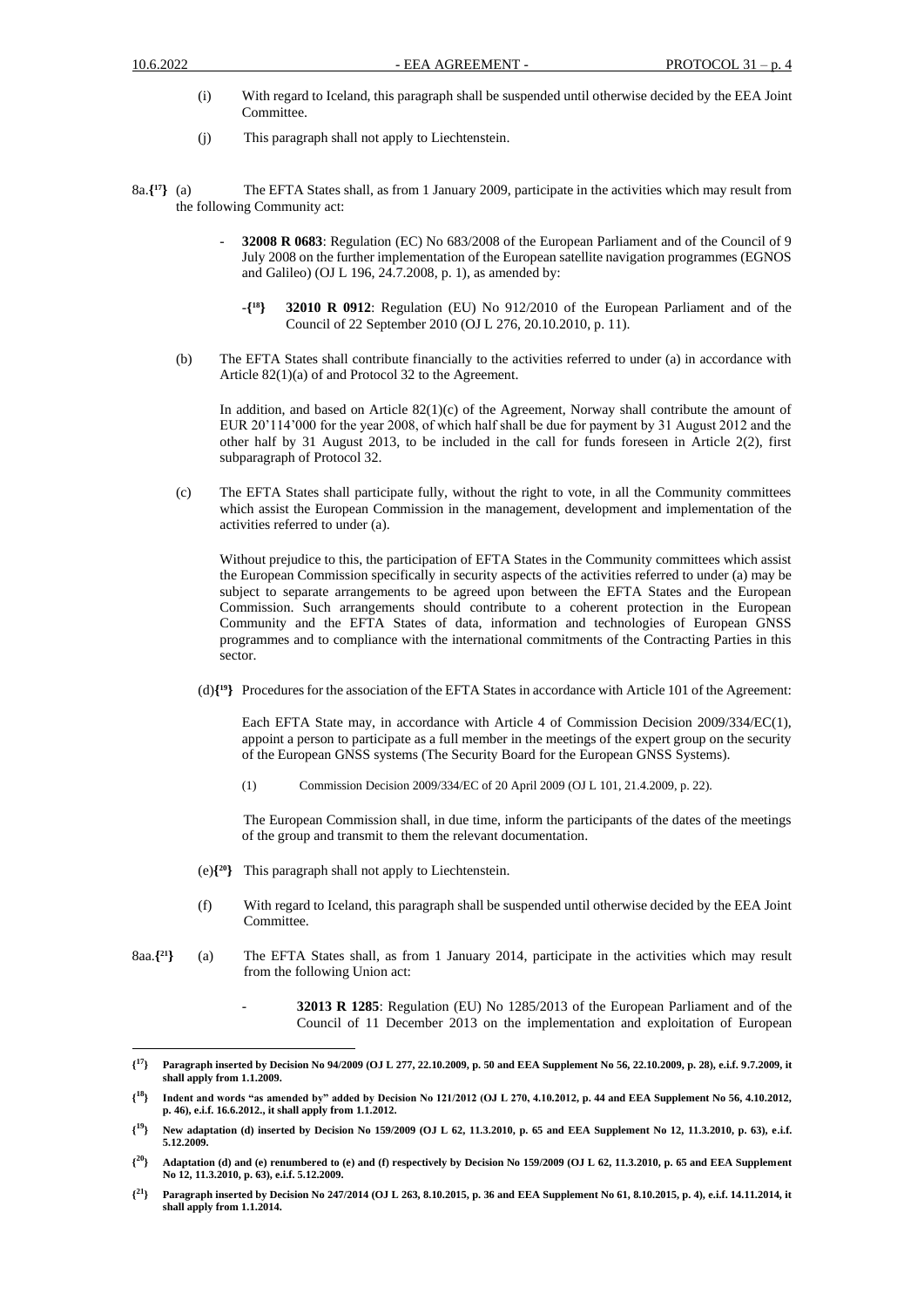satellite navigation systems and repealing Council Regulation (EC) No 876/2002 and Regulation (EC) No 683/2008 of the European Parliament and of the Council (OJ 347, 20.12.20 13, p. 1).

- (b) The EFTA States shall contribute financially to the activities referred to under (a) in accordance with Article 82(1)(a) of and Protocol 32 to the Agreement.
- (c) The cost of the extension of the geographical coverage of the EGNOS system to the territories of the participating EFTA States shall be borne by the EFTA States as part of the financial contribution to the activities referred to under (a). Such coverage extension shall be subject to technical feasibility and shall not delay the extension of the geographical coverage of the EGNOS system throughout the EU Member States' territories geographically located in Europe.
- (d) At the project level, the institutions, undertakings, organizations and nationals of EFTA States shall have the rights referred to in Article 81(d) of the Agreement.
- (c) The costs incurred for activities the implementation of which starts after 1 January 2014, may be considered eligible as from the beginning of the action under the grant agreement or the grant decision concerned provided that Decision of the EEA Joint Committee No 247/2014 of 13 November 2014 enters into force before the end of the action.
- (f) The EFTA States shall participate fully, without the right to vote, in all the Union committees which assist the European Commission in the management, development and implementation of the activities referred to under (a).

The participation of the EFTA States in the Union committees and groups of experts which assist the European Commission specifically in security aspects of the activities referred to under (a) shall be addressed in the rules of procedure of these committees and groups.

- (g) This paragraph shall not apply to Liechtenstein.
- (h) With regard to Iceland, this paragraph shall be suspended until otherwise decided by the EEA Joint Committee.
- 8ab.**{ <sup>22</sup>}** (a) The EFTA States shall participate in the activities which may result from the following Union act:
	- **32011 D 1104:** Decision No 1104/2011/EU of the European Parliament and of the Council of 25 October 2011 on the rules for access to the public regulated service provided by the global navigation satellite system established under the Galileo programme (OJ L 287, 4.11.2011, p. 1).
	- (b) The EFTA States may become PRS participants subject to the conclusion of the agreements referred to in Article 3(5)(a) and (b) of Decision No 1104/2011/EU.
	- (c) The participation of EFTA States in the various committees and groups of experts related to the PRS shall be addressed in their corresponding rules of procedure.
	- (d) Article 10 of Decision No 1104/2011/EU shall not apply to the EFTA States.
	- (e) This paragraph shall not apply to Liechtenstein.
	- (f) With regard to Iceland, this paragraph shall be suspended until otherwise decided by the EEA Joint Committee.
- 8b.**{ <sup>23</sup>}** The Contracting Parties shall encourage appropriate cooperation between the competent organisations, institutions and other bodies in their respective territories so as to encourage participation of stakeholders from the EFTA States on equal terms as those from the EU Member States in the SESAR project, including activities of the SESAR Joint Undertaking in accordance with its basic Regulation(1).

**<sup>{</sup> <sup>22</sup>} Paragraph inserted by Decision No 248/2014 (OJ L 263, 8.10.2015, p. 38 and EEA Supplement No 61, 8.10.2015, p. 6), e.i.f. 14.11.2014.**

 $\{^{23}\}$ **<sup>23</sup>} Paragraph and text inserted by Decision No 78/2010 (OJ L 244, 16.9.2010, p. 37 and EEA Supplement No 49, 16.9.2010, p. 36), e.i.f. 12.6.2010.**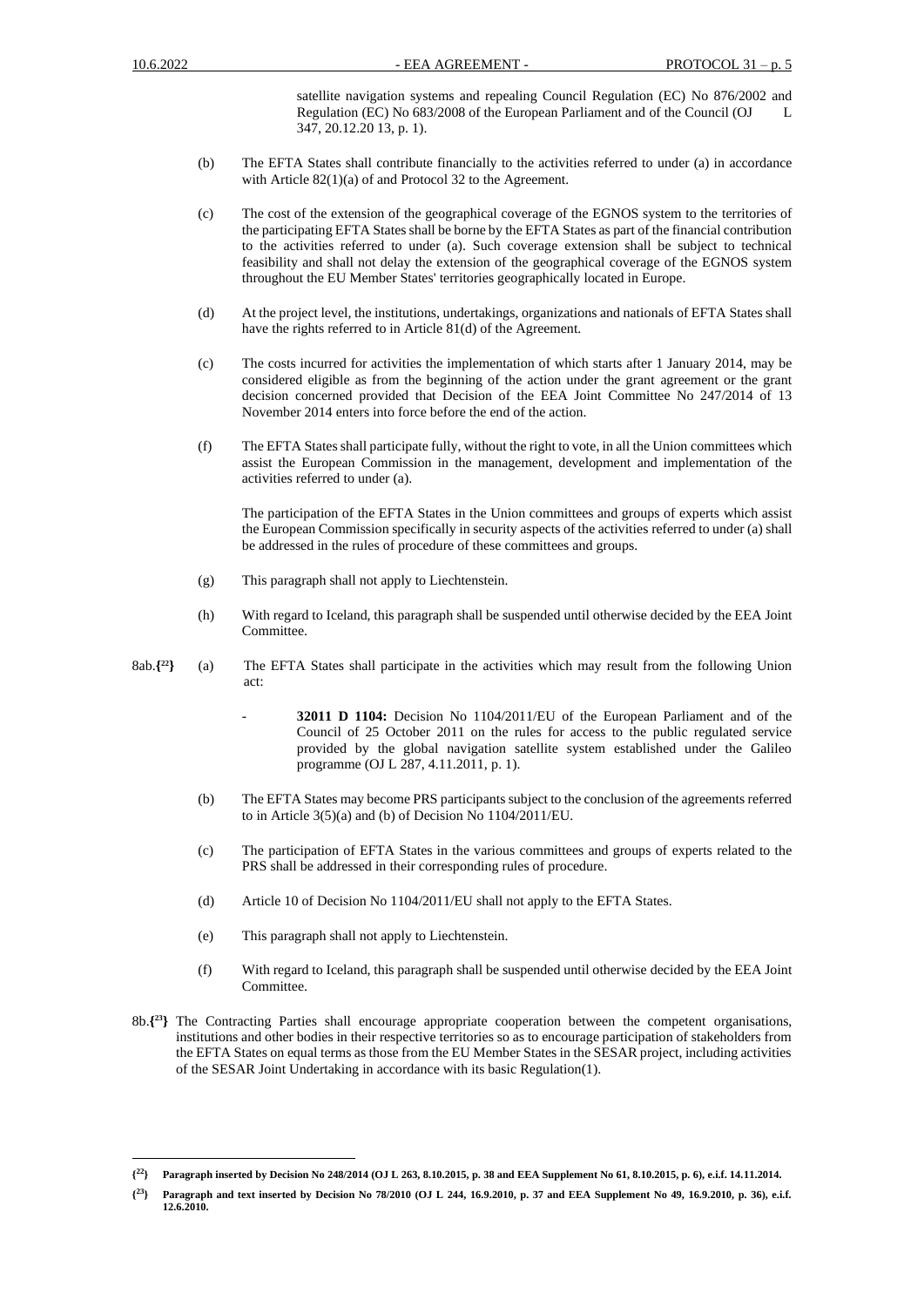The EFTA States participate fully, except for the right to vote, in the Single European Sky committee which assists the European Commission in the management, development and implementation of the activities of the SESAR Joint Undertaking.

- (1) **32007 R 0219**: Council Regulation (EC) No 219/2007 of 27 February 2007 on the establishment of a Joint Undertaking to develop the new generation European air traffic management system (SESAR) (OJ L 64, 2.3.2007, p. 1), as amended by:
	- **-{ <sup>24</sup>} 32008 R 1361**: Council Regulation (EC) No 1361/2008 of 16 December 2008 (OJ L 352, 31.12.2008, p. 12),
	- **-{ <sup>25</sup>} 32014 R 0721:** Council Regulation (EU) No 721/2014 of 16 June 2014 (OJ L 192, 1.7.2014, p. 1).
- 8c.**{ <sup>26</sup>}** (a) The EFTA States shall, as from 1 January 2012, participate in the activities which may result from the following Union act:
	- **- 32010 R 0911**: Regulation (EU) No 911/2010 of the European Parliament and of the Council of 22 September 2010 on the European Earth monitoring programme (GMES) and its initial operations (2011 to 2013) (OJ L 276, 20.10.2010, p. 1).
	- (b) The EFTA States shall contribute financially to the activities referred to under (a) in accordance with Article 82(1)(a) of and Protocol 32 to the Agreement.
	- (c) The EFTA States shall participate fully, without the right to vote, in all the Union committees which assist the European Commission in the management, development and implementation of the activities referred to under (a), namely the GMES Committee, the Security Board and the User Forum.
	- (d) This paragraph shall not apply to Liechtenstein.
	- (e)**{ <sup>27</sup>}** [ ]
- 8d.**{ <sup>28</sup>}** (a) The EFTA States shall, as from 1 January 2014, participate in the activities which may result from the following Union act:
	- **32014 R 0377**: Regulation (EU) No 377/2014 of the European Parliament and of the Council of 3 April 2014 establishing the Copernicus Programme and repealing Regulation (EU) No 911/2010 (OJ L 122, 24.4.2014, p. 44).
	- (b) The EFTA States shall contribute financially to the activities referred to under (a) in accordance with Article 82(1)(a) of, and Protocol 32 to, the Agreement.
	- (c) The costs incurred for activities the implementation of which starts after 1 January 2014, may be considered eligible as from the beginning of the action under the grant agreement or the grant decision concerned provided that Decision of the EEA Joint Committee No 249/2014 of 13 November 2014 enters into force before the end of the action.
	- (d) The EFTA States shall participate fully, without the right to vote, in all the Union committees which assist the European Commission in the management, development and implementation of the activities referred to under (a).
	- (e) This paragraph shall not apply to Liechtenstein.

 $\{^{24}\}$ **<sup>24</sup>} Indent and words "as amended by" added by Decision No 79/2010 (OJ L 244, 16.9.2010, p. 39 and EEA Supplement No 49, 16.9.2010, p. 38), e.i.f. 12.6.2010.**

 $\{^{25}\}$ **<sup>25</sup>} Indent added by Decision No 300/2014 (OJ L 311, 26.11.2015, p. 55 and EEA Supplement No 71, 26.11.2015, p. 54), e.i.f. 13.12.2014. It shall apply from 1.1.2014.**

 $\{^{26}\}$ **<sup>26</sup>} Paragraph and text inserted by Decision No 139/2012 (OJ L 309, 8.11.2012, p. 21 and EEA Supplement No 63, 8.11.2012, p. 24), e.i.f. 15.12.2012. It shall apply from 1.1.2012.**

**<sup>{</sup> <sup>27</sup>} Adaptation (e) deleted by Decision No 233/2012 (OJ L 81, 21.3.2013, p. 35 and EEA Supplement No 18, 21.3.2013, p 41), e.i.f. 8.12.2012. It shall apply from 1.1.2013.**

**<sup>{</sup> <sup>28</sup>} Paragraph inserted by Decision No 249/2014 (OJ L 263, 8.10.2015, p. 40 and EEA Supplement No 61, 8.10.2015, p. 8), e.i.f. 14.11.2014, it shall apply from 1.1.2014. Words "Norway and" deleted from paragraph 8d(e) by Decision No 172/2015 (OJ L 341, 15.12.2016, p. 73 and EEA Supplement No 69, 15.12.2016, p. 74), e.i.f. 12.6.2015, it shall apply from 1.1.2014.**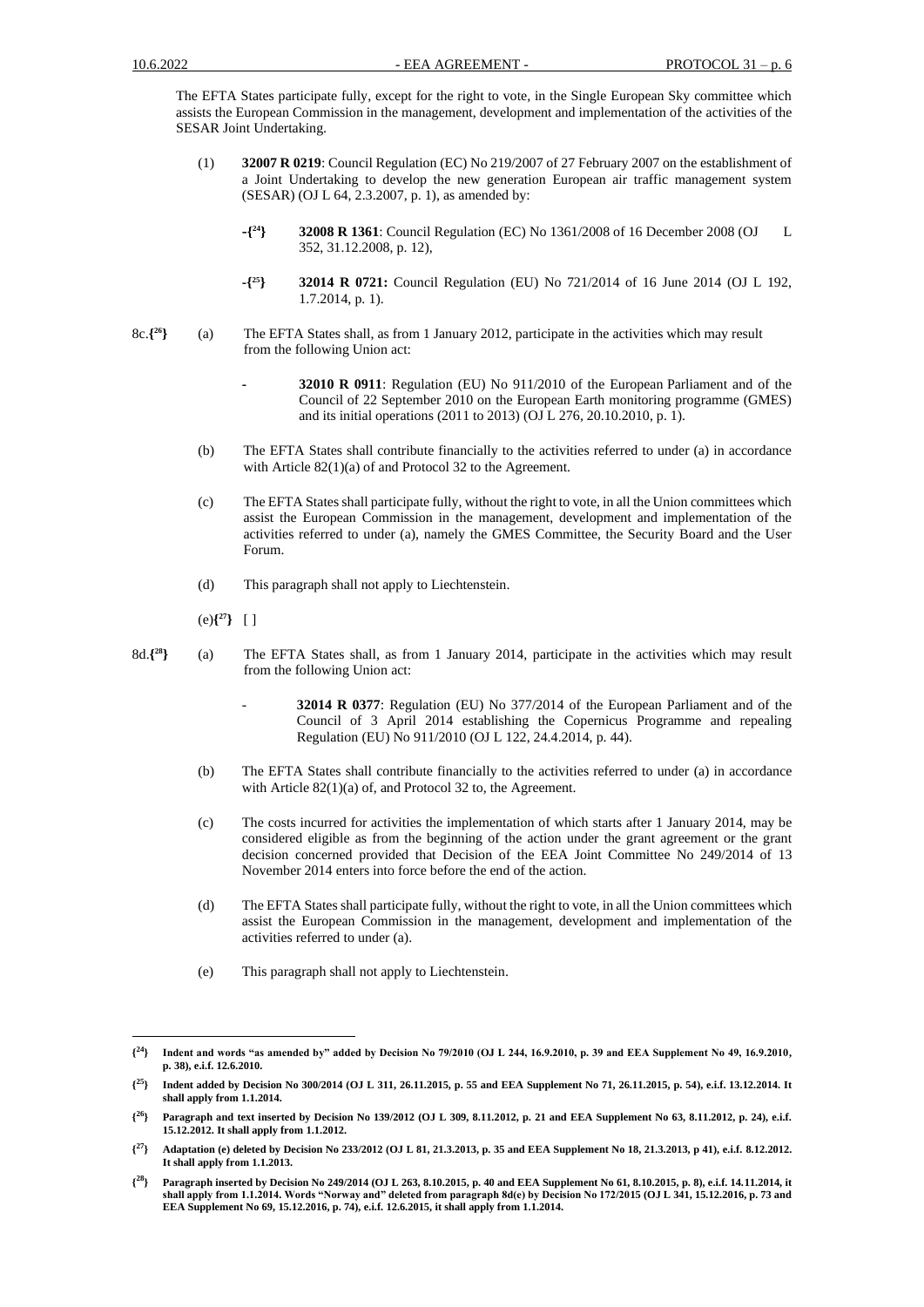- 8e.**{ <sup>29</sup>}** (a) The EFTA States shall, as from 1 January 2021, participate in the activities which may result from the following Union act and in the European Union Agency for the Space Programme, hereafter referred to as the 'Agency', with the exception of the Governmental Satellite Communication (GOVSATCOM) and space situational awareness (SSA) space surveillance and tracking (SST) activities, as set up by the following Union act:
	- **- 32021 R 0696**: Regulation (EU) 2021/696 of the European Parliament and of the Council of 28 April 2021 establishing the Union Space Programme and the European Union Agency for the Space Programme and repealing Regulations (EU) No 912/2010, (EU) No 1285/2013 and (EU) No 377/2014 and Decision No 541/2014/EU (OJ L 170, 12.5.2021, p. 69).
	- (b) The EFTA States shall contribute financially to the activities referred to under (a) in accordance with Article 82(1)(a) of and Protocol 32 to the Agreement.
	- (c) The financial contribution referred to under (b) shall also cover the cost of the inclusion of the EFTA States in the European Geostationary Navigation Overlay Service (EGNOS) mission and the extension of the EGNOS services coverage to the territories of the participating EFTA States. Such coverage extension shall be subject to technical feasibility and shall not delay the extension of the geographical coverage of the EGNOS system throughout the EU Member States' territories geographically located in Europe.
	- (d) The costs incurred for activities the implementation of which starts after 1 January 2021 may be considered eligible as from the starting date of the action fixed in the grant agreement or the grаnt decision concerned, under the conditions set out therein, provided that Decision of the EEA Joint Committee No 319/2021 of 29 October 2021 enters into force before the end of the action.
	- (e) The eligible EFTA States shall participate fully, without the right to vote, in the Administrative Board of the Agency.
	- (f) The eligible EFTA States shall participate, without the right to vote, in the Security Accreditation Board of the Agency, for relevant parts of the programme, and their participation shall be restricted in compliance with the need-to-know policy established by the programme.
	- (g) The Agency shall have legal personality. It shall enjoy in all the States of the Contracting Parties the most extensive legal capacity accorded to legal persons under their laws.
	- (h) The EFTA States shall grant privileges and immunities to the Agency and its staff equivalent to those contained in the Protocol on Privileges and Immunities of the European Union.
	- (i) By way of derogation from Articles  $12(2)(a)$  and  $82(3)(a)$  of the Conditions of Employment of Other Servants of the European Union, nationals of the EFTA States enjoying their full rights as citizens may be engaged under contract by the Executive Director of the Agency.
	- (j) By way of derogation from Articles 12(2)(e), 82(3)(e) and 85(3) of the Conditions of Employment of Other Servants of the European Union, the languages referred to in Article 129(1) of the Agreement shall be considered by the Agency, in respect of its staff, as languages of the Union referred to in Article 55(1) of the Treaty on European Union.
	- (k) By virtue of Article 79(3) of the Agreement, Part VII (Institutional Provisions) of the Agreement, with the exception of Sections 1 and 2 of Chapter 3, shall apply to this paragraph.
	- (l) Regulation (EC) No 1049/2001 of the European Parliament and of the Council of 30 May 2001 regarding public access to European Parliament, Council and Commission documents shall, for the application of Regulation (EU) 2021/696, apply to any documents of the Agency regarding the EFTA States as well.
	- (m) The eligible EFTA States shall participate fully, without the right to vote, in the Union committees which assist the European Commission in the management, development and implementation of the Galileo, EGNOS and Copernicus components and SSA space weather events (SWE) and SSA near-Earth objects (NEO) sub-components of the activities referred to under (a).

The participation in the security configuration of those committees shall be restricted in compliance with the need-to-know policy established by the programme.

**<sup>{</sup> <sup>29</sup>} Paragraph inserted by Decision No 319/2021 (OJ L [to be published] and EEA Supplement No [to be published]), e.i.f. 30.10.2021, it shall apply from 1.1.2021.**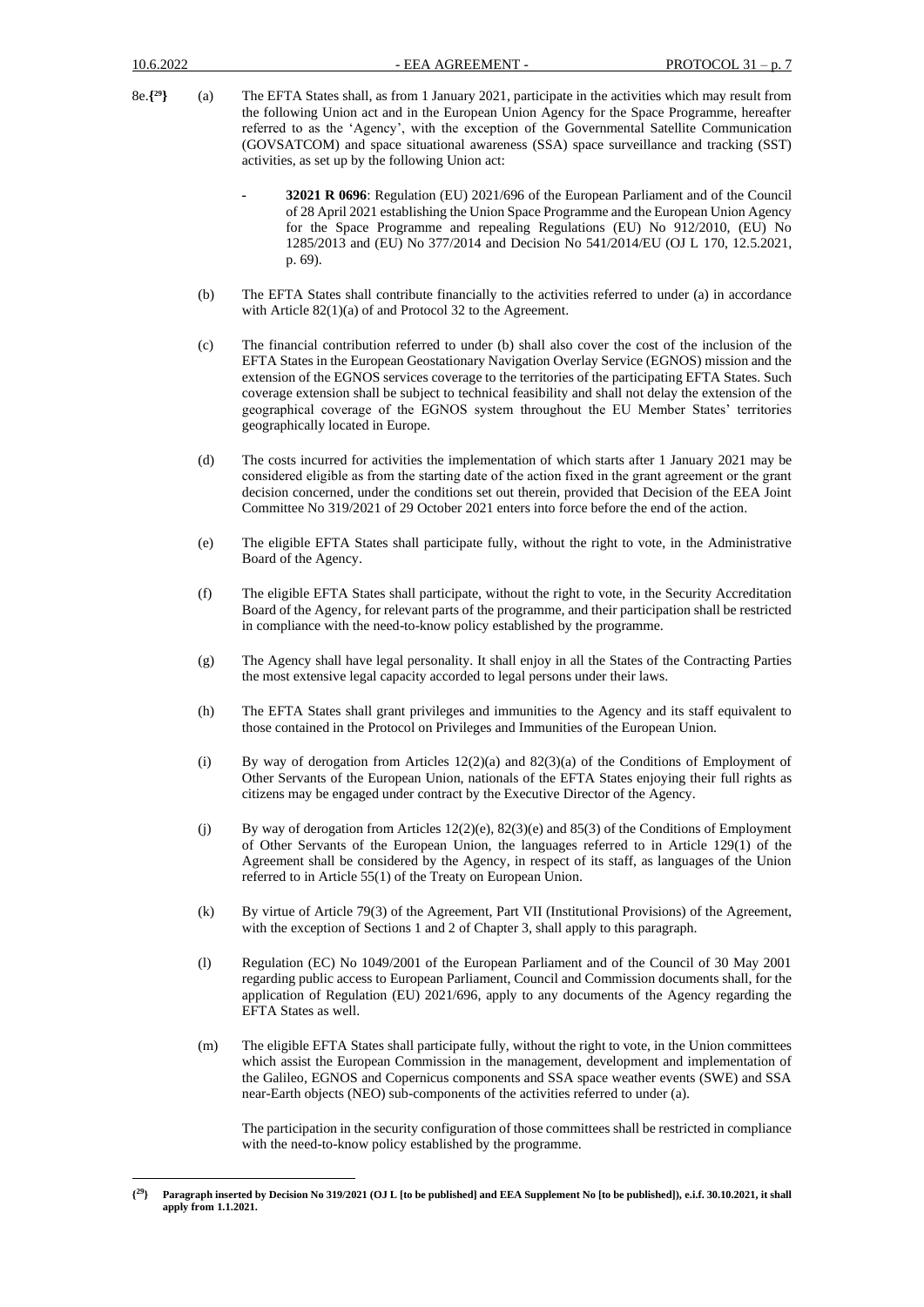- (n) Liechtenstein shall be exempted from the participation in, and the financial contribution to, this programme.
- (o) Iceland shall participate in, and financially contribute to, the following activities of the programme: EGNOS, Copernicus, and the SSA SWE and NEO sub-components.
- 9.**{ <sup>30</sup>}** The EFTA States shall, as from 1 January 2005, participate in the Community actions related to the following budget line, entered in the general budget of the European Union for the financial year 2005:
	- **- Budget line 08.14.01:** "Preparatory action for the enhancement of European security research  $(2005)$ ".
- 10.**{ <sup>31</sup>}** The EFTA States shall, as from 1 January 2006, participate in the Community actions related to the following budget line, entered in the general budget of the European Union for the financial year 2006:
	- **- Budget line 02.04.02**: "Preparatory action for the enhancement of European security research".

**<sup>{</sup> <sup>30</sup>} Paragraph inserted by Decision No 72/2005 (OJ L 239, 15.9.2005, p. 64 and EEA Supplement No 46, 15.9.2005, p. 40), e.i.f. 30.4.2005.**

 $\{^{31}\}$ **<sup>31</sup>} Paragraph inserted by Decision No 98/2006 (OJ L 289, 19.10.2006, p. 50 and EEA Supplement No 52, 19.10.2006, p. 40), e.i.f. 8.7.2006, it shall apply from 1.1.2006.**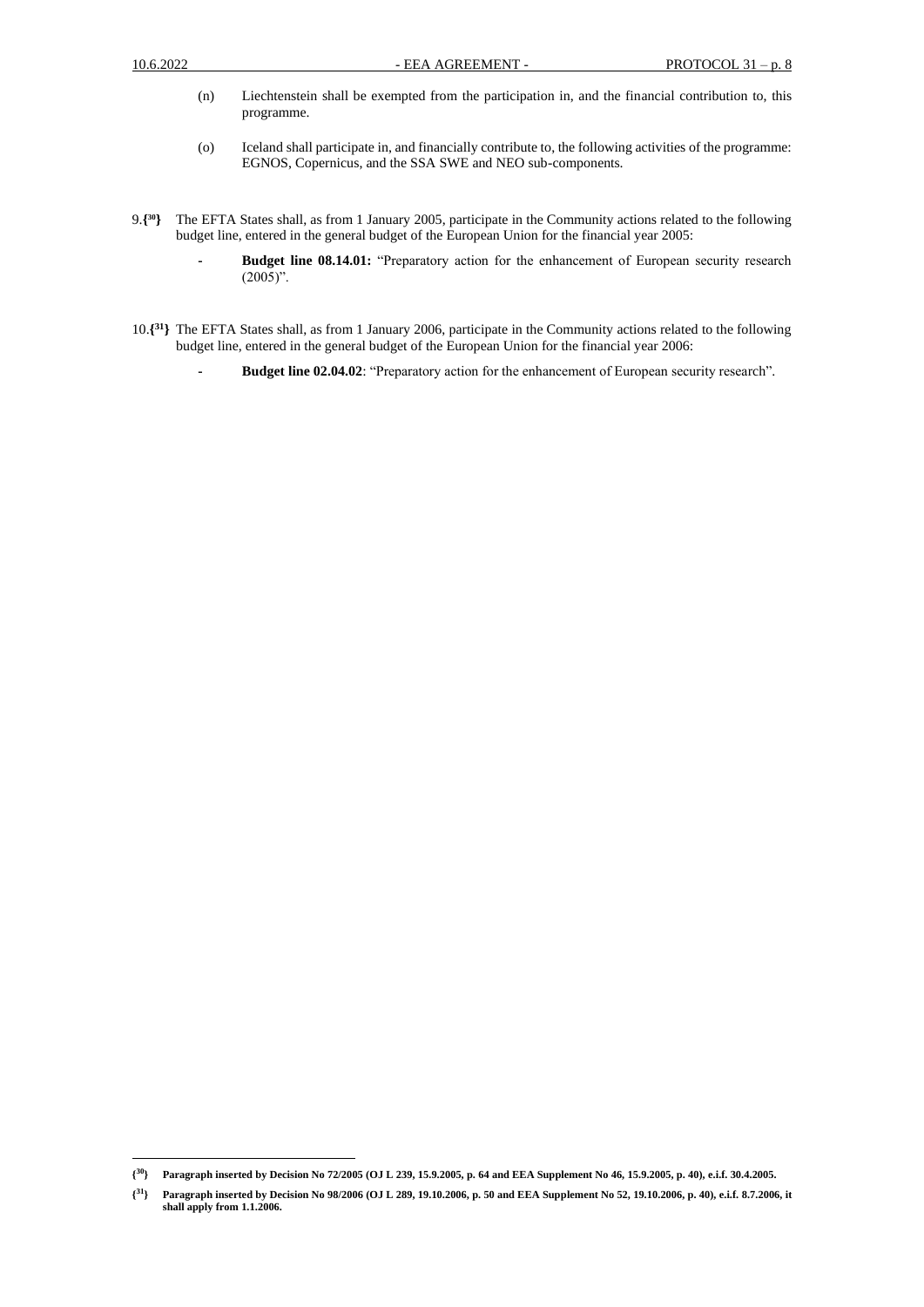- 11.**{ <sup>32</sup>}** (a) The EFTA States shall participate fully in the European Institute of Innovation and Technology, hereinafter referred to as the "Institute", as set up by the following Community acts:
	- **32008 R 0294**: Regulation (EC) No 294/2008 of the European Parliament and of the Council of 11 March 2008 establishing the European Institute of Innovation and Technology (OJ L 97, 9.4.2008, p. 1), as amended by:
		- -**{ <sup>33</sup>} 32013 R 1292**: Regulation (EU) No 1292/2013 of the European Parliament and of the Council of 11 December 2013 amending Regulation (EC) No 294/2008 establishing the European Institute of Innovation and Technology (OJ L 347, 20.12.2013, p. 174),
		- -**{ <sup>34</sup>} 32021 R 0819**: Regulation (EU) 2021/819 of the European Parliament and of the Council of 20 May 2021 on the European Institute of Innovation and Technology (recast) (OJ L 189, 28.5.2021, p. 61).

The costs incurred for activities the implementation of which starts after 1 January 2021 may be considered eligible as from the starting date of the action fixed in the grant agreement or the grаnt decision concerned, under the conditions set out therein, provided that Decision of the EEA Joint Committee No 263/2021 of 24 September 2021 enters into force before the end of the action.

- (b) [ ] **{ 35}**
- (c) The EFTA States shall apply to the Institute and to its staff the Protocol of Privileges and Immunities of the European Communities.
- (d) By way of derogation from Article 12(2)(a) of the Conditions of employment of other servants of the European Communities, nationals of the EFTA States enjoying their full rights as citizens may be engaged under contract by the Director of the Institute.
- (e) By virtue of Article 79(3) of the Agreement Part VII (Institutional Provisions) of the Agreement shall apply to this paragraph.
- (f) Regulation (EC) No 1049/2001 of the European Parliament and of the Council of 30 May 2001 regarding public access to European Parliament, Council and Commission documents shall, for the application of this Regulation, apply to any documents of the Institute regarding the EFTA States as well.
- 12.**{ <sup>36</sup>}** (a) The Contracting Parties shall seek to strengthen cooperation in the framework of activities which may result from the following Community act:
	- **32009 R 0723**: Council Regulation (EC) No 723/2009 of 25 June 2009 on the Community legal framework for a European Research Infrastructure Consortium (ERIC) (OJ L 206, 8.8.2009, p. 1), as amended by:
	- **32013 R 1261**: Council Regulation (EU) No 1261/2013 of 2 December 2013 (OJ L 326, 6.12.2013, p. 1).
	- (b) Article 5(1)(d) of Regulation (EC) No 723/2009 refers to Council Directive 2006/112/EC of 28 November 2006 on the common system of value added tax and Council Directive 92/12/EEC of 25 February 1992 on the general arrangements for products subject to excise duty and on the holding, movement and monitoring of such products, which are not incorporated into the Agreement. These references shall therefore only be relevant in the application of Article  $5(1)(d)$  and be without prejudice to the scope of the Agreement.

 $\{^{32}\}$ **<sup>32</sup>} Paragraph inserted by Decision No 93/2008 (OJ L 280, 23.10.2008, p. 34 and EEA Supplement No 64, 23.10.2008, p. 26), e.i.f. 5.7.2008. The words "Community act" replaced by the words "Community acts" by Decision No 263/2021 (OJ L [to be published] and EEA Supplement No [to be published]), e.i.f. 25.9.2021. It shall apply from 1.1.2021.**

**<sup>{</sup> <sup>33</sup>} Indent and words ", as amended by:" added by Decision No 109/2014 (OJ L 310, 30.10.2014, p. 80 and EEA Supplement No 63, 30.10.2014, p. 68), e.i.f. 17.5.2014, it shall apply from 1.1.2014.**

**<sup>{</sup> <sup>34</sup>} Indent and adaptation text added by Decision No 263/2021 (OJ L [to be published] and EEA Supplement No [to be published]), e.i.f. 25.9.2021. It shall apply from 1.1.2021.**

**<sup>{</sup> <sup>35</sup>} Paragraph inserted by Decision No 93/2008 (OJ L 280, 23.10.2008, p. 34 and EEA Supplement No 64, 23.10.2008, p. 26), e.i.f. 5.7.2008 and subsequently deleted by Decision No 109/2014 (OJ L 310, 30.10.2014, p. 80 and EEA Supplement No 63, 30.10.2014, p. 68), e.i.f. 17.5.2014, it shall apply from 1.1.2014.**

 $\{^{36}\}$ **<sup>36</sup>} Paragraph inserted by Decision No 72/2015 (OJ L 129, 19.5.2016, p. 85 and EEA Supplement No 29, 19.5.2016, p. 84), e.i.f. 6.6.2015 and subsequently corrected before publication by Corrigendum of 10.7.2015.**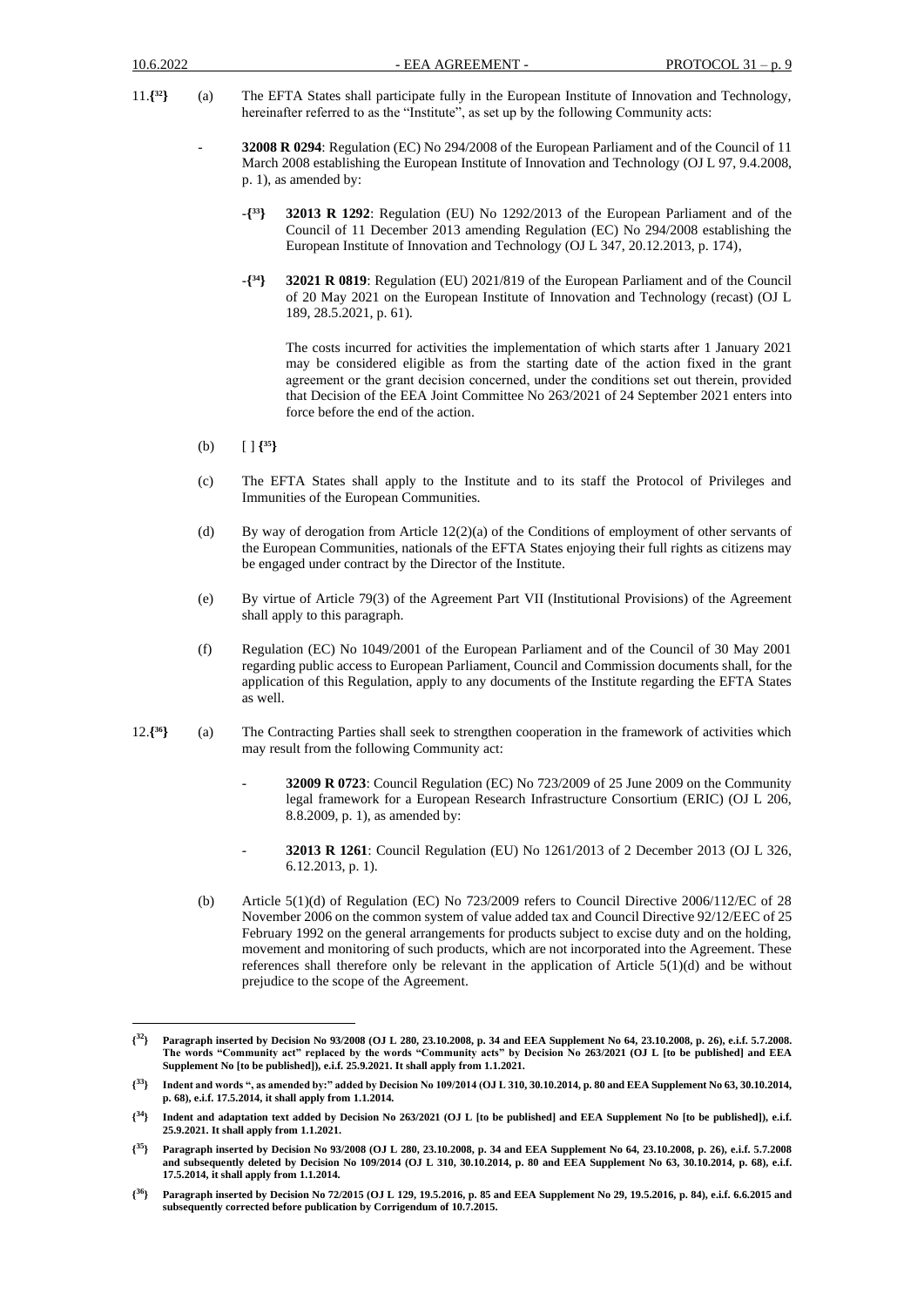- (c) The EFTA States shall participate fully, without the right to vote, in all the Community committees which assist the European Commission in the management, development and implementation of the activities referred to under (a).
- 13.**{ <sup>37</sup>}** (a) The EFTA States shall, as from 11 April 2017, participate in Union activities related to the following budget line, entered into the general budget of the European Union for the financial years 2017, 2018, 2019 and 2020.**{ <sup>38</sup>}**:
	- Budget line 02 04 77 03: "Preparatory action on defence research".
	- (b) The EFTA States shall contribute financially to the activities referred to in point (a) in accordance with Article 82(1)(a) of the Agreement.
	- (c) The costs incurred by institutions, undertakings, organizations and nationals of the EFTA States for their participation in the activities referred to in point (a), the implementation of which starts after 11 April 2017, shall be considered eligible as from the beginning of the action under the same conditions as those applicable to costs incurred by institutions, undertakings, organizations and nationals of the EU Member States and pursuant to the relevant grant agreement or grant decision provided that Decision of the EEA Joint Committee No 208/2017 of 27 October 2017 has entered into force before the end of the preparatory action.
	- (d) Iceland and Liechtenstein shall not participate in that preparatory action, and shall not financially contribute to the activities referred to in point (a).
- 14.**{ <sup>39</sup>}** (a) The EFTA States shall, as from 1 January 2021, participate in Union activities related to the following budget line, entered into the general budget of the European Union for the financial year 2021:
	- Budget line PA 13 17 01: "Preparatory action on defence research".
	- (b) The EFTA States shall contribute financially to the activities referred to in point (a) in accordance with Article 82(1)(a) of the Agreement.
	- (c) Iceland and Liechtenstein shall not participate in that preparatory action, and shall not financially contribute to the activities referred to in point (a).

### *Article 2***{ 40}**

#### **Information Services and security of information systems**

- 1.**{ <sup>41</sup>}** The EFTA States shall, from 1 January 1994, participate in the Community programmes and actions referred to in paragraphs 5 and 6.
- 2.**{ <sup>42</sup>}** The EFTA States shall contribute financially to the programmes and actions referred to in paragraphs 5 and 6 in accordance with Article 82 (1) (a) of the Agreement.

 $\{^{37}\}$ **<sup>37</sup>} Paragraph inserted by Decision No 208/2017 (OJ L 219, 22.8.2019, p. 22 and EEA Supplement No 68, 22.8.2019, p. 24), e.i.f. 28.10.2017, it shall apply from 11 April 2017.**

**<sup>{</sup> <sup>38</sup>} Words "financial year 2017" replaced by the words "financial years 2017 and 2018" by Decision No 119/2018 (OJ L 368, 5.11.2020, p. 20 and EEA Supplement No 71, 5.11.2020, p. 23), e.i.f. 1.6.2018, it shall apply from 1.1.2018. Words "and 2018 "replaced by the words ", 2018 and 2019" by Decision No 201/2019 (OJ L [to be published] and EEA Supplement No [to be published]), e.i.f. 11.7.2019, it shall apply from the 1.1.2019. Words "and 2019" replaced by the words "2019 and 2020" by Decision No 171/2020 (OJ L [to be published] and EEA Supplement No [to be published]), e.i.f. 24.10.2020. It shall apply from 1.1.2020.**

**<sup>{</sup> <sup>39</sup>} Paragraph inserted by Decision No 272/2021 (OJ L [to be published] and EEA Supplement No [to be published], e.i.f. 25.9.2021. It shall apply from 1 January 2021.**

**<sup>{</sup> <sup>40</sup>} This article, inserted by Decision No 8/94 (OJ L 198, 30.7.1994, p. 142 and EEA Supplement No 25, 30.7.1994, p. 1), e.i.f. 1.1.1995, replaces former article 2.**

**<sup>{</sup> <sup>41</sup>} Text partly changed by Decision No 82/2000 (OJ L 315, 14.12.2000, p. 26 and EEA Supplement No 59, 14.12.2000, p. 22), e.i.f. 3.10.2000.**

**<sup>{</sup> <sup>42</sup>} Text partly changed by Decision No 82/2000 (OJ L 315, 14.12.2000, p. 26 and EEA Supplement No 59, 14.12.2000, p. 22), e.i.f. 3.10.2000.**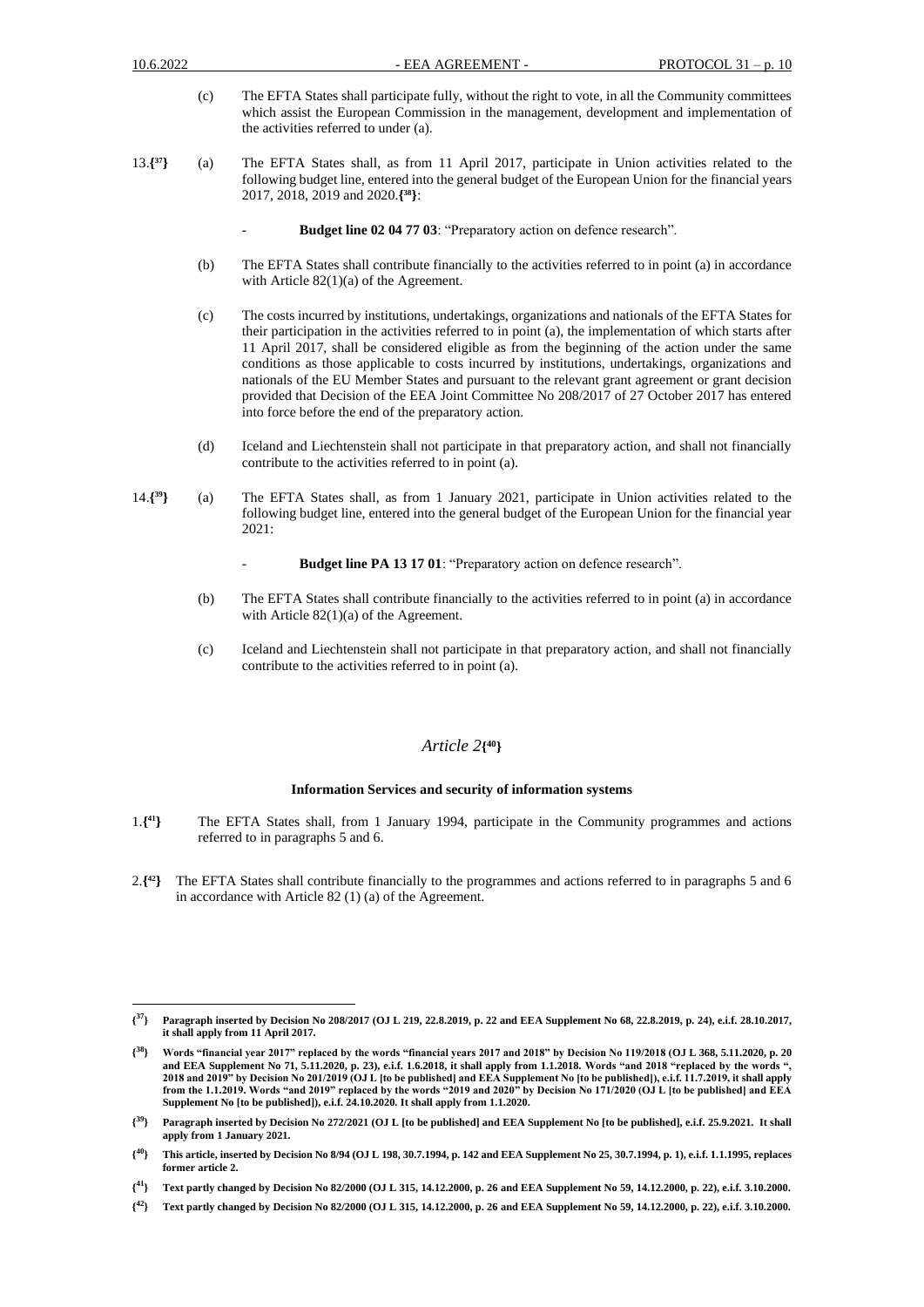**{ <sup>43</sup>}**Regarding the activities referred to in paragraph 7, the EFTA States shall contribute financially to the budget lines 09 03 04 and 09 01 04 03 (trans-European telecommunications networks), as well as to the subsequent corresponding budget lines, in accordance with Article 82(1)(a) of the Agreement.

- 3.**{ <sup>44</sup>}** The EFTA States shall, as from the start of cooperation in programmes and actions referred to in paragraphs 5, 6 and 7, participate fully in the EC committees which assist the EC Commission in the management, development and implementation of these programmes and actions.
- 4. Evaluation and major redirection of activities in the programmes in the field of information services shall be governed by the procedure referred to in Article 79 (3) of the Agreement.
- 5. The following Community acts, as well as acts deriving therefrom, are the object of this Article:
	- **389 D 0286**: Council Decision 89/286/EEC of 17 April 1989 on the implementation at Community level of the main phase of the strategic programme for innovation and technology transfer (1989 to 1994) (Sprint programme) (OJ No L 112, 25.4.1989, p. 12), as amended by:
		- **394 D 0005**: Council Decision 94/5/EC of 20 December 1993 (OJ No L 6, 8.1.1994, p. 25).
	- **391 D 0691**: Council Decision 91/691/EEC of 12 December 1991 adopting a programme for the establishment of an internal information services market (OJ No L 377, 31.12.1991, p. 41),
	- **392 D 0242**: Council Decision 92/242/EEC of 31 March 1992 in the field of security of information systems (OJ No L 123, 8.5.1992, p. 19),
	- -**{ <sup>45</sup>} 396 D 0339**: Council Decision 96/339/EC of 20 May 1996 adopting of multi-annual Community programme to stimulate the development of a European multimedia content industry and to encourage the use of multimedia content in the emerging information society (INFO 2000) (OJ No L 129, 30.5.1996, p. 24),
	- -**{ <sup>46</sup>} 396 D 0664**: Council Decision 96/664/EC of 21 November 1996 on the adoption of a multiannual programme to promote the linguistic diversity of the Community in the information society (OJ No L 306, 28.11.1996, p. 40),
	- -**{ <sup>47</sup>} 398 D 0253:** Council Decision 98/253/EC of 30 March 1998 adopting a multiannual Community programme to stimulate the establishment of the Information Society in Europe (Information Society) (OJ L 107, 7.4.1998, p. 10),
	- -**{ <sup>48</sup>} 399 D 0276**: Decision No 276/1999/EC of the European Parliament and of the Council of 25 January 1999 adopting a multiannual Community action plan on promoting safer use of the Internet by combating illegal and harmful content on global networks (OJ L 33, 6.2.1999, p. 1), as amended by:
		- -**{ <sup>49</sup>} 32003 D 1151**: Decision No 1151/2003/EC of the European Parliament and of the Council of 16 June 2003 (OJ L 162, 1.7.2003, p. 1),
		- -**{ <sup>50</sup>} 32004 D 0787**: Decision No 787/2004/EC of the European Parliament and of the Council of 21 April 2004 (OJ L 138, 30.4.2004, p. 12).

 $\{^{43}\}$ **<sup>43</sup>} Text added by Decision No 38/2006 (OJ L 147, 1.6.2006, p. 58 and EEA Supplement No 28, 1.6.2006, p. 24), e.i.f. 11.3.2006, it shall apply from 1.1.2006.**

**<sup>{</sup> <sup>44</sup>} Text partly changed by Decision No 82/2000 (OJ L 315, 14.12.2000, p. 26 and EEA Supplement No 59, 14.12.2000, p. 22), e.i.f. 3.10.2000, and subsequently replaced by Decision No 38/2006 (OJ L 147, 1.6.2006, p. 58 and EEA Supplement No 28, 1.6.2006, p. 24), e.i.f. 11.3.2006, it shall apply from 1.1.2006.**

**<sup>{</sup> <sup>45</sup>} Indent added by Decision No 83/96 (OJ L 145, 5.6.1997, p. 52 and EEA Supplement No 24, 5.6.1997, p. 1), e.i.f. 1.8.1997.**

 $\{^{46}\}$ **<sup>46</sup>} Indent added by Decision No 37/97 (OJ L 160, 4.6.1998, p. 38 and EEA Supplement No 22, 4.6.1998, p. 23), e.i.f. 1.2.1998.**

**<sup>{</sup> <sup>47</sup>} Indent added by Decision No 69/1999 (OJ L 284, 9.11.2000, p. 55 and EEA Supplement No 51, 9.11.2000, p. 44), e.i.f. 1.8.1999.**

**<sup>{</sup> <sup>48</sup>} Indent added by Decision No 99/1999 (OJ L 296, 23.11.2000, p. 78 and EEA Supplement No 55, 23.11.2000, p. 289), e.i.f. 1.1.2000.**

**<sup>{</sup> <sup>49</sup>} Indent and words ", as amended by:" above, added by Decision No 58/2004 (OJ L 277, 26.8.2004, p. 29 and EEA Supplement No 43, 26.8.2004, p. 24), e.i.f. 24.4.2004.**

 $\{50\}$ **<sup>50</sup>} Sub-indent added by Decision No 90/2004 (OJ L 349, 25.11.2004, p. 52 and EEA Supplement No 59, 25.11.2004, p. 26), e.i.f. 9.6.2004.**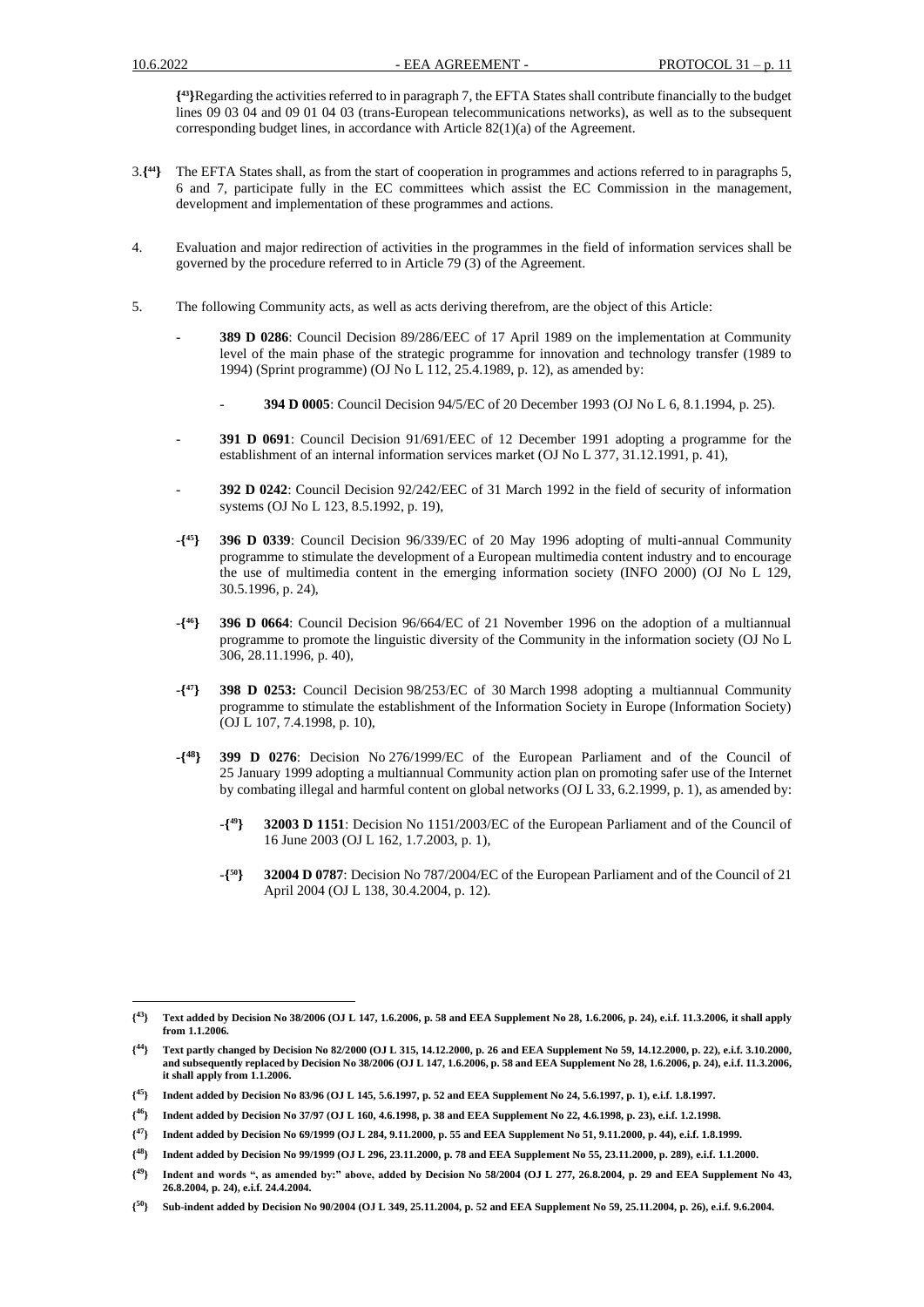- -**{ <sup>51</sup>} 32001 D 0048**: Council Decision 2001/48/EC of 22 December 2000 adopting a multiannual Community programme to stimulate the development and use of European digital content on the global networks and to promote the linguistic diversity in the information society (OJ L 14, 18.1.2001, p. 32),
- -**{ <sup>52</sup>} 32003 D 2256**: Decision No 2256/2003/EC of the European Parliament and of the Council of 17 November 2003 (OJ L 336, 23.12.2003, p. 1), as amended by:
	- -**{ <sup>53</sup>} 32004 D 0787**: Decision No 787/2004/EC of the European Parliament and of the Council of 21 April 2004 (OJ L 138, 30.4.2004, p. 12),
	- -**{ <sup>54</sup>} 32005 D 2113**: Decision No 2113/2005/EC of the European Parliament and of the Council of 14 December 2005 (OJ L 344, 27.12.2005, p. 34).
- -**{ <sup>55</sup>} 32005 D 0456**: Decision No 456**/**2005/EC of the European Parliament and of the Council of 9 March 2005 establishing a multiannual Community programme to make digital content in Europe more accessible, usable and exploitable (OJ L 79, 24.3.2005, p. 1),
- -**{ <sup>56</sup>} 32005 D 0854**: Decision No 854/2005/EC of the European Parliament and of the Council of 11 May 2005 on establishing a multiannual Community Programme on promoting safer use of the Internet and new online technologies (OJ L 149, 11.6.2005, p. 1),
- -**{ <sup>57</sup>} 32008 D 1351**: Decision No 1351/2008/EC of the European Parliament and of the Council of 16 December 2008 establishing a multiannual Community programme on protecting children using the Internet and other communication technologies (OJ L 348, 24.12.2008, p. 118),
- -**{ <sup>58</sup>} 32013 R 1316**: Regulation (EU) No 1316/2013 of the European Parliament and of the Council of 11 December 2013 establishing the Connecting Europe Facility, amending Regulation (EU) No 913/2010 and repealing Regulations (EC) No 680/2007 and (EC) No 67/2010 (OJ L 348, 20.12.2013, p. 129), as amended by:
	- -**{ <sup>59</sup>} 32017 R 1953**: Regulation (EU) 2017/1953 of the European Parliament and of the Council of 25 October 2017 (OJ L 286, 1.11.2017, p. 1).

The EFTA States shall only participate in the telecommunications sector of the Connecting Europe Facility.

Liechtenstein shall be exempted from the participation in, and the financial contribution to, this programme.

- -**{ <sup>60</sup>} 32014 R 0283**: Regulation (EU) No 283/2014 of the European Parliament and of the Council of 11 March 2014 on guidelines for trans-European networks in the area of telecommunications infrastructure and repealing Decision No 1336/97/EC (OJ L 86, 21.3.2014, p. 14) as amended by:
	- -**{ <sup>61</sup>} 32017 R 1953**: Regulation (EU) 2017/1953 of the European Parliament and of the Council of 25 October 2017 (OJ L 286, 1.11.2017, p. 1).

- **{ <sup>56</sup>} Indent added by Decision No 17/2006 (OJ L 92, 30.3.2006, p. 46 and EEA Supplement No 17, 30.3.2006, p. 22), e.i.f. 16.5.2006.**
- $\{57\}$ **<sup>57</sup>} Indent added by Decision No 75/2009 (OJ L 232, 3.9.2009, p. 39 and EEA Supplement No 47, 3.9.2009, p. 44), e.i.f. 30.5.2009; it shall apply from 1.1.2009.**
- $\{^{58}\}$ **<sup>58</sup>} Indent added by Decision No 157/2014 (OJ L 15, 22.1.2015, p. 85 and EEA Supplement No 5, 22.1.2015, p. 8), e.i.f. 10.7.2014; it shall apply from 1.1.2014.**
- **{ <sup>59</sup>} Indent and words ", as amended by:" added by Decision No 33/2018 (OJ L 323, 12.12.2019, p. 65 and EEA Supplement No 98, 12.12.2019, p. 55), e.i.f. 10.2.2018.**
- **{ <sup>60</sup>} Indent added by Decision No 244/2014 (OJ L 230, 3.9.2015, p. 52 and EEA Supplement No 52, 3.9.2015, p. 50), e.i.f. 1.11.2014; it shall apply from 1.1.2014.**

**<sup>{</sup> <sup>51</sup>} Indent added by Decision No 87/2001 (OJ L 238, 6.9.2001, p. 41 and EEA Supplement No 44, 6.9.2001, p. 33), e.i.f. 20.6.2001.**

**<sup>{</sup> <sup>52</sup>} Indent added by Decision No 87/2004 (OJ L 349, 25.11.2004, p. 48 and EEA Supplement No 59, 25.11.2004, p. 23), e.i.f. 9.6.2004.**

 $\{^{53}\}$ **<sup>53</sup>} Indent and words ", as amended by:" above, added by Decision No 90/2004 (OJ L 349, 25.11.2004, p. 52 and EEA Supplement No 59, 25.11.2004, p. 26), e.i.f. 9.6.2004.**

 $\{^{54}\}$ **<sup>54</sup>} Sub-indent added by Decision No 73/2006 (OJ L 245, 7.9.2006, p. 44 and EEA Supplement No 44, 7.9.2006, p. 37), e.i.f. 3.6.2006; it shall apply from 1.1.2006.**

**<sup>{</sup> <sup>55</sup>} Indent added by Decision No 129/2005 (OJ L 339, 22.12.2005, p. 55 and EEA Supplement No 66, 22.12.2005, p. 33), e.i.f. 1.10.2005.**

**<sup>{</sup> <sup>61</sup>} Indent and words ", as amended by: "added by Decision No 33/2018 (OJ L 323, 12.12.2019, p. 65 and EEA Supplement No 98, 12.12.2019, p. 55), e.i.f. 10.2.2018.**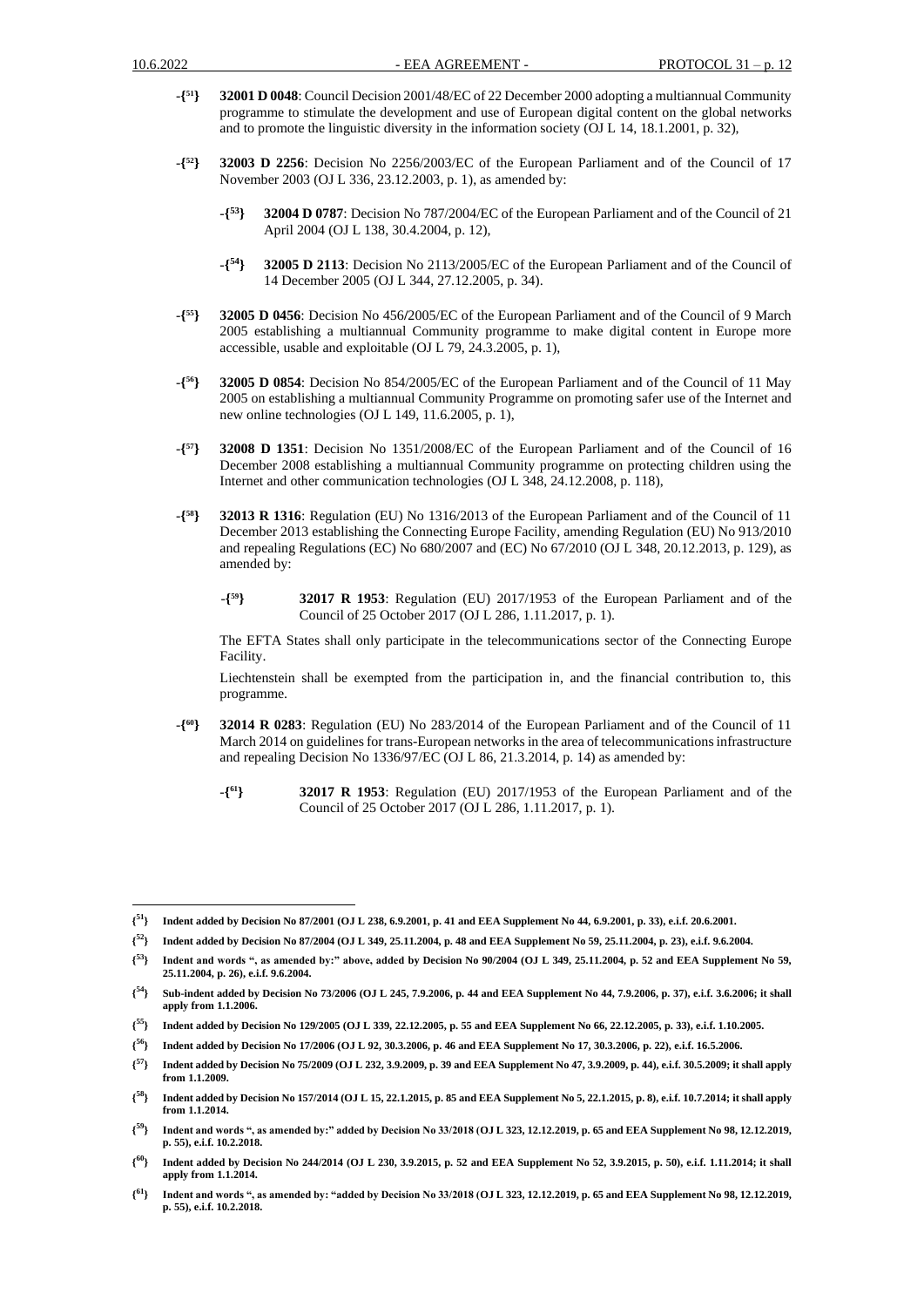-**{ <sup>62</sup>} 32021 R 0694**: Regulation (EU) 2021/694 of the European Parliament and of the Council of 29 April 2021 establishing the Digital Europe Programme and repealing Decision (EU) 2015/2240 (OJ L 166, 11.5.2021, p. 1).

The costs incurred for activities the implementation of which starts after 1 January 2021 may be considered eligible as from the starting date of the action fixed in the grant agreement or the grаnt decision concerned, under the conditions set out therein, provided that Decision of the EEA Joint Committee No 264/2021 of 24 September 2021 enters into force before the end of the action.

- 6.**{ <sup>63</sup>}** The EFTA States shall, as from 1 January 2000, participate in the Community actions related to the following budget line, entered in the general budget of the European Union for the financial year 2000:
	- **- B5-3 3 4**: Promotion of the European digital content on the global networks.
- 7.**{ <sup>64</sup>}** The EFTA States shall, as from 1 January 2006, participate in the activities which may result from the following acts, to the extent they are related to projects of common interest in the field of trans-European telecommunications networks:
	- **- 395 R 2236**: Council Regulation (EC) No 2236/95 of 18 September 1995 laying down general rules for the granting of Community financial aid in the field of trans-European networks (OJ L 228, 23.9.1995, p. 1), as amended by:
		- **- 399 R 1655**: Regulation (EC) No 1655/1999 of the European Parliament and of the Council of 19 July 1999 (OJ L 197, 29.7.1999, p. 1),
		- **- 32004 R 0788**: Regulation (EC) No 788/2004 of the European Parliament and of the Council of 21 April 2004 (OJ L 138, 30.4.2004, p. 17),
		- **- 32004 R 0807**: Regulation (EC) No 807/2004 of the European Parliament and of the Council of 21 April 2004 (OJ L 143, 30.4.2004, p. 46),
		- **- 32005 R 1159**: Regulation (EC) No 1159/2005 of the European Parliament and of the Council of 6 July 2005 (OJ L 191, 22.7.2005, p. 16).
	- **- 397 D 1336**: Decision No 1336/97/EC of the European Parliament and of the Council of 17 June 1997 on a series of guidelines for trans-European telecommunications networks (OJ L 183, 11.7.1997, p. 12), as amended by:
		- **- 32002 D 1376**: Decision No 1376/2002/EC of the European Parliament and of the Council of 12 July 2002 (OJ L 200, 30.7.2002, p. 1).

# *Article 3*

#### **Environment**

- 1. Cooperation in the field of environment shall be strengthened in the framework of the activities of the Community, in particular in the following areas:
	- -**{ <sup>65</sup>}** policy and action programmes on the environment and, in particular, in the framework of Community activities which may result from the following Community acts:
		- -**{ <sup>66</sup>} 493 Y 0517**: Resolution of the Council and the Representatives of the Governments of the Member States, meeting within the Council of 1 February 1993 on a Community

**<sup>{</sup> <sup>62</sup>} Indent and adaptation text added by Decision No 264/2021 (OJ L [to be published] and EEA Supplement No [to be published]), e.i.f. 25.9.2021. It shall apply from 1.1.2021.**

**<sup>{</sup> <sup>63</sup>} Paragraph 6 added by Decision No 82/2000 (OJ L 315, 14.12.2000, p. 26 and EEA Supplement No 59, 14.12.2000, p. 22), e.i.f. 3.10.2000.**

**<sup>{</sup> <sup>64</sup>} Paragraph 7 added by Decision No 38/2006 (OJ L 147, 1.6.2006, p. 58 and EEA Supplement No 28, 1.6.2006, p. 24), e.i.f. 11.3.2006; it shall apply from 1.1.2006.**

**<sup>{</sup> <sup>65</sup>} Sub-Indent replaced by Decision No 192/1999 (OJ L 74, 15.3.2001, p. 32 and EEA Supplement No 14, 15.3.2001, p. 133 (Norwegian) and p. 220 (Icelandic)), e.i.f. 18.12.1999.**

**<sup>{</sup> <sup>66</sup>} Sub-Indent replaced by Decision No 192/1999 (OJ L 74, 15.3.2001, p. 32 and EEA Supplement No 14, 15.3.2001, p. 133 (Norwegian) and p. 220 (Icelandic)), e.i.f. 18.12.1999.**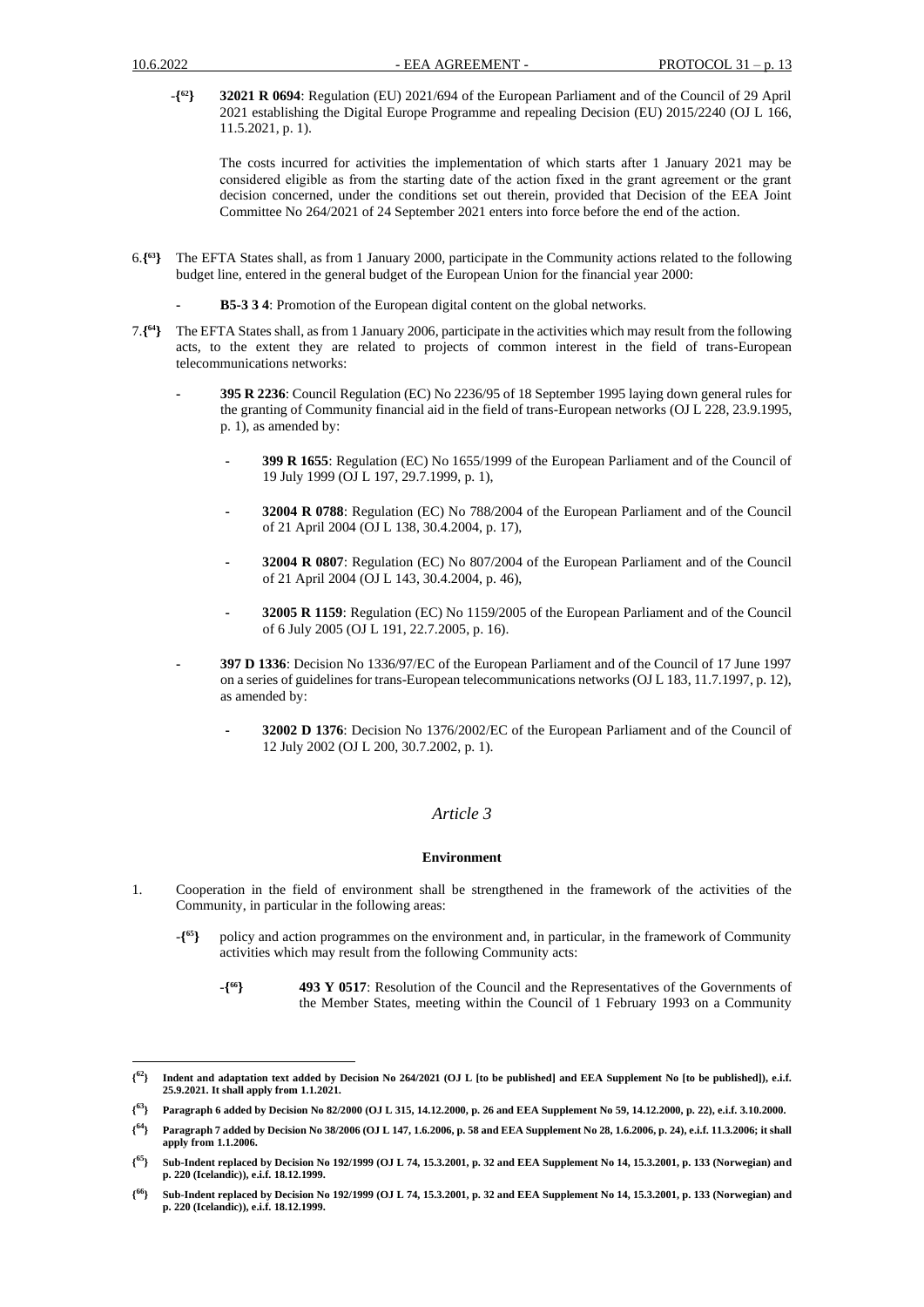programme of policy and action in relation to the environment and sustainable development (OJ C 138, 17.5.1993, p. 1),

- -**{ <sup>67</sup>} 397 D 0150**: Commission Decision 97/150/EC of 24 February 1997 on the setting-up of a European consultative forum on the environment and sustainable development (OJ L 58, 27.2.1997, p. 48),
	- -**{ <sup>68</sup>} 32001 D 0704**: Commission Decision 2001/704/EC of 26 September 2001 repealing Decision 97/150/EC on the setting-up of a European consultative forum on the environment and sustainable development (OJ L 258, 27.9.2001, p. 20).
- -**{ <sup>69</sup>} 398 D 2179**: Decision No 2179/98/EC of the European Parliament and of the Council of 24 September 1998 on the review of the European Community programme of policy and action in relation to the environment and sustainable development "Towards sustainability" (OJ L 275, 10.10.1998, p. 1).
- integration of environmental protection requirements into other policies;
- economic and fiscal instruments;
- environmental questions which have transboundary implications;
- major regional and global topics under discussion within international organizations.

The cooperation shall include, inter alia, regular meetings.

2.**{ <sup>70</sup>}** (a) The EFTA States shall participate fully in the European Environment Agency, hereinafter referred to as the 'Agency', and the European Environment Information and observation network, as set up in Regulation (EC) No 401/2009 of the European Parliament and of the Council of 23 April 2009 on the European Environment Agency and the European Environment Information and Observation Network (1).

(1) OJ L 126, 21.5.2009, p. 13

- (b) The EFTA States shall contribute financially to the activities referred to under (a) in accordance with Article 82(1) and Protocol 32 of the Agreement.
- (c) The EFTA States shall, in consequence of (b), participate fully, without the right to vote, in the Agency Management Board and shall be associated with the work of the scientific committee of the Agency.
- (d) The term 'Member State(s)' and other terms referring to their public entities contained in Articles 4 and 5 of the Regulation shall be understood to include, in addition to their meaning in the Regulation, the EFTA States and their public entities.
- (e) Environmental data supplied to or emanating from the Agency may be published and shall be made accessible to the public, provided that confidential information is afforded the same degree of protection in the EFTA States as it is afforded within the Community.
- (f) The Agency shall have legal personality. It shall enjoy in all the states of the Contracting Parties the most extensive legal capacity accorded to legal persons under their laws.
- (g) EFTA States shall apply to the Agency the Protocol of Privileges and Immunities of the European Communities.
- (h) By way of derogation from Article 12(2)(a) of the Conditions of employment of other servants of the European Communities, nationals of the EFTA States enjoying their full rights as citizens may be engaged under contract by the Executive Director of the Agency.

 ${^{67}}$ } **<sup>67</sup>} Sub-Indent added by Decision No 192/1999 (OJ L 74, 15.3.2001, p. 32 and EEA Supplement No 14, 15.3.2001, p. 133 (Norwegian) and p. 220 (Icelandic)), e.i.f. 18.12.1999.**

**<sup>{</sup> <sup>68</sup>} Sub-sub indent inserted by Decision No 46/2002 (OJ L 154, 13.6.2002, p. 34 and EEA Supplement No 29, 13.6.2002, p. 25), e.i.f. 20.4.2002.** 

**<sup>{</sup> <sup>69</sup>} Indent added by Decision No 24/2000 (OJ L 103, 12.4.2001, p. 53 and EEA Supplement No 20, 12.4.2001, p. 339), e.i.f. 26.2.2000.**

**<sup>{</sup> <sup>70</sup>} Paragraph 2 introduced by Decision No 11/94 (OJ L 253, 29.9.1994, p. 34 and EEA Supplement No 36, 29.9.1994, p. 3) e.i.f. 1.1.1995, replaces former paragraph 2 of Article 3 and subsequently replaced by Decision No 140/2012 (OJ L 309, 8.11.2012, p. 23 and EEA Supplement No 63, 8.11.2012, p. 26), e.i.f.14.7.2012.**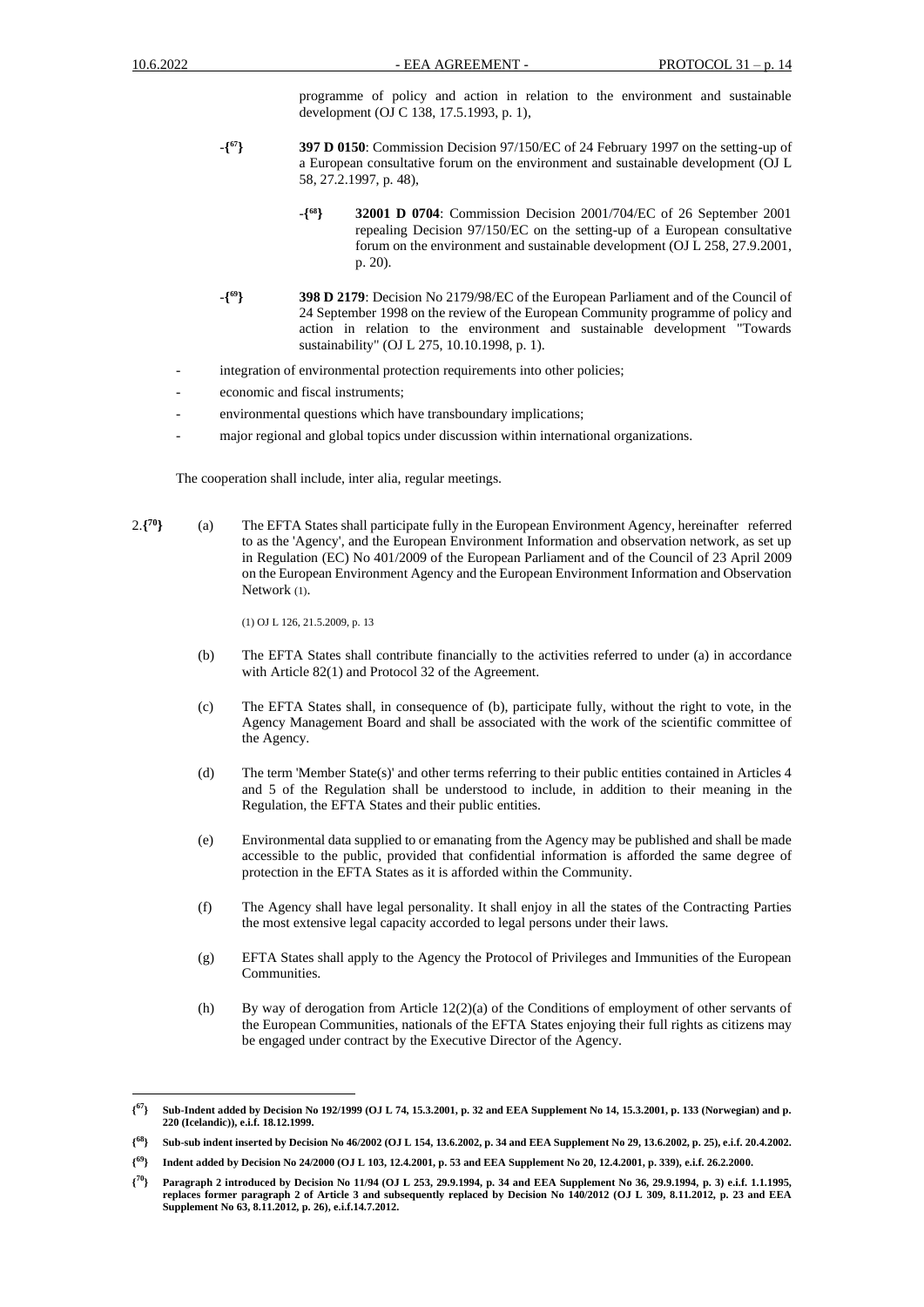- (i) By virtue of Article 79(3), Part VII (Institutional Provisions) of the Agreement shall apply to this paragraph.
- (j) Regulation (EC) No 1049/2001 of the European Parliament and the Council of 30 May 2001 regarding public access to European Parliament, Council and Commission documents shall, for the application of Regulation (EC) No 401/2009, apply to any documents of the Agency regarding the EFTA States as well.
- 3. Where it has been decided by the EEA Joint Committee that cooperation shall take the form of parallel legislation of identical or similar content by the Contracting Parties, the procedures referred to in Article 79 (3) of the Agreement shall thereafter apply to the preparation of such legislation in the field in question.
- 4.**{ <sup>71</sup>}** The EFTA States shall participate in the Community actions referred to in paragraph 7.
- 5.**{ <sup>72</sup>}** The EFTA States shall contribute financially to the Community actions**{ <sup>73</sup>}** referred to in paragraph 7 in accordance with Article 82(1)(a) of the Agreement.
- 6.**{ <sup>74</sup>}** The EFTA States shall participate fully in the bodies**{ <sup>75</sup>}** which assist the EC Commission in the management, development and implementation of the Community actions**{ <sup>76</sup>}** referred to in paragraph 7.
- 7.**{ <sup>77</sup>}{<sup>78</sup>}**The following Community acts, as well as acts deriving therefrom, are the object of this Article:
	- (a) Community acts which shall take effect from 1 January 2001:
		- **- 32000 D 2850**: Decision No 2850/2000/EC of the European Parliament and of the Council of 20 December 2000 setting up a Community framework for cooperation in the field of accidental or deliberate marine pollution (OJ L 332, 28.12.2000, p. 1), as amended by:
			- -**{ <sup>79</sup>} 32004 D 0787**: Decision No 787/2004/EC of the European Parliament and of the Council of 21 April 2004 (OJ L 138, 30.4.2004, p. 12).
	- (b)**{ <sup>80</sup>}** Community acts which shall take effect from 1 January 2002:
		- **- 32001 D 1411**: Decision No 1411/2001/EC of the European Parliament and of the Council of 27 June 2001 on a Community Framework for cooperation to promote sustainable urban development (OJ L 191, 13.7.2001, p. 1), as amended by:
			- -**{ <sup>81</sup>} 32004 D 0786**: Decision No 786/2004/EC of the European Parliament and of the Council of 21 April 2004 (OJ L 138, 30.4.2004, p. 7).
	- (c)**{ <sup>82</sup>}** [ ]
	- (d)**{ <sup>83</sup>}** Community acts which shall take effect from 1 January 2005:

- **{ <sup>77</sup>} Paragraph inserted by Decision No 58/2001 (OJ L 165, 21.6.2001, p. 64, and EEA Supplement No 32, 21.6.2001, p. 5), e.i.f. 19.5.2001**
- **{ <sup>78</sup>} The text, but not the indent, of paragraph 7 replaced by Decision No 66/2002 (OJ L 238, 5.9.2002, p. 38 and EEA Supplement No 44, 5.9.2002, p. 24), e.i.f. 31.5.2002.**

 $\{^{71}\}$ **<sup>71</sup>} Paragraph inserted by Decision No 58/2001 (OJ L 165, 21.6.2001, p. 64, and EEA Supplement No 32, 21.6.2001, p. 5), e.i.f. 19.5.2001 and subsequently replaced by Decision No 66/2002 (OJ L 238, 5.9.2002, p. 38 and EEA Supplement No 44, 5.9.2002, p. 24), e.i.f. 31.5.2002.**

**<sup>{</sup> <sup>72</sup>} Paragraph inserted by Decision No 58/2001 (OJ L 165, 21.6.2001, p. 64, and EEA Supplement No 32, 21.6.2001, p. 5), e.i.f. 19.5.2001**

 $\{^{73}\}$ **<sup>73</sup>} Words 'action programme' replaced by the word 'actions' by Decision No 66/2002 (OJ L 238, 5.9.2002, p. 38 and EEA Supplement No 44, 5.9.2002, p. 24), e.i.f. 31.5.2002.**

**<sup>{</sup> <sup>74</sup>} Paragraph inserted by Decision No 58/2001 (OJ L 165, 21.6.2001, p. 64, and EEA Supplement No 32, 21.6.2001, p. 5), e.i.f. 19.5.2001**

 $\{^{75}\}$ **<sup>75</sup>**} **Words 'EC Committees' replaced by the word 'bodies' by Decision No 66/2002 (OJ L 238, 5.9.2002, p. 38 and EEA Supplement No 44, 5.9.2002, p. 24), e.i.f. 31.5.2002.**

 $\{^{76}\}$ **<sup>76</sup>} Words 'action programme' replaced by the word 'actions' by Decision No 66/2002 (OJ L 238, 5.9.2002, p. 38 and EEA Supplement No 44, 5.9.2002, p. 24), e.i.f. 31.5.2002.** 

**<sup>{</sup> <sup>79</sup>} Indent and words ", as amended by:" above, added by Decision No 90/2004 (OJ L 349, 25.11.2004, p. 52 and EEA Supplement No 59, 25.11.2004, p. 26), e.i.f. 9.6.2004.**

**<sup>{</sup> <sup>80</sup>} Subparagraph (b) added by Decision No 66/2002 (OJ L 238, 5.9.2002, p. 38 and EEA Supplement No 44, 5.9.2002, p. 24), e.i.f. 31.5.2002.**

**<sup>{</sup> <sup>81</sup>} Indent and words ", as amended by:" above, added by Decision No 90/2004 (OJ L 349, 25.11.2004, p. 52 and EEA Supplement No 59, 25.11.2004, p. 26), e.i.f. 9.6.2004.**

 $\{^{82}\}$ **<sup>82</sup>} Subparagraph (c) added by Decision No 65/2004 (OJ L 277, 26.8.2004, p. 182 and EEA Supplement No 43, 26.8.2004, p. 165), e.i.f. 19.6.2004, and subsequently deleted by Decision No 70/2007 (OJ L 304, 22.11.2007, p. 54 and EEA Supplement No 56, p. 8), e.i.f. 30.6.2007, it shall apply from 1.1.2007.**

**<sup>{</sup> <sup>83</sup>} Subparagraph (d) added by Decision No 135/2005 (OJ L 14, 19.1.2006, p. 24 and EEA Supplement No 4, 19.1.2006, p. 6), e.i.f. 22.10.2005.**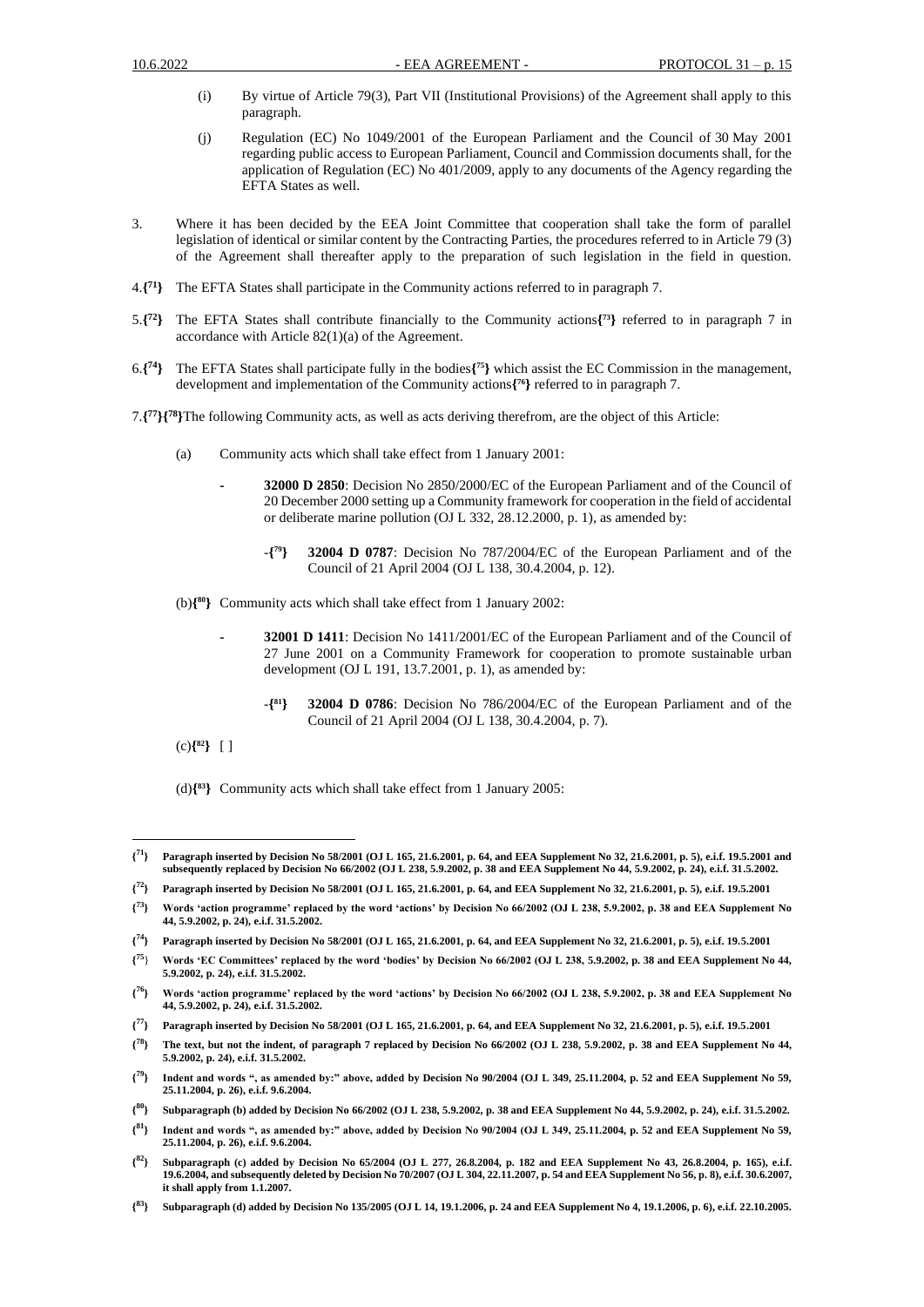- **32002 D 1600**: Decision No 1600/2002/EC of the European Parliament and of the Council of 22 July 2002 laying down the Sixth Community Environment Action Programme (OJ L 242, 10.9.2002, p. 1).
- $(e)$ {<sup>84</sup>} **<sup>84</sup>} 32013 D 1386**: Decision No 1386/2013/EU of the European Parliament and of the Council of 20 November 2013 on a General Union Environment Action Programme to 2020 'Living well, within the limits of our planet' (OJ L 354, 28.12.2013, p. 171).
- (f)**{ <sup>85</sup>}** Community acts which shall take effect from 1 January 2021:
	- **32021 R 0783**: Regulation (EU) 2021/783 of the European Parliament and of the Council of 29 April 2021 establishing a Programme for the Environment and Climate Action (LIFE), and repealing Regulation (EU) No 1293/2013 (OJ L 72, 17.5.2021, p. 53).

The costs incurred for activities the implementation of which starts after 1 January 2021 may be considered eligible as from the starting date of the action fixed in the grant agreement or the grаnt decision concerned, under the conditions set out therein, provided that Decision of the EEA Joint Committee No 265/2021 of 24 September 2021 enters into force before the end of the action.

Liechtenstein and Norway shall be exempted from the participation in, and the financial contribution to, this programme.

- 8.(a)**{ <sup>86</sup>}** Iceland and Norway will fulfil their respective greenhouse gas emission reduction targets for the period from 1 January 2021 to 31 December 2030 in accordance with the following acts:
	- **32018 R 0841**: Regulation (EU) 2018/841 of the European Parliament and of the Council of 30 May 2018 on the inclusion of greenhouse gas emissions and removals from land use, land use change and forestry in the 2030 climate and energy framework, and amending Regulation (EU) No 525/2013 and Decision No 529/2013/EU (OJ L 156, 19.06.2018, p. 1), as amended by:
		- -**{ <sup>87</sup>} 32021 R 0268**: Commission Delegated Regulation (EU) 2021/268 of 28 October 2020 (OJ L 60, 22.2.2021, p. 21).'

The Regulation shall, for the purposes of the present Agreement, be read with the following adaptations:

- (i) In Article 6(2), the words "30 years" shall, for Iceland, be read as "50 years".
- (ii) The following shall be added to Article 8(7):

"The EFTA States shall communicate their revised proposed forest reference levels to the EFTA Surveillance Authority no later than nine months after the entry into force of Decision of the EEA Joint Committee No 269/2019 of 25 October 2019 for the period from 2021-2025. The EFTA Surveillance Authority shall publish the proposed forest reference levels communicated to it by the EFTA States."

(iii) Article 13(2)(a) shall, for the EFTA States, read as follows:

"The EFTA State has submitted a strategy as set out below for the land use, land use change and forestry sector with a perspective of at least 30 years, including also ongoing or planned specific measures to ensure the conservation or enhancement, as appropriate, of forest sinks and reservoirs;

- 1. By 1 January 2020, each EFTA State shall prepare and submit to the EFTA Surveillance Authority its strategy for the land use, land use change and forestry sector with a perspective of at least 30 years. EFTA States should, where necessary, update these strategies by 1 January 2025.
- 2. The EFTA States' strategies shall contribute to:

(a) fulfilling the EFTA States' commitments under the UNFCCC and the Paris Agreement to reduce anthropogenic greenhouse gas emissions and enhance removals by sinks and to promote increased carbon sequestration;

 ${^{84}}$ } **<sup>84</sup>} Subparagraph (e) added by Decision No 102/2017 (OJ L 36, 7.2.2019, p. 63 and EEA Supplement No 11, 7.2.2019, p. 73), e.i.f. 6.5.2017.**

**<sup>{</sup> <sup>85</sup>} Subparagraph (f) added by Decision No 265/2021 (OJ L [to be published] and EEA Supplement No [to be published]), e.i.f. 25.9.2021. It shall apply from 1.1.2021 and subsequently corrected before publication by Corrigendum of 10.12.2021.**

**<sup>{</sup> <sup>86</sup>} Point and adaptation texts inserted by Decision No 269/2019 (OJ L [to be published] and EEA Supplement No [to be published]), e.i.f. 11.3.2020.**

**<sup>{</sup> <sup>87</sup>} Indent and words ", as amended by:" above, added by Decision No 164/2022(OJ L [to be published] and EEA Supplement No [to be published]), e.i.f. 30.4.2022.**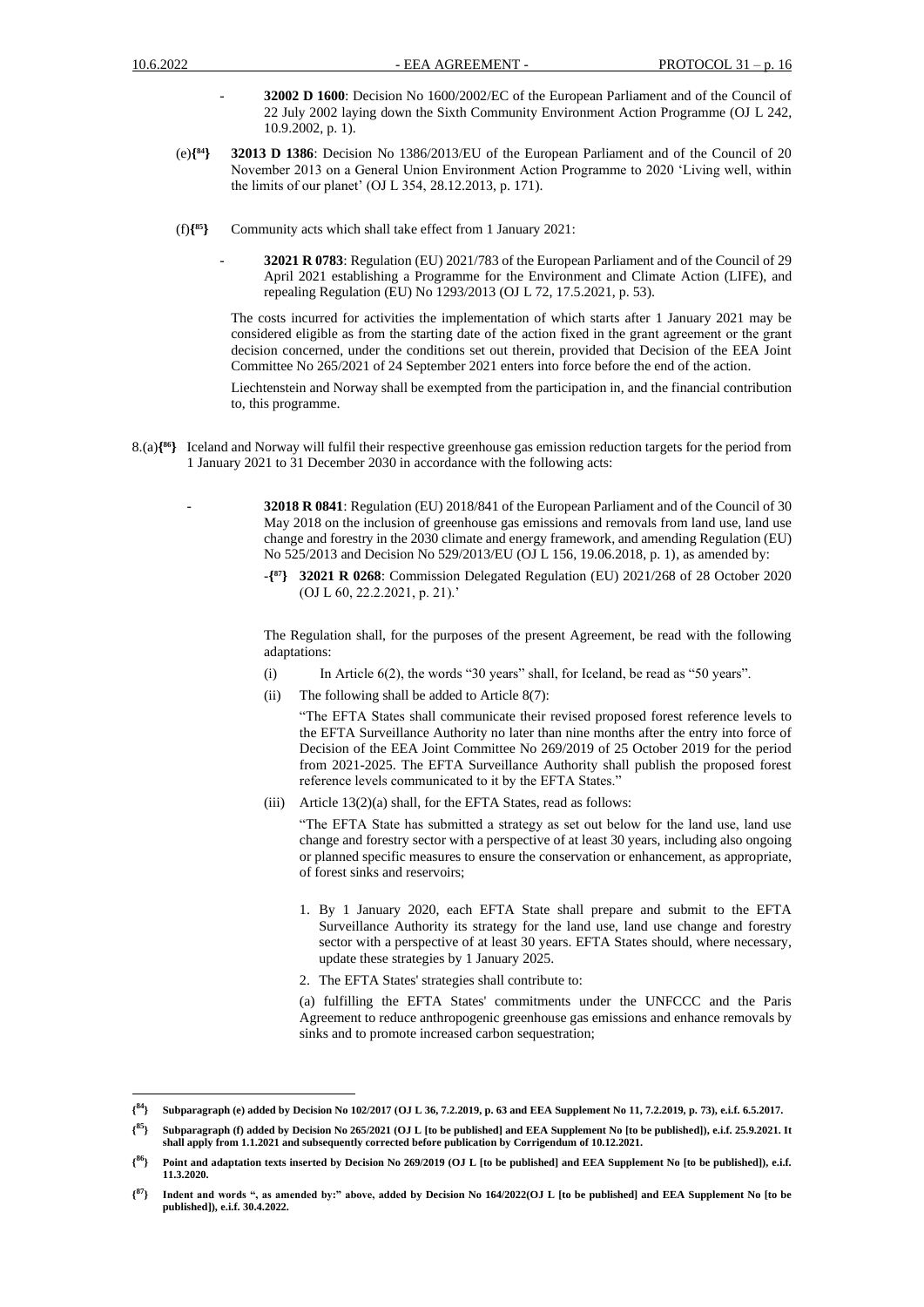(b) fulfilling the objective of the Paris Agreement of holding the increase in the global average temperature to well below 2 °C above pre-industrial levels and to pursue efforts to limit the temperature increase to  $1.5 \degree$ C above pre-industrial levels;

(c) achieving long-term greenhouse gas emission reductions and enhancements of removals by sinks to the extent relevant for the LULUCF sector, in accordance with the objective, in the context of necessary reductions according to the (IPCC) to reduce EFTA states greenhouse gas emissions in a cost-effective manner and enhance removals by sinks in pursuit of the temperature goals in the Paris Agreement so as to achieve a balance between anthropogenic emissions by sources and removals by sinks of greenhouse gases in the second half of this century on the basis of equity, and in the context of sustainable development and efforts to eradicate poverty.

3. The EFTA States' strategies shall cover:

(a) emission reductions and enhancements of removals in land use, land-use change and forestry (LULUCF); taking into account bioenergy and biomaterials from this sector.

(b) To the extent it is relevant to land use, land use change and forestry, links to other national long-term objectives, planning and other policies and measures.

4. The EFTA States shall inform and make available to the public forthwith their respective strategies and any updates thereof.

5. The EFTA Surveillance Authority shall assess whether the EFTA States' strategies are adequate for documenting fulfilment under this Article.

6. The EFTA States' strategies for the land use, land use change and forestry sector should contain the elements set out below:

#### A. OVERVIEW AND PROCESS FOR DEVELOPING THE STRATEGIES

A.1. Executive summary

A.2. Legal and policy context, including where appropriate, indicative milestones for 2040 and 2050

B. CONTENT

#### B.1. LAND USE, LAND-USE CHANGE AND FORESTRY (LULUCF)

B.1.1. Projected emission reductions and enhancement of removals by 2050

B.1.2 To the extent feasible, expected emissions by sources and by individual GHGs

B.1.3. Emission reduction options and options for enhancement of sinks envisaged

B.1.4. To the extent it is relevant for the conservation or enhancement, as appropriate, of forest sinks and reservoirs; adaptation policies and measures

B.1.5 Aspects related to market demand for forest biomass and impact on harvest

B.1.6. As necessary, details on modelling (including assumptions) and/or analysis, indicators, etc."

(iv) The following shall be added to Article 15(2):

"The Central Administrator shall be competent to perform the tasks referred to in this Article when EFTA States are concerned. The EFTA Surveillance Authority shall be informed if the Central Administrator blocks a transaction concerning or conducted by the EFTA States."

(v) The following shall be added to the table in Annex II:

| "Iceland 0.5" | 10 |    |
|---------------|----|----|
| Norway $0,1$  | 10 | 5" |

(vi) The following shall be added to the table in Annex III:

"Iceland 1990

Norway 1990"

(vii) The following shall be added to point (g) of section A of Annex IV:

"For the EFTA States, the reference level for the period 2021-2025 shall be consistent with projections reported to the European Environment Agency on a voluntary basis in accordance with Regulation (EU) No 525/2013 and, for Iceland, also in accordance with the bilateral Agreement between Iceland and the European Union and its Member States concerning Iceland's participation in the joint fulfilment of the commitments of the European Union, its Member States and Iceland for the second commitment period of the Kyoto Protocol to the United Nations Framework Convention on Climate Change ."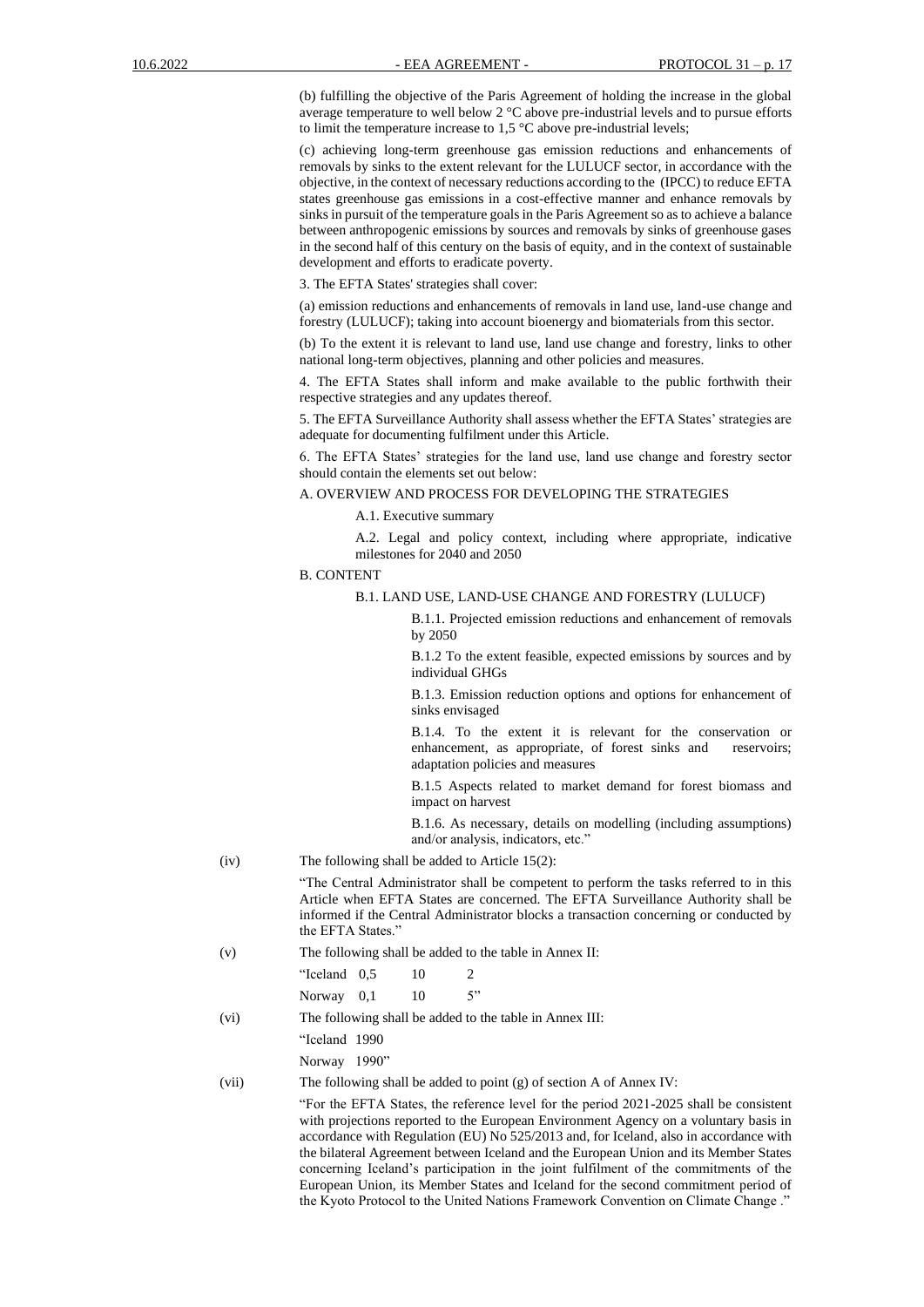| $(viii) \{88\}$ | The following shall be added to the table of section C of Annex IV: |                                                         |  |  |  |
|-----------------|---------------------------------------------------------------------|---------------------------------------------------------|--|--|--|
|                 | "Iceland                                                            | $-30,405$                                               |  |  |  |
|                 | Norway                                                              | $-26085000"$                                            |  |  |  |
| $(ix)$ $\{89\}$ |                                                                     | The following shall be added to the table in Annex VII: |  |  |  |
|                 | "Iceland -0,0224 -0,0045                                            |                                                         |  |  |  |

Norway -29,6 -35,5"

- **32018 R 0842**: Regulation (EU) 2018/842 of the European Parliament and of the Council of 30 May 2018 on binding annual greenhouse gas emission reductions by Member States from 2021 to 2030 contributing to climate action to meet commitments under the Paris Agreement and amending Regulation (EU) No 525/2013 (OJ L 156, 19.06.2018, p. 26).

The Regulation shall, for the purposes of the present Agreement, be read with the following adaptations:

(i) The following shall, for the EFTA States, be added to Article 4(3):

"In respect of the EFTA States, for the purpose of setting out the annual emission allocations for the years from 2021 to 2030 in terms of tonnes of CO2 equivalent as specified in paragraphs 1 and 2 of this Article, the 2005 base year for the emission allocation 2030 will be based on the difference between total greenhouse gas emissions in 2005 resulting from the comprehensive review, which treat CO2 emissions from aviation as zero, and the stationary EU ETS 2005 emissions in 2013 ETS scope as reported in Part B of the Appendix to the Decision of the EEA Joint Committee No 152/2012 of 26 July 2012 , adapted with the values for global warming potentials adopted in a delegated act referred to in Article  $26(6)(b)$  of Regulation (EU) 2018/1999 or those identified by the Fourth Assessment Report (AR4) of the IPCC until the delegated act becomes applicable. The stationary EU ETS 2005 emissions figures as reported in the Decision of the EEA Joint Committee No 152/2012 (AR2) and the same figures with updated values for global warming potentials (AR4) to be taken into account for the purpose of setting out the annual emission allocations for the years from 2021 to 2030 pursuant to this Article are set out in the Appendix."

(ii) The following shall be added after Annex IV:

#### *"Appendix*

EFTA States' stationary EU ETS 2005 emissions figures as reported in the Decision of the EEA Joint Committee No 152/2012 (AR2) and the same figures with updated values for global warming potentials (AR4) to be taken into account for the purpose of setting out the annual emission allocations for the years from 2021 to 2030 pursuant to Article 4(3)

| Greenhouse gas (tons) | $CO2$ -eq (AR2) | $CO2$ -eq (AR4) | $N_2$ O/PFC |
|-----------------------|-----------------|-----------------|-------------|
| CO <sub>2</sub>       | 23 090 000      | 23 090 000      |             |
| $N_2O$                | 1 955 000       | 1 880 000       | 6308        |
| <b>PFC</b>            | 829 000         | 955 000         |             |
| CF <sub>4</sub>       |                 |                 | 116.698     |
| $C_2F_6$              |                 |                 | 7.616       |
| <b>Total</b>          | 25 874 000      | 25 9 25 000     |             |

**Table 1:** 2005 ETS emissions for Norway:

**Table 2:** 2005 ETS emissions for Iceland:

| Greenhouse gas (tons) | $CO2$ -eq (AR2) | $CO2$ -eq (AR4) | $N_2$ O/PFC |
|-----------------------|-----------------|-----------------|-------------|
| CO <sub>2</sub>       | 909 132         | 909 132         |             |
| <b>PFC</b>            | 26 709          | 31 105          |             |
| CF <sub>4</sub>       |                 |                 | 3.508       |
| $C_2F_6$              |                 |                 | 0.424       |

**<sup>{</sup> <sup>88</sup>} Adaptation (viii) inserted by Decision No 164/2022(OJ L [to be published] and EEA Supplement No [to be published]), e.i.f. 30.4.2022.**

**<sup>{</sup> <sup>89</sup>} Adaptation (viii) in the first indent is renumbered as adaptation (ix) by Decision No 164/2022(OJ L [to be published] and EEA Supplement No [to be published]), e.i.f. 30.4.2022.**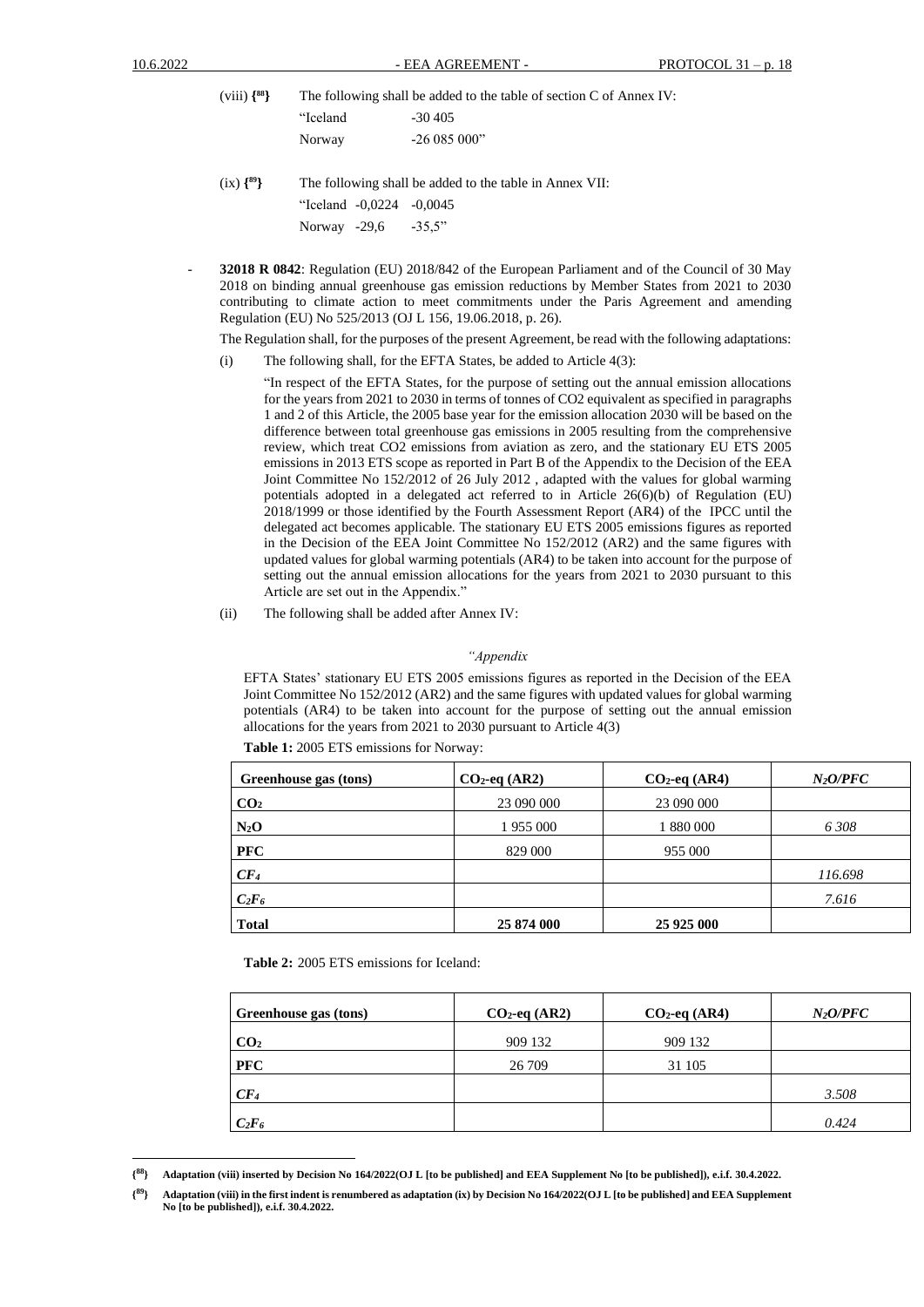|    | <b>Total</b> | 935 841 | 940 237 |  |
|----|--------------|---------|---------|--|
| 55 |              |         |         |  |

- (iii) In Article 6(1), the words "100 million EU ETS allowances" shall read "107 million EU ETS allowances"
- (iv) The following shall be added to Article 12(2):

"The Central Administrator shall be competent to perform the tasks referred to in this Article when EFTA States are concerned. The EFTA Surveillance Authority shall be informed if the Central Administrator blocks a transaction concerning or conducted by the EFTA States."

(v) The following shall be added to the table in Annex I:

|       | "Iceland                                               | $-29%$                                              |  |  |  |
|-------|--------------------------------------------------------|-----------------------------------------------------|--|--|--|
|       | Norway                                                 | $-40\%$                                             |  |  |  |
| (vi)  | The following shall be added to the table in Annex II: |                                                     |  |  |  |
|       | "Iceland                                               | $4\%$                                               |  |  |  |
|       | Norway                                                 | 2.96                                                |  |  |  |
| (vii) |                                                        | The table in Annex III shall be amended as follows: |  |  |  |

a.The following shall be added to the table:

"Iceland 0,2 Norway 1,6"

- b.The number "280" for the maximum total shall read "281,8"
- -**{ <sup>90</sup>} 32020 D 2126**: Commission Implementing Decision (EU) 2020/2126 of 16 December 2020 on setting out the annual emission allocations of the Member States for the period from 2021 to 2030 pursuant to Regulation (EU) 2018/842 of the European Parliament and of the Council (OJ L 426, 17.12.2020, p. 58).

The Decision shall, for the purposes of the present Agreement, be read with the following adaptations:

- (i) The following shall be added to the table in Annex I:
- .<br>44

| iceland         | 222<br>ΩO<br>$\sim$ $\sim$<br>ے ر<br>◡ |
|-----------------|----------------------------------------|
| - -<br>$\cdots$ | 28 9 25<br>221<br>74                   |
|                 |                                        |

"

"

(ii) The following shall be added to the table in Annex II:

Iceland | 2 876 150 | 2 802 993 | 2 729 836 | 2 656 679 | 2 583 522 | 2 510 365 | 2 437 208 | 2 364 050 | 2 290 893 | 2 217 736 Norway 25 164 459 24 296 764 23 429 068 22 561 373 21 693 677 20 825 982 19 958 287 19 090 591 18 222 896 17 355 200

"

(iii) The following shall be added to the table in Annex III:

"

| Iceland                | 1 243 732<br>ے ر |
|------------------------|------------------|
| $\mathbf{r}$<br>Norway | 5 785 067        |
| $\bullet$              |                  |

- **32018 R 1999**: Regulation (EU) 2018/1999 of the European Parliament and of the Council of 11 December 2018 on the Governance of the Energy Union and Climate Action, amending Regulations (EC) No 663/2009 and (EC) No 715/2009 of the European Parliament and of the Council, Directives 94/22/EC, 98/70/EC, 2009/31/EC, 2009/73/EC, 2010/31/EU, 2012/27/EU and 2013/30/EU of the European Parliament and of the Council, Council Directives 2009/119/EC and (EU) 2015/652 and

**<sup>{</sup> <sup>90</sup>} Indent and adaptation texts inserted by Decision No 29/2022 (OJ L [to be published] and EEA Supplement No [to be published]), e.i.f. 5.2.2022.**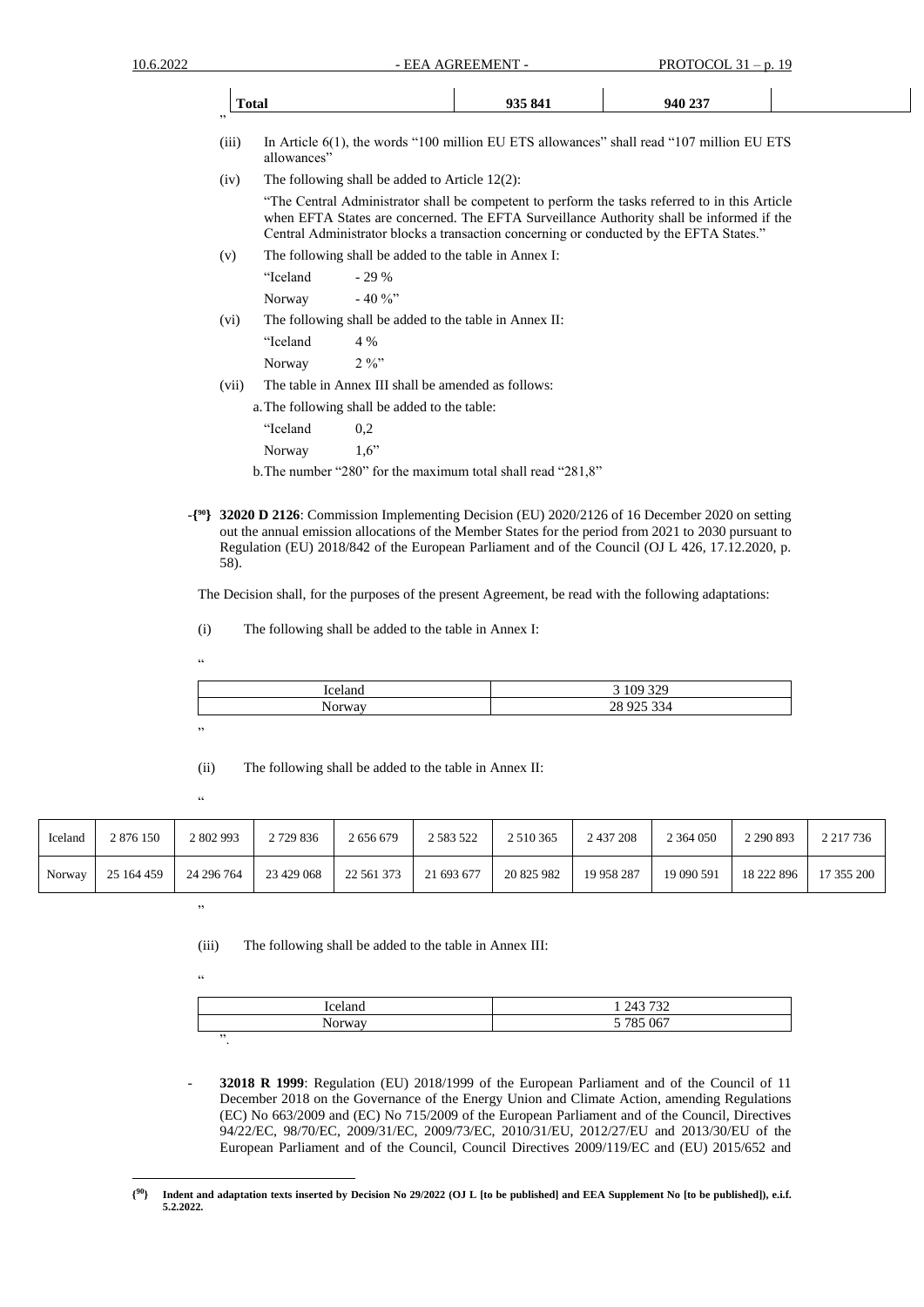repealing Regulation (EU) No 525/2013 of the European Parliament and of the Council (OJ L 328, 21.12.2018, p. 1).

The applicable provisions of this Regulation are listed below and shall, for the purpose of the present Agreement, be read with the following adaptations:

(i) Only the following provisions of the Regulation shall apply:

Articles 2(1)-2(10), 2(12)-(13), 2(15)-2(17), 18, 26(2)-(7), 29(5)(b), 37-42, 44(1)(a), (2)-(3) and (6), 57-58, and Annexes V-VII and XII-XIII.

- (ii) Article  $2(1)-(10)$  and  $2(12)-(13)$  and  $2(15)-(17)$  shall, for the purposes of this paragraph only apply to the EFTA States to the extent they relate to the implementation of Regulations (EU) 2018/841 and (EU) 2018/842.
- (iii) Article 26(4) shall, for the EFTA States, read as follows:

"Iceland and Norway shall, by 15 April each year, submit to the EFTA Surveillance Authority a copy of the final greenhouse gas inventory data reported to the UNFCCC in accordance with paragraph 3."

- (iv)**{ <sup>91</sup>}** Article 41 shall, for the EFTA States, only apply to the extent the provisions or parts thereof mentioned in the Article are referred to or set out in this paragraph.
- (v) The following sentence shall, for the EFTA States, be added after the first sentence of Article 42:

"The European Environment Agency shall only assist the EFTA Surveillance Authority in its work as regards Articles 18, 26(2)-(7), 29(5) (b), 37-39 and 41."

-**{ <sup>92</sup>} 32020 R 1044**: Commission Delegated Regulation (EU) 2020/1044 of 8 May 2020 supplementing Regulation (EU) 2018/1999 of the European Parliament and of the Council with regard to values for global warming potentials and the inventory guidelines and with regard to the Union inventory system and repealing Commission Delegated Regulation (EU) No 666/2014 (OJ L 230, 17.7.2020, p. 1).

The Regulation shall, for the purposes of the present Agreement, be read with the following adaptation: The provisions of this Regulation shall only apply to the EFTA States to the extent that they relate to the implementation of this paragraph.

- **32013 R 0525**: Regulation (EU) No 525/2013 of the European Parliament and of the Council of 21 May 2013 on a mechanism for monitoring and reporting greenhouse gas emissions and for reporting other information at national and Union level relevant to climate change and repealing Decision No 280/2004/EC (OJ L 165, 18.6.2013, p. 13).

The applicable provisions of this Regulation are listed below and shall, for the purposes of the present Agreement, be read with the following adaptations:

- (i) Only the following provisions of the Regulation shall apply: Articles 7, 19(1) and (3).
- (ii) Articles 7, 19(1) and (3) shall, for the purposes of this paragraph, only apply to the EFTA States to the extent they relate to the implementation of Regulation (EU) 2018/842.
- **-{ <sup>93</sup>} 32020 R 1208**: Commission Implementing Regulation (EU) 2020/1208 of 7 August 2020 on structure, format, submission processes and review of information reported by Member States pursuant to Regulation (EU) 2018/1999 of the European Parliament and of the Council and repealing Commission Implementing Regulation (EU) No 749/2014 (OJ L 278, 26.8.2020, p. 1).

The applicable provisions of this Regulation are listed below and shall, for the purposes of the present Agreement, be read with the following adaptations:

- (i) Only the following provisions of the Regulation shall apply: Articles 1-3, 7-10, 12-15, 17-24, 26- 40 and Annexes VI-VIII, X-XX, XXII-XXV.
- (ii) The provisions listed in (i) shall only apply to the EFTA States to the extent that they relate to the implementation of this paragraph.
- (b) By virtue of Article 79(3) of the EEA Agreement, Part VII (Institutional Provisions) of the Agreement shall apply to this paragraph.
- (c) Protocol 1 to the EEA Agreement (Horizontal Adaptations) shall apply mutatis mutandis to this paragraph.

**{ <sup>92</sup>} Indent and adaptation text added by Decision No 223/2021 (OJ L [to be published] and EEA Supplement No [to be published]), e.i.f. 10.7.2021.**

**<sup>{</sup> <sup>91</sup>} Adaptation text replaced by Decision No 223/2021 (OJ L [to be published] and EEA Supplement No [to be published]), e.i.f. 10.7.2021.**

**<sup>{</sup> <sup>93</sup>} Text of sixth indent (Commission Implementing Regulation (EU) No 749/2014) replaced by Decision No 223/2021 (OJ L [to be published] and EEA Supplement No [to be published]), e.i.f. 10.7.2021.**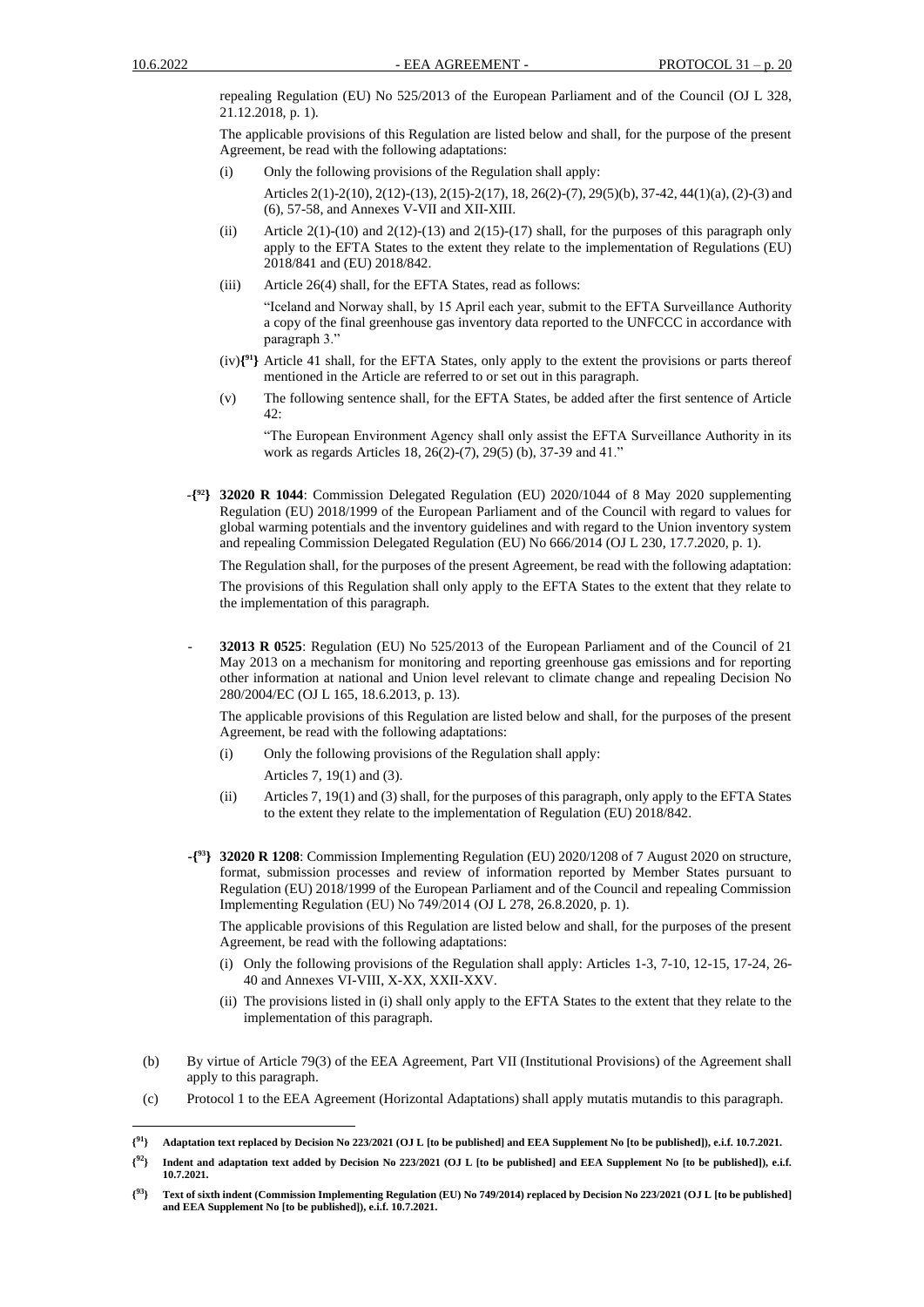- (d) References to Union legislation, acts, rules, policies and measures in the acts and provisions referred to or contained in this paragraph shall apply to the extent and in the form that the relevant legislation, acts, rules policies and measures are incorporated into this Agreement.
- (e) Iceland and Norway shall participate fully in the work of the Climate Change Committee pursuant to the acts and provisions referred to or contained in this paragraph but shall not have the right to vote.
- (f) When the Commission consults experts designated by the Member States pursuant to the acts and provisions referred to or contained in this paragraph, it shall consult experts designated by the EFTA States on the same basis.
- (g) The European Environment Agency shall assist the EFTA Surveillance Authority in its work pursuant to Regulations (EU) 2018/841 and (EU) 2018/842.
- (h) This paragraph shall not apply to Liechtenstein.

### *Article 4*

### **Education, training, youth and sport { 94}**

- 1. The EFTA States shall, from the entry into force of the Agreement, participate in the Community programme Youth for Europe in accordance with Part VI.
- 2. The EFTA States shall, as from 1 January 1995, participate subject to the provisions of Part VI, in all programmes of the Community in the field of education, training and youth then in force or adopted. The planning and development of programmes of the Community in this field shall, as from the entry into force of the Agreement, be subject to the procedures referred to in Part VI, in particular Article 79 (3).
- 2a.**{ <sup>95</sup>}** The EFTA States shall, as from 1 January 1997, participate in the Community actions related to the budget line B3-1011 "European Voluntary Service", entered in the Community budget for the year 1997.
- 2b.**{ <sup>96</sup>}** The EFTA States shall, as from 1 August 1998, participate in the following Community programme:
	- **- 398 D 1686**: Decision No 1686/98/EC of the European Parliament and of the Council of 20 July 1998 establishing the Community action programme "European Voluntary Service for Young People" (OJ L 214, 31.7.1998, p. 1).
- 2c.**{ <sup>97</sup>}** The EFTA States shall, as from 1 January 2000, participate in the following Community programmes:
	- **399 D 0382**: Council Decision 1999/382/EC of 26 April 1999 establishing the second phase of the Community vocational training action programme "Leonardo da Vinci" (OJ L 146, 11.6.1999, p. 33), as amended by:
		- -**{ <sup>98</sup>} 32004 R 0885**: Council Regulation (EC) No 885/2004 of 26 April 2004 (OJ L 168, 1.5.2004, p. 1).
	- -**{ <sup>99</sup>} 399 D 0051**: Council Decision 1999/51/EC of 21 December 1998 on the promotion of European pathways in work-linked training, including apprenticeship (OJ L 17, 22.1.1999, p. 45).

**<sup>{</sup> <sup>94</sup>} Heading of Article 4 replaced by Decision No 140/2012 (OJ L 309, 8.11.2012, p. 23 and EEA Supplement No 63, 8.11.2012, p. 26), e.i.f. 14.7.2012.**

**<sup>{</sup> <sup>95</sup>} Paragraph inserted by Decision No 86/97 (OJ L 193, 9.7.1998, p. 40 and EEA Supplement No 27, 9.7.1998, p. 20) e.i.f. 1.11.1997.**

**<sup>{</sup> <sup>96</sup>} Paragraph inserted by Decision No 22/1999 (OJ L 148, 22.6.2000, p. 47 and EEA Supplement No 28, 22.6.2000, p. 254), e.i.f. 27.2.1999.**

**<sup>{</sup> <sup>97</sup>} Paragraph inserted by Decision No 172/1999 (OJ L 61, 1.3.2001, p. 31 and EEA Supplement No 11, 1.3.2001, p. 252), e.i.f. 29.2.2000. Text replaced by Decision No 36/2000 (OJ L141, 15.6.2000, p.62 and EEA Supplement, No 27, p. 20), e.i.f. 1.8.2000.**

**<sup>{</sup>** <sup>8</sup>} Indent and words: ", as amended by:" above, added by Decision No 107/2005 (OJ L 306, 24.11.2005, p. 45 and EEA Supplement No 60, **24.11..2005, p. 28), e.i.f. 9.7.2005.**

**<sup>{</sup> <sup>99</sup>} Indent added by Decision No 36/2000 (OJ L 141, 15.6.2000, p. 64 and EEA Supplement No 27, 15.6.2000, p. 22), e.i.f. 1.8.2000.**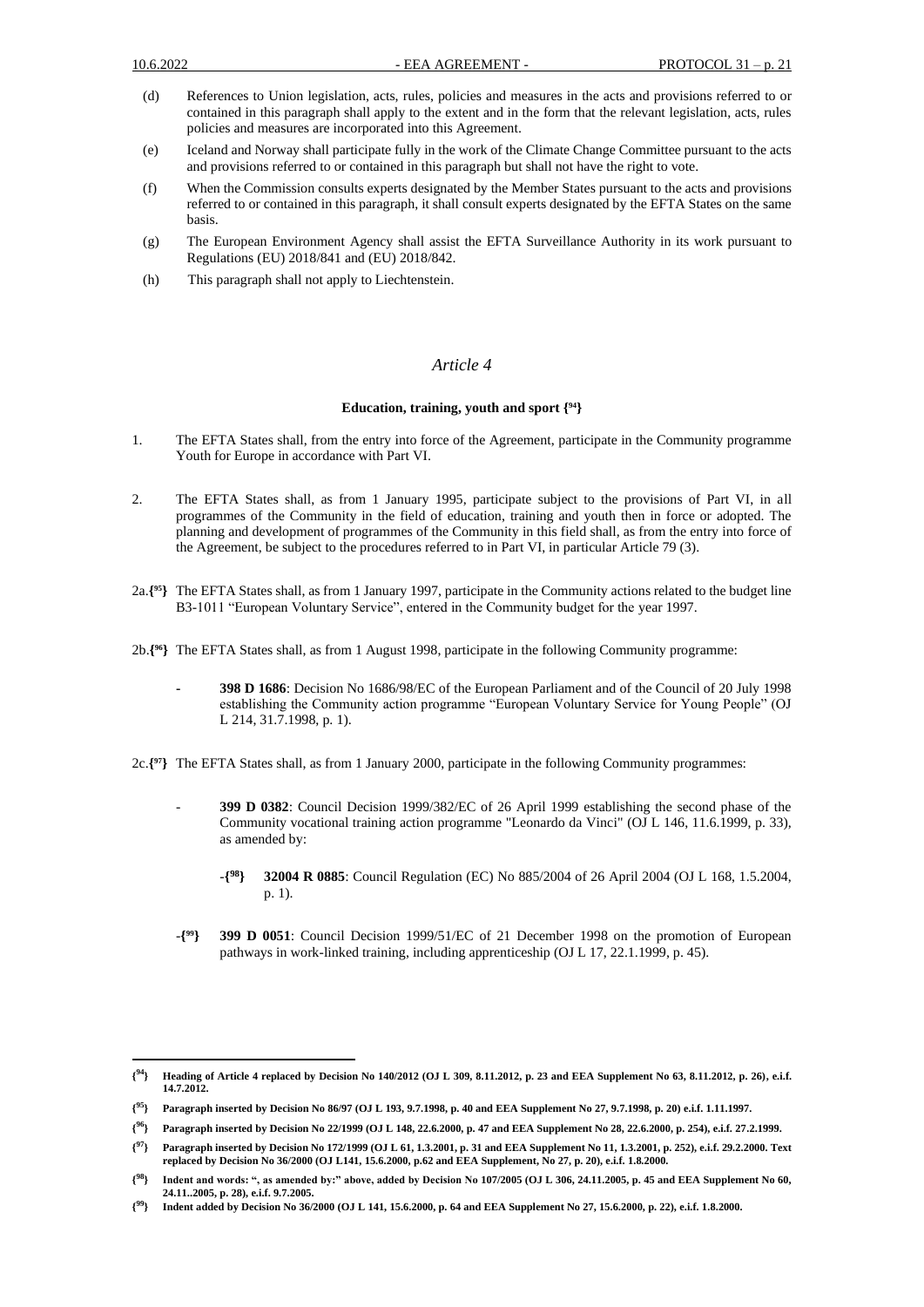- -**{ <sup>100</sup>} 32000 D 0253**: Decision No 253/2000/EC of the European Parliament and of the Council of 24 January 2000 establishing the second phase of the Community action programme in the field of education "Socrates" (OJ L 28, 3.2.2000, p. 1), as amended by:
	- -**{ <sup>101</sup>} 32003 D 0451**: Decision No 451/2003/EC of the European Parliament and of the Council of 27 February 2003 (OJ L 69, 13.3.2003, p. 6),
	- -**{ <sup>102</sup>} 32004 D 0786**: Decision No 786/2004/EC of the European Parliament and of the Council of 21 April 2004 (OJL 138, 30.4.2004, p. 7),
	- $-\{^{103}\}$ **<sup>103</sup>} 32004 R 0885**: Council Regulation (EC) No 885/2004 of 26 April 2004 (OJ L 168, 1.5.2004, p. 1).
- -**{ <sup>104</sup>} 32000 D 1031**: Decision No 1031/2000/EC of the European Parliament and of the Council of 13 April 2000 establishing the "YOUTH" Community Action Programme (OJ L 117, 18.5.2000, p. 1), as amended by:
	- -**{ <sup>105</sup>} 32004 D 0786**: Decision No 786/2004/EC of the European Parliament and of the Council of 21 April 2004 (OJ L 138, 30.4.2004, p. 7),
	- -**{ <sup>106</sup>} 32004 R 0885**: Council Regulation (EC) No 885/2004 of 26 April 2004 (OJ L 168, 1.5.2004, p. 1).
- 2d.**{ <sup>107</sup>}** The EFTA States shall, as from 1 January 2000, participate in the Community actions related to the following budget line, entered in the general budget of the European Union for the financial year 2000:
	- **- B3-1003**: "Preparatory measures for the European Year of Languages 2001".

2e.**{ <sup>108</sup>}** The EFTA States shall, as from 1 January 2001, participate in the following programme:

- **32000 D 1934**: Decision No 1934/2000/EC of the European Parliament and of the Council of 17 July 2000 on the European Year of Languages 2001 (OJ L 232, 14.9.2000, p. 1).
- 2f.**{ <sup>109</sup>}** The EFTA States shall, with effect from 1 January 2001, participate in the Community actions related to the following budget lines, entered in the general budget of the European Union for the financial years 2001, 2002 and 2003:
	- **- B3-1 0 0 0A**: "Preparatory actions for cooperation in the fields of education and of youth policy expenditure on administrative management";
	- **- B3-1 0 0 0**: "Preparatory actions for cooperation in the fields of education and of youth policy".

- **{ <sup>103</sup>} Indent added by Decision No 107/2005 (OJ L 306, 24.11.2005, p. 45 and EEA Supplement No 60, 24.11..2005, p. 28), e.i.f. 9.7.2005.**
- **{ <sup>104</sup>} Indent added by Decision No 70/2000 (OJ L 250, 5.10.2000, p. 53 and EEA Supplement No 44, 5.10.2001, p. 6), e.i.f. 3.8.2000, it shall apply from 1.1.2000.**

**<sup>{</sup> <sup>100</sup>} Indent added by Decision No 38/2000 (OJ L 141, 15.6.2000, p. 66 and EEA Supplement No 27, 15.6.2000, p. 24), e.i.f. 7.6.2000.**

**<sup>{</sup> <sup>101</sup>} Indent and words: ", as amended by:" added by Decision No 96/2003 (OJ L 272, 23.10.2003, p. 34 and EEA Supplement No 54, 23.10.2003, p. 11), e.i.f. 12.7.2003.**

**<sup>{</sup> <sup>102</sup>} Sub-indent added by Decision No 90/2004 (OJ L 349, 25.11.2004, p. 52 and EEA Supplement No 59, 25.11.2004, p. 26), e.i.f. 9.6.2004.**

**<sup>{</sup> <sup>105</sup>} Indent and words ", as amended by:" above, added by Decision No 90/2004 (OJ L 349, 25.11.2004, p. 52 and EEA Supplement No 59, 25.11.2004, p. 26), e.i.f. 9.6.2004.**

**<sup>{</sup> <sup>106</sup>} Indent added by Decision No 107/2005 (OJ L 306, 24.11.2005, p. 45 and EEA Supplement No 60, 24.11..2005, p. 28), e.i.f. 9.7.2005**

**<sup>{</sup> <sup>107</sup>} Paragraph inserted by Decision No 45/2000 (OJ L 174, 13.7.2000, p. 57 and EEA Supplement No 32, 13.7.2000, p. 6), e.i.f. 20.5.2000.**

**<sup>{</sup> <sup>108</sup>} Paragraph inserted by Decision No 112/2000 (OJ L 52, 22.2.2001, p. 37 and EEA Supplement No 9, 22.2.2001, p. 4), e.i.f. 16.12.2000.**

**<sup>{</sup> <sup>109</sup>} Paragraph inserted by Decision No 98/2001 (OJ L 251, 20.9.2001, p. 25 and EEA Supplement No 47, 20.9.2001, p.12), e.i.f. 14.7.2001 and subsequently replaced by Decision No 67/2002 (OJ L 238, 5.9.2002, p. 40 and EEA Supplement No 44, 5.9.2002, p. 25), e.i.f. 1.6.2002 and by Decision No 64/2003 (OJ L 193, 31.7.2003, p. 54 and EEA Supplement No 39, 39, 31.7.2003, p. 32), e.i.f. 17.5.2003.**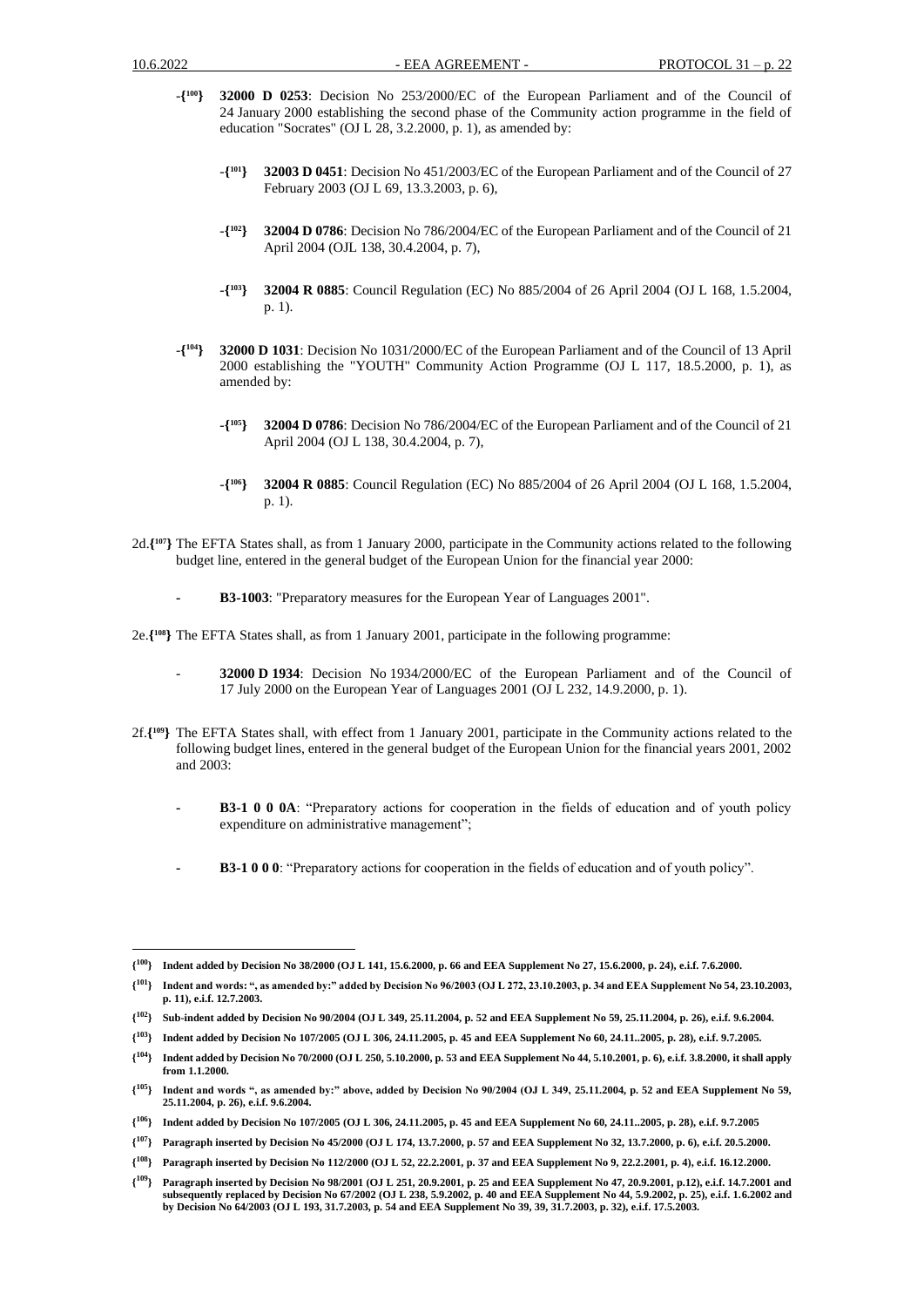2g.**{ <sup>110</sup>}** The EFTA States shall, with effect from 1 January 2003, participate in the following action:

- **32003 D 0291**: Decision No 291/2003/EC of the European Parliament and of the Council of 6 February 2003 establishing the European Year of Education through Sport 2004 (OJ L 43, 18.2.2003, p. 1), as amended by:
	- -**{ <sup>111</sup>} 32004 D 0786**: Decision No 786/2004/EC of the European Parliament and of the Council of 21 April 2004 (OJ L 138, 30.4.2004, p. 7),
	- -**{ <sup>112</sup>} 32004 R 0885**: Council Regulation (EC) No 885/2004 of 26 April 2004 (OJ L 168, 1.5.2004, p. 1).

2h.**{ <sup>113</sup>}** The EFTA States shall, as from 1 January 2004, participate in the following programmes:

- **- 32003 D 2317**: Decision No 2317/2003/EC of the European Parliament and of the Council of 5 December 2003 establishing a programme for the enhancement of quality in higher education and the promotion of intercultural understanding through co-operation with third countries (Erasmus Mundus) (2004-2008) (OJ L 345, 31.12.2003, p. 1).
- 2i.**{ <sup>114</sup>}** The EFTA States shall, with effect from 1 January 2004, participate in the following programme:
	- **- 32003 D 2318**: Decision No 2318/2003/EC of the European Parliament and of the Council of 5 December 2003 adopting a multi annual programme (2004 to 2006) for the effective integration of information and communication technologies (ICT) in education and training systems in Europe (eLearning Programme) (OJ L 345, 31.12.2003, p. 9).
- 2j.**{ <sup>115</sup>}** The EFTA States shall, as from 1 January 2004, participate in the Community actions related to the following budget line, entered in the general budget of the European Union for the financial year 2004:
	- **- Budget line 15.07.03**: "Pilot projects for participation of young people".

2k.**{ <sup>116</sup>}** The EFTA States shall, with effect from 1 January 2005, participate in the following programmes:

- **- 32004 D 0790**: Decision No 790/2004/EC of the European Parliament and of the Council of 21 April 2004 establishing a Community action programme to promote bodies active at European level in the field of youth (OJ L 138, 30.4.2004, p. 24),
- **-{ <sup>117</sup>}32004 D 0791:** Decision No 791/2004/EC of the European Parliament and the Council establishing a Community action programme to promote bodies active at European level and support specific activities in the field of education and training (OJ L 138, 30.4.2004, p. 31).

The provisions of the Decision shall, for the purposes of the present Agreement, be read with the following adaptation:

The EFTA States shall participate in Action 2, 3A, 3B and 3C of the programme.

**<sup>{</sup> <sup>110</sup>} Paragraph inserted by Decision No 85/2003 (OJ L 257, 9.10.2003, p. 42 and EEA Supplement No 51, 9.10.2003, p. 28), e.i.f. 2.12.2003, it shall apply from 1.1.2003.**

**<sup>{</sup> <sup>111</sup>} Indent and words ", as amended by:" above, added by Decision No 90/2004 (OJ L 349, 25.11.2004, p. 52 and EEA Supplement No 59, 25.11.2004, p. 26), e.i.f. 9.6.2004.**

**<sup>{</sup> <sup>112</sup>} Indent added by Decision No 107/2005 (OJ L 306, 24.11.2005, p. 45 and EEA Supplement No 60, 24.11..2005, p. 28), e.i.f. 9.7.2005.**

**<sup>{</sup> <sup>113</sup>} Paragraph inserted by Decision No 66/2004 (OJ L 277, 26.8.2004, p. 183 and EEA Supplement No 43, 26.8.2004, p. 166), e.i.f. 17.6.2004.**

**<sup>{</sup> <sup>114</sup>} Paragraph inserted by Decision No 67/2004 (OJ L 277, 26.8.2004, p. 185 and EEA Supplement No 43, 26.8.2004, p. 167), e.i.f. 27.4.2004.**

**<sup>{</sup> <sup>115</sup>} Paragraph inserted by Decision No 115/2004 (OJ L 64, 10.3.2005, p. 1 and EEA Supplement No 12, 10.3.2005, p. 1), e.i.f. 7.8.2004.**

**<sup>{</sup> <sup>116</sup>} Paragraph inserted by Decision No 183/2004 (OJ L 133, 26.5.2005, p. 48 and EEA Supplement No 26, 26.5.2005, p. 33), e.i.f. 17.12.2004.**

**<sup>{</sup> <sup>117</sup>} Indent added and word "programme" above replaced by "programmes" by Decision No 182/2004 (OJ L 133, 26.5.2005, p. 46 and EEA Supplement No 26, 26.5.2005, p. 32), e.i.f. 17.12.2004, as corrected by Corrigendum noted by the EEA Joint Committee Meeting on 4.2.2005.**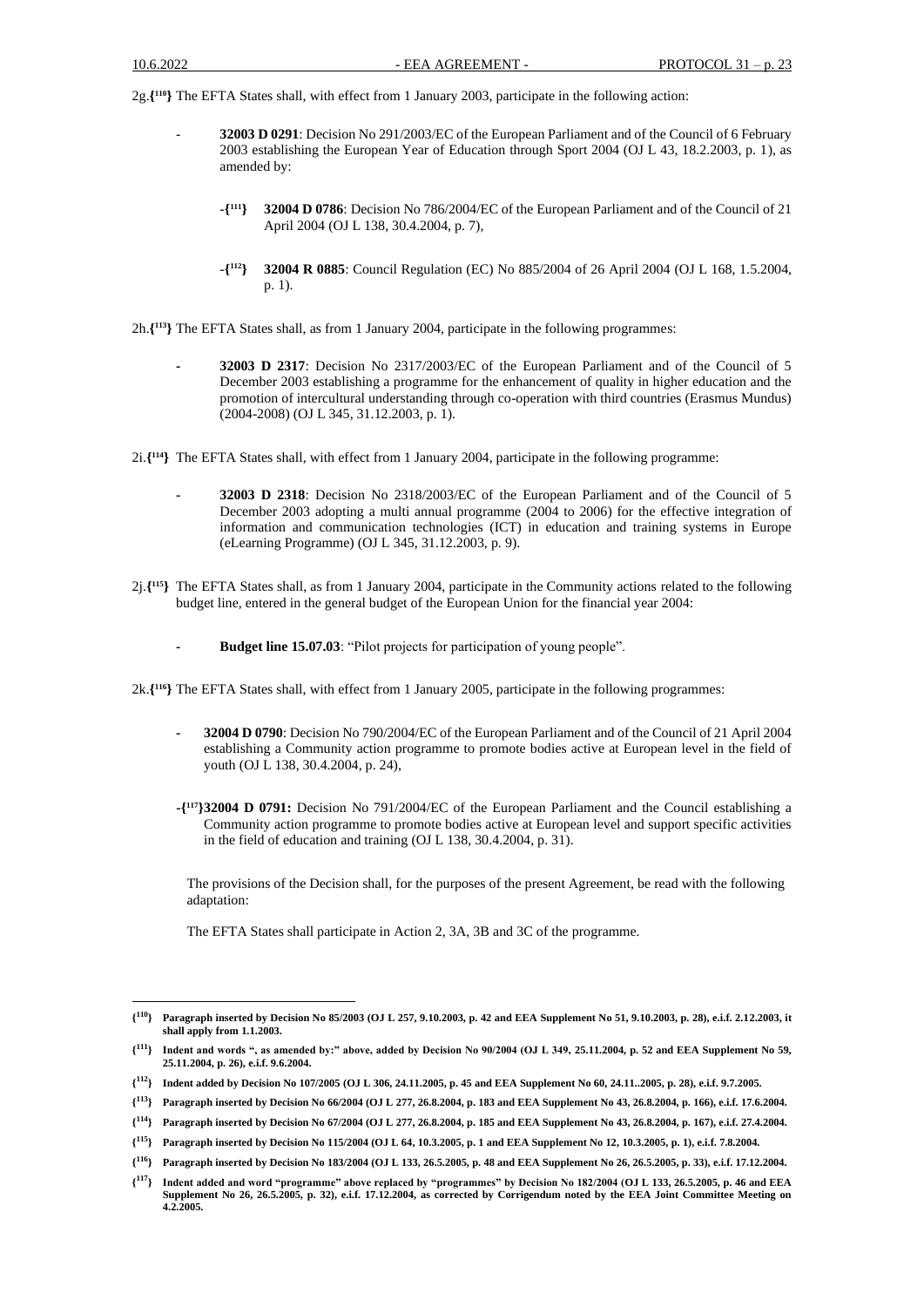- **-{ <sup>118</sup>} 32004 D 2241**: Decision No 2241/2004/EC of the European Parliament and of the Council of 15 December 2004 on a single Community framework for the transparency of qualifications and competences (Europass) (OJ L 390, 31.12.2004, p. 6).
- 2l.**{ <sup>119</sup>}** The EFTA States shall, with effect from 1 January 2007, participate in the following programmes:
	- **- 32006 D 1719**: Decision No 1719/2006/EC of the European Parliament and of the Council of 15 November 2006 establishing the 'Youth in Action' programme for the period 2007 to 2013 (OJ L 327, 24.11.2006, p. 30),
	- **32006 D 1720**: Decision No 1720/2006/EC of the European Parliament and of the Council of 15 November 2006 establishing an action programme in the field of lifelong learning (OJ L 327, 24.11.2006, p. 45).
- 2m.**{ <sup>120</sup>}** The EFTA States shall, with effect from 1 January 2009, participate in actions 1 and 3 of the following programme:
	- **32008 D 1298**: Decision 1298/2008/EC of the European Parliament and of the Council of 16 December 2008 establishing the Erasmus Mundus 2009-2013 action programme for the enhancement of quality in higher education and the promotion of intercultural understanding through cooperation with third countries (OJ L 340, 19.12.2008, p. 83).
- 2n.**{ <sup>121</sup>}** The EFTA States shall, with effect from 1 January 2014, participate in the following programme:
	- **- 32013 R 1288**: Regulation (EU) No 1288/2013 of the European Parliament and of the Council of 11 December 2013 establishing 'Erasmus+': the Union programme for education, training, youth and sport and repealing Decisions No 1719/2006/EC, No 1720/2006/EC and No 1298/2008/EC (OJ L 347, 20.12.2013, p. 50), as amended by:
		- -**{ <sup>122</sup>} 32018 R 1475**: Regulation (EU) 2018/1475 of the European Parliament and of the Council of 2 October 2018 (OJ L 250, 4.10.2018, p. 1),
		- -**{ <sup>123</sup>} 32019 R 0499**: Regulation (EU) 2019/499 of the European Parliament and of the Council of 25 March 2019 laying down provisions for the continuation of ongoing learning mobility activities under the Erasmus+ programme established by Regulation (EU) No 1288/2013, in the context of the withdrawal of the United Kingdom from the Union (OJ L 85I, 27.3.2019, p. 32).

2o.**{ <sup>124</sup>}** The EFTA States shall, with effect from 1 January 2019, participate in the following programme:

- **32018 R 1475**: Regulation (EU) 2018/1475 of the European Parliament and of the Council of 2 October 2018 laying down the legal framework of the European Solidarity Corps and amending Regulation (EU) No 1288/2013, Regulation (EU) No 1293/2013 and Decision No 1313/2013/EU (OJ L 250, 4.10.2018, p. 1).

Liechtenstein and Norway shall be exempted from the participation in, and the financial contribution to, this programme.

2p.**{ <sup>125</sup>}**The EFTA States shall, with effect from 1 January 2019, participate in the following European framework:

**- 32018 D 0646**: Decision (EU) 2018/646 of the European Parliament and of the Council of 18 April 2018 on a common framework for the provision of better services for skills and qualifications (Europass) and repealing Decision No 2241/2004/EC (OJ L 112, 2.5.2018, p. 42).

**{ <sup>119</sup>} Paragraph inserted by Decision No 64/2007 (OJ L 304, 22.11.2007, p. 45 and EEA Supplement No 56, p. 2), e.i.f. 16.6.2007, it shall apply from 1.1.2007.**

**<sup>{</sup> <sup>118</sup>} Indent added by Decision No 88/2005 (OJ L 268, 13.10.2005, p. 24 and EEA Supplement No 52, 13.10.2005, p. 14), e.i.f. 11.6.2005**.

**<sup>{</sup> <sup>120</sup>} Paragraph inserted by Decision No 91/2009 (OJ L 277, 22.10.2009, p. 45 and EEA Supplement No 56, 22.10.2009, p. 23), e.i.f. 23.7.2009, it shall apply from 1.1.2009.**

**<sup>{</sup> <sup>121</sup>} Paragraph inserted by Decision No 110/2014 (OJ L 310, 30.10.2014, p. 82 and EEA Supplement No 63, 30.10.2014, p. 70), e.i.f. 17.5.2014, it shall apply from 1.1.2014.**

**<sup>{</sup> <sup>122</sup>} Indent and words ", as amended by:" added by Decision No 136/2019 (OJ L [to be published] and EEA Supplement No [to be published]), e.i.f. 9.5.2019, it shall apply from 1.1.2019.**

**<sup>{</sup> <sup>123</sup>} Indent added by Decision No 182/2019 (OJ L [to be published] and EEA Supplement No [to be published]), e.i.f. 15.6.2019.**

**<sup>{</sup> <sup>124</sup>} Paragraph inserted by Decision No 136/2019 (OJ L [to be published] and EEA Supplement No [to be published]), e.i.f. 9.5.2019, it shall apply from 1.1.2019.**

 $\{^{125}\}$ **<sup>125</sup>} Paragraph inserted by Decision No 181/2019 (OJ L [to be published] and EEA Supplement No [to be published]), e.i.f. 15.6.2019, it shall apply from 1.1.2019.**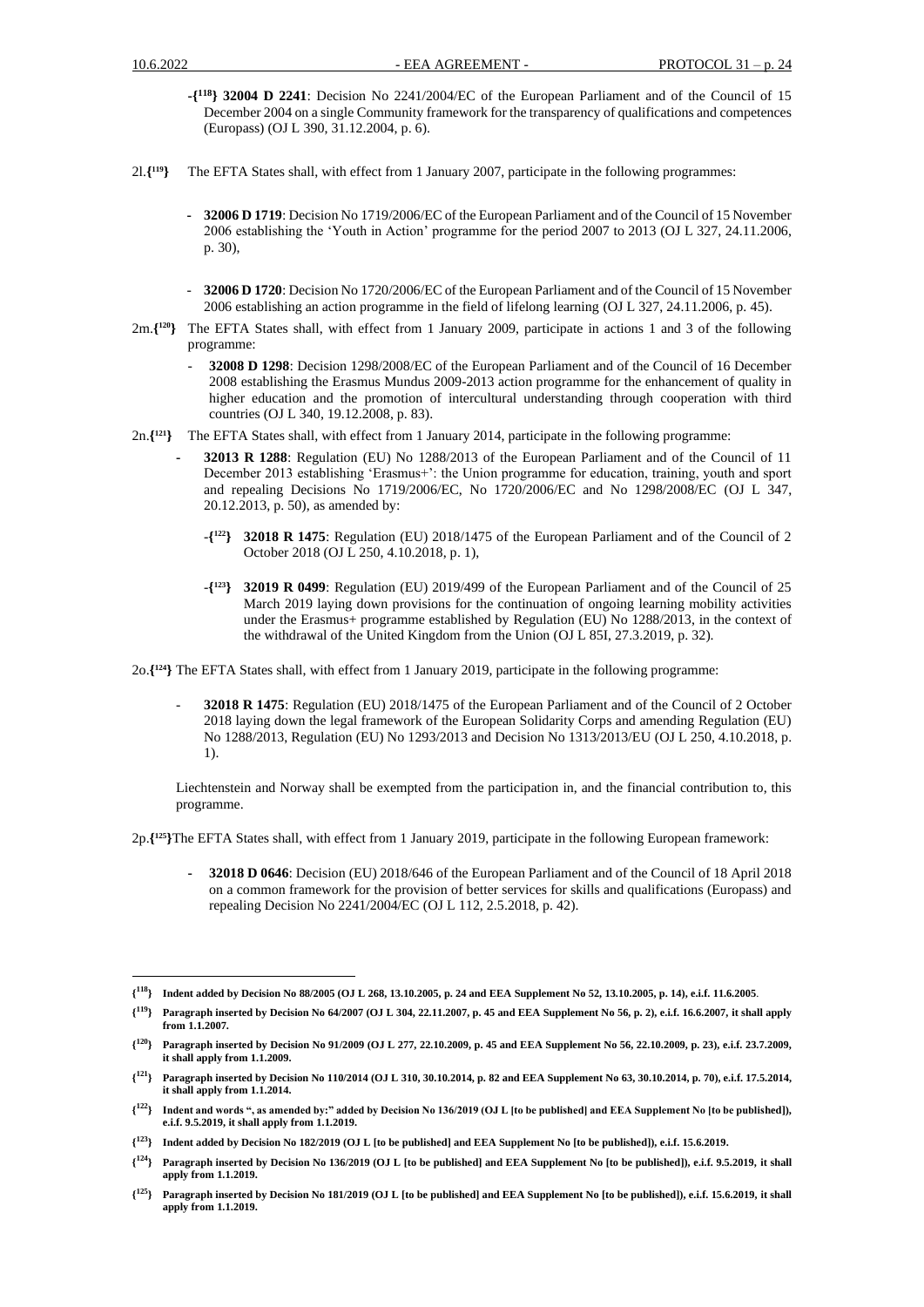2q. **{ <sup>126</sup>}**The EFTA States shall, with effect from 1 January 2021, participate in the following programme:

- **32021 R 0817**: Regulation (EU) 2021/817 of the European Parliament and of the Council of 20 May 2021 establishing Erasmus+: the Union Programme for education and training, youth and sport and repealing Regulation (EU) No 1288/2013 (OJ L 189, 28.5.2021, p. 1).

The costs incurred for activities the implementation of which starts after 1 January 2021 may be considered eligible as from the starting date of the action fixed in the grant agreement or the grаnt decision concerned, under the conditions set out therein, provided that Decision of the EEA Joint Committee No 266/2021 of 24 September 2021 enters into force before the end of the action.

2r. **{ <sup>127</sup>}**The EFTA States shall, with effect from 1 January 2021, participate in the following European programme:

**- 32021 R 0888**: Regulation (EU) 2021/888 of the European Parliament and of the Council of 20 May 2021 establishing the European Solidarity Corps Programme and repealing Regulations (EU) 2018/1475 and (EU) No 375/2014 (OJ L 202, 8.6.2021, p. 32).

The costs incurred for activities the implementation of which starts after 1 January 2021 may be considered eligible as from the starting date of the action fixed in the grant agreement or the grаnt decision concerned, under the conditions set out therein, provided that Decision of the EEA Joint Committee No 267/2021 of 24 September 2021 enters into force before the end of the action.

Norway shall be exempted from the participation in, and the financial contribution to, this programme.

- 3.**{ <sup>128</sup>}** The EFTA States shall contribute financially in accordance with Article 82(1)(a) of the Agreement to the programmes and actions referred to in paragraphs 1, 2, 2a, 2b, 2c, 2d, 2e, 2f, 2g, 2h, 2i, 2j, 2k, 2l, 2m, 2n, 2o, 2p, 2q and 2r.
- 4. The EFTA States shall, as from the start of cooperation in programmes to which they contribute financially in accordance with Article 82 (1) (a), participate fully in all the EC committees which assist the EC Commission in the management or development of these programmes.
- 5.**{ <sup>129</sup>}** The EFTA States shall, from 1 January 1994, participate in the various activities of the Community, including EURYDICE and ARION, involving the exchange of information including, where appropriate, contacts and meetings of experts, seminars and conferences. The Contracting Parties shall, furthermore, through the EEA Joint Committee or otherwise, take any other initiatives which may appear appropriate in this regard.
- 6.**{ <sup>130</sup>}** The Contracting Parties shall encourage appropriate cooperation between the competent organizations, institutions and other bodies in their respective territories where this would contribute to the strengthening and broadening of cooperation. This shall apply in particular to matters covered by the activities of the European Centre for Development of Vocational Training (CEDEFOP). (1)

**<sup>{</sup> <sup>126</sup>} Paragraph and adaptation text inserted by Decision No 266/2021 (OJ L [to be published] and EEA Supplement No [to be published]), e.i.f. 25.9.2021. It shall apply from 1.1.2021.**

**<sup>{</sup> <sup>127</sup>} Paragraph and adaptation text inserted by Decision No 267/2021 (OJ L [to be published] and EEA Supplement No [to be published]), e.i.f. 25.9.2021. It shall apply from 1.1.2021.**

**<sup>{</sup> <sup>128</sup>} Text replaced by Decision No 172/1999 (OJ L 61, 1.3.2001, p. 31 and EEA Supplement No 11, 1.3.2001, p. 252), e.i.f. 29.2.2000, and subsequently replaced by Decision No 45/2000 (OJ L 174, 13.7.2000, p. 57 and EEA Supplement No 32, 13.7.2000, p. 6), e.i.f. 20.5.2000, and by Decision No 112/2000 (OJ L 52, 22.2.2001, p. 37 and EEA Supplement No 9, 22.2.2001, p. 4), e.i.f. 16.12.2000, and by Decision No 98/2001 (OJ L 251, 20.9.2001, p. 25 and EEA Supplement No 47, 20.9.2001, p. 12), e.i.f. 14.7.2001. Words "2e and 2f" replaced by words "2e, 2f and 2g" by Decision No 85/2003 (OJ L 257, 9.10.2003, p. 42 and EEA Supplement No 51, 9.10.2003, p. 28), e.i.f. 2.12.2003, it shall apply from 1.1.2003, and subsequently replaced by Decision No 67/2004 (OJ L 277, 26.8.2004, p. 185 and EEA Supplement No 43, 26.8.2004, p. 167), e.i.f. 27.4.2004, and by Decision No 115/2004 (OJ L 64, 10.3.2005, p. 1 and EEA Supplement No 12, 10.3.2005, p. 1), e.i.f. 7.8.2004, and by Decision No 183/2004 (OJ L 133, 26.5.2005, p. 48 and EEA Supplement No 26, 26.5.2005, p. 33), e.i.f. 17.12.2004, it shall apply from 1.1.2005, and by Decision No 64/2007 (OJ L 304, 22.11.2007, p. 45 and EEA Supplement No 56, p. 2), e.i.f. 16.6.2007, it shall apply from 1.1.2007, and subsequently replaced by Decision No 91/2009 (OJ L 277, 22.10.2009, p. 45 and EEA Supplements No 56, 22.10.2009, p. 23), e.i.f. 23.7.2009, it shall apply from 1.1.2009, and subsequently replaced by Decision No 110/2014 (OJ L 310, 30.10.2014, p. 82 and EEA Supplement No 63, 30.10.2014, p. 70), e.i.f. 17.5.2014, it shall apply from 1.1.2014 and subsequently replaced by Decision No 136/2019 (OJ L [to be published] and EEA Supplement No [to be published]), e.i.f. 9.5.2019, it shall apply from 1.1.2019 and subsequently replaced by Decision No 181/2019 (OJ L [to be published] and EEA Supplement No [to be published]), e.i.f. 15.6.2019, it shall apply from 1.1.2019 and subsequently replaced by Decision No 266/2021 (OJ L [to be published] and EEA Supplement No [to be published]), e.i.f. 25.9.2021. It shall apply from 1.1.2021 and subsequently replaced by Decision No 267/2021 (OJ L [to be published] and EEA Supplement No [to be published]), e.i.f. 25.9.2021. It shall apply from 1.1.2021.**

**<sup>{</sup> <sup>129</sup>} First sentence, introduced by Decision No 8/94 (OJ L 198, 30.7.1994, p. 142 and EEA Supplement No 25, 30.7.1994, p. 1), e.i.f. 1.1.1995, replaces former first sentence.**

**<sup>{</sup> <sup>130</sup>} The footnote of point 6 (Council Regulation (EEC) No 337/75) replaced by Decision No 145/2020 (OJ L [to be published] and EEA Supplement No [to be published]), e.i.f. 26.9.2020.**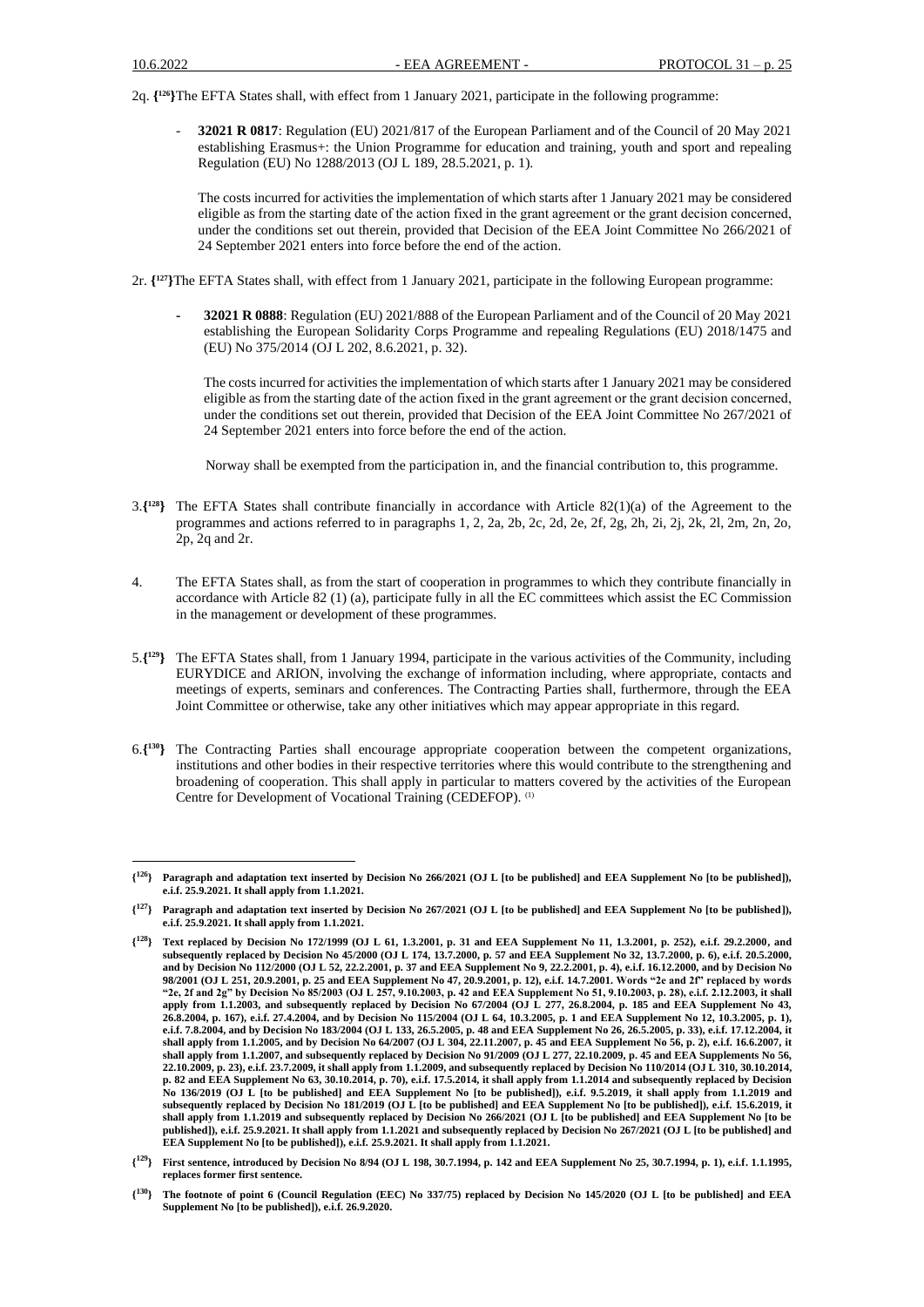- (1) **32019 R 0128**: Regulation (EU) 2019/128 of the European Parliament and of the Council of 16 January 2019 establishing a European Centre for the Development of Vocational Training (Cedefop) and repealing Council Regulation (EEC) No 337/75 (OJ L 30, 31.1.2019, p. 90).
- 7.**{ <sup>131</sup>}** The Contracting Parties shall seek to strengthen cooperation in the framework of Community activities which may result from the following Community acts:
	- **- 398 X 0561**: Council Recommendation 98/561/EC of 24 September 1998 on European cooperation in quality assurance in higher education (OJ L 270, 7.10.1998, p. 56),
	- **- 32001 X 0166**: Recommendation 2001/166/EC of the European Parliament and of the Council of 12 February 2001 on European cooperation in quality evaluation in school education (OJ L 60, 1.3.2001, p. 51).
	- **-{** <sup>132</sup>**} 32006 H 0961**: Recommendation 2006/961/EC of the European Parliament and of the Council of 18 December 2006 on transnational mobility within the Community for education and training purposes: European Quality Charter for Mobility (OJ L 394, 30.12.2006, p. 5),
	- **-{** <sup>133</sup>**} 32006 H 0962**: Recommendation 2006/962/EC of the European Parliament and of the Council of 18 December 2006 on key competences for lifelong learning (OJ L 394, 30.12.2006, p. 10).
- 8. **{** <sup>134</sup>**}** The Contracting Parties shall seek to strengthen cooperation in the framework of the following Community acts:
	- **- 32008 H 0506(01):** Recommendation 2008/C 111/01 of the European Parliament and of the Council of 23 April 2008 on the establishment of the European Qualifications Framework for lifelong learning (OJ C 111, 6.5.2008, p. 1),
	- **- {** <sup>135</sup>**} 32008 H 1213**: Council Recommendation 2008/C 319/03 of 20 November 2008 on the mobility of young volunteers across the European Union (OJ C 319, 13.12.2008, p. 8),
	- *-***{** <sup>136</sup>**} 32009 H 0708(01)**: Recommendation of the European Parliament and of the Council 2009/C 155/01 of 18 June 2009 on the establishment of a European Quality Assurance Reference Framework for Vocational Education and Training (OJ C 155, 8.7.2009, p. 1),
	- **- 32009 H 0708(02)**: Recommendation of the European Parliament and of the Council 2009/C 155/02 of 18 June 2009 on the establishment of a European Credit System for Vocational Education and Training (ECVET) (OJ C 155, 8.7.2009, p. 11),
	- $-\{^{137}\}$ <sup>137</sup>**} 32012 H 1222(01)**: Council Recommendation 2012/C 398/01 of 20 December 2012 on the validation of non-formal and informal learning (OJ C 398, 22.12.2012, p. 1),
	- -**{** <sup>138</sup>**} 32017 H 0615**: Council recommendation of 22 May 2017 on the European Qualifications Framework for lifelong learning and repealing the recommendation of the European Parliament and of the Council of 23 April 2008 on the establishment of the European Qualifications Framework for lifelong learning (OJ C 189, 15.6.2017, p. 15).
	- -**{** <sup>139</sup>**} 32018 H 0502**: Council Recommendation of 15 March 2018 on a European Framework for Quality and Effective Apprenticeships (OJ C 153, 2.5.2018, p. 1).

**<sup>{</sup> <sup>131</sup>} Paragraph inserted by Decision No 165/2001 (OJ L 65, 7.3.2002, p. 48 and EEA Supplement No 13, 7.3.2002, p.27), e.i.f. 12.12.2001.** 

**<sup>{</sup> <sup>132</sup>} Indent inserted by Decision No 19/2008 (OJ L 154, 12.6.2008, p. 38 and EEA Supplement No 33, 12.6.2008, p. 26), e.i.f. 2.2.2008.**

**<sup>{</sup> <sup>133</sup>} Indent inserted by Decision No 19/2008 (OJ L 154, 12.6.2008, p. 38 and EEA Supplement No 33, 12.6.2008, p. 26), e.i.f. 2.2.2008.**

**<sup>{</sup> <sup>134</sup>} Paragraph inserted by Decision No 40/2009 (OJ L 130, 28.5.2009, p. 36 and EEA Supplement No 28, 28.5.2009, p. 35), e.i.f. 18.3.2009.**

**<sup>{</sup> <sup>135</sup>} Indent added by Decision No 16/2010 (OJ L 101, 22.4.2010, p. 26 and EEA Supplement No 19, 22.4.2010, p. 29), e.i.f. 30.1.2010.**

**<sup>{</sup> <sup>136</sup>} Two indents added by Decision No 57/2010 (OJ L 181, 15.7.2010, p. 26 and EEA Supplement No 37, 15.7.2010, p. 35), e.i.f. 1.5.2010.**

**<sup>{</sup> <sup>137</sup>} Indent added by Decision No 202/2014 (OJ L 202, 30.7.2015, p. 56 and EEA Supplement No 43, 30.7.2015, p. 56), e.i.f. 26.9.2014.**

**<sup>{</sup> <sup>138</sup>} Indent added by Decision No 76/2018 (OJ L 26, 30.1.2020, p. 75 and EEA Supplement No 6, 30.1.2020, p. 66), e.i.f. 24.3.2018.**

**<sup>{</sup> <sup>139</sup>} Indent added by Decision No 221/2018 (OJ L 105, 25.3.2021, p. 20 and EEA Supplement No 21, 25.3.2021, p. 19), e.i.f. 27.10.2018.**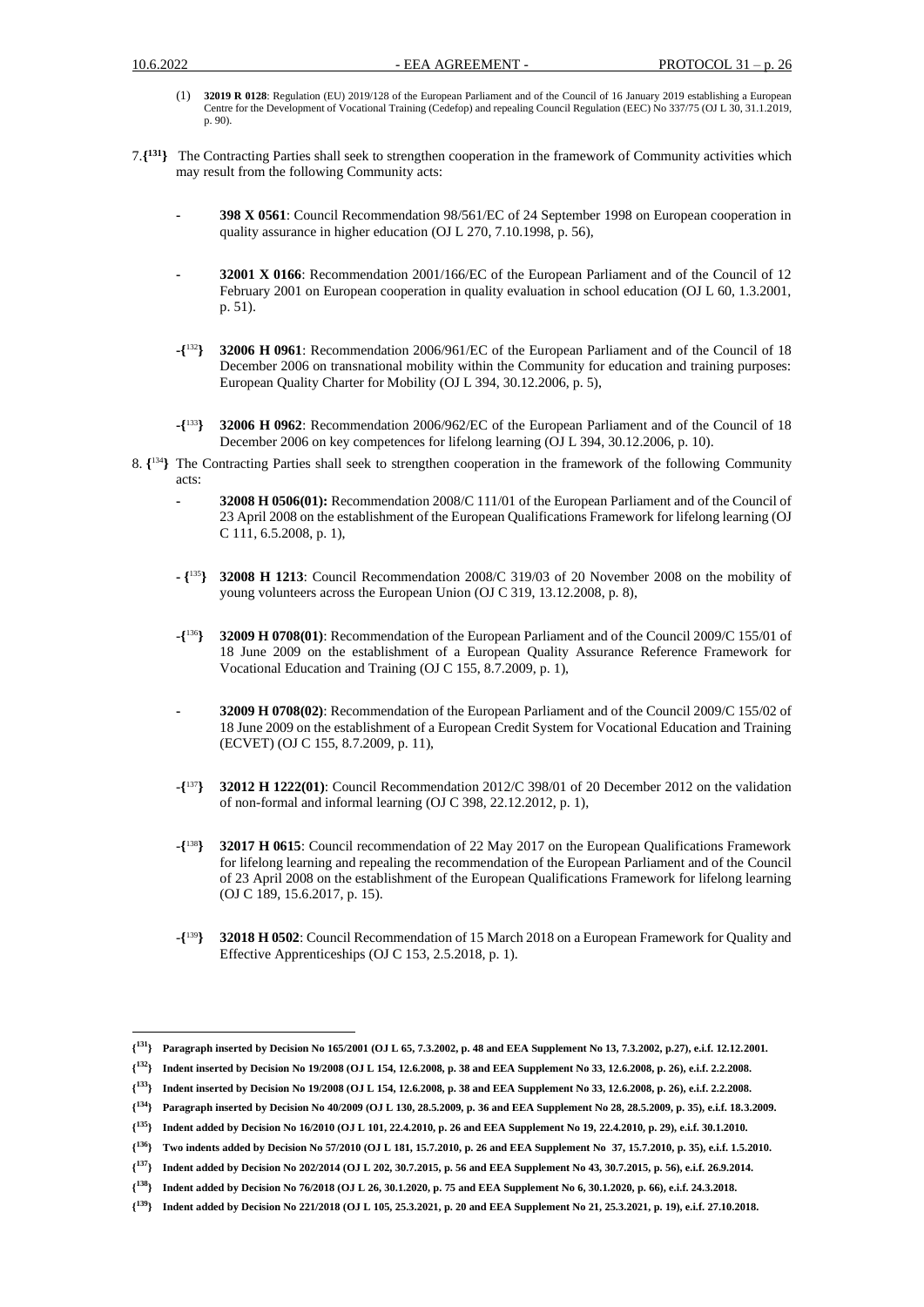### *Article 5*

### **Social policy**

- 1. In the field of social policy, the dialogue referred to in Article 79 (1) of the Agreement shall comprise, inter alia, the holding of meetings, including contacts between experts, the examination of questions of mutual interest in specific fields, the exchange of information on activities of the Contracting Parties, stock-taking of the state of cooperation and the carrying out, in common, of activities such as seminars and conferences.
- 2. The Contracting Parties shall seek in particular to strengthen cooperation in the framework of Community activities which may result from the following Community acts:
	- **388 Y 0203**: Council Resolution of 21 December 1987 on safety, hygiene and health at work (OJ No C 28, 3.2.1988, p. 3),
	- **391 Y 0531**: Council Resolution of 21 May 1991 on the third medium-term Community action programme on equal opportunities for women and men (1991-95) (OJ No C 142, 31.5.1991, p. 1),
	- -**{ <sup>140</sup>} 395 D 0593**: Council Decision of 22 December 1995 on a medium-term Community action programme on equal opportunities for men and women (1996-2000) (OJ No L 335, 30.12.1995, p. 37),

The EFTA States shall participate in this Community action programme in accordance with the provisions laid down in Appendix 2 to this Protocol.

- **390 Y 627(06)**: Council Resolution of 29 May 1990 on action to assist the long-term unemployed (OJ No C 157, 27.6.1990, p. 4),
- **386 X 0379**: Council Recommendation 86/379/EEC of 24 July 1986 on the employment of disabled people in the Community (OJ No L 225, 12.8.1986, p. 43),
- **389 D 0457**: Council Decision 89/457/EEC of 18 July 1989 establishing a medium-term Community action programme concerning the economic and social integration of the economically and socially less privileged groups in the society (OJ No L 224, 2.8.1989, p. 10).
- 3. The EFTA States shall, from the entry into force of the Agreement, participate within the framework of the Community actions for the elderly( $\frac{1}{1}$ ){ $\frac{141}{14}$ }.
	- $(^{1}$ ) **391 D 0049**: Council Decision 91/49/EEC of 26 November 1990 (OJ No L 28, 2.2.1991, p. 29). With regard to Council Decision 91/49/EEC, it is agreed that the EFTA States shall, from 1 January 1994, contribute to the administrative costs related to the follow-up actions of the Community covered by the budget line B3-4104, "measures for elderly persons".

The EFTA States shall contribute financially in accordance with Article 82 (1) (b) of the Agreement.

The EFTA States shall participate fully in the EC committees which assist the EC Commission in the management or development of the programme except for matters relating to the distribution of EC financial resources between Member States of the Community.

4.**{ <sup>142</sup>}** The EFTA States shall, during 1995, participate in the Community actions to assist disabled people according to the Work Programme in Appendix 1**{ <sup>143</sup>}** to this Protocol. The EFTA States shall contribute financially in accordance with the "Budgetary Aspects" section of that Work Programme during this period.

**<sup>{</sup> <sup>140</sup>} Indent added by Decision No 55/96 (OJ L 85, 27.3.1997, p. 64 and EEA Supplement No 13, 27.3.1997, p. 1), e.i.f. 1.5.1997.**

**<sup>{</sup> <sup>141</sup>} Second sentence of the footnote added by Decision No 8/94 (OJ L 198, 30.7.1994, p. 142 and EEA Supplement No 25, 30.7.1994, p. 1), e.i.f. 1.1.1995.**

**<sup>{</sup> <sup>142</sup>} Paragraphs 4-8 inserted by Decision No 35/95 (OJ L 205, 31.8.1995, p. 39 and EEA Supplement No 32, 31.8.1995, p. 1), e.i.f. 1.2.1996.**

**<sup>{</sup> <sup>143</sup>} Appendix added by Decision No 35/95 (OJ L 205, 31.8.1995, p. 39 and EEA Supplement No 32, 31.8.1995, p. 1), e.i.f. 1.2.1996.**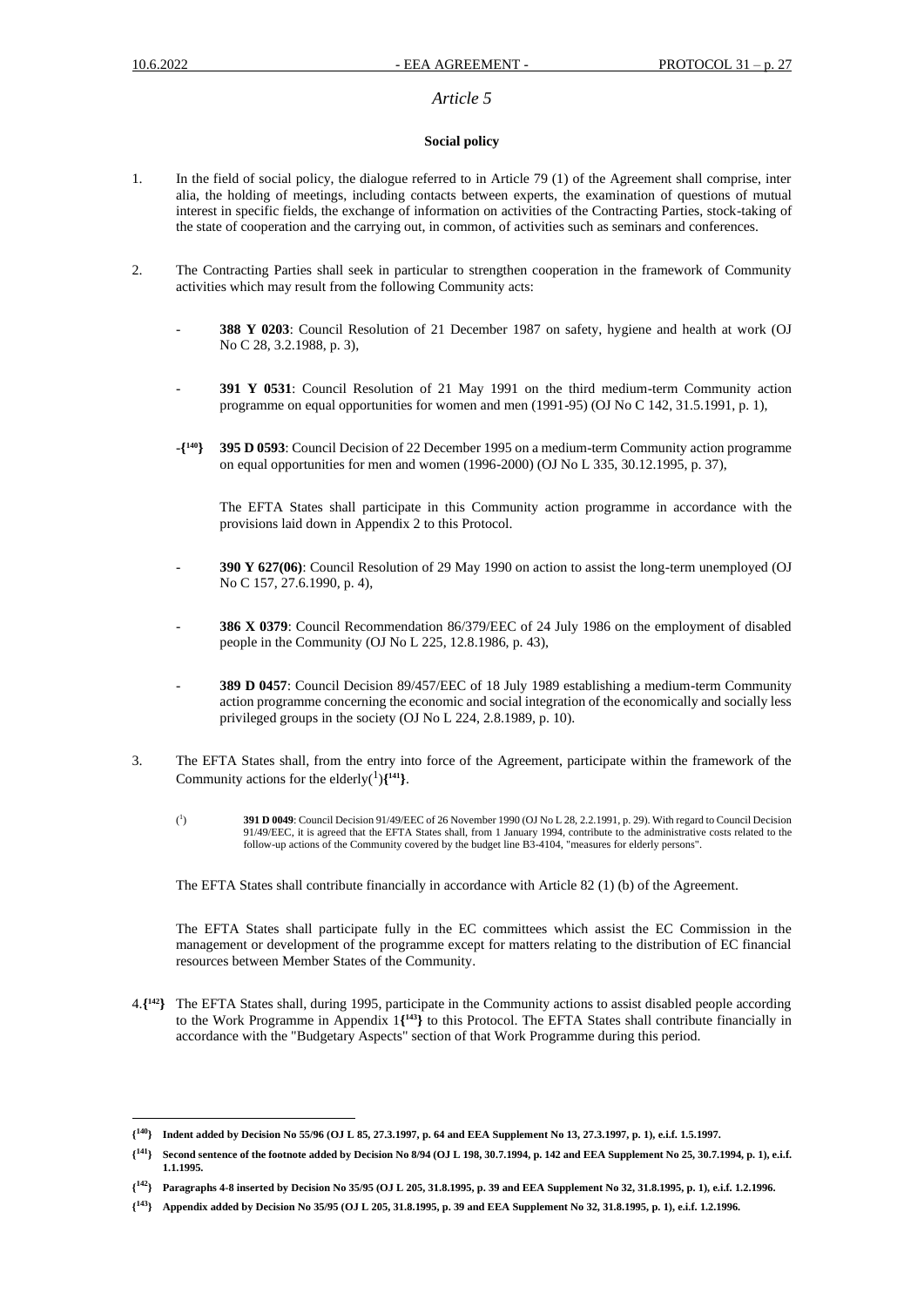- 5.**{ <sup>144</sup>}** The EFTA States shall participate in the Community programmes and actions referred to in the first two indents of paragraph 8 as from 1 January 1996, in the programme referred to in the third indent as from 1 January 2000, in the programme referred to in the fourth indent as from 1 January 2001, in the programmes referred to in the fifth and sixth indents as from 1 January 2002, in the programmes referred to in the seventh and eighth indents as from 1 January 2004, in the programmes referred to in the ninth, tenth and eleventh indents as from 1 January 2007, in the programme referred to in the twelfth indent as from 1 January 2009, in the programme referred to in the thirteenth indent as from 1 January 2012, in the programme referred to in the fourteenth indent as from 1 January 2014, in the programme referred to in the fifteenth indent as from 1 January 2018, in the actions funded from the budget lines for the financial years 2012 and 2013 referred to in paragraph 12 as from 1 January 2012, in the actions funded from the budget line for the financial years 2014, 2015, 2016, 2017, 2018, 2019, 2020 and 2021 referred to in paragraph 13 as from 1 January 2014 and in the actions funded from the budget line for the financial year 2021 referred to in paragraph 14 as from 1 January 2021.**{ <sup>145</sup>}**
- 6. **{ <sup>146</sup>}** From that date, the EFTA States shall contribute financially to the programmes and actions referred to in paragraphs 8, 12, 13 and 14 in accordance with Article 82 (1) (a) of the Agreement.
- 7. **{ <sup>147</sup>}** The EFTA States shall, as from the start of the cooperation in the programmes and actions referred to in paragraphs 8, 12, 13 and 14, participate fully in the EC committees which assist the Commission in the management or development of these programmes and actions.
- 8. The Contracting Parties shall seek in particular to strengthen cooperation in the framework of Community activities which may result from the following Community acts:
	- **393 D 0136**: Council Decision 93/136/EEC of 25 February 1993 establishing a third Community action programme to assist disabled people (Helios II 1993 to 1996) (OJ No L 56, 9.3.1993, p. 30),
	- **394 D 0782**: Council Decision 94/782/EC of 6 December 1994 concerning the continuance of the Handynet system in the framework of the activities undertaken to date on the first technical aids module (OJ No L 316, 9.12.1994, p. 42),

**<sup>{</sup> <sup>144</sup>} Paragraph replaced by Decision No 88/2001 (OJ L 238, 6.9.2001, p. 43 and EEA Supplement No 44, 6.9.2001, p. 34), e.i.f. 20.6.2001, and subsequently replaced by Decision No 111/2002 (OJ L 298, 31.10.2002, p. 37 and EEA Supplement No 54, 31.10.2002, p. 24), e.i.f. 17.7.2002, and by Decision No 181/2003 (OJ L 88, 25.3.2004, p. 63 and EEA Supplement No 15, 25.3.2004, p. 19), e.i.f. 20.12.2003, and by Decision No 160/2004 (OJ L 102, 21.4.2005, p. 45 and EEA Supplement No 20, 21.4.2005, p. 27), e.i.f. 30.10.2004, and by Decision No 138/2006 (OJ L 366, 21.12.2006, p. 83 and EEA Supplement No 64, 21.12.2006, p. 11), e.i.f. 28.10.2006, it shall apply from 1.1.2007, and by Decision No 65/2007 (OJ L 304, 22.11.2007, p. 47 and EEA Supplement No 56, p. 3), e.i.f. 16.6.2007, it shall apply from 1.1.2007, and subsequently replaced by Decision No 131/2007 (OJ L 47, 21.2.2008, p. 67 and EEA Supplement No 9, 21.2.2008, p. 49), applicable from 1.1.2007, e.i.f. 14.5.2008 and subsequently replaced by Decision No 92/2009 (OJ L 277, 22.10.2009, p. 47 and EEA Supplement No 56, 22.10.2009, p. 25),e.i.f. 4.7.2009, it shall apply from 1.1.2009 and replaced by Decision No 122/2012 (OJ L 270, 4.10.2012, p. 46 and EEA Supplement No 56, 4.10.2012, p. 48), e.i.f. 16.6.2012, it shall apply from 1.1.2012 and replaced by Decision No 141/2012 (OJ L 309, 8.11.2012, p. 25 and EEA Supplement No 63, 8.11.2012, p. 28), e.i.f. 14.7.2012, it shall apply from 1.1.2012 subsequently the words "year 2012" replaced by Decision No 101/2013 (OJ L 291, 31.10.2013, p. 67 and EEA Supplement No 61, 31.10.2013, p. 75), e.i.f. 4.5.2013, it shall apply from 1.1.2013; subsequently replaced by Decision No 148/2014 (OJ L 342, 27.11.2014, p. 58 and EEA Supplement No 71, 27.11.2014, p. 56), e.i.f. 28.6.2014; it shall apply from 1.1.2014. Words ", in the programme referred to in the fourteenth indent "as from January 2014" inserted by Decision No 158/2014 (OJ L 15, 22.1.2015, p. 86 and EEA Supplement No 5, 22.1.2015, p. 9), e.i.f. 10.7.2014; it shall apply from 1.1.2014. Words "the financial year 2014" replaced by words "the financial years 2014 and 2015" by Decision No 173/2015 (OJ L 341, 15.12.2016, p. 74 and EEA Supplement No 69, 15.12.2016, p. 75), e.i.f. 12.6.2015; it shall apply from 1.1.2015. Words "and 2015" replaced by words ", 2015 and 2016" by Decision No 132/2016 (OJ L 308, 23.11.2017, p. 39 and EEA Supplement No 76, 23.11.2017, p. 44), e.i.f. 4.6.2016; it shall apply from 1 January 2016. Words "and 2016" replaced by words ", 2016 and 2017" by Decision No 149/2017 (OJ L 128, 16.5.2019, p. 50 and EEA Supplement No 40, 16.5.2019, p. 51), e.i.f. 8.7.2017; it shall apply from 1 January 2017. The words ", in the programme referred to in the fifteenth indent as from 1 January 2018" inserted after the words "in the programme referred to in the fourteenth indent as from 1 January 2014" by Decision No 170/2018 (OJ L 67, 25.2.2021, p. 67 and EEA Supplement No 13, 25.2.2021, p. 72), e.i.f. 7.7.2018, it shall apply from 1.1.2018.**

**<sup>{</sup> <sup>145</sup>} Words "and 2017" replaced by the words ", 2017 and 2018" by Decision No 120/2018 (OJ L 368, 5.11.2020, p. 21 and EEA Supplement No 71, 5.11.2020, p. 24), e.i.f. 1.6.2018, it shall apply from 1.1.2018. Words "and 2018" replaced by the words ", 2018 and 2019" by Decision No 202/2019 (OJ L [to be published] and EEA Supplement No [to be published]), e.i.f. 11.7.2019, it shall apply from 1.1.2019. Words "and 2019" replaced by the words "2019 and 2020" by Decision No 172/2020 (OJ L [to be published] and EEA Supplement No [to be published]), e.i.f. 24.10.2020. It shall apply from 1.1.2020. The words 'and in the actions funded from the budget line for the financial years 2014, 2015, 2016, 2017, 2018, 2019 and 2020 referred to in paragraph 13 as from 1 January 2014' are replaced by the words ', in the actions funded from the budget line for the financial years 2014, 2015, 2016, 2017, 2018, 2019, 2020 and 2021 referred to in paragraph 13 as from 1 January 2014 and in the actions funded from the budget line for the financial year 2021 referred to in paragraph 14 as from 1 January 2021 by Decision No 273/2021 (OJ L [to be published] and EEA Supplement no [o be published]), e.i.f. 25.9.2021. It shall apply from 1 January 2021.**

**<sup>{</sup> <sup>146</sup>} The words "paragraph 8" shall be replaced by "paragraphs 8 and 12" by Decision No 141/2012 (OJ L 309, 8.11.2012, p. 25 and EEA Supplement No 63, 8.11.2012, p. 28), e.i.f. 14.7.2012. It shall apply from 1.1.2012. Words "paragraphs 8 and 12" replaced by words "paragraphs 8, 12 and 13" by Decision No 148/2014 (OJ L 342, 27.11.2014, p. 58 and EEA Supplement No 71, 27.11.2014, p. 56), e.i.f. 28.6.2014; it shall apply from 1.1.2014. Words "paragraphs 8, 12 and 13" replaced by words "paragraphs 8, 12, 13 and 14" by Decision No 273/2021 (OJ L [to be published] and EEA Supplement No [to be published]), e.i.f. 25.9.2021. It shall apply from 1.1.2021.**

**<sup>{</sup> <sup>147</sup>} The words "paragraph 8" shall be replaced by "paragraphs 8 and 12" by Decision No 141/2012 (OJ L 309, 8.11.2012, p. 25 and EEA Supplement No 63, 8.11.2012, p. 28), e.i.f. 14.7.2012. It shall apply from 1.1.2012. Words "paragraphs 8 and 12" replaced by words "paragraphs 8, 12 and 13" by Decision No 148/2014 (OJ L 342, 27.11.2014, p. 58 and EEA Supplement No 71, 27.11.2014, p. 56), e.i.f. 28.6.2014; it shall apply from 1.1.2014. Words "paragraphs 8, 12 and 13" replaced by words "paragraphs 8, 12, 13 and 14" by Decision No 273/2021 (OJ L [to be published] and EEA Supplement No [to be published]), e.i.f. 25.9.2021. It shall apply from 1.1.2021.**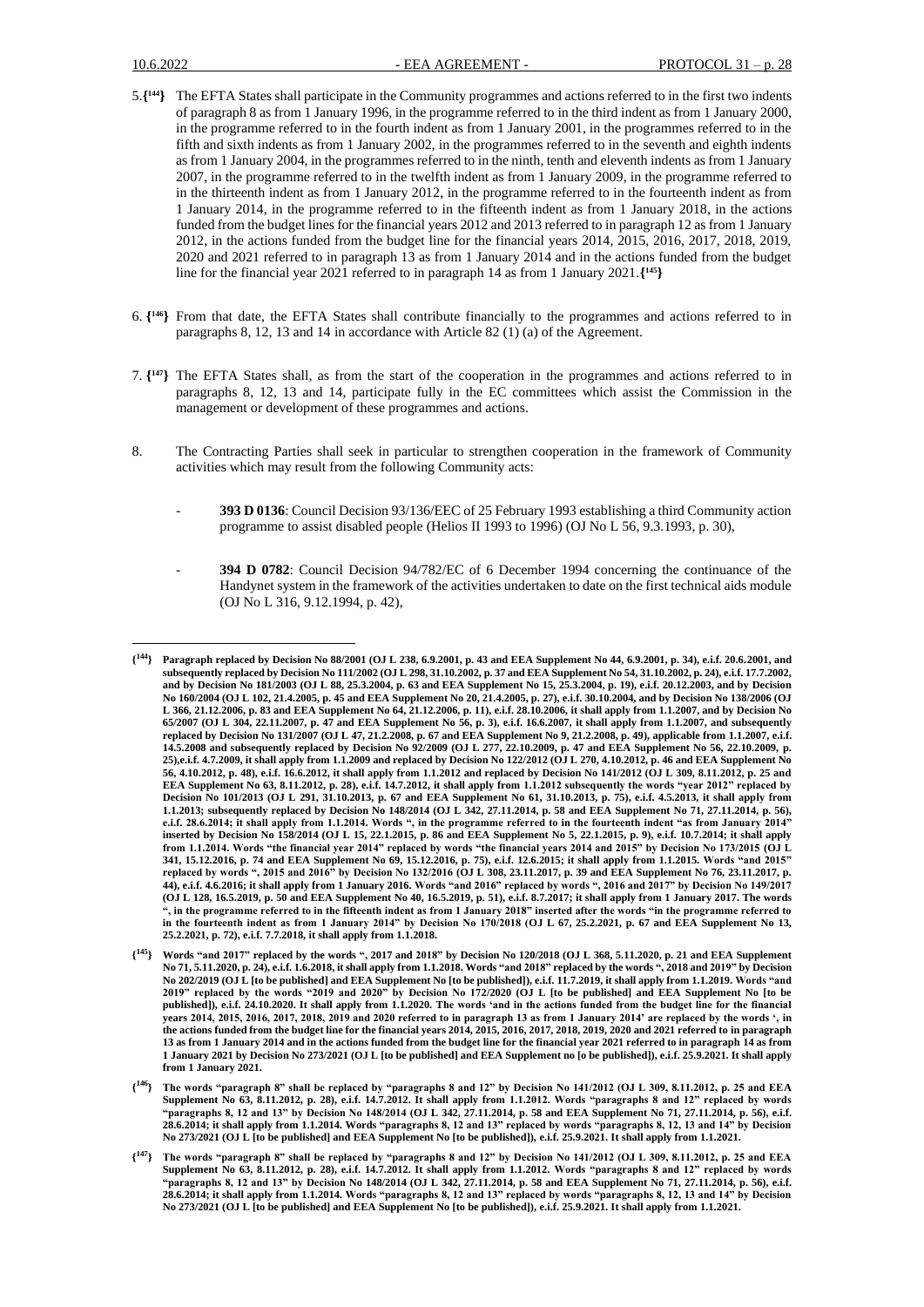- -**{ <sup>148</sup>} 32000 D 0293**: Decision No 293/2000/EC of the European Parliament and of the Council of 24 January 2000 adopting a programme of Community action (the Daphne programme) (2000 to 2003) on preventive measures to fight violence against children, young persons and women (OJ L 34, 9.2.2000, p. 1),
- $-\binom{149}{ }$ **<sup>149</sup>} 32001 D 0051**: Council Decision 2001/51/EC of 20 December 2000 establishing a Programme relating to the Community framework strategy on gender equality (2001-2005) (OJ L 17, 19.1.2001, p. 22), as amended by:
	- -**{ <sup>150</sup>} 32005 D 1554**: Decision No 1554/2005/EC of the European Parliament and of the Council of 7 September 2005 (OJ L 255, 30.9.2005, p. 9).
- -**{ <sup>151</sup>} 32001 D 0903**: Council Decision 2001/903/EC of 3 December 2001 on the European Year of People with Disabilities 2003 (OJ L 335, 19.12.2001, p. 15),
- -**{ <sup>152</sup>} 32002 D 0050**: Decision No 50/2002/EC of the European Parliament and of the Council of 7 December 2001 establishing a programme of Community action to encourage cooperation between Member States to combat social exclusion (OJ L 10, 12.1.2002, p. 1), as amended by:
	- -**{ <sup>153</sup>} 32004 D 0786**: Decision No 786/2004/EC of the European Parliament and of the Council of 21 April 2004 (OJ L 138, 30.4.2004, p. 7).
- -**{ <sup>154</sup>} 32000 D 0750:** Council Decision 2000/750/EC of 27 November 2000 establishing a Community Action Programme to combat discrimination (2001 to 2006) (OJ L 303, 2.12.2000, p. 23),
- -**{ <sup>155</sup>} 32004 D 0803**: Decision No 803/2004/EC of the European Parliament and of the Council of 21 April 2004 adopting a programme of Community action (2004 to 2008) to prevent and combat violence against children, young people and women and to protect victims and groups at risk (the DAPHNE II programme) (OJ L 143, 30.4.2004, p. 1),
- -**{ <sup>156</sup>} 32006 D 0771**: Decision No 771/2006/EC of the European Parliament and of the Council of 17 May 2006 establishing the European Year of Equal Opportunities for All (2007) - towards a just society (OJ L 146, 31.5.2006, p. 1),
- -**{ <sup>157</sup>} 32006 D 1672**: Decision No 1672/2006/EC of the European Parliament and of the Council of 24 October 2006 establishing a Community Programme for Employment and Social Solidarity – Progress (OJ L 315, 15.11.2006, p. 1), as corrected by OJ L 65, 3.3.2007, p. 12,
- -**{ <sup>158</sup>} 32007 D 0779**: Decision No 779/2007/EC of the European Parliament and of the Council of 20 June 2007 establishing for the period 2007-2013 a specific programme to prevent and combat violence against children, young people and women and to protect victims and groups at risk (Daphne III programme) as part of the General Programme 'Fundamental Rights and Justice' (OJ L 173, 3.7.2007, p. 19),

**<sup>{</sup> <sup>148</sup>} Indent added by Decision No 39/2000 (OJ L 141, 15.6.2000, p. 67 and EEA Supplement No 27, 15.6.2000, p. 25), e.i.f. 28.6.2000.**

**<sup>{</sup> <sup>149</sup>} Indent added by Decision No 88/2001 (OJ L 238, 6.9.2001, p. 43 and EEA Supplement No 44, 6.9.2001, p. 34), e.i.f. 20.6.2001.**

 $\{^{150}\}$ Indent and words ", as amended by:" above, added by Decision No 39/2006 (OJ L 147, 1.6.2006, p. 61 and EEA Supplement No 28, **1.6.2006, p. 26), e.i.f. 11.3.2006, it shall apply from 1.1.2006.**

**<sup>{</sup> <sup>151</sup>} Indent added by Decision No 94/2002 (OJ L 266, 3.10.2002, p. 71 and EEA Supplement No 49, 3.10.2002, p. 52), e.i.f. 26.6.2002.** 

**<sup>{</sup> <sup>152</sup>} Indent added by Decision No 111/2002 (OJ L 298, 31.10.2002, p. 37 and EEA Supplement No 54, 31.10.2002, p. 24), e.i.f. 17.7.2002.** 

**<sup>{</sup> <sup>153</sup>} Indent and words ", as amended by:" above, added by Decision No 90/2004 (OJ L 349, 25.11.2004, p. 52 and EEA Supplement No 59, 25.11.2004, p. 26), e.i.f. 9.6.2004.**

**<sup>{</sup> <sup>154</sup>} Indent added by Decision No 181/2003 (OJ L 88, 25.3.2004, p. 63 and EEA Supplement No 15, 25.3.2003, p. 19), e.i.f. 20.12.2003.** 

**<sup>{</sup> <sup>155</sup>} Indent added by Decision No 160/2004 (OJ L 102, 21.4.2005, p. 45 and EEA Supplement No 20, 21.4.2005, p. 27), e.i.f. 30.10.2004, it shall apply from 1.1.2004.** 

**<sup>{</sup> <sup>156</sup>} Indent added by Decision No 138/2006 (OJ L 366, 21.12.2006, p. 83 and EEA Supplement No 64, 21.12.2006, p. 11), e.i.f. 28.10.2006, it shall apply from 1.1.2007.** 

**<sup>{</sup> <sup>157</sup>} Indent added by Decision No 65/2007 (OJ L 304, 22.11.2007, p. 47 and EEA Supplement No 56, p. 1), e.i.f. 16.6.2007; it shall apply from 1.1.2007.** 

**<sup>{</sup> <sup>158</sup>} Indent added by Decision No 131/2007 (OJ L 47, 21.2.2008, p. 67 and EEA Supplement No 9, 21.2.2008, p. 49), e.i.f. 14.5.2008.**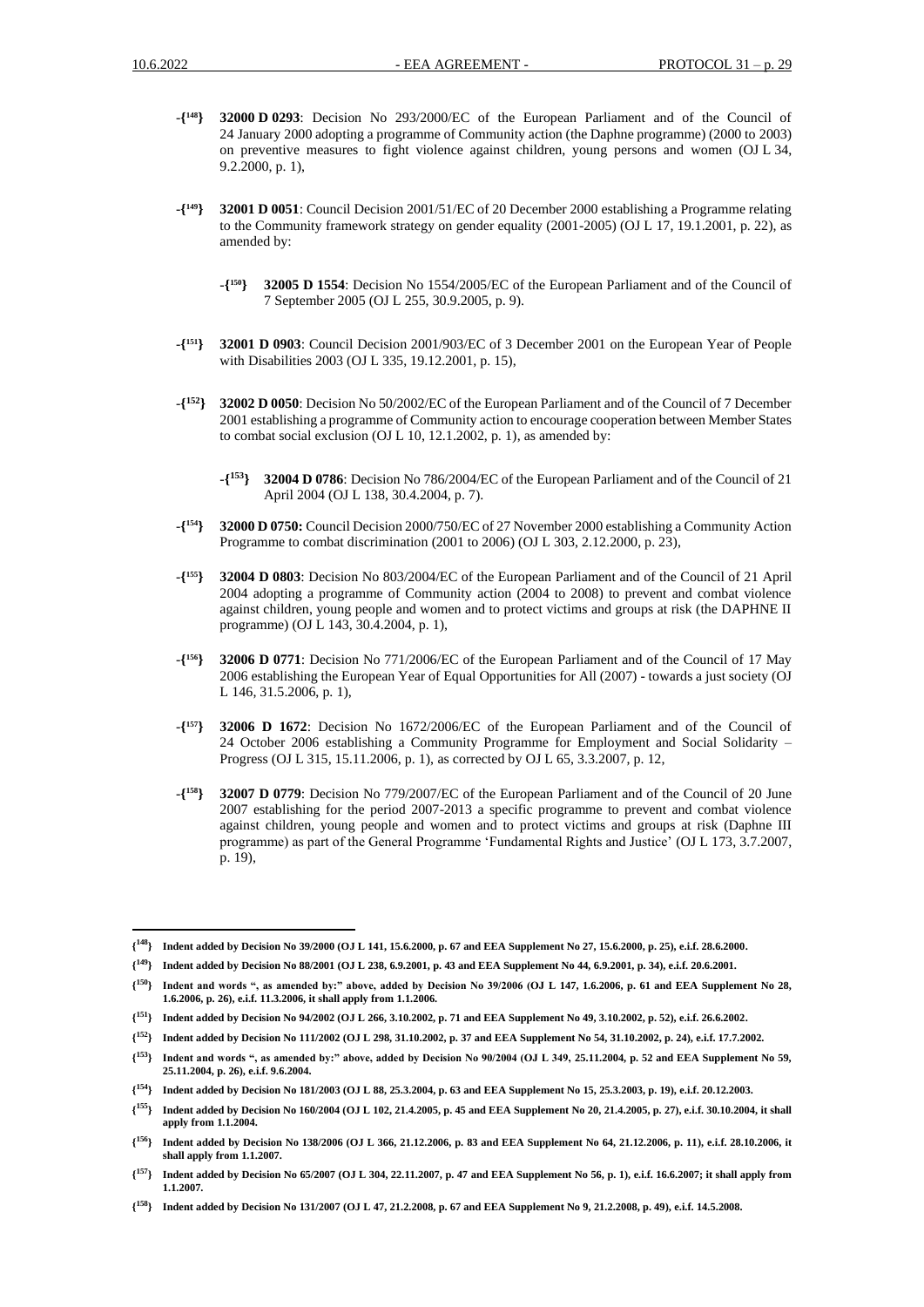- -**{ <sup>159</sup>} 32008 D 1098**: Decision No 1098/2008/EC of the European Parliament and of the Council of 22 October 2008 on the European Year for Combating Poverty and Social Exclusion (2010) (OJ L 298, 7.11.2008, p. 20),
- -**{ <sup>160</sup>} 32011 D 0940**: Decision No 940/2011/EU of the European Parliament and of the Council of 14 September 2011 on the European Year for Active Ageing and Solidarity between Generations (2012) (OJ L 246, 23.09.2011, p. 5),
- -**{ <sup>161</sup>} 32013 R 1381**: Regulation (EU) No 1381/2013 of the European Parliament and of the Council of 17 December 2013 establishing a Rights, Equality and Citizenship Programme for the period 2014 to 2020 (OJ L 354, 28.12.2013, p. 62),

Liechtenstein shall only participate in the activities which may result from budget lines 33 01 04 01 Support expenditure for Rights and Citizenship and 33 02 02 Promoting non-discrimination and equality.

Norway shall be exempted from the participation in, and the financial contribution to, this programme.

- $-\binom{162}{ }$ **<sup>162</sup>} 32017 D 0864:** Decision (EU) 2017/864 of the European Parliament and of the Council of 17 May 2017 on a European Year of Cultural Heritage (2018) (OJ L 131, 20.5.2017, p. 1).
- 9.**{ <sup>163</sup>}** The EEA Joint Committee shall take the necessary decisions in order to facilitate cooperation between the Contracting Parties in future programmes and activities of the Community in the social field.
- 10. The Contracting Parties shall encourage appropriate cooperation between the competent organizations, institutions and other bodies in their respective territories where this would contribute to the strengthening and broadening of cooperation. This shall apply in particular to matters covered by the activities of the European Foundation for the Improvement of Working and Living Conditions. $(1)$ 
	- $({}^{1}$ ) **375 R 1365**: Regulation (EEC) No 1365/75 of the Council of 26 May 1975 on the creation of a European Foundation for the Improvement of Living and Working Conditions (OJ No L 139, 30.5.1975, p.1), as amended by: -**1 79 H**: Act concerning the Conditions of Accession and Adjustment to the Treaties - Accession of the Hellenic Republic (OJ No L 291, 19.11.1979, p.17),

-**1 85 I**: Act concerning the Conditions of Accession and Adjustments to the Treaties - Accession of the Kingdom of Spain and the Portuguese Republic (OJ No L 302, 15.11.85, p. 157 and 158),

- **-{ <sup>164</sup>} 1 03 T:** Act concerning the conditions of accession of the Czech Republic, the Republic of Estonia, the Republic of Cyprus, the Republic of Latvia, the Republic of Lithuania, the Republic of Hungary, the Republic of Malta, the Republic of Poland, the Republic of Slovenia and the Slovak Republic and the adjustments to the Treaties on which the European Union is founded adopted on 16 April 2003 (OJ L 236, 23.9.2003, p. 33),
- **-{ 1 94 N:** Act concerning the conditions of accession of the Republic of Austria, the Republic of Finland and the Kingdom of Sweden and the adjustments of the Treaties on which the European Union is founded (OJ C 241, 29.8.1994, p. 21 as amended by OJ L 1, 1.1.1995, p. 1).
- 11.**{ <sup>166</sup>}**(a) The EFTA States shall participate fully in the European Agency for Safety and Health at Work, hereinafter referred to as the "Agency", as set up by the following Community act:
	- **31994 R 2062**: Council Regulation (EC) No 2062/94 of 18 July 1994 establishing a European Agency for Safety and Health at Work (OJ L 216, 20.8.1994, p. 1), as amended by:

**<sup>{159}</sup> Indent added by Decision No 92/2009 (OJ L 277, 22.10.2009, p. 47 and EEA Supplement No 56, 22.10.2009, p. 25), e.i.f. 4.7.2009; it shall apply from 1.1.2009.**

 $\{160\}$ **<sup>160</sup>} Indent added by Decision No 122/2012 (OJ L 270, 4.10.2012, p. 46 and EEA Supplement No 56, 4.10.2012, p. 48), e.i.f. 16.6.2012; it shall apply from 1.1.2012.**

 ${^{161}}$ **<sup>161</sup>} Indent added by Decision No 158/2014 (OJ L 15, 22.1.2015, p. 86 and EEA Supplement No 5, 22.1.2015, p. 9), e.i.f. 10.7.2014; it shall apply from 1.1.2014.**

**<sup>{</sup> <sup>162</sup>} Indent added by Decision No 170/2018 (OJ L 67, 25.2.2021, p. 67 and EEA Supplement No 13, 25.2.2021, p. 72), e.i.f. 1.6.2018, it shall apply from 1.1.2018.**

**<sup>{</sup> <sup>163</sup>} Former paragraphs 4 and 5 became paragraphs 9 and 10 by Decision No 35/95 (OJ L 205, 31.8.1995, p. 39 and EEA Supplement No 32, 31.8.1995, p. 1), e.i.f. 1.1.1995.**

**<sup>{</sup> <sup>164</sup>} Indent added by the 2004 EEA Enlargement Agreement (OJ L 130, 29.4.2004, p. 3 and EEA Supplement No 23, 29.4.2004, p. 1), e.i.f. 1.5.2004.** 

**<sup>{</sup> <sup>165</sup>} Indent added by Decision No 43/2005 (OJ L 198, 28.7.2005, p. 45 and EEA Supplement No 38, 28.7.2005, p. 26), e.i.f. 12.3.2005.**

**<sup>{</sup> <sup>166</sup>} Paragraph added by Decision No 160/2009 (OJ L 62, 11.3.2010, 67 and EEA Supplement No 12, 11.3.2010, p. 65), e.i.f. 15.4.2010, it shall apply from 1.1.2010**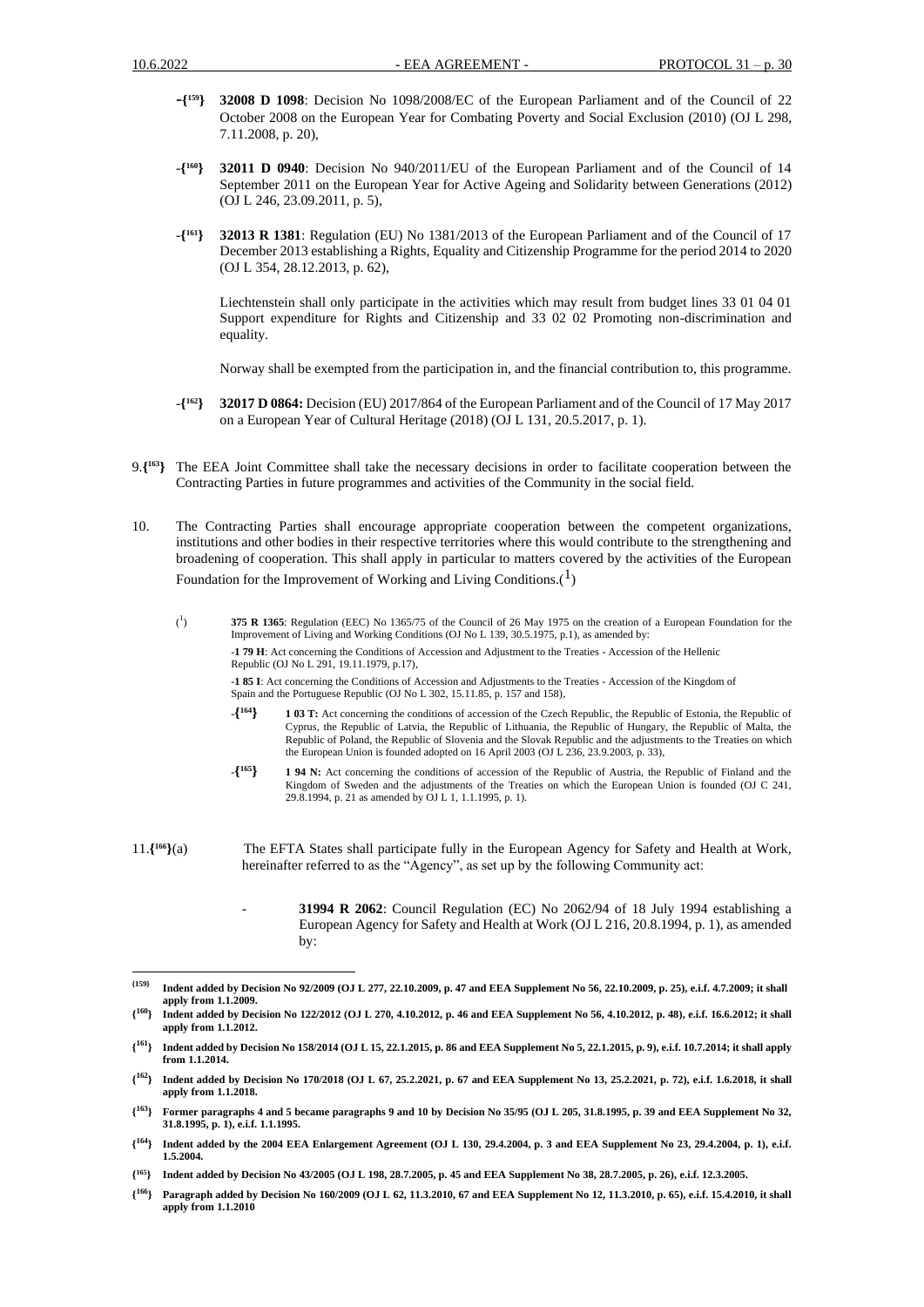- **31995 R 1643**: Council Regulation (EC) No 1643/95 of 29 June 1995 (OJ L 156, 7.7.1995, p. 1),
- **32003 R 1654**: Council Regulation (EC) No 1654/2003 of 18 June 2003 (OJ L 245, 29.9.2003, p. 38),
- **32005 R 1112**: Council Regulation (EC) No 1112/2005 of 24 June 2005 (OJ L 184, 15.7.2005, p. 5).
- (b) The EFTA States shall contribute financially to the activities referred to under (a) in accordance with Article 82(1)(a) and Protocol 32 of the Agreement.
- (c) The EFTA States shall participate fully in the Governing Board and shall within it have the same rights and obligations as EU Member States, except for the right to vote.
- (d) The EFTA States shall, within six months from the entry into force of Decision of the EEA Joint Committee No 160/2009 of 4 December 2009 inform the Agency of the main component elements of their national health and safety at work information networks provided for in Article 4 of Regulation (EC) No 2062/94, as subsequently amended.
- (e) The EFTA States shall in particular, within the period laid down in (d), designate the institutions for coordinating and/or transmitting the information to be supplied at national level to the Agency.
- (f) The EFTA States shall also inform the Agency of the names of institutions established in their national territory which are able to cooperate with it on certain topics of particular interest and thus to act as topic centres of the network.
- (g) Within three months of receiving the information referred to in (d), (e) and (f), the Governing Board shall review the main elements of the network to take account of the participation of the EFTA States.
- (h) The Agency shall have legal personality. It shall enjoy in all the states of the Contracting Parties the most extensive legal capacity accorded to legal persons under their laws.
- (i) The EFTA States shall apply to the Agency and to its staff the Protocol of Privileges and Immunities of the European Communities.
- (j) By way of derogation from Article 12(2)(a) of the Conditions of employment of other servants of the European Communities as established by Council Regulation (EEC, Euratom, ECSC) No 259/68167, nationals of EFTA States enjoying their full rights as citizens may be engaged under contract by the Director of the Agency.
- (k) By virtue of Article 79(3) of the Agreement, Part VII (Institutional Provisions) of the Agreement shall apply to this paragraph.
- (l) Regulation (EC) No 1049/2001 of the European Parliament and the Council of 30 May 2001 regarding public access to European Parliament, Council and Commission documents168 shall, for the application of Regulation (EC) No 2062/94, apply to any documents of the Agency regarding the EFTA States as well.
- 12.**{ <sup>169</sup>}** The EFTA States shall, as from 1 January 2012, participate in the actions funded from the following budget lines, entered in the general budget of the European Union for the financial years 2012 and 2013:

**<sup>167</sup> OJ L 56, 4.3.1968, p. 1.**

**<sup>168</sup> OJ L 145, 31.5.2001, p. 43**

**<sup>{</sup> <sup>169</sup>} Paragraph inserted by Decision No 141/2012 (OJ L 309, 8.11.2012, p. 25 and EEA Supplement No 63, 8.11.2012, p. 28), e.i.f. 14.7.2012, it shall apply from 1.1.2012; subsequently the words "year 2012" are replaced by Decision No 101/2013 (OJ L 291, 31.10.2013, p. 67 and EEA Supplement No 61, 31.10.2013, p. 75), e.i.f. 4.5.2013; it shall apply from 1.1.2013.**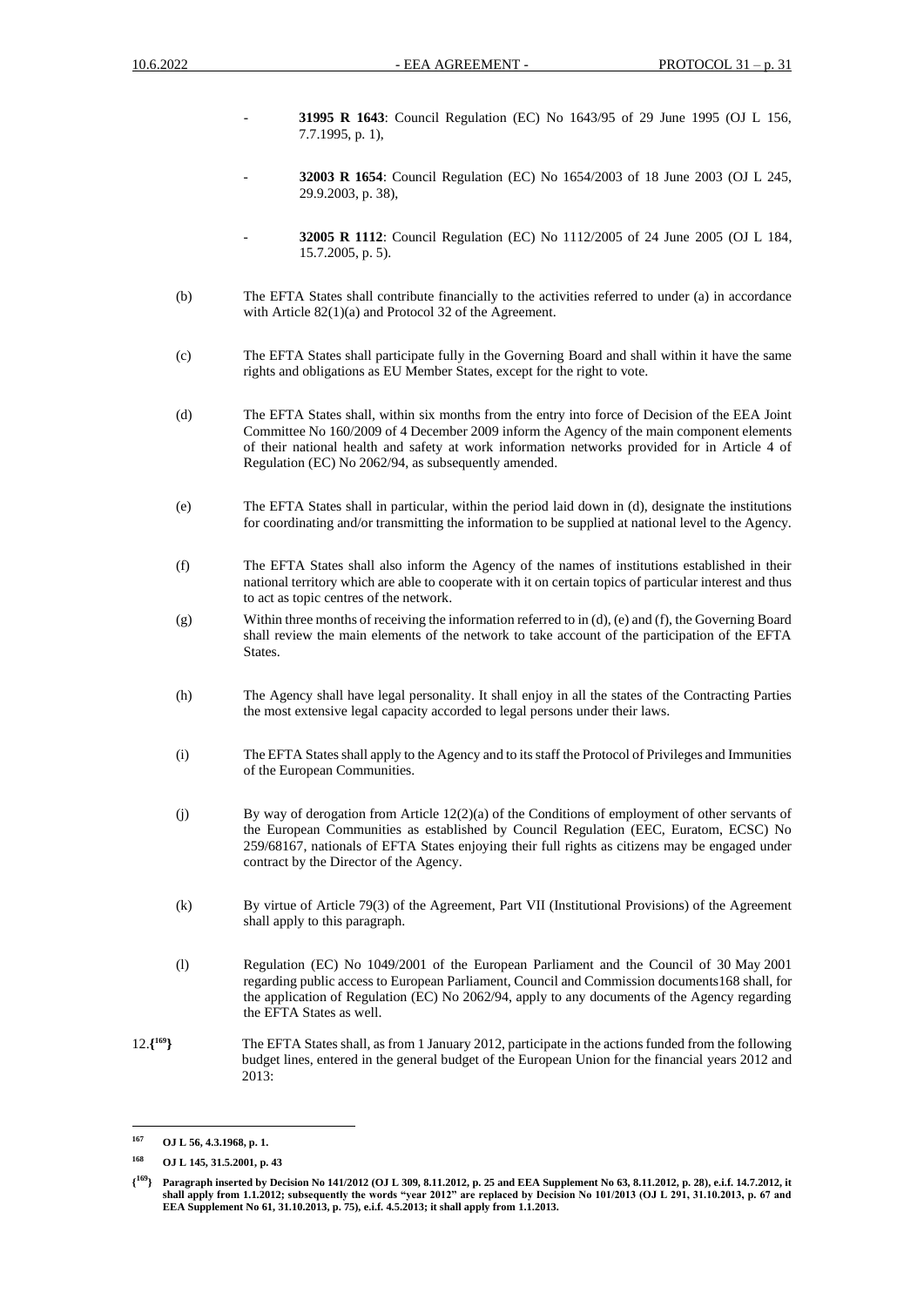- **Budget line 04 01 04 08:** "Free movement of workers, coordination of social security systems and measures for migrants, including migrants from third countries – Expenditure on administrative management",
- **Budget line 04 03 05**: "Free movement of workers, coordination of social security systems and measures for migrants, including migrants from third countries".
- 13. **{ <sup>170</sup>}** The EFTA States shall, as from 1 January 2014, participate in the actions funded from the following budget line, entered into the general budget of the European Union for the financial years 2014, 2015, 2016, 2017, 2018, 2019 and 2020**{ <sup>171</sup>}**:
	- **Budget line 04 03 01 03**: "Free movement of workers, co-ordination of social security schemes and measures for migrants including migrants from third countries".
- 14. **{ <sup>172</sup>}** The EFTA States shall, as from 1 January 2021, participate in the actions funded from the following budget line, entered into the general budget of the European Union for the financial year 2021:
	- **Budget line 07 20 03 01:** "Free movement of workers, coordination of social security schemes and measures for migrants including migrants from third countries".

The costs incurred for activities the implementation of which starts after 1 January 2021 may be considered eligible as from the starting date of the action fixed in the grant agreement or the grаnt decision concerned, under the conditions set out therein, provided that Decision of the EEA Joint Committee No 273/2021 of 24 September 2021 enters into force before the end of the action.

### *Article 6*

#### **Consumer protection**

- 1. In the field of consumer protection, the Contracting Parties shall strengthen the dialogue between them by all appropriate means, with a view to identifying areas and activities where closer cooperation could contribute to the attainment of their objectives.
- 2. The Contracting Parties shall seek to strengthen cooperation in the framework of Community activities, which may result from the following Community acts, in particular in ensuring consumer influence and participation:
	- -**{ <sup>173</sup>} 392 Y 0723**: Council Resolution of 13 July 1992 on future priorities for the development of consumer protection policy (OJ No C 186, 23.7.1992, p. 1),
	- -**{ <sup>174</sup>} 593 DC 0378**: Second Commission three-year plan 1993-1995,
	- **- 388 Y 1117(01):** Council Resolution of 4 November 1988 on the improvement of consumer involvement in standardisation (OJ C 293, 17.11.1988, p. 1).

 $\{^{170}\}$ **<sup>170</sup>} Paragraph inserted by Decision No 148/2014 (OJ L 342, 27.11.2014, p. 58 and EEA Supplement No 71, 27.11.2014, p. 56), e.i.f. 28.6.2014; it shall apply from 1.1.2014. Words "the financial year 2014" replaced by words "the financial years 2014 and 2015" by Decision No 173/2015 (OJ L 341, 15.12.2016, p. 74 and EEA Supplement No 69, 15.12.2016, p. 75), e.i.f. 12.6.2015; it shall apply from 1.1.2015. Words "and 2015" replaced by words ", 2015 and 2016" by Decision No 132/2016 (OJ L 308, 23.11.2017, p. 39 and EEA Supplement No 76, 23.11.2017, p. 44), e.i.f. 4.6.2016; it shall apply from 1 January 2016. Words "and 2016" replaced by words ", 2016 and 2017" by Decision No 149/2017 (OJ L 128, 16.5.2019, p. 50 and EEA Supplement No 40, 16.5.2019, p. 51), e.i.f. 8.7.2017; it shall apply from 1 January 2017.**

**<sup>{</sup> <sup>171</sup>} Words "and 2017" replaced by the words ", 2017 and 2018" by Decision No 120/2018 (OJ L 368, 5.11.2020, p. 21 and EEA Supplement No 71, 5.11.2020, p. 24), e.i.f. 1.6.2018, it shall apply from 1.1.2018. Words "and 2018" replaced by the words ", 2018 and 2019" by Decision No 202/2019 (OJ L [to be published] and EEA Supplement No [to be published]), e.i.f. 11.7.2019, it shall apply from 1.1.2019. Words "and 2019" replaced by the words "2019 and 2020" by Decision No 172/2020 (OJ L [to be published] and EEA Supplement No [to be published]), e.i.f. 24.10.2020. It shall apply from 1.1.2020.**

**<sup>{</sup> <sup>172</sup>} Paragraph inserted by Decision No 273/2021 (OJ L [to be published] and EEA Supplement No [to be published]), e.i.f. 25.9.2021. It shall apply from 1.1.2021.**

**<sup>{</sup> <sup>173</sup>} This indent, introduced by Decision No 8/94 (OJ L 198, 30.7.1994, p. 142 and EEA Supplement No 25, 30.7.1994, p. 1), e.i.f. 1.1.1995, replaces former first indent.**

**<sup>{</sup> <sup>174</sup>} This indent, introduced by Decision No 8/94 (OJ L 198, 30.7.1994, p. 142 and EEA Supplement No 25, 30.7.1994, p. 1), e.i.f. 1.1.1995, replaces former second indent.**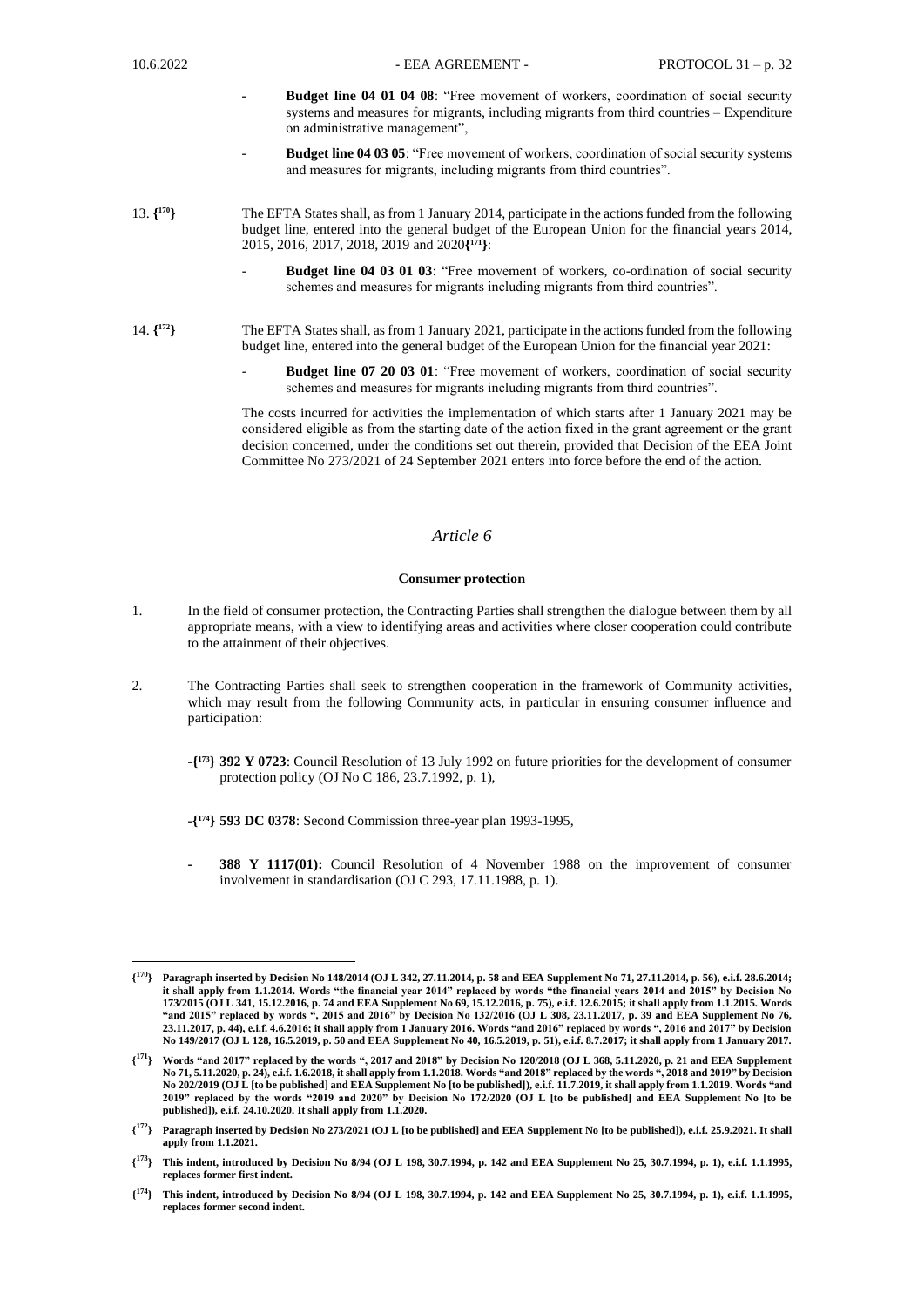- 3.**{ <sup>175</sup>}** The EFTA States shall, from 1 January 2000, participate in the Community activities which may result from the following act as well as from acts deriving therefrom:
	- **- 399 D 0283:** Decision No 283/1999/EC of the European Parliament and of the Council of 25 January 1999 establishing a general framework for Community activities in favour of consumers (OJ L 34, 9.2.1999, p. 1).

**{ <sup>176</sup>}** The EFTA States shall, from 1 January 2004, participate in the Community activities, which may result from the following act as well as from acts deriving therefrom:

- **32004 D 0020**: Decision No 20/2004/EC of the European Parliament and of the Council of 8 December 2003 establishing a general framework for financing Community actions in support of consumer policy for the years 2004 to 2007 (OJ L 5, 9.1.2004, p. 1), as amended by:
	- -**{ <sup>177</sup>} 32004 D 0786**: Decision No 786/2004/EC of the European Parliament and of the Council of 21 April 2004 (OJ L 138, 30.4.2004, p. 7).
- 3a.**{ <sup>178</sup>}** The EFTA States shall, with effect from 1 January 2007, participate in the following programme:
	- **32006 D 1926**: Decision No 1926/2006/EC of the European Parliament and of the Council of 18 December 2006 establishing a programme of Community action in the field of consumer policy (2007-2013) (OJ L 404, 30.12.2006, p. 39).
- 3b.**{ <sup>179</sup>}** The EFTA States shall, with effect from 1 January 2014, participate in the following programme:
	- **- 32014 R 0254**: Regulation (EU) No 254/2014 of the European Parliament and of the Council of 26 February 2014 on a multiannual consumer programme for the years 2014-20 and repealing Decision No 1926/2006/EC (OJ L 84, 20.3.2014, p. 42).

The costs incurred for activities the implementation of which starts after 1 January 2014, may be considered eligible as from the beginning of the action under the grant agreement or the grant decision concerned provided that Decision of the EEA Joint Committee No 251/2014 of 13 November 2014 enters into force before the end of the action.

Liechtenstein shall be exempted from the participation in, and the financial contribution to, this programme.

- 4.{**<sup>180</sup>**} The EFTA States shall contribute financially to the activities referred to in paragraphs 3, 3a and 3b in accordance with Article 82( 1 )(a) of the Agreement.
- 5.{**<sup>181</sup>**} The EFTA States shall, as from the start of cooperation in the activities referred to in paragraphs 3, 3a and 3b, participate fully, without the right to vote, in the EC committees and other bodies which assist the EC Commission in the management or development of these activities.

**{ <sup>176</sup>} Sub-paragraph added by Decision No 89/2004 (OJ L 349, 25.11.2004, p. 51 and EEA Supplement No 59, 25.11.2004, p. 25), e.i.f. 9.6.2004.**

**<sup>{</sup> <sup>175</sup>} Paragraph added by Decision No 173/1999 (OJ L 61, 1.3.2001, p. 33 and EEA Supplement No 11, 1.3.2001, p.268), e.i.f. 1.1.2000.**

**<sup>{</sup> <sup>177</sup>} Indent and words ", as amended by:" above, added by Decision No 90/2004 (OJ L 349, 25.11.2004, p. 52 and EEA Supplement No 59, 25.11.2004, p. 26), e.i.f. 9.6.2004.**

**<sup>{</sup> <sup>178</sup>} Paragraph added by Decision No 66/2007 (OJ L 304, 22.11.2007, p. 49 and EEA Supplement No 56, 22.11.2007, p. 4), e.i.f. 16.6.2007, it shall apply from 1.1.2007.**

**<sup>{</sup> <sup>179</sup>} Paragraph added by Decision No 251/2014 (OJ L 263, 8.10.2015, p. 44 and EEA Supplement No 61, 8.10.2015, p. 12), e.i.f. 14.11.2014, it shall apply from 1.1.2014.**

**<sup>{</sup> <sup>180</sup>} Paragraph 4 added by Decision No 173/1999 (OJ L 61, 1.3.2001, p. 33 and EEA Supplement No 11, 1.3.2001, p.268), e.i.f. 1.1.2000, and subsequently replaced by Decision No 66/2007 (OJ L 304, 22.11.2007, p. 49 and EEA Supplement No 56, p. 4), e.i.f. 16.6.2007, it shall apply from 1.1.2007. Text of paragraph 4 subsequently replaced by Decision No 251/2014 (OJ L 263, 8.10.2015, p. 44 and EEA Supplement No 61, 8.10.2015, p. 12), e.i.f. 14.11.2014, it shall apply from 1.1.2014.**

**<sup>{</sup> <sup>181</sup>} Paragraph 5 added by Decision No 173/1999 (OJ L 61, 1.3.2001, p. 33 and EEA Supplement No 11, 1.3.2001, p.268), e.i.f. 1.1.2000, and subsequently replaced by Decision No 66/2007 (OJ L 304, 22.11.2007, p. 49 and EEA Supplement No 56, p. 4), e.i.f. 16.6.2007, it shall apply from 1.1.2007. Text of paragraph 5 subsequently replaced by Decision No 251/2014 (OJ L 263, 8.10.2015, p. 44 and EEA Supplement No 61, 8.10.2015, p. 12), e.i.f. 14.11.2014, it shall apply from 1.1.2014.**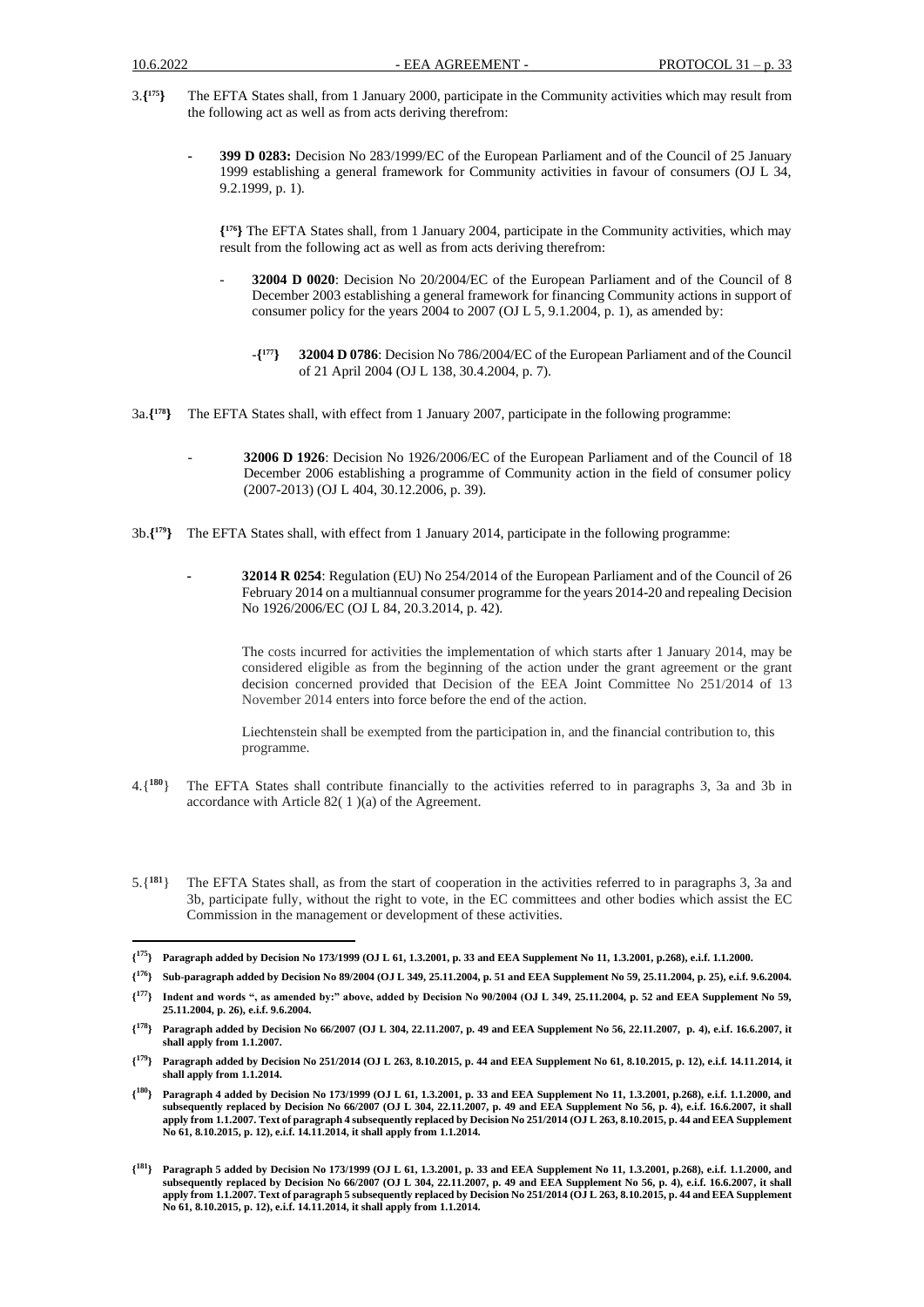# *Article 7*

### **Enterprise, entrepreneurship and small and medium-sized enterprises {182}**

- 1. The cooperation in the field of small and medium-sized enterprises shall in particular be promoted within the framework of actions of the Community:
	- to remove undue administrative, financial and legal constraints on business;
	- to inform and assist enterprises, and in particular small and medium-sized enterprises, on policies and programmes which might be of relevance to them;
	- to encourage cooperation and partnership between enterprises, and in particular small and mediumsized enterprises, from different regions of the European Economic Area.
- 2.**{ <sup>183</sup>}** The EFTA States shall, from 1 January 1994, participate in the Community programmes and actions referred to in paragraph 5.
- 3.**{ <sup>184</sup>}** The EFTA States shall contribute financially to the programmes and actions referred to in this Article in accordance with Article 82 (1) (a) of the Agreement.**{ <sup>185</sup>}**
- 4.**{ <sup>186</sup>}** The EFTA States shall, as from the start of the cooperation in the programmes and actions referred to in this Article, participate fully in the EC committees which assist the EC Commission in the management or development of these programmes and actions.**{ <sup>187</sup>}**
- 5. The Contracting Parties shall seek in particular to strengthen cooperation in the framework of Community activities which may result from the following Community acts:
	- **393 D 0379**: Council Decision 93/379/EEC of 14 June 1993 on a multiannual programme of Community measures to intensify the priority areas and to ensure the continuity and consolidation of policy for enterprise, in particular small and medium-sized enterprises, in the Community (OJ L 161, 2.7.1993, p. 68),

**<sup>{</sup> <sup>182</sup>} Title replaced by Decision No 99/2001 (OJ L 251, 20.9.2001, p. 26 and EEA Supplement No 47, 20.9.2001, p.13), e.i.f. 14.7.2001.** 

**<sup>{</sup> <sup>183</sup>} Paragraphs 2-5, introduced by Decision No 8/94 (OJ L 198, 30.7.1994, p. 142 and EEA Supplement No 25, 30.7.1994, p. 1), e.i.f. 1.1.1995, replace former paragraphs 2 and 3.**

**<sup>{</sup> <sup>184</sup>} Words "paragraph 5" in paragraph 3 replaced by "paragraphs 5 and 6" by Decision No 116/2004 (OJ L 64, 10.3.2005, p. 3 and EEA Supplement No 12, 10.3.2005, p. 2), e.i.f. 7.8.2004.** 

**<sup>{</sup> <sup>185</sup>} Words "paragraphs 5 and 6" replaced by Decision No 74/2006 (OJ L 245, 7.9.2006, p. 44 and EEA Supplement No 45, 7.9.2006, p. 38), e.i.f. 3.6.2006, and subsequently replaced by "paragraphs 5, 6, 7 and 8" by Decision No 94/2008 (OJ L 280, 23.10.2008, p. 36 and EEA Supplement No 64, 23.10.2008, p. 28), e.i.f. 5.7.2008. It shall apply from 1 January 2008. Words "paragraphs 5, 6, 7 and 8" replaced by words "paragraphs 5 to 9" by Decision No 250/2014 (OJ L 263, 8.10.2015, p. 42 and EEA Supplement No 61, 8.10.2015, p. 10), e.i.f. 14.11.2014, it shall apply from 1.1.2014. Words "paragraphs 5 to 9" subsequently replaced by words "paragraphs 5 to 10" by Decision No 196/2015 (OJ L 8, 12.1.2017, p. 33 and EEA Supplement No 3, 12.1.2017, p. 28), e.i.f. 11.7.2015, it shall apply from 1.1.2015. Words "paragraphs 5 to 10" replaced by words "this Article" by Decision No 133/2016 (OJ L 308, 23.11.2017, p. 40 and EEA Supplement No 76, 23.11.2017, p. 45), e.i.f. 4.6.2016; it shall apply from 1 January 2016.**

**<sup>{</sup> <sup>186</sup>} Words "paragraph 5" in paragraph 4 replaced by "paragraphs 5 and 6" by Decision No 116/2004 (OJ L 64, 10.3.2005, p. 3 and EEA Supplement No 12, 10.3.2005, p. 2), e.i.f. 7.8.2004.** 

**<sup>{</sup> <sup>187</sup>} Words "paragraphs 5 and 6" replaced by Decision No 74/2006 (OJ L 245, 7.9.2006, p. 44 and EEA Supplement No 45, 7.9.2006, p. 38), e.i.f. 3.6.2006, and subsequently replaced by "paragraphs 5, 6, 7 and 8" by Decision No 94/2008 (OJ L 280, 23.10.2008, p. 36 and EEA Supplement No 64, 23.10.2008, p. 28), e.i.f. 5.7.2008. It shall apply from 1 January 2008. Words "paragraphs 5, 6, 7 and 8" replaced by words "paragraphs 5 to 9" by Decision No 250/2014 (OJ L 263, 8.10.2015, p. 42 and EEA Supplement No 61, 8.10.2015, p. 10), e.i.f. 14.11.2014, it shall apply from 1.1.2014. Words "paragraphs 5 to 9" subsequently replaced by words "paragraphs 5 to 10" by Decision No 196/2015 (OJ L 8, 12.1.2017, p. 33 and EEA Supplement No 3, 12.1.2017, p. 28), e.i.f. 11.7.2015, it shall apply from 1.1.2015. Words "paragraphs 5 to 10" replaced by words "this Article" by Decision No 133/2016 (OJ L 308, 23.11.2017, p. 40 and EEA Supplement No 76, 23.11.2017, p. 45), e.i.f. 4.6.2016; it shall apply from 1 January 2016.**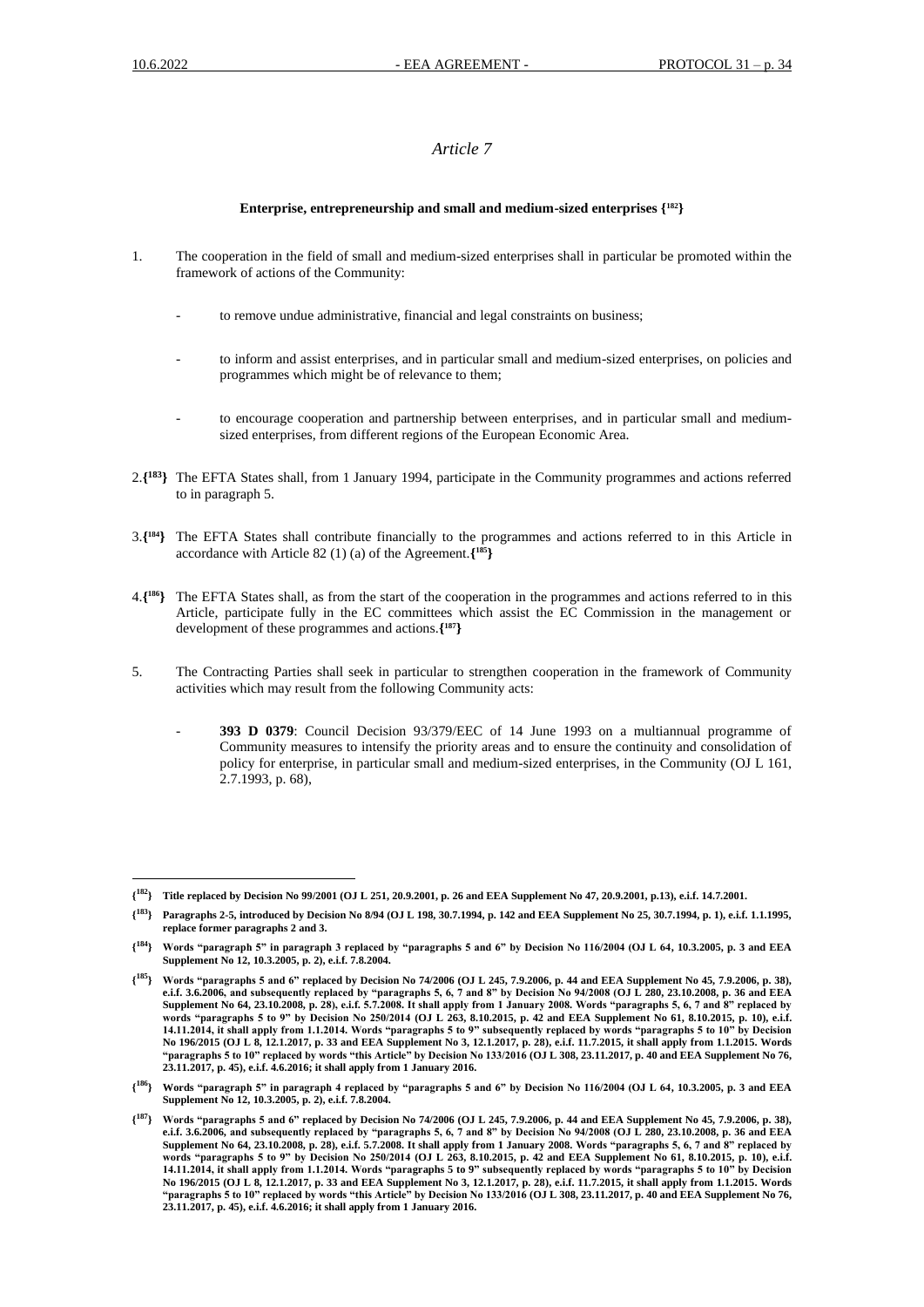- -**{ <sup>188</sup>} 397 D 0015**: Council Decision 97/15/EC of 9 December 1996 on a third Multiannual Programme for small and medium-sized enterprises (SMEs) in the European Union (1997 - 2000) (OJ L 6, 10.1.1997, p. 25),
- **389 Y 1007(01)**: Council Resolution of 26 September 1989 on the development of subcontracting within the Community (OJ C 254, 7.10.1989, p. 1),
- **390 X 0246**: Council Recommendation of 28 May 1990 relating to the implementation of a policy of administrative simplification in favour of small and medium-sized enterprises in the Member States (OJ L 141, 2.6.1990, p. 55),
- **393 Y 1203(01)**: Council Resolution of 22 November 1993 on strengthening of the competitiveness of enterprises, in particular of small and medium-sized enterprises and craft enterprises, and developing employment (OJ C 326, 3.12.1993, p. 1),
- -**{ <sup>189</sup>} 398 D 0347**: Council Decision 98/347/EC of 19 May 1998 on measures of financial assistance for innovative and job-creating small and medium-sized enterprises (SMEs) – the growth and employment initiative (OJ L 155, 29.5.1998, p. 43), as far as activities related to budget line B5-511 "Joint European Ventures", entered in the general budget of the European Communities, are concerned,
- -**{ <sup>190</sup>} 32000 D 0819**: Council Decision 2000/819/EC of 20 December 2000 on a multiannual programme for enterprise and entrepreneurship, and in particular for small and medium-sized enterprises (SMEs) (2001-2005) (OJ L 333, 29.12.2000, p. 84), as amended by:
	- -**{ <sup>191</sup>} 1 03 T**: Act concerning the conditions of accession of the Czech Republic, the Republic of Estonia, the Republic of Cyprus, the Republic of Latvia, the Republic of Lithuania, the Republic of Hungary, the Republic of Malta, the Republic of Poland, the Republic of Slovenia and the Slovak Republic and the adjustments to the Treaties on which the European Union is founded adopted on 16 April 2003 (OJ L 236, 23.9.2003, p. 33),
	- -**{ <sup>192</sup>} 32004 D 0593**: Decision No 593/2004/EC of the European Parliament and of the Council of 21 July 2004 (OJ L 268, 16.8.2004, p. 3),
	- -**{ <sup>193</sup>} 32005 D 1776**: Decision No 1776/2005/EC of the European Parliament and of the Council of 28 September 2005 (OJ L 289, 3.11.2005, p. 14).
- -**{ <sup>194</sup>} 32006 D 1639**: Decision No 1639/2006/EC of the European Parliament and of the Council of 24 October 2006 establishing a Competitiveness and Innovation Framework Programme (2007-2013) (OJ L 310, 9.11.2006, p. 15),
- $-\{195\}$ **<sup>195</sup>} 32013 R 1287**: Regulation (EU) No 1287/2013 of the European Parliament and of the Council of 11 December 2013 establishing a Programme for the Competitiveness of Enterprises and small and medium-sized enterprises (COSME) (2014 - 2020) and repealing Decision No 1639/2006/EC (OJ L 347, 20.12.2013, p. 33).

Liechtenstein and Norway shall be exempted from the participation in, and the financial contribution to, this programme.

**<sup>{</sup> <sup>188</sup>} Indent added by Decision No 38/97 (OJ L 160, 4.6.1998, p. 39 and EEA Supplement No 22, 4.6.1998, p. 24), e.i.f. 1.2.1998.**

**<sup>{</sup> <sup>189</sup>} Indent added by Decision No 72/1999 (OJ L 284, 9.11.2000, p. 61 and EEA Supplement No 51, 9.11.2000, p. 60), e.i.f. 1.8.1999.**

**<sup>{</sup> <sup>190</sup>} Indent added by Decision No 99/2001 (OJ L 251, 20.9.2001, p. 26 and EEA Supplement No 47, 20.9.2001, p.13), e.i.f. 14.7.2001.**

**<sup>{</sup> <sup>191</sup>} Indent and words ", as amended by:" above, added by the 2004 EEA Enlargement Agreement (OJ L 130, 29.4.2004, p. 3 and EEA Supplement No 23, 29.4.2004, p. 1), e.i.f. 1.5.2004.** 

**<sup>{</sup> <sup>192</sup>} Indent added by Decision No 73/2005 (OJ L 239, 15.9.2005, p. 66 and EEA Supplement No 46, 15.9.2005, p. 41), e.i.f. 30.4.2005, it shall apply from 1.1.2005.**

**<sup>{</sup> <sup>193</sup>} Indent added by Decision No 40/2006 (OJ L 147, 1.6.2006, p. 63 and EEA Supplement No 28, 1.6.2006, p. 27), e.i.f. 11.3.2006, it shall apply from 1.1.2006.**

**<sup>{</sup> <sup>194</sup>} Indent added by Decision No 67/2007 (OJ L 304, 22.11.2007, p. 51 and EEA Supplement No 56, p. 5), e.i.f. 30.6.2007, it shall apply from 1.1.2007.**

**<sup>{</sup> <sup>195</sup>} Indent added by Decision No 149/2014 (OJ L 342, 27.11.2014, p. 59 and EEA Supplement No 71, 27.11.2014, p. 57), e.i.f. 28.6.2014; it shall apply from 1.1.2014.**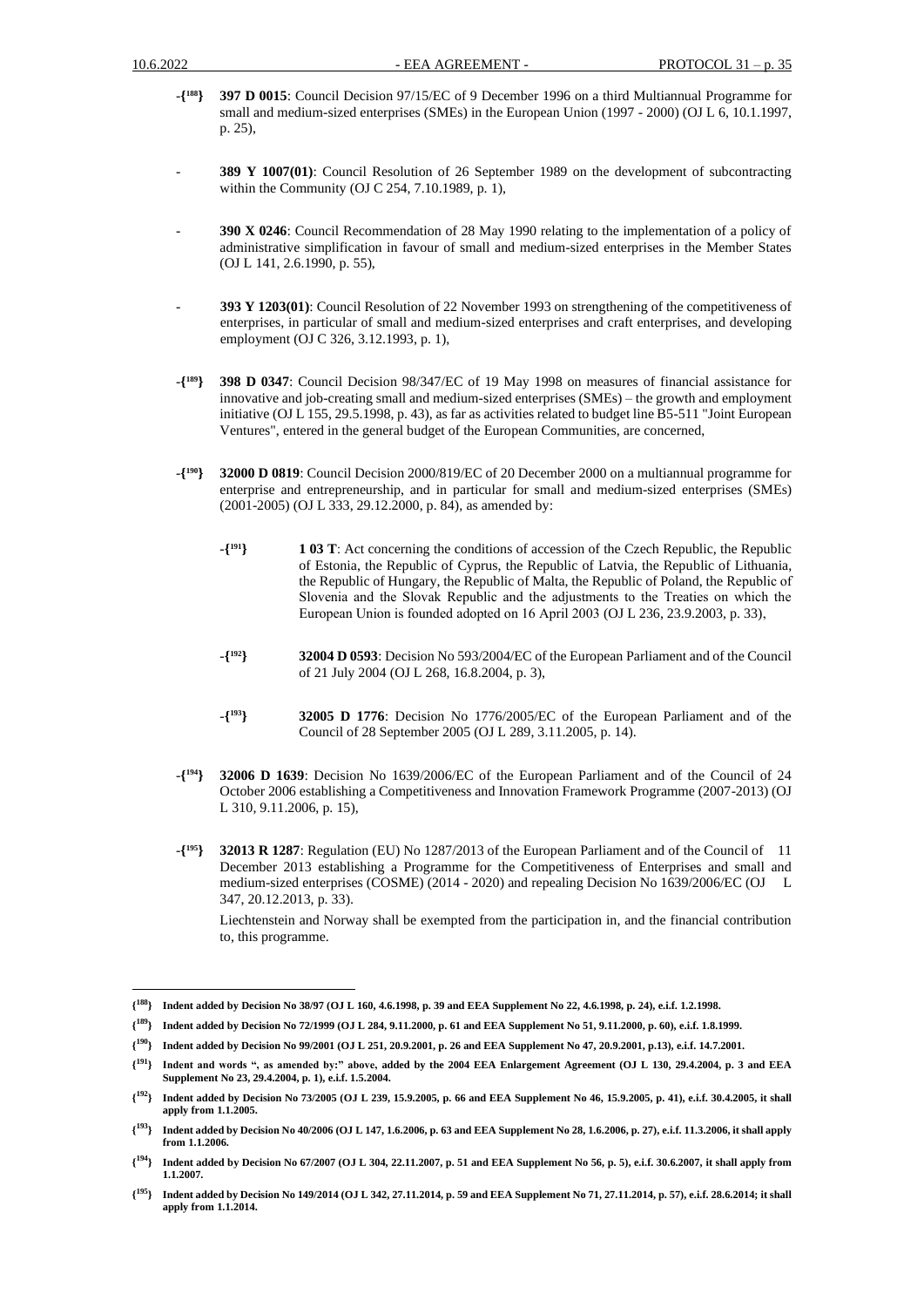- 5a.**{ <sup>196</sup>}** The EFTA States shall, as from 1 January 2021, participate in the activities which may result from the following Union act:
	- **32021 R 0690**: Regulation (EU) 2021/690 of the European Parliament and of the Council of 28 April 2021 establishing a programme for the internal market, competitiveness of enterprises, including small and medium-sized enterprises, the area of plants, animals, food and feed, and European statistics (Single Market Programme) and repealing Regulations (EU) No 99/2013, (EU) No 1287/2013, (EU) No 254/2014 and (EU) No 652/2014 (OJ L 153, 3.5.2021, p. 1).

The EFTA States shall participate in the general objectives and in the specific objectives according to Article  $3(2)(a)$ ,  $(b)$ ,  $(c)(ii)$  and  $(d)$ .

They shall participate in and financially contribute to the statistical actions as defined in Article 3(2)(f) of Regulation (EU) 2021/690 under the conditions foreseen in Protocol 30.

The costs incurred for activities the implementation of which starts after 1 January 2021 may be considered eligible as from the starting date of the action fixed in the grant agreement or the grаnt decision concerned, under the conditions set out therein, provided that Decision of the EEA Joint Committee No 262/2021 of 24 September 2021 enters into force before the end of the action.

The EFTA States shall not participate in and shall not financially contribute to activities relating to customs and tax policy development.

Norway shall not participate in and shall not financially contribute to the specific objective according to Article  $3(2)(d)(ii)$ .

- 6.**{ <sup>197</sup>}** The EFTA States shall, as from 1 January 2004, participate in the Community actions related to the following budget lines, entered in the general budget of the European Union for the financial years 2004, 2005, 2006, 2007, 2008, 2009, 2010, 2011, 2012 and 2013**{ <sup>198</sup>}**:
	- **Budget line 12.01.04.01**: "Implementation and development of the internal market Expenditure on administrative management",
	- Budget line 12.02.01: "Implementation and development of the internal market".
- 7.**{ <sup>199</sup>}** The EFTA States shall, as from 1 January 2006, participate in the Community actions related to the following budget line, entered in the general budget of the European Union for the financial years 2006, 2007, 2008, 2009, 2010, 2011, 2012 and 2013**{ <sup>200</sup>}**:

**<sup>{</sup> <sup>196</sup>} Paragraph 5a inserted by Decision No 262/2021 (OJ L [to be published] and EEA Supplement No [to be published]), e.i.f. 25.9.2021. It shall apply from 1.1.2021.**

**<sup>{</sup> <sup>197</sup>} Paragraph inserted by Decision No 116/2004 (OJ L 64, 10.3.2005, p. 3 and EEA Supplement No 12, 10.3.2005, p. 2), e.i.f. 7.8.2004.**

**<sup>{</sup> <sup>198</sup>} Words "years 2004 and 2005" replaced by Decision No 74/2006 (OJ L 245, 7.9.2006, p. 44 and EEA Supplement No 45, 7.9.2006, p. 38), e.i.f. 3.6.2006, and subsequently replaced by "years 2004, 2005, 2006 and 2007" by Decision No 71/2007 (OJ L 304, 22.11.2007, p. 56 and EEA Supplement No 56, p. 10), e.i.f. 30.6.200; it shall apply from 1.1.2007, and subsequently replaced by "years 2004, 2005, 2006 and 2007 and 2008" by Decision No 94/2008 (OJ L 280, 23.10.2008, p. 36 and EEA Supplement No 64, 23.10.2008, p. 28), e.i.f. 5.7.2008. It shall apply from January 2008. Subsequently replaced by "years 2004, 2005, 2006, 2007, 2008 and 2009" by Decision No 93/2009 (OJ L 277, 22.10.2009, p. 49 and EEA Supplement No 56, 22.10.2009, p. 27), e.i.f. 4.7.2009, it shall apply from 1.1.2009. Subsequently replaced by " years 2004, 2005, 2006, 2007, 2008, 2009 and 2010" by Decision No 96/2010 (OJ L 277, 21.10.2010, p. 53 and EEA Supplement No 59, 21.10.2010, p. 23) e.i.f. 3.7.2010. It shall apply from 1 January 2010. Subsequently replaced by "years 2004, 2005, 2006, 2007, 2008, 2009, 2010 and 2011" by Decision No 91/2011 (OJ L 262, 6.10.2011, p. 63 and EEA Supplement No 54, 6.10.2011, p. 80), e.i.f. 20.7.2011. It shall apply from 1 January 2011. Subsequently replaced by "years 2004, 2005, 2006, 2007, 2008, 2009, 2010, 2011 and 2012" by Decision No 142/2012 (OJ L 309, 8.11.2012, p. 26 and EEA Supplement No 63, 8.11.2012, p. 30), e.i.f. 14.7.2012. It shall apply from 1.1.2012. Subsequently replaced by "years 2004, 2005, 2006, 2007, 2008, 2009, 2010, 2011, 2012 and 2013" by Decision No 133/2013 (OJ L 345, 19.12.2013, p. 1 and EEA Supplement No 72, 19.12.2013, p. 1), e.i.f. 9.7.2013. It shall apply from1.1.2013.**

**<sup>{</sup> <sup>199</sup>} Paragraph inserted by Decision No 74/2006 (OJ L 245, 7.9.2006, p. 44 and EEA Supplement No 45, 7.9.2006, p. 38), e.i.f. 3.6.2006.**

**<sup>{</sup> <sup>200</sup>} Words "year 2006" replaced by Decision No 71/2007 (OJ L 304, 22.11.2007, p. 56 and EEA Supplement No 56, p. 10), e.i.f. 30.6.2007, it shall apply from 1.1.2007, and subsequently replaced by "years 2006, 2007 and 2008" by Decision No 94/2008 (OJ L 280, 23.10.2008, p. 36 and EEA Supplement No 64, 23.10.2008, p. 28), e.i.f. 5.7.2008. It shall apply from January 2008, and subsequently replaced by " years 2006, 2007, 2008 and 2009" by Decision No 93/2009 (OJ L 277, 22.10.2009, p. 49 and EEA Supplement No 56, 22.10.2009, p. 27), e.i.f. 4.7.2009, it shall apply from 1.1.2009. Subsequently replaced by "years 2006, 2007, 2008, 2009 and 2010" by Decision No 96/2010 (OJ L 277, 21.10.2010, p. 53 and EEA Supplement No 59, 21.10.2010, p. 23), e.i.f. 3.7.2010. It shall apply from 1 January 2010. Subsequently replaced by "years 2006, 2007, 2008, 2009, 2010 and 2011" by Decision No 91/2011 (OJ L 262, 6.10.2011, p. 63 and EEA Supplement No 54, 6.10.2011, p. 80), e.i.f. 20.7.2011. It shall apply from 1 January 2011. Subsequently replaced by "years 2006, 2007, 2008, 2009, 2010, 2011 and 2012" by Decision No 142/2012 (OJ L 309, 8.11.2012, p. 26 and EEA Supplement No 63, 8.11.2012, p. 30), e.i.f. 14.7.2012. It shall apply from 1 January 2012. Subsequently replaced by "years 2006, 2007, 2008, 2009, 2010, 2011, 2012 and 2013" by Decision No 133/2013 (OJ L 345, 19.12.2013, p. 1 and EEA Supplement No 72, 19.12.2013, p. 1), e.i.f. 9.7.2013. It shall apply from 1 January 2013.**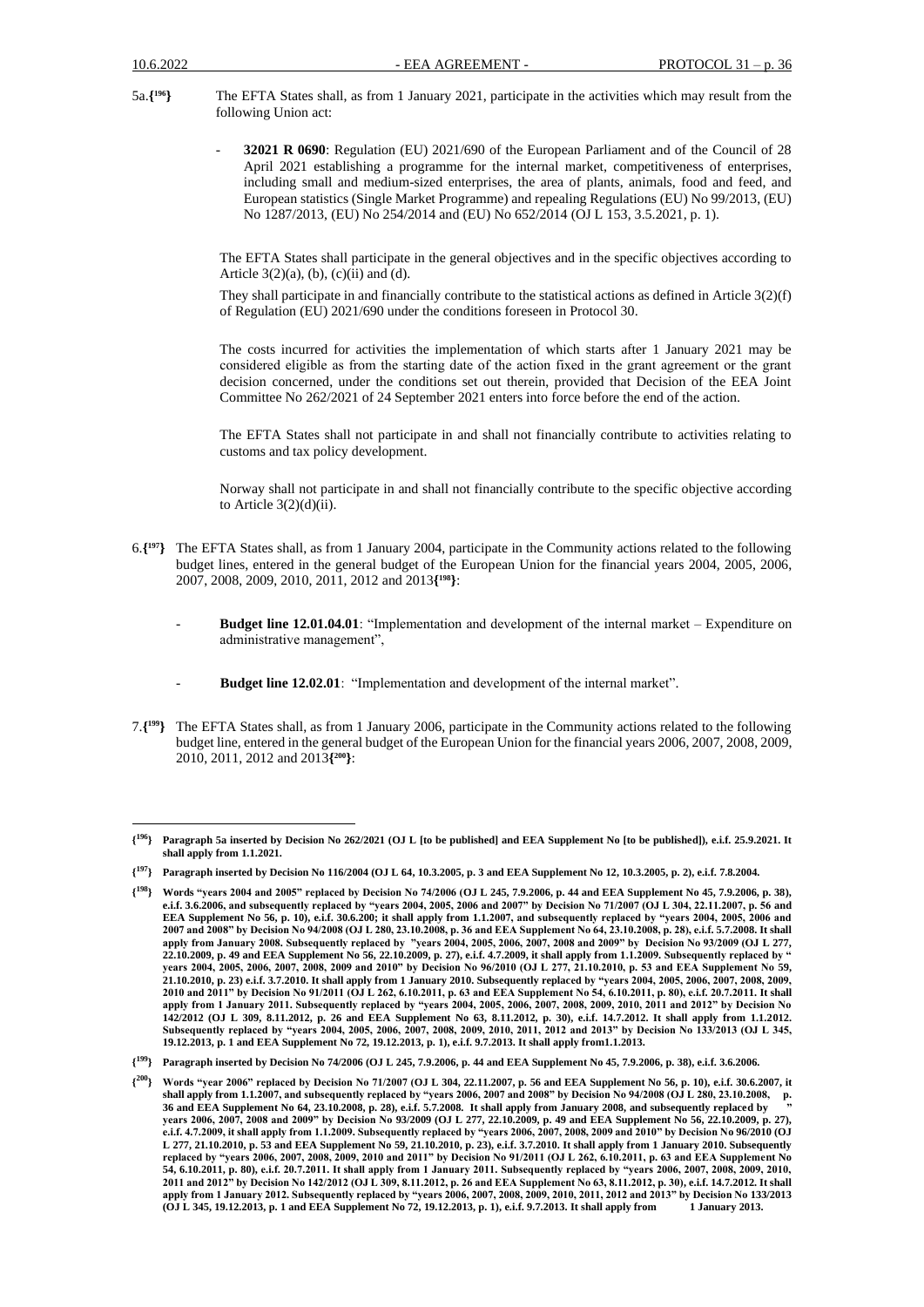- **-{ <sup>201</sup>} Budget line 02.03.01**: "Operation and development of the internal market, particularly in the fields of notification, certification and sectoral approximation".
- 8.**{ <sup>202</sup>}** The EFTA States shall, as from 1 January 2008, participate in the Community actions related to the following budget line, entered in the general budget of the European Union for the financial years 2008, 2009, 2010, 2011, 2012 and 2013**{ <sup>203</sup>}**:
	- **-{ <sup>204</sup>} Budget line 02.01.04.01**: "Operation and development of the internal market, particularly in the fields of notification, certification and sectoral approximation – Expenditure on administrative management".
- 9.**{ <sup>205</sup>}** The EFTA States shall, as from 1 January 2014, participate in the Union actions related to the following budget lines, entered into the general budget of the European Union for the financial year 2014:
	- **Budget line 02.03.01**: "Operation and development of the internal market, particularly in the fields of notification, certification and sectoral approximation",
	- **Budget line 12.02.01**: "Implementation and development of the internal market".

The costs incurred for activities the implementation of which starts after 1 January 2014, may be considered eligible as from the beginning of the action under the grant agreement or the grant decision concerned provided that Decision of the EEA Joint Committee No 250/2014 of 13 November 2014 enters into force before the end of the action.

- 10.**{ <sup>206</sup>}**The EFTA States shall, as from 1 January 2015, participate in the Union actions related to the following budget lines, entered into the general budget of the European Union for the financial year 2015:
	- **Budget line 02.03.01**: "Operation and development of the internal market, particularly in the fields of notification, certification and sectoral approximation",
	- **Budget line 12.02.01**: "Implementation and development of the internal market".
- 11.**{ <sup>207</sup>}**The EFTA States shall, as from 1 January 2016, participate in the Union actions related to the following budget line, entered into the general budget of the European Union for the financial years 2016, 2017, 2018, 2019 and 2020**{ <sup>208</sup>}**:
	- **Budget line 12 02 01**: "Implementation and development of the single market for financial services".

 $\{^{201}\}$ **<sup>201</sup>} Indent replaced by Decision No 94/2008 (OJ L 280, 23.10.2008, p. 36 and EEA Supplement No 64, 23.10.2008, p. 28), e.i.f. 5.7.2008. It shall apply from 1 January 2008.** 

**<sup>{</sup> <sup>202</sup>} Paragraph inserted by Decision No 94/2008 (OJ L 280, 23.10.2008, p. 36 and EEA Supplement No 64, 23.10.2008, p. 28), e.i.f. 5.7.2008. It shall apply from 1 January 2008.**

**<sup>{</sup> <sup>203</sup>} Words "year 2008" replaced by "years 2008 and 2009" by Decision No 93/2009 (OJ L 277, 22.10.2009, p. 49 and EEA Supplement No 56, 22.10.2009, p. 27), e.i.f. 4.7.2009, it shall apply from 1.1.2009. Subsequently replaced by "years 2008, 2009 and 2010" by Decision No 96/2010 (OJ L 277, 21.10.2010, p. 53 and EEA Supplement No 59, 21.10.2010, p. 23), e.i.f. 3.7.2010. It shall apply from 1 January 2010. Subsequently replaced by "years 2008, 2009, 2010 and 2011" by Decision No 91/2011 (OJ L 262, 6.10.2011, p. 63 and EEA Supplement No 54, 6.10.2011, p. 80), e.i.f. 20.7.2011. It shall apply from 1 January 2011. Subsequently replaced by "years 2008, 2009, 2010, 2011 and 2012" by Decision No 142/2012 (OJ L 309, 8.11.2012, p. 26 and EEA Supplement No 63, 8.11.2012, p. 30), e.i.f. 14.7.2012. It shall apply from 1 January 2012. Subsequently replaced by "years 2008, 2009, 2010, 2011, 2012 and 2013" by Decision No 133/2013 (OJ L 345, 19.12.2013, p. 1 and EEA Supplement No 72, 19.12.2013, p. 1), e.i.f. 9.7.2013. It shall apply from 1 January 2013.**

**<sup>{</sup> <sup>204</sup>} Indent added by Decision No 94/2008 (OJ L 280, 23.10.2008, p. 36 and EEA Supplement No 64, 23.10.2008, p. 28), e.i.f. 5.7.2008. It shall apply from 1 January 2008.**

**<sup>{</sup> <sup>205</sup>} Paragraph inserted by Decision No 250/2014 (OJ L 263, 8.10.2015, p. 42 and EEA Supplement No 61, 8.10.2015, p. 10), e.i.f. 14.11.2014. It shall apply from 1 January 2014.**

**<sup>{</sup> <sup>206</sup>} Paragraph inserted by Decision No 196/2015 (OJ L 8, 12.1.2017, p. 33 and EEA Supplement No 3, 12.1.2017, p. 28), e.i.f. 11.7.2015. It shall apply from 1 January 2015.**

**<sup>{</sup> <sup>207</sup>} Paragraph inserted by Decision No 133/2016 (OJ L 308, 23.11.2017, p. 40 and EEA Supplement No 76, 23.11.2017, p. 45), e.i.f. 4.6.2016. It shall apply from 1 January 2016 and subsequently words "the financial year 2016" replaced by the words "the financial years 2016 and 2017" by Decision No 116/2017 (OJ L 142, 7.6.2018, p. 39 and EEA Supplement No 37, 7.6.2018, p. 48), e.i.f. 14.6.2017. It shall apply from 1 January 2017.**

**<sup>{</sup> <sup>208</sup>} Words "and 2017" replaced by the words ", 2017 and 2018" by Decision No 121/2018 (OJ L 368, 5.11.2020, p. 22 and EEA Supplement No 71, 5.11.2020, p. 25), e.i.f. 1.6.2018, it shall apply from 1.1.2018. Words "and 2018" replaced by the words ", 2018 and 2019" by Decision No 203/2019 (OJ L [to be published] and EEA Supplement No [to be published]), e.i.f. 11.7.2019, it shall apply from 1.1.2019. Words "and 2019" replaced by the words "2019 and 2020" by Decision No 173/2020 (OJ L [to be published] and EEA Supplement No [to be published]), e.i.f. 24.10.2020. It shall apply from 1.1.2020.**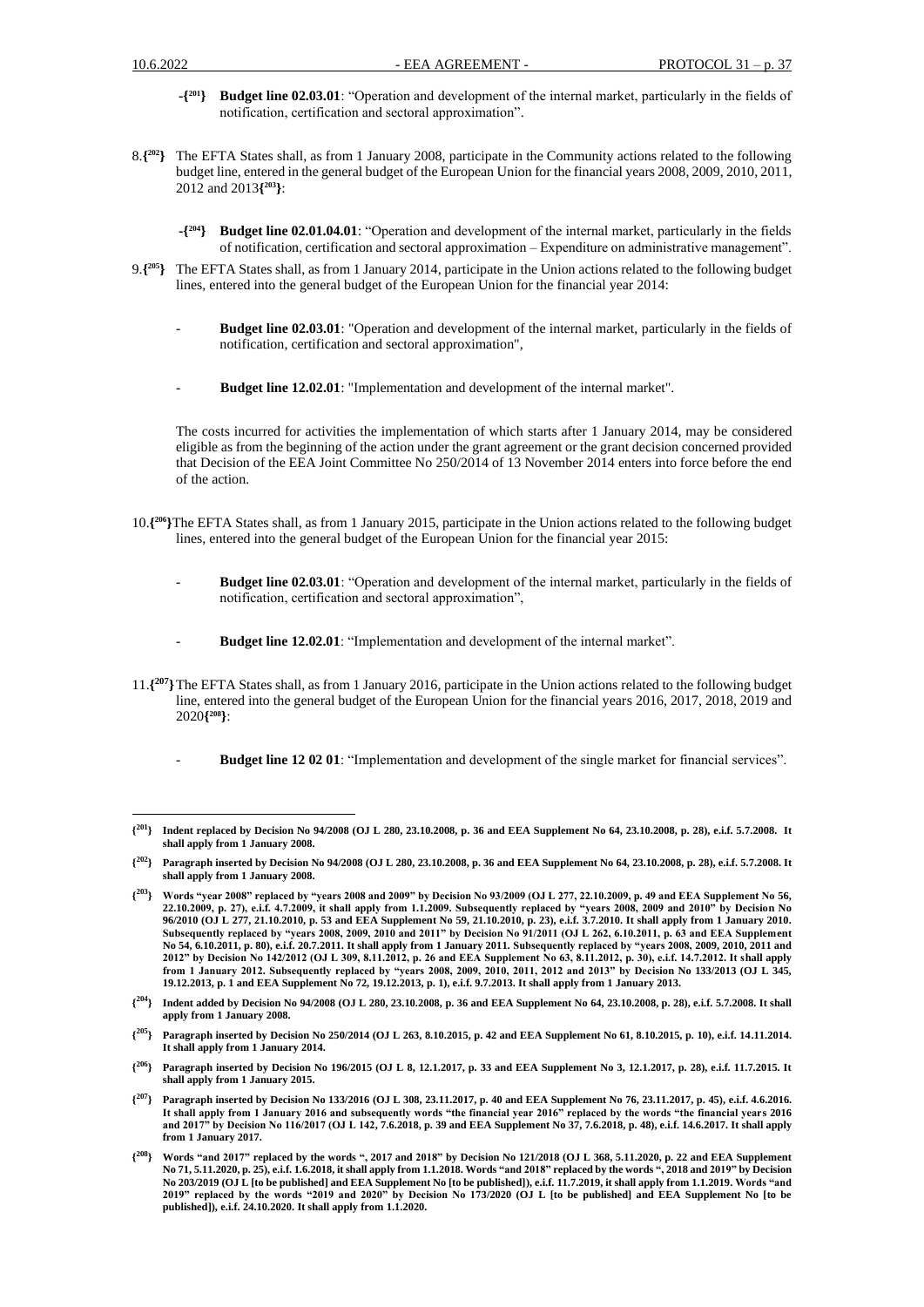- 12.**{ <sup>209</sup>}**The EFTA States shall, as from 1 January 2016, participate in the Union actions related to the following budget line, entered into the general budget of the European Union for the financial years 2016, 2017, 2018, 2019 and 2020:
	- **Budget line 02 03 01**: "Operation and development of the internal market of goods and services".
- 13.**{ <sup>210</sup>}**The EFTA States shall, as from 1 January 2016, participate in the Union actions related to the following budget line, entered into the general budget of the European Union for the financial years 2016, 2017, 2018, 2019 and 2020:
	- **Budget line 33 02 03 01**: "Company law".
- 14.**{ <sup>211</sup>}**The EFTA States shall, as from 1 January 2017, participate in Union actions related to the following budget line, entered into the general budget of the European Union for the financial years 2017, 2018, 2019 and 2020:
	- Budget line 02 03 04: "Internal market governance tools".

### *Article 8* **{ <sup>212</sup>}**

### **Tourism**

- 1. The EFTA States shall, from 1 January 1994, participate in the Community programmes and actions referred to in paragraph 4.
- 2. The EFTA States shall contribute financially to the programmes and actions referred to in paragraph 4 in accordance with Article 82 (1) (a) of the Agreement.
- 3. The EFTA States shall, as from the start of the cooperation in the programmes and actions referred to in paragraph 4, participate fully in the EC committees which assist the EC Commission in the management or development of these programmes and actions.
- 4. The Contracting Parties shall seek in particular to strengthen cooperation in the framework of Community activities which may result from the following Community act:
	- **392 D 0421**: Council Decision 92/421/EEC of 13 July 1992 concerning a Community action plan to assist tourism (OJ No L 231, 13.8.1992, p. 26).

**<sup>{</sup> <sup>209</sup>} Paragraph inserted by Decision No 160/2016 (OJ L 73, 15.3.2018, p. 34 and EEA Supplement No 16, 15.3.2018, p. 39), e.i.f. 9.7.2016. It shall apply from 1 January 2016 and subsequently words "the financial year 2016" replaced by "the financial years 2016 and 2017" by Decision No 150/2017 (OJ L 174, 27.6.2019, p. 1 and EEA Supplement No 52, 27.6.2019, p. 1), e.i.f. 29.8.2017. The words "and 2017" are replaced by the words ", 2017 and 2018" by Decision No 171/2018 (OJ L 67, 25.2.2021, p. 69 and EEA Supplement No 13, 25.2.2021, p. 73), e.i.f. 7.7.2018; it shall apply from 1.1.2018. Words "and 2018" replaced by the words ", 2018 and 2019" by Decision No 204/2019 (OJ L [to be published] and EEA Supplement No [to be published]), e.i.f. 11.7.2019, it shall apply from 1.1.2019. Words "and 2019" replaced by the words "2019 and 2020" by Decision No 174/2020 (OJ L [to be published] and EEA Supplement No [to be published]), e.i.f. 24.10.2020. It shall apply from 1.1.2020.**

**<sup>{</sup> <sup>210</sup>} Paragraph inserted by Decision No 161/2016 (OJ L 73, 15.3.2018, p. 35 and EEA Supplement No 16, 15.3.2018, p. 40), e.i.f. 9.7.2016. It shall apply from 1 January 2016 and subsequently words "the financial year 2016" replaced by the words "the financial years 2016 and 2017" by Decision No 117/2017 (OJ L 142, 7.6.2018, p. 40 and EEA Supplement No 37, 7.6.2018, p. 49), e.i.f. 14.6.2017. It shall apply from 1 January 2017. The words "and 2017" are replaced by the words ", 2017 and 2018" by Decision No 172/2018 (OJ L 67, 25.2.2021, p. 70 and EEA Supplement No 13, 25.2.2021, p. 74), e.i.f. 7.7.2018; it shall apply from 1.1.2018. Words "and 2018" replaced by the words ", 2018 and 2019" by Decision No 205/2019 (OJ L [to be published] and EEA Supplement No [to be published]), e.i.f. 11.7.2019, it shall apply from 1.1.2019. Words "and 2019" replaced by the words "2019 and 2020" by Decision No 175/2020 (OJ L [to be published] and EEA Supplement No [to be published]), e.i.f. 24.10.2020. It shall apply from 1.1.2020.**

**<sup>{</sup> <sup>211</sup>} Paragraph inserted by Decision No 150/2017 (OJ L 174, 27.6.2019, p. 1 and EEA Supplement No 52, 27.6.2019, p. 1), e.i.f. 29.8.2017. It shall apply from 1 January 2017. The words "the financial year 2017" are replaced by the words "the financial years 2017 and 2018" by Decision 171/2018 (OJ L 67, 25.2.2021, p. 69 and EEA Supplement No 13, 25.2.2021, p. 73), e.i.f. 7.7.2018; it shall apply from 1.1.2018. Words "and 2018" replaced by the words ", 2018 and 2019" by Decision No 204/2019 (OJ L [to be published] and EEA Supplement No [to be published]), e.i.f. 11.7.2019, it shall apply from 1.1.2019. Words "and 2019" replaced by the words "2019 and 2020" by Decision No 174/2020 (OJ L [to be published] and EEA Supplement No [to be published]), e.i.f. 24.10.2020. It shall apply from 1.1.2020.**

**<sup>{</sup> <sup>212</sup>} This article, introduced by Decision No 8/94 (OJ L 198, 30.7.1994, p. 142 and EEA Supplement No 25, 30.7.1994, p. 1), e.i.f. 1.1.1995, replaces former Article 8.**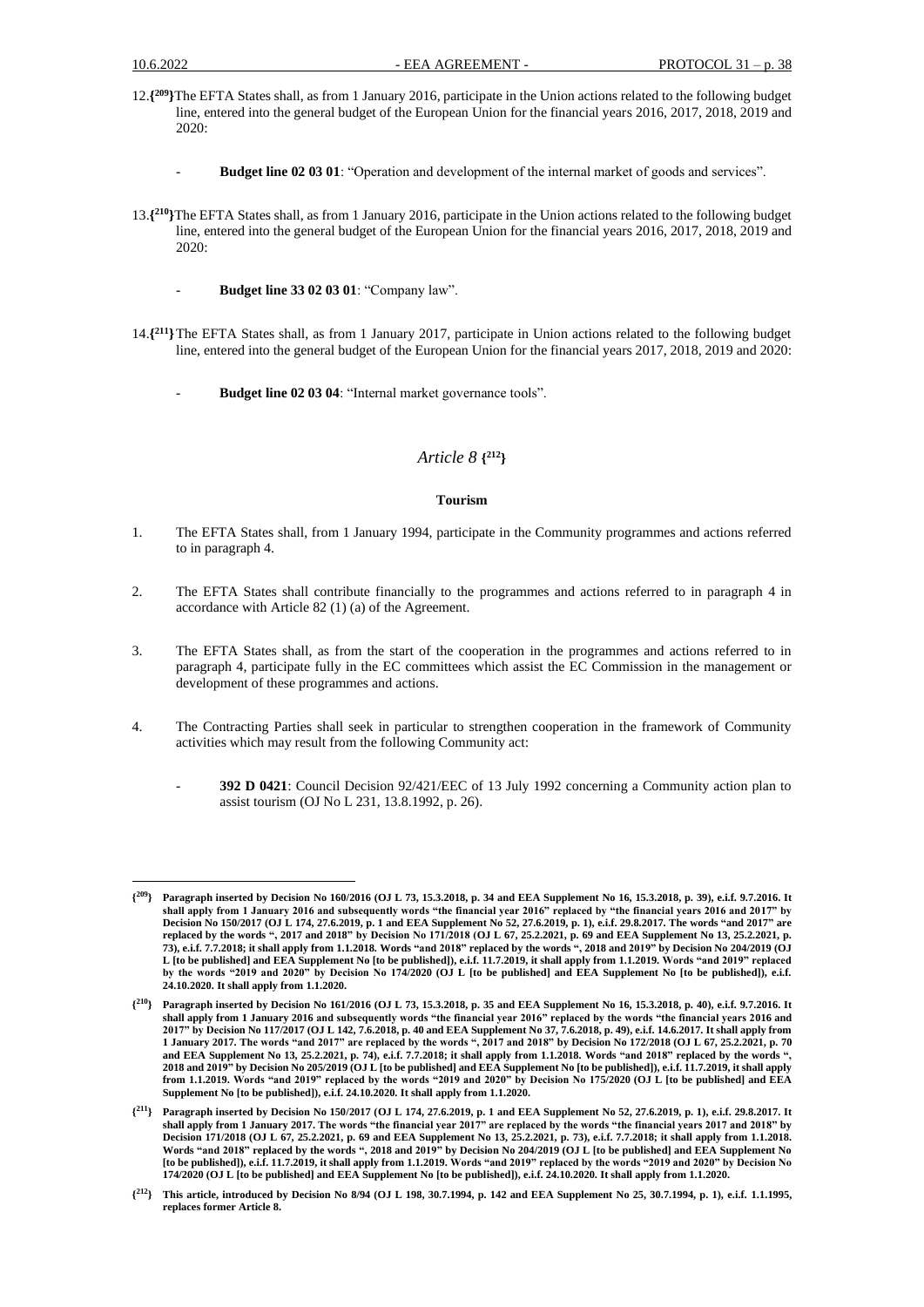# *Article 9* **{ <sup>213</sup>}**

#### **Audio-visual sector**

- 1. The EFTA States shall, from 1 January 1994, participate in the Community programmes and actions referred to in paragraph 4.
- 2. The EFTA States shall contribute financially to the programmes and actions referred to in paragraph 4 in accordance with Article 82 (1) (a) of the Agreement.
- 3. The EFTA States shall, as from the start of cooperation in the programmes and actions referred to in paragraph 4, participate fully in the EC committees which assist the EC Commission in the management or development of these programmes and actions.
- 4. The Contracting Parties shall seek in particular to strengthen cooperation in the framework of Community activities which may result from the following Community acts **{ <sup>214</sup>}**:
	- **390 D 0685**: Council Decision 90/685/EEC of 21 December 1990 concerning the implementation of an action programme to promote the development of the European Audio-visual industry (MEDIA) (1991 to 1995) (OJ No L 380, 31.12.1990, p. 37),
	- -**{ <sup>215</sup>} 395 D 0563**: Council Decision 95/563/EC of 10 July 1995 on the implementation of a programme encouraging the development and distribution of European audiovisual works (MEDIA II - Development and distribution) (1996 to 2000) (OJ No L 321, 30.12.1995, p. 25),
	- -**{ <sup>216</sup>} 395 D 0564**: Council Decision 95/564/EC of 22 December 1995 on the implementation of a training programme for professionals in the European audiovisual programme industry (MEDIA II - Training) (1996 to 2000) (OJ No L 321, 30.12.1995, p. 33).
	- -**{ <sup>217</sup>} 32001 D 0163**: Decision No 163/2001/EC of the European Parliament and of the Council of 19 January 2001 on the implementation of a training programme for professionals in the European audiovisual programme industry (MEDIA – Training) (2001-2005) (OJ L 26, 27.1.2001, p. 1), as amended by:
		- -**{ <sup>218</sup>} 32004 D 0786**: Decision No 786/2004/EC of the European Parliament and of the Council of 21 April 2004 (OJ L 138, 30.4.2004, p. 7),
		- **-{ <sup>219</sup>} 32004 D 0845**: Decision No 845/2004/EC of the European Parliament and of the Council of 29 April 2004 (OJ L 157, 30.4.2004, p.1), as corrected by OJ L 195, 2.6.2004, p. 1,
		- -**{ <sup>220</sup>} 32004 R 0885**: Council Regulation (EC) No 885/2004 of 26 April 2004 (OJ L 168, 1.5.2004, p. 1).
	- -**{ <sup>221</sup>} 32000 D 0821**: Council Decision 2000/821/EC of 20 December 2000 on the implementation of a programme to encourage the development, distribution and promotion of European audiovisual works (MEDIA Plus – Development, Distribution and Promotion) (2001-2005) (OJ L 336, 30.12.2000, p. 82), as amended by:

 ${213}$ **<sup>213</sup>} This article, introduced by Decision No 8/94 (OJ L 198, 30.7.1994, p. 142 and EEA Supplement No 25, 30.7.1994, p. 1), e.i.f. 1.1.1995, replaces former Article 9.**

 $\{^{214}\}$ **<sup>214</sup>} Word "act" replaced by "acts" by Decision No 70/96 (OJ L 71, 13.3.1997, p. 43 and EEA Supplement No 11, 13.3.1997, p. 68), e.i.f. 1.8.1997.**

**<sup>{</sup> <sup>215</sup>} Indent added by Decision No 70/96 (OJ L 71, 13.3.1997, p. 43 and EEA Supplement No 11, 13.3.1997, p. 68), e.i.f. 1.8.1997.**

**<sup>{</sup> <sup>216</sup>} Indent added by Decision No 70/96 (OJ L 71, 13.3.1997, p. 43 and EEA Supplement No 11, 13.3.1997, p. 68), e.i.f. 1.8.1997.**

**<sup>{</sup> <sup>217</sup>} Indent added by Decision No 59/2001 (OJ L 165, 21.6.2001, p. 65 and EEA Supplement No 32, 21.6.2001, p. 6), e.i.f. 19.5.2001.**

 $\{^{218}\}$ **<sup>218</sup>} Indent and words ", as amended by:" above, added by Decision No 90/2004 (OJ L 349, 25.11.2004, p. 52 and EEA Supplement No 59, 25.11.2004, p. 26), e.i.f. 9.6.2004.**

**<sup>{</sup> <sup>219</sup>} Sub-indent added by Decision No 75/2005 (OJ L 239, 15.9.2005, p. 68 and EEA Supplement No 46, 12.2.2004, p. 43), e.i.f. 20.12.2005.**

**<sup>{</sup> <sup>220</sup>} Indent added by Decision No 107/2005 (OJ L 306, 24.11.2005, p. 45 and EEA Supplement No 60, 24.11..2005, p. 28), e.i.f. 9.7.2005.**

**<sup>{</sup> <sup>221</sup>} Indent added by Decision No 59/2001 (OJ L 165, 21.6.2001, p. 65 and EEA Supplement No 32, 21.6.2001, p. 6), e.i.f. 19.5.2001.**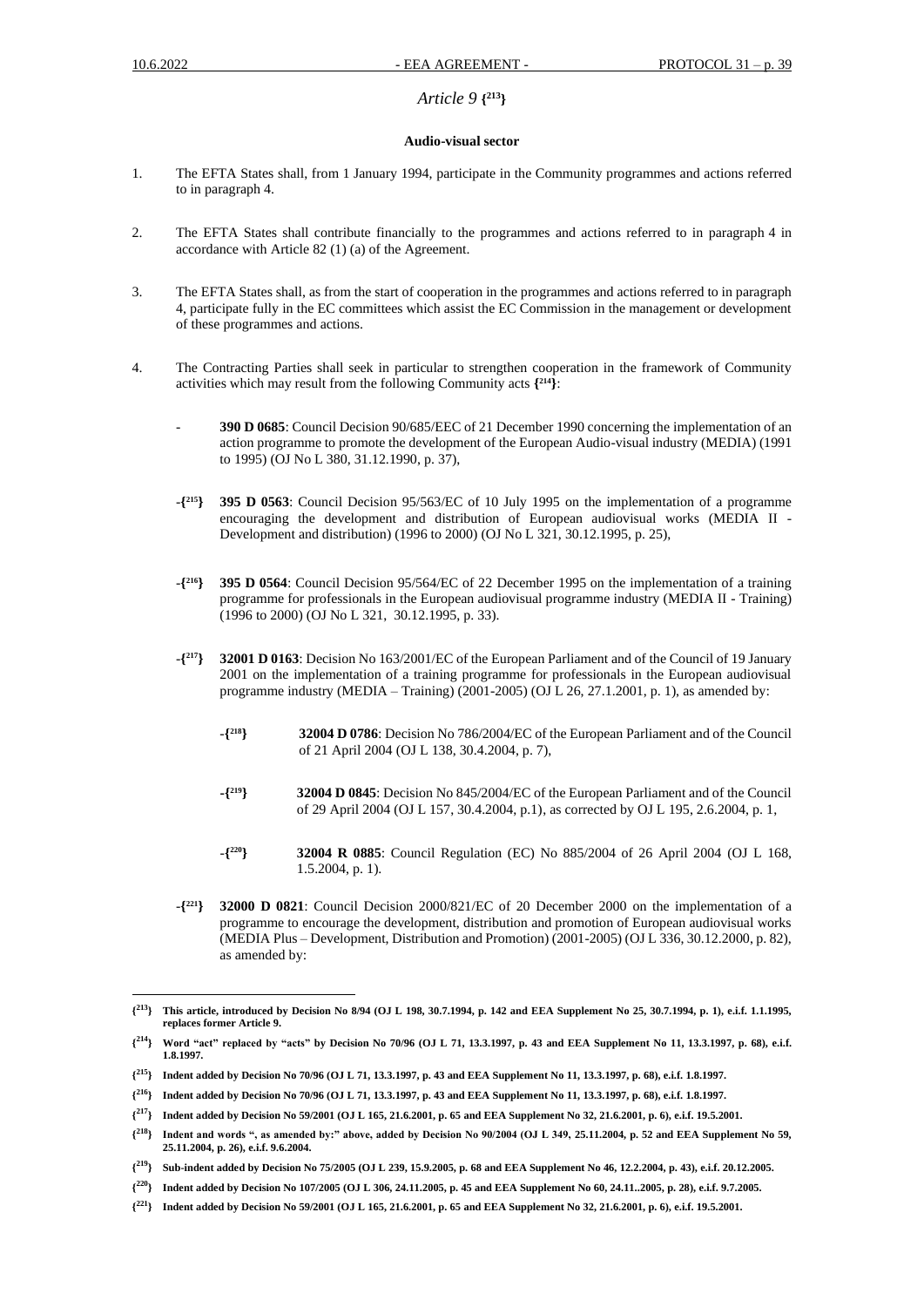- **-{ <sup>222</sup>} 32004 D 0846**: Decision No 846/2004/EC of the European Parliament and of the Council of 29 April 2004 (OJ L 157, 30.4.2004, p. 4), as corrected by OJ L 195, 2.6.2004, p. 2,
- -**{ <sup>223</sup>} 32004 R 0885**: Council Regulation (EC) No 885/2004 of 26 April 2004 (OJ L 168, 1.5.2004, p. 1),
- -**{ <sup>224</sup>} 32006 D 1718**: Decision No 1718/2006/EC of the European Parliament and of the Council of 15 November 2006 concerning the implementation of a programme of support for the European audiovisual sector (MEDIA 2007) (OJ L 327, 24.11.2006, p. 12), as corrected by OJ L 31, 6.2.2007, p. 10,
- -**{ <sup>225</sup>} 32009 D 1041**: Decision No 1041/2009/EC of the European Parliament and of the Council of 21 October 2009 establishing an audiovisual cooperation programme with professionals from third countries (MEDIA Mundus) (OJ L 288, 4.11.2009, p. 10).

Liechtenstein shall be exempted from the participation in, and the financial contribution to, this programme.

- -**{ <sup>226</sup>} 32013 R 1295**: Regulation (EU) No 1295/2013 of the European Parliament and of the Council of 11 December 2013 establishing the Creative Europe Programme (2014 to 2020) and repealing Decisions No 1718/2006/EC, No 1855/2006/EC and No 1041/2009/EC (OJ L 347, 20.12.2013, p. 221), as amended by:
	- **-{ <sup>227</sup>} 32018 R 0596**: Regulation (EU) 2018/596 of the European Parliament and of the Council of 18 April 2018 (OJ L 103, 23.4.2018, p. 1).

Liechtenstein shall be exempted from the participation in, and the financial contribution to, this programme.

-**{ <sup>228</sup>} 32021 R 0818**: Regulation (EU) 2021/818 of the European Parliament and of the Council of 20 May 2021 establishing the Creative Europe Programme (2021 to 2027) and repealing Regulation (EU) No 1295/2013 (OJ L 189, 28.5.2021, p. 34).

The costs incurred for activities the implementation of which starts after 1 January 2021 may be considered eligible as from the starting date of the action fixed in the grant agreement or the grаnt decision concerned, under the conditions set out therein, provided that Decision of the EEA Joint Committee No 268/2021 of 24 September 2021 enters into force before the end of the action.

### *Article 10*

### **Civil protection**

- 1. The Contracting Parties shall seek to strengthen cooperation in the framework of Community activities which may result from (489 Y 0223) Resolution of the Council and the Representatives of the Member States, meeting within the Council, of 13 February 1989 on the new developments in Community cooperation on civil protection (OJ No C 44, 23.2.1989, p. 3).
- 2. The EFTA States shall ensure that the number 112 is introduced within their territories as the single European emergency call number in accordance with the provisions of (391 D 0396) Council Decision of 29 July 1991 on the introduction of a single European emergency call number (OJ No L 217, 6.8.1991, p. 31).

**<sup>{</sup> <sup>222</sup>} Indent and words ", as amended by:" above, added by Decision No 75/2005 (OJ L 239, 15.9.2005, p. 68 and EEA Supplement No 46, 12.2.2004, p. 43), e.i.f. 20.12.2005.**

**<sup>{</sup> <sup>223</sup>} Indent added by Decision No 107/2005 (OJ L 306, 24.11.2005, p. 45 and EEA Supplement No 60, 24.11..2005, p. 28), e.i.f. 9.7.2005.**

**<sup>{</sup> <sup>224</sup>} Indent added by Decision No 68/2007 (OJ L 304, 22.11.2007, p. 52 and EEA Supplement No 56, p. 6), e.i.f. 16.6.2007, from 1.1.2007.**

**<sup>{</sup> <sup>225</sup>} Indent added by Decision No 92/2011 (OJ L 262, 6.10.2011, p. 64 and EEA Supplement No 54, 6.10.2011, p. 81), e.i.f. 20.7.2011. It shall apply from 1 January 2011.**

**<sup>{</sup> <sup>226</sup>} Indent added by Decision No 111/2014 (OJ L 310, 30.10.2014, p. 83 and EEA Supplement No 63, 30.10.2014, p. 71), e.i.f. 17.5.2014. It shall apply from 1 January 2014.**

**<sup>{</sup> <sup>227</sup>} Sub-indent added by Decision No 29/2019 (OJ L 63, 16.7.2020, p. 44 and EEA Supplement No 48, 16.7.2020, p. 49), e.i.f. 9.2.2019. It shall apply from 1 January 2018.**

**<sup>{</sup> <sup>228</sup>} Indent added by Decision No 268/2021 (OJ L [to be published] and EEA Supplement No [to be published]), e.i.f. 25.9.2021. It shall apply from 1 January 2021.**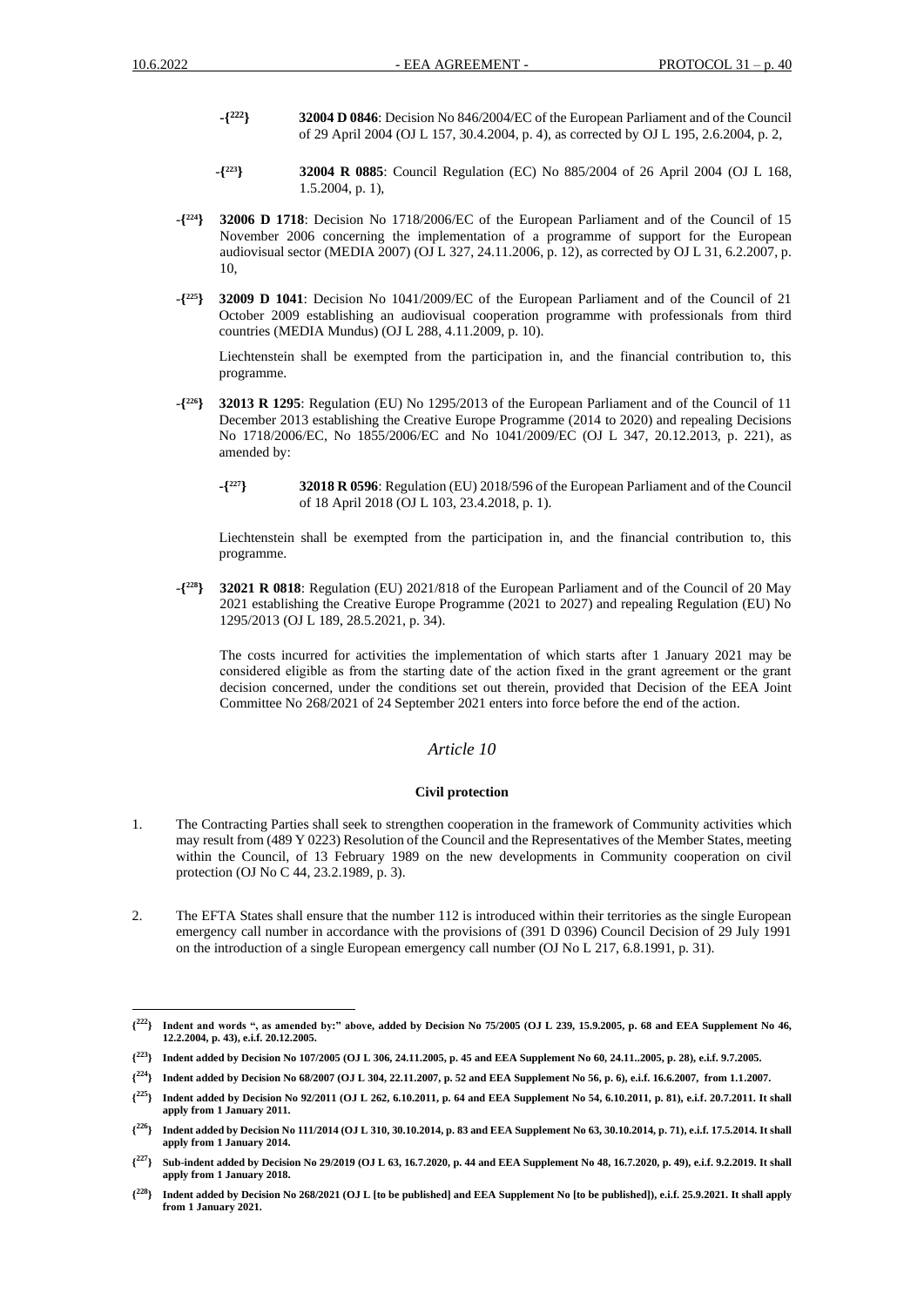- 3.**{ <sup>229</sup>}** The Contracting Parties shall seek to strengthen cooperation with a view to improving mutual aid within the European Economic Area in the event of natural or technological disaster in the framework of Community activities which may result from the following Community act:
	- **491 Y 0727(01)**: Resolution 91/C 198/01 of the Council and the representatives of the Governments of the Member States, meeting with the Council of 8 July 1991, on improving mutual aid between Member States in the event of natural or technological disaster (OJ No C 198, 27.7.1991, p. 1).
- 4.**{ <sup>230</sup>}** The Contracting Parties shall seek in particular to strengthen cooperation in the framework of Community activities which may result from the following Community act:
	- **494 Y 1110(01)**: Resolution 94/C 313/01 of the Council and the representatives of the Governments of the Member States, meeting with the Council of 31 October 1994, on strengthening Community cooperation on civil protection (OJ No C 313, 10.11.1994, p. 1).
- 5.**{ <sup>231</sup>}** The EFTA States shall participate in the Community action programmes and mechanisms referred to in paragraph 8.
- 6.**{ <sup>232</sup>}** The EFTA States shall contribute financially to the Community action programmes and mechanisms referred to in paragraph 8 in accordance with Article 82(1)(a) of the Agreement.
- 7.**{ <sup>233</sup>}** The EFTA States shall participate fully in the EC committees which assists the EC Commission in the management, development and implementation of the Community action programmes and mechanisms referred to in paragraph 8.
- 8.**{ <sup>234</sup>}** The following Community acts, as well as acts deriving therefrom, are the object of this Article:
	- (a) Community acts which shall take effect on or before 1 January 2000:
		- **398 D 0022**: Council Decision 98/22/EC of 19 December 1997 establishing a Community action programme in the field of civil protection (OJ L 8, 14.1.1998, p. 20).
		- -**{ <sup>235</sup>} 399 D 0847**: Council Decision 1999/847/EC of 9 December 1999 establishing a Community action programme in the field of civil protection (OJ L 327, 21.12.1999, p. 53), as amended by:
			- -**{ <sup>236</sup>} 32005 D 0012**: Council Decision 2005/12/EC of 20 December 2004 amending Decision 1999/847/EC as regards the extension of the Community action programme in the field of civil protection (OJ L 6, 8.1.2005, p. 7).
	- (b)**{ <sup>237</sup>}**Community acts which shall take effect from 1 January 2008:
		- **32007 D 0779**: Council Decision 2007/779/EC of 8 November 2007 establishing a Community Civil Protection Mechanism (recast) (OJ L 314, 1.12.2007, p. 9).

**{ <sup>236</sup>} Indent and words: ", as amended by:" above, added by Decision No 89/2005 (OJ L 268, 13.10.2005, p. 25 and EEA Supplement No 52, 13.10.2005, p. 15), e.i.f. 11.6.2005.**

**<sup>{</sup> <sup>229</sup>} Paragraph added by Decision No 18/98 (OJ L 272, 8.10.1998, p. 31 and EEA Supplement No 42, 8.10.1998, p. 249), e.i.f. 7.3.1998.**

**<sup>{</sup> <sup>230</sup>} Paragraph added by Decision No 18/98 (OJ L 272, 8.10.1998, p. 31 and EEA Supplement No 42, 8.10.1998, p. 249), e.i.f. 7.3.1998.**

**<sup>{</sup> <sup>231</sup>} Paragraphs 5 to 8 including the indent, added by Decision No 71/1999 (OJ L 284, 9.11.2000, p. 59 and EEA Supplement No 51, 9.11.2000,**  p.55), e.i.f. 3.6.1999. Text partly replaced by Decision No 40/2000 (OJ L 141, 15.6.2000, p. 68 and EEA Supplement No 27, 15.6.2000, p. **26), e.i.f. 1.7.2000. Text replaced by Decision No 135/2002 (OJ L 336, 12.12.2002, p. 36 and EEA Supplement No 61, 12.12.2002, p. 30), e.i.f. 1.4.2003, it shall apply from 1.1.2003.**

**<sup>{</sup> <sup>232</sup>} Text partly changed by Decision No 135/2002 (OJ L 336, 12.12.2002, p. 36 and EEA Supplement No 61, 12.12.2002, p. 30), e.i.f. 1.4.2003, it shall apply from 1.1.2003.**

 $\{^{233}\}$ **<sup>233</sup>} Text partly changed by Decision No 135/2002 (OJ L 336, 12.12.2002, p. 36 and EEA Supplement No 61, 12.12.2002, p. 30), e.i.f. 1.4.2003, it shall apply from 1.1.2003.**

**<sup>{</sup> <sup>234</sup>} Text partly changed by Decision No 135/2002 (OJ L 336, 12.12.2002, p. 36 and EEA Supplement No 61, 12.12.2002, p. 30), e.i.f. 1.4.2003, it shall apply from 1.1.2003.**

**<sup>{</sup> <sup>235</sup>} Indent added by Decision No 40/2000 (OJ L 141, 15.6.2000, p. 68 and EEA Supplement No 27, 15.6.2000, p. 26), e.i.f. 1.7.2000.**

**<sup>{</sup> <sup>237</sup>} Subparagraph added by Decision No 135/2002 (OJ L 336, 12.12.2002, p. 36 and EEA Supplement No 61, 12.12.2002, p. 30), e.i.f. 1.4.2003, it shall apply from 1.1.2003 and subsequently replaced by Decision No 39/2008 (OJ L 182, 10.7.2008, p. 42 and EEA Supplement No 42, 10.7.2008, p. 26), e.i.f. 15.3.2008, it shall apply from 1.1.2008.**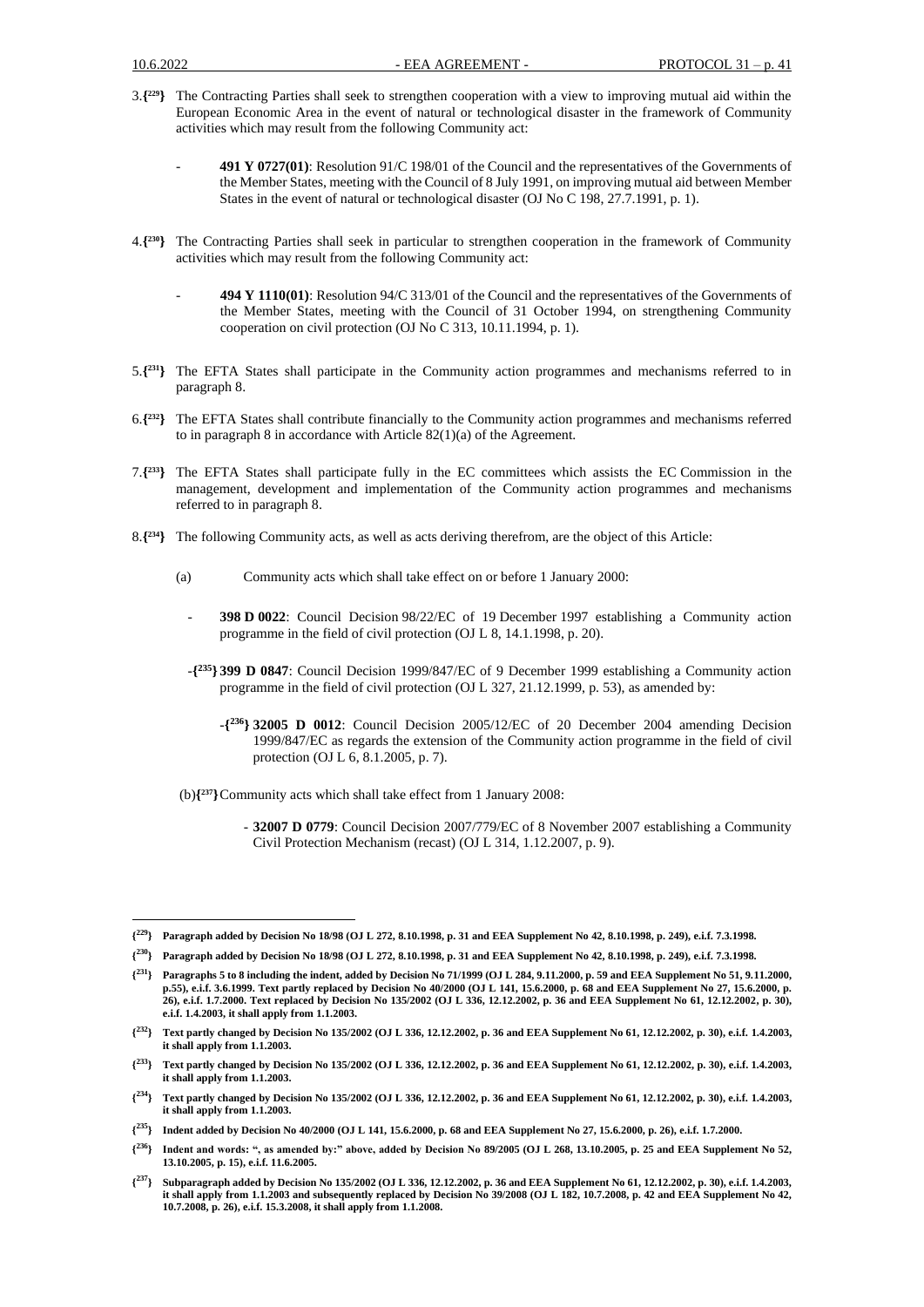- $(c)$ <sup>{238}</sup> **<sup>238</sup>}** Community acts which shall take effect from 1 January 2007:
	- **32007 D 0162**: Council Decision 2007/162/EC, Euratom of 5 March 2007 establishing a Civil Protection Financial Instrument (OJ L 71, 10.3.2007, p. 9).
- (d)**{ <sup>239</sup>}** Community acts which shall take effect from 1 January 2014:
	- **32013 D 1313**: Decision No 1313/2013/EU of the European Parliament and of the Council of 17 December 2013 on a Union Civil Protection Mechanism (OJ L 347, 20.12.2013, p. 924), as amended by:
		- **-{ <sup>240</sup>} 32018 R 1475**: Regulation (EU) 2018/1475 of the European Parliament and of the Council of 2 October 2018 (OJ L 250, 4.10.2018, p. 1),
		- -**{ <sup>241</sup>} 32019 D 0420:** Decision (EU) 2019/420 of the European Parliament and of the Council of 13 March 2019 amending Decision No 1313/2013/EU on a Union Civil Protection Mechanism (OJ L 77I, 20.3.2019, p. 1),
		- -**{ <sup>242</sup>} 32021 R 0836**: Regulation (EU) 2021/836 of the European Parliament and of the Council of 20 May 2021 amending Decision No 1313/2013/EU on a Union Civil Protection Mechanism (OJ L 185, 26.5.2021, p. 1).

The costs incurred for activities the implementation of which starts after 1 January 2021 may be considered eligible as from the starting date of the action fixed in the grant agreement or the grаnt decision concerned, under the conditions set out therein, provided that Decision of the EEA Joint Committee No 2692021 of 24 September 2021 eters into force before the end of the action.

Liechtenstein shall be exempted from the participation in, and the financial contribution to, this programme.

- 9. **{ <sup>243</sup>}** (a) The Contracting Parties shall cooperate with each other in the fields covered by the following act:
	- **32008 L 0114**: Council Directive 2008/114/EC of 8 December 2008 on the identification and designation of European critical infrastructures and the assessment of the need to improve their protection (OJ L 345, 23.12.2008, p. 75).
	- (b) With a view to achieving the aims set out in Directive 2008/114/EC, the Contracting Parties shall make use of the appropriate forms of cooperation mentioned in Article 80 of the Agreement.
	- (c) By virtue of Article 79(3) of the Agreement Part VII (Institutional Provisions) of the Agreement, with the exception of Sections 1 and 2 of Chapter 3, shall apply to this paragraph.

### *Article 11* **{ <sup>244</sup>}**

#### **Trade Facilitation**

1. The EFTA States shall, from 1 January 1994, participate in the Community programmes and actions referred to in paragraph 4 in accordance with Article 21 (3) of the Agreement.

 $\{^{238}\}$ **<sup>238</sup>} Subparagraph added by Decision No 96/2007 (OJ L 047, 21.2.2008, p. 1 and EEA Supplement No 9, 21.2.2008, p. 1), e.i.f. 28.7.2007; it shall apply from 1.1.2007.**

**<sup>{</sup> <sup>239</sup>} Subparagraph added by Decision No 150/2014 (OJ L 342, 27.11.2014, p. 60 and EEA Supplement No 71, 27.11.2014, p. 58), e.i.f. 28.6.2014; it shall apply from 1.1.2014.**

**<sup>{</sup> <sup>240</sup>} Indent and words", as amended by:" added by Decision No 136/2019 (OJ L [to be published] and EEA Supplement No [to be published]), e.i.f. 9.5.2019, it shall apply from 1.1.2019.**

**<sup>{</sup> <sup>241</sup>} Sub-indent added by Decision No 246/2019 (OJ L [to be published] and EEA Supplement No [to be published]), e.i.f. 28.9.2019, it shall apply from 21.3.2019.**

**<sup>{</sup> <sup>242</sup>} Sub-indent added by Decision No 269/2021 (OJ L [to be published] and EEA Supplement No [to be published]), e.i.f. 25.9.2021. It shall apply from 1 January 2021.**

**<sup>{</sup> <sup>243</sup>} Paragraph added by Decision No 101/2012 (OJ L 248, 13.9.2012, p. 39 and EEA Supplement No 50, 13.9.2012, p. 45), e.i.f. 5.3.2013.**

**<sup>{</sup> <sup>244</sup>} Article added by Decision No 8/94 (OJ L 198, 30.7.1994, p. 142 and EEA Supplement No 25, 30.7.1994, p. 1), e.i.f. 1.1.1995.**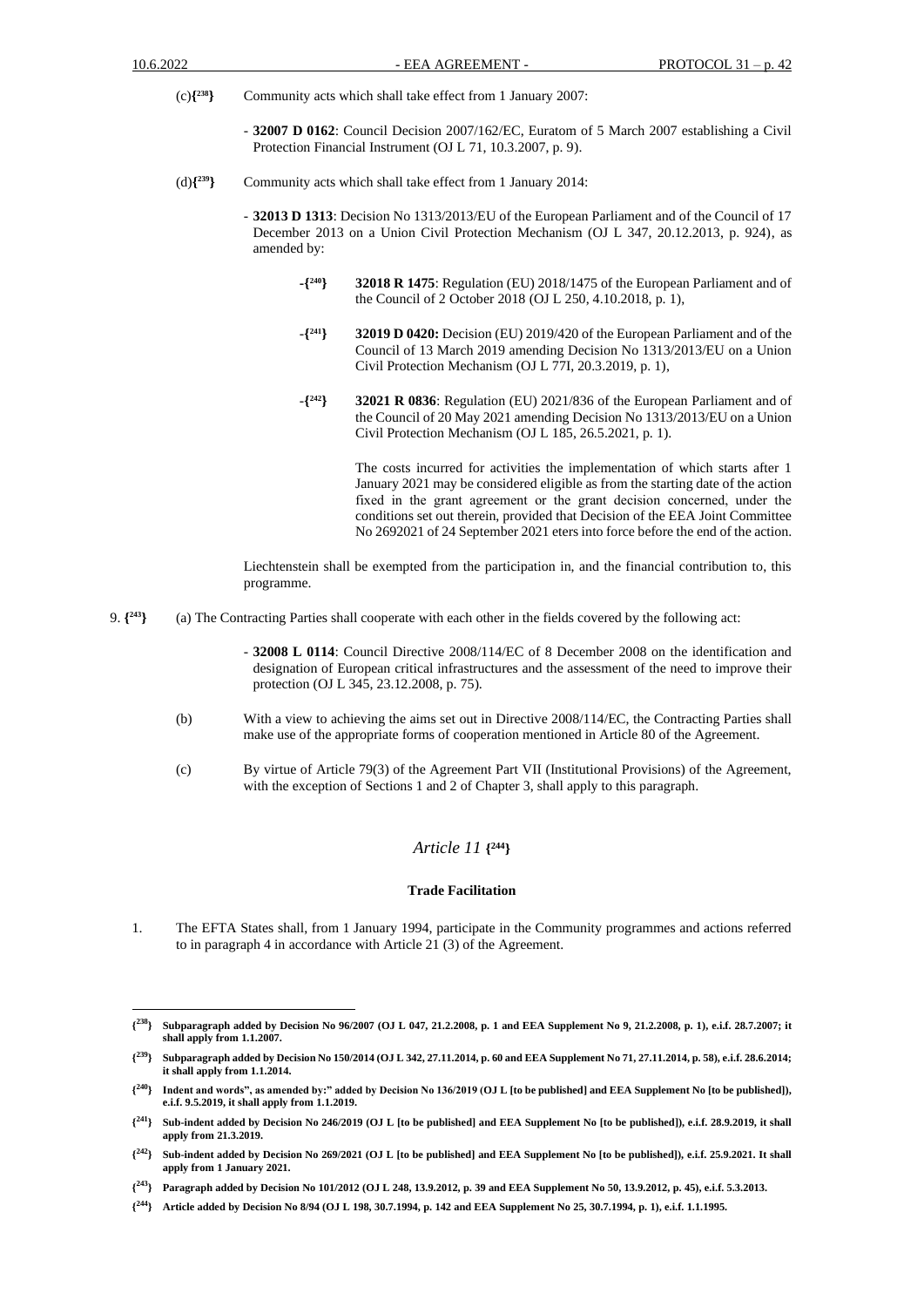- 2. The EFTA States shall contribute financially to the programmes and actions referred to in paragraph 4 in accordance with Article 82 (1) (a) of the Agreement.
- 3. The EFTA States shall, as from the start of cooperation in the programmes and actions referred to in paragraph 4, participate fully in the EC committees which assist the EC Commission in the management or development of these programmes and actions.
- 4. The following Community acts, as well as acts deriving therefrom, are the object of this Article:
	- **387 D 0499**: Council Decision 87/499/EEC of 5 October 1987 introducing a communications network Community programme on trade electronic data interchange systems (TEDIS) (OJ No L 285, 8.10.1987, p. 35),
	- **389 D 0241**: Council Decision 89/241/EEC of 5 April 1989 amending Decision 87/499/EEC introducing a communications network Community programme on trade electronic data interchange systems (TEDIS) (OJ No L 97, 11.4.1989, p. 46),
	- **391 D 0385**: Council Decision 91/385/EEC of 22 July 1991 establishing the second phase of the TEDIS programme (Trade electronic data interchange systems) (OJ No L 208, 30.7.1991, p. 66).

## *Article 12* **{ <sup>245</sup>}**

### **Transport and mobility**

- 1. The EFTA States shall, as from 1 January 1994, participate in the Community actions related to the budget line B6-8351 "Transport and mobility", entered in the EC budget for the year 1994.
- 2.**{ <sup>246</sup>}** The EFTA States shall, with effect from 1 January 2004, participate in the following programme:
	- **32003 R 1382**: Regulation (EC) No 1382/2003 of the European Parliament and of the Council of 22 July 2003 on the granting of Community financial assistance to improve the environmental performance of the freight transport system (Marco Polo Programme) (OJ L 196, 2.8.2003, p. 1), as amended by:
		- **32004 R 0788**: Regulation (EC) No 788/2004 of the European Parliament and of the Council of 21 April 2004 (OJ L 138, 30.4.2004, p. 17).
- 3.**{ <sup>247</sup>}** The EFTA States shall, with effect from 1 January 2007, participate in the following programme:
	- **32006 R 1692**: Regulation (EC) No 1692/2006 of the European Parliament and of the Council of 24 October 2006 establishing the second 'Marco Polo' programme for the granting of Community financial assistance to improve the environmental performance of the freight transport system (Marco Polo II) and repealing Regulation (EC) No 1382/2003 (OJ L 328, 24.11.2006, p. 1), as corrected by OJ L 65, 3.3.2007, p. 12, as amended by:
		- -**{ <sup>248</sup>} 32009 R 0923**: Regulation (EC) No 923/2009 of the European Parliament and of the Council of 16 September 2009 (OJ L 266, 9.10.2009, p. 1).

**<sup>{</sup> <sup>245</sup>} Article introduced by Decision No 8/94 (OJ L 198, 30.7.1994, p. 142 and EEA Supplement No 25, 30.7.1994, p. 1), e.i.f. 1.1.1995.**

**<sup>{</sup> <sup>246</sup>} Paragraph added by Decision No 70/2007 (OJ L 304, 22.11.2007, p. 54 and EEA Supplement No 56, 22.11.2007, p. 8), e.i.f. 30.6.2007, it shall apply from 1.1.2007.**

**<sup>{</sup> <sup>247</sup>} Paragraph added by Decision No 70/2007 (OJ L 304, 22.11.2007, p. 54 and EEA Supplement No 56, 22.11.2007, p. 8), e.i.f. 30.6.2007, it shall apply from 1.1.2007.**

**<sup>{</sup> <sup>248</sup>} Indent and words, "as amended by" added by Decision No 58/2010 (OJ L 181, 15.7.2010, p. 27 and EEA Supplement No 37, 15.7.2010, p. 36), e.i.f. 1.5.2010. It shall apply from 1 January 2010.**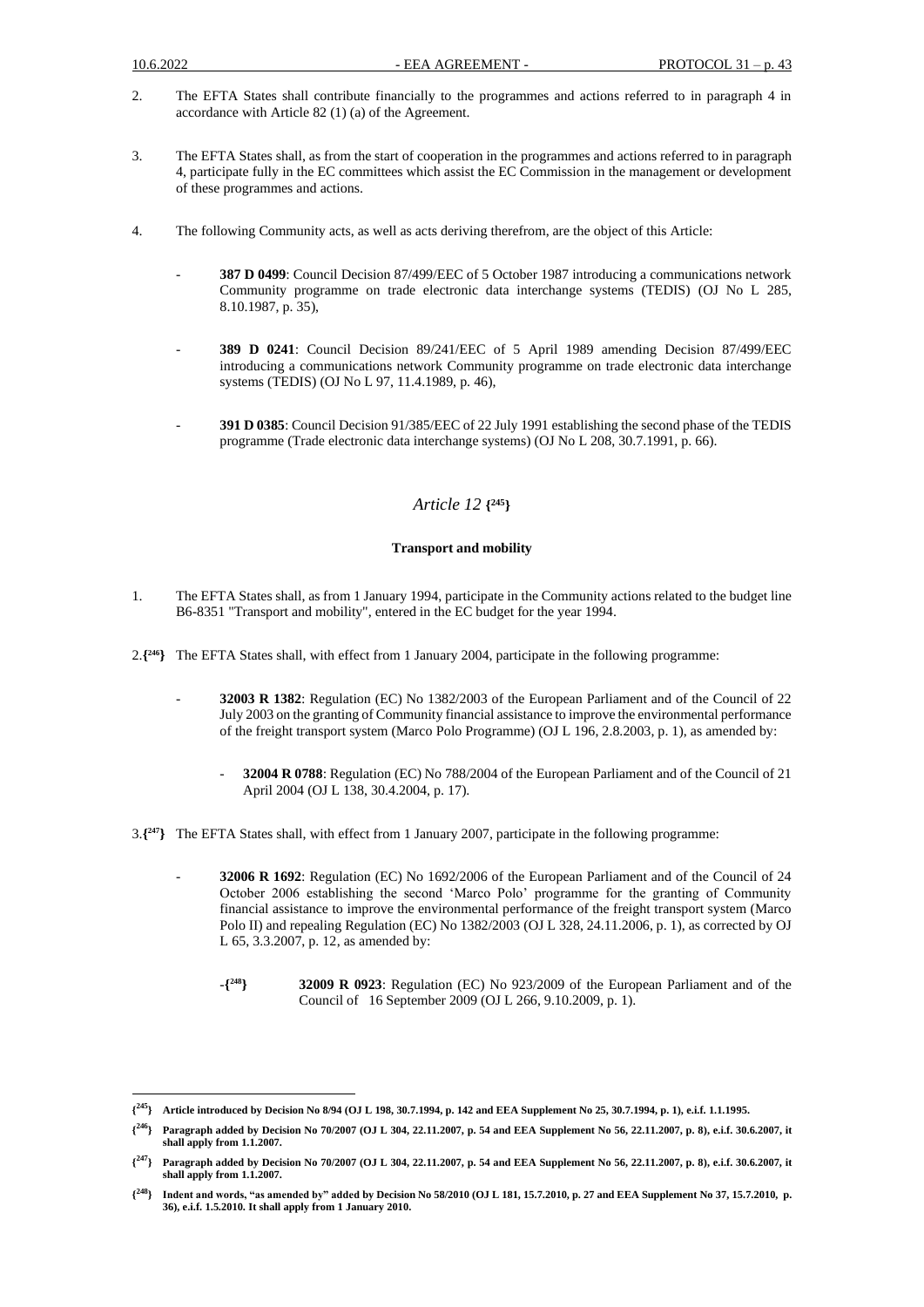- 4.**{ <sup>249</sup>}** The EFTA States shall contribute financially to the actions and programmes referred to in paragraphs 1, 2 and 3 in accordance with Article 82 (1) (a) of the Agreement.
- 5.**{ <sup>250</sup>}** The EFTA States shall participate fully in the EC committees which assist the EC Commission in the management, development and implementation of the Community programmes referred to in paragraphs 2 and 3.
- 6. **{ <sup>251</sup>}** The EFTA States shall participate in the activities which may result from the following Union act:
	- **32013 R 1315**: Regulation (EU) No 1315/2013 of the European Parliament and of the Council of 11 December 2013 on Union guidelines for the development of the trans-European transport network and repealing Decision No 661/2010/EU (OJ L 348, 20.12.2013, p. 1), as amended by:
		- -**{ <sup>252</sup>} 32016 R 0758**: Commission Delegated Regulation (EU) 2016/758 of 4 February 2016 (OJ L 126, 14.5.2016, p. 3).

The EFTA States shall participate fully, without the right to vote, in the committee established by Article 52 of the Regulation.

### *Article 13* **{ <sup>253</sup>}**

#### **Culture**

- 1. Cooperation in the field of culture shall be strengthened in the framework of the activities and programmes of the Community in that area. The EFTA States shall participate in the various activities of the Community in the field of culture involving exchange of information, meetings of experts, seminars, conferences and diverse cultural events.
- 2.**{ <sup>254</sup>}** The EFTA States shall contribute financially to the activities referred to in paragraphs 1, 4, 5 and 6 in accordance with Article 82(1)(a) of the Agreement.
- 3.**{ <sup>255</sup>}** The EFTA States shall participate fully in the EC committees and other bodies which assist the Commission in the management, development and implementation of the activities referred to in paragraphs 1, 4, 5 and 6.
- 4.**{ <sup>256</sup>}** The following Community acts, as well as acts derived there from, are the object of this Article:
	- **- 396 D 0719**: Decision No 719/96/EC of the European Parliament and of the Council of 29 March 1996 establishing a programme to support artistic and cultural activities having a European dimension (Kaleidoscope) (OJ L 99, 20.4.1996, p. 20), as amended by:
		- -**{ <sup>257</sup>} 399 D 0477** Decision No 477/1999/EC of the European Parliament and of the Council of 22 February 1999 (OJ L 57, 5.3.1999, p. 2).

**<sup>{</sup> <sup>249</sup>} Text of paragraph 2 replaced and renumbered to paragraph 4 by Decision No 70/2007 (OJ L 304, 22.11.2007, p. 54 and EEA Supplement No 56, 22.11.2007, p. 8), e.i.f. 30.6.2007, it shall apply from 1.1.2007.**

**<sup>{</sup> <sup>250</sup>} Paragraph added by Decision No 70/2007 (OJ L 304, 22.11.2007, p. 54 and EEA Supplement No 56, 22.11.2007, p. 8), e.i.f. 30.6.2007, it shall apply from 1.1.2007.**

**<sup>{</sup> <sup>251</sup>} Paragraph added by Decision No 280/2015 (OJ L 161, 22.6.2017, p. 68 and EEA Supplement No 78, 22.6.2017, p.70), e.i.f. 31.10.2015.**

**<sup>{</sup> <sup>252</sup>} Indent and words ", as amended by" above added by Decision No 197/2016 (OJ L 80, 22.3.2018, p. 42 and EEA Supplement No 19, 22.3.2018, p. 56), e.i.f. 24.9.2016.**

**<sup>{</sup> <sup>253</sup>} Article introduced by Decision No 36/95 (OJ L 205, 31.8.1995, p. 45 and EEA Supplement No 32, 31.8.1995, p. 17), e.i.f. 1.1.1996.**

**<sup>{</sup> <sup>254</sup>} Text of paragraph 2 replaced by Decision No 117/2004 (OJ L 64, 10.3.2005, p. 5 and EEA Supplement No 12, 10.3.2005, p. 3), e.i.f. 7.8.2004.**

**<sup>{</sup> <sup>255</sup>} Text of paragraph 3 replaced by Decision No 117/2004 (OJ L 64, 10.3.2005, p. 5 and EEA Supplement No 12, 10.3.2005, p. 3), e.i.f. 7.8.2004.**

**<sup>{</sup> <sup>256</sup>} Paragraph added by Decision No 89/1999 (OJ L 296, 23.11.2000, p. 51 and EEA Supplement No 54, 23.11.2000, p.274 (Icelandic) p. 238 (Norwegian)), e.i.f. 26.6.1999.**

 $\{^{257}\}$ **<sup>257</sup>} Indent and words ", as amended by:" above, added by Decision No 90/1999 (OJ L 296, 23.11.2000, p. 53 and EEA Supplement No 54, 23.11.2000, p. 302 (Icelandic) p. 266 (Norwegian)), e.i.f. 26.6.1999.**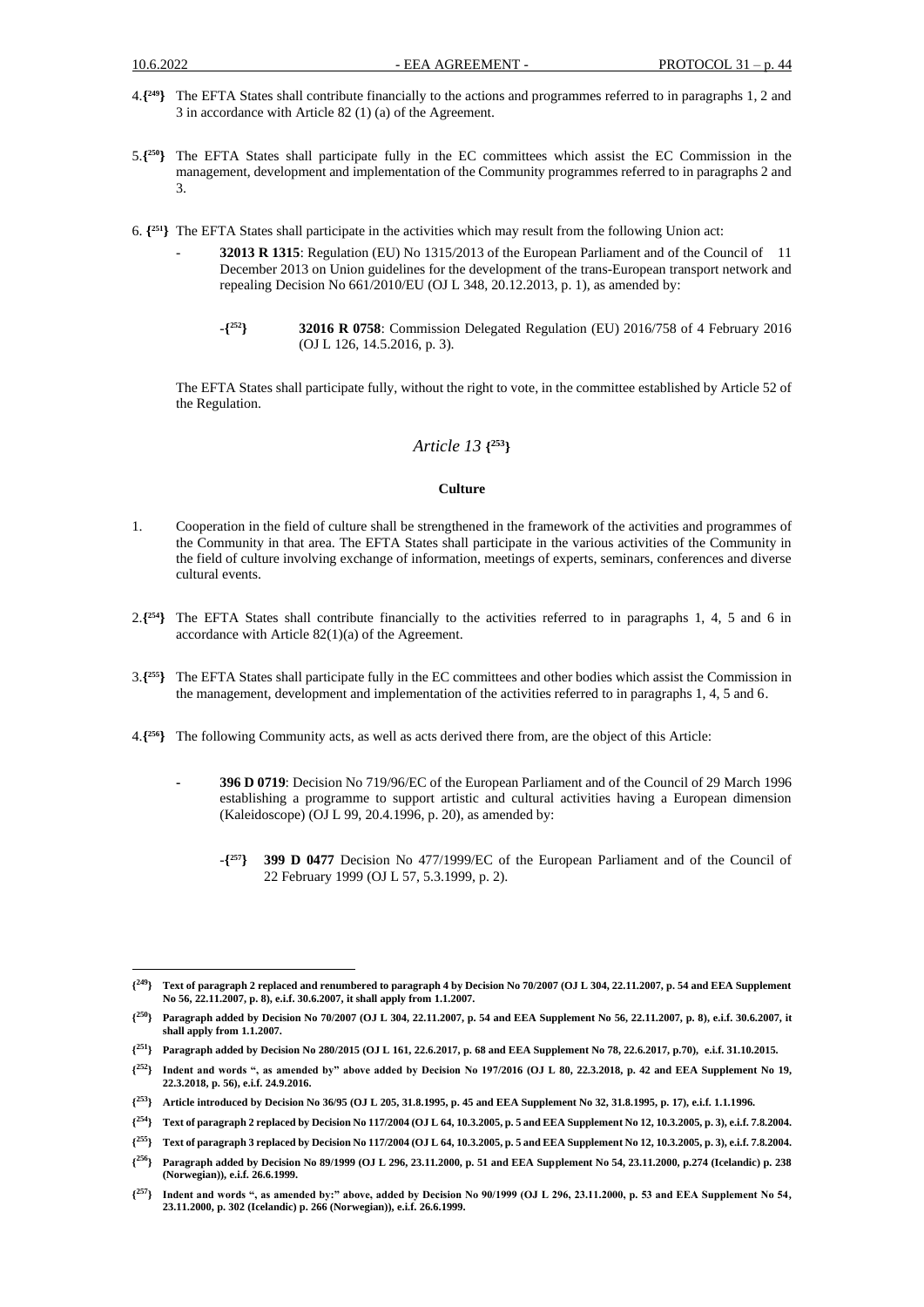- **- 397 D 2085**: Decision No 2085/97/EC of the European Parliament and of the Council of 6 October 1997 establishing a programme of support, including translation, in the field of books and reading (Ariane) (OJ L 291, 24.10.1997, p. 26), as amended by:
	- **-{ <sup>258</sup>} 399 D 0476:** Decision No 476/1999/EC of the European Parliament and of the Council of 22 February 1999 (OJ L 57, 5.3.1999, p. 1).
- **- 397 D 2228**: Decision No 2228/97/EC of the European Parliament and of the Council of 13 October 1997 establishing a Community action programme in the field of cultural heritage (the Raphael programme) (OJ L 305, 8.11.1997, p. 31),
- $-\binom{259}{ }$ **<sup>259</sup>} 32000 D 0508**: Decision No 508/2000/EC of the European Parliament and of the Council of 14 February 2000 establishing the Culture 2000 programme (OJ L 63, 10.3.2000, p. 1), as amended by:
	- -**{ <sup>260</sup>} 32004 D 0786**: Decision No 786/2004/EC of the European Parliament and of the Council of 21 April 2004 (OJ L 138, 30.4.2004, p. 7),
	- -**{ <sup>261</sup>} 32004 D 0626**: Decision No 626/2004/EC of the European Parliament and of the Council of 31 March 2004 (OJ L 99, 3.4.2004, p. 3),
	- -**{ <sup>262</sup>} 32004 R 0885**: Council Regulation (EC) No 885/2004 of 26 April 2004 (OJ L 168, 1.5.2004, p. 1).
- -**{ <sup>263</sup>} 32006 D 1855**: Decision No 1855/2006/EC of the European Parliament and of the Council of 12 December 2006 establishing the Culture Programme (2007-2013) (OJ L 372, 27.12.2006, p. 1).
- 5.**{ <sup>264</sup>}** The EFTA States shall, as from 1 January 1999, participate in the Community actions related to the following budget line, entered in the general budget of the European Union for the financial year 1999:
	- **- B3-2005:** "Experimental measures in relation to the cultural framework programme".
- 6.**{ <sup>265</sup>}** The EFTA States shall, as from 1 January 2004, participate in the Community actions related to the following budget line, entered in the general budget of the European Union for the financial year 2004:
	- **Budget line 15.04.02.03**: "Preparatory actions for cooperation on cultural matters".
- 7.**{ <sup>266</sup>}** The Contracting Parties shall seek to strengthen cooperation in the framework of Community activities which may result from the following Community acts:
	- **32006 H 0585**: Recommendation 2006/585/EC of 24 August 2006 on the digitisation and online accessibility of cultural material and digital preservation (OJ L 236, 31.8.2006, p. 28).

 ${^{258}}$ } **<sup>258</sup>} Indent and words ", as amended by:" above, added by Decision No 90/1999 (OJ L 296, 23.11.2000, p. 53 and EEA Supplement No 54, 23.11.2000, p. 302 (Icelandic) p. 266 (Norwegian)), e.i.f. 26.6.1999.**

**<sup>{</sup> <sup>259</sup>} Indent added by Decision No 46/2000 (OJ L 174, 13.7.2000, p. 58 and EEA Supplement No 32, 13.7.2000, p.7), e.i.f. 20.5.2000.**

**<sup>{</sup> <sup>260</sup>} Indent and words ", as amended by:" above, added by Decision No 90/2004 (OJ L 349, 25.11.2004, p. 52 and EEA Supplement No 59, 25.11.2004, p. 26), e.i.f. 9.6.2004.**

**<sup>{</sup> <sup>261</sup>} Sub-indent added by Decision No 181/2004 (OJ L 133, 26.5.2005, p. 44 and EEA Supplement No 26, 26.5.2005, p. 31), e.i.f. 17.12.2004.** 

**<sup>{</sup> <sup>262</sup>} Indent added by Decision No 107/2005 (OJ L 306, 24.11.2005, p. 45 and EEA Supplement No 60, 24.11..2005, p. 28), e.i.f. 9.7.2005.** 

**<sup>{</sup> <sup>263</sup>} Indent added by Decision No 69/2007 (OJ L 304, 22.11.2007, p. 53 and EEA Supplement No 56, p. 7), e.i.f. 16.6.2007, it shall apply from 1.1.2007.**

**<sup>{</sup> <sup>264</sup>} Paragraph added by Decision No 100/1999 (OJ L 296, 23.11.2000, p. 79 and EEA Supplement No 55, 23.11.2000, p. 300), e.i.f. 31.7.1999.**

**<sup>{</sup> <sup>265</sup>} Paragraph added by Decision No 117/2004 (OJ L 64, 10.3.2005, p. 5 and EEA Supplement No 12, 10.3.2005, p. 3), e.i.f. 7.8.2004.**

**<sup>{</sup> <sup>266</sup>} Paragraph inserted by Decision No 20/2008 (OJ L 154, 12.6.2008, p. 40 and EEA Supplement No 33, 12.6.2008, p. 27), e.i.f. 2.2.2008.**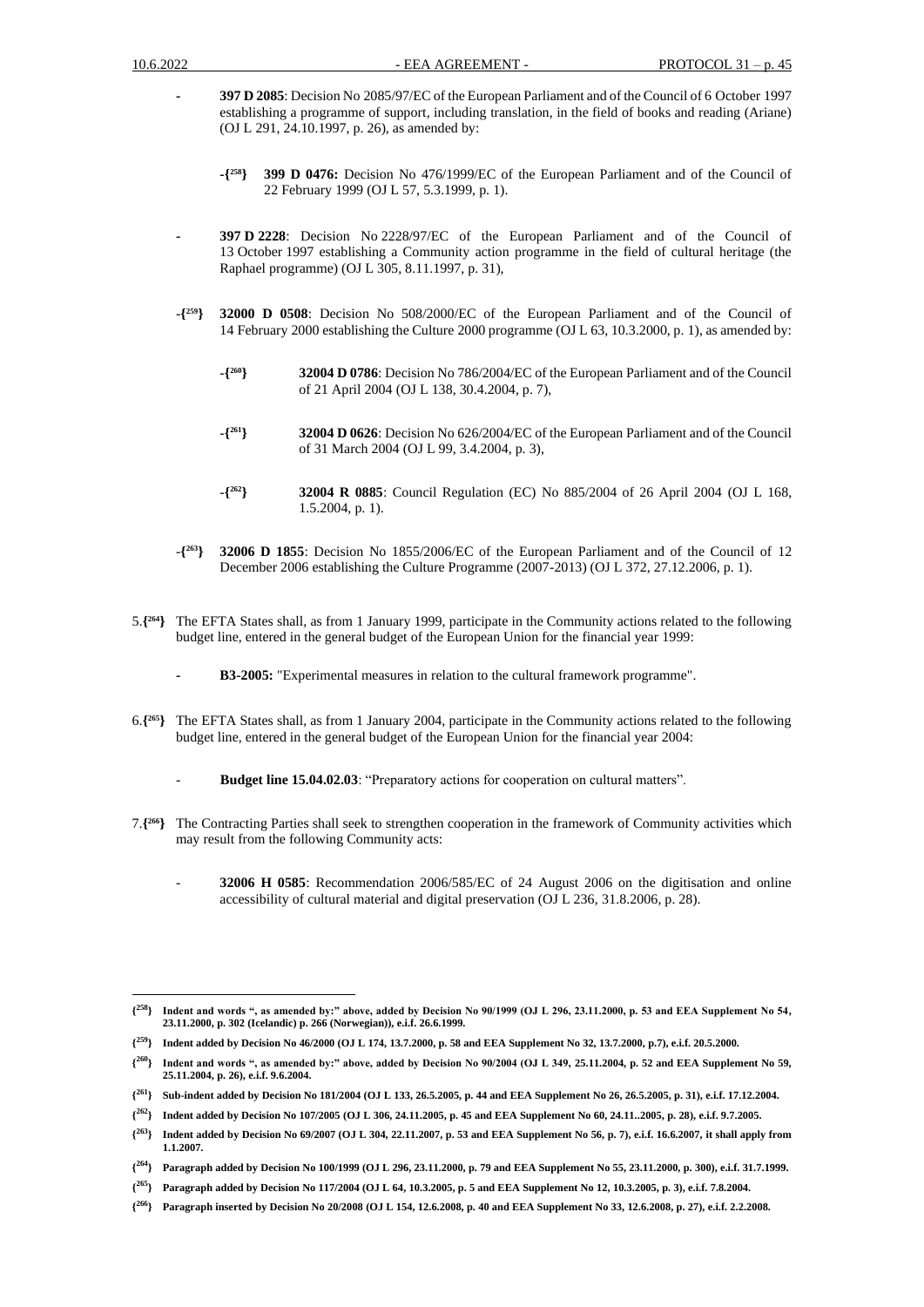# *Article 14* **{ <sup>267</sup>}**

#### **Energy programmes and environment-related energy activities**

- 1. As from 1 January 1996, the EFTA States shall participate in the Community programme referred to in paragraph 5 (a) and in actions pursuant thereto.
- 2. As from 1 January 1996, the EFTA States shall participate in the Community programme referred to in paragraph 5(b) and in actions pursuant thereto.
- 2a.**{ <sup>268</sup>}** As from 1 January 1998, the EFTA States shall participate in the Community programme referred to in paragraph 5 (c) and in actions pursuant thereto.
- 2b.**{ <sup>269</sup>}** As from 1 January 2000, the EFTA States shall participate in the Community programme referred to in paragraph 5(d) and in actions pursuant thereto.
- 2c.**{ <sup>270</sup>}** As from 1 January 2000, the EFTA States shall participate in the Community programme referred to in paragraph 5(e) and in actions pursuant thereto.
- 2d.**{ <sup>271</sup>}** As from 1 January 2000, the EFTA States shall participate in the Community programme referred to in paragraph 5(f) and in actions pursuant thereto.
- 2e.**{ <sup>272</sup>}** As from 1 January 2003, the EFTA States shall participate in the Community programme referred to in paragraph 5(g) and in actions pursuant thereto, with the exception of the programme's specific field "COOPENER" and actions pursuant thereto.

**{ <sup>273</sup>}** As from 1 January 2005 the EFTA States shall participate in the specific field "COOPENER" and actions pursuant thereto in the Community programme referred to in paragraph 5(g).

- 3.**{ <sup>274</sup>}** The EFTA/EEA States shall contribute financially to the programmes referred to in paragraph 5(a), (b), (c), (d), (e), (f) and  $(g)$ <sup> $\{275\}$ </sup> to actions pursuant thereto, in accordance with Article 82(1)(a) of the Agreement.
- 4.**{ <sup>276</sup>}** As from the start of the cooperation in the programmes referred to in paragraph 5(a), (b), (c), (d), (e), (f) and  $(g)$ <sup>277</sup>} the actions pursuant thereto, the EFTA/EEA States shall participate fully in the EC committees which assist the EC Commission in the management of such programmes and actions.
- 5. The Contracting Parties shall seek to strengthen cooperation in the framework of Community activities resulting from the following Community acts:

**<sup>{</sup> <sup>267</sup>} This article, introduced by Decision No 84/96 (OJ L 71, 13.3.1997, p. 44 and EEA Supplement No 11, 13.3.1997, p. 69), e.i.f. 1.8.1997, replaces former Article 14.**

**<sup>{</sup> <sup>268</sup>} Paragraph inserted by Decision No 23/1999 (OJ L 148, 22.6.2000, p. 48 and EEA Supplement No 28, 22.6.2000, p. 255), e.i.f. 27.2.1999.**

**<sup>{</sup> <sup>269</sup>} Paragraph inserted by Decision No 17/2000 (OJ L 103, 12.4.2001, p. 34 and EEA Supplement No 20, 12.4.2001, p.175), e.i.f. 1.8.2000.**

**<sup>{</sup> <sup>270</sup>} Paragraph inserted by Decision No 101/2000 (OJ L 7, 11.1.2001, p. 36 and EEA Supplement No 2, 11.1.2001, p.21), e.i.f. 15.12.2000.**

**<sup>{</sup> <sup>271</sup>} Paragraph inserted by Decision No 102/2000 (OJ L 7, 11.1.2.2001, p. 38 and the EEA Supplement No 2, 11.1.2001, p.22), e.i.f. 15.12.2000.**

**<sup>{</sup> <sup>272</sup>} Paragraph inserted by Decision No 164/2003 (OJ L 41, 12.2.2004, p. 64 and EEA Supplement No 7, 12.2.2004, p. 43), e.i.f. 17.12.2003.** 

**<sup>{</sup> <sup>273</sup>} Second paragraph inserted by Decision No 137/2004 (OJ L 64, 10.3.2005, p. 80 and EEA Supplement No 12, 10.3.2005, p. 56), e.i.f. 1.2.2005.**

 $\{^{274}\}$ **<sup>274</sup>} Paragraph amended by Decision No 23/1999 (OJ L L 148, 22.6.2000, p. 48 and EEA Supplement No 28, 22.6.2000, p. 255), e.i.f. 27.2.1999, Decision No 17/2000 (OJ L 103, 12.4.2001, p. 34 and EEA Supplement No 20, 12.4.2001, p. 175), e.i.f. 1.8.2000, Decision No 101/2000 (OJ L 7, 11.1.2001, p. 36 and EEA Supplement No 2, 11.1.2001, p.21), e.i.f. 15.12.2000 and Decision No 102/2000 (OJ L 7, 11.1.2001, p. 38 and EEA Supplement No 2, 11.1.2001, p.22), e.i.f. 15.12.2000.**

**<sup>{</sup> <sup>275</sup>} The wording replaced by Decision No 164/2003 (OJ L 41, 12.2.2004, p. 67 and EEA Supplement No 7, 12.2.2004, p. 45), e.i.f. 17.12.2003.**

**<sup>{</sup> <sup>276</sup>} Paragraph amended by Decision No 23/1999 (OJ L L 148, 22.6.2000, p. 48 and EEA Supplement No 28, 22.6.2000, p. 255), e.i.f. 27.2.1999, Decision 17/2000 (OJ L 103, 12.4.2001, p. 34 and EEA Supplement No 20, 12.4.2001, p. 175), e.i.f. 1.8.2000, Decision No 101/2000 (OJ L 7, 11.1.2001, p. 36 and EEA Supplement No 2, 11.1.2001, p.21), e.i.f. 15.12.2000 and Decision No 102/2000 (OJ L 7, 11.1.2001, p. 38 and EEA Supplement No 2, 11.1.2001, p.22), e.i.f. 15.12.2000.**

**<sup>{</sup> <sup>277</sup>} The wording replaced by Decision No 164/2003 (OJ L 41, 12.2.2004, p. 67 and EEA Supplement No 7, 12.2.2004, p. 45), e.i.f. 17.12.2004.**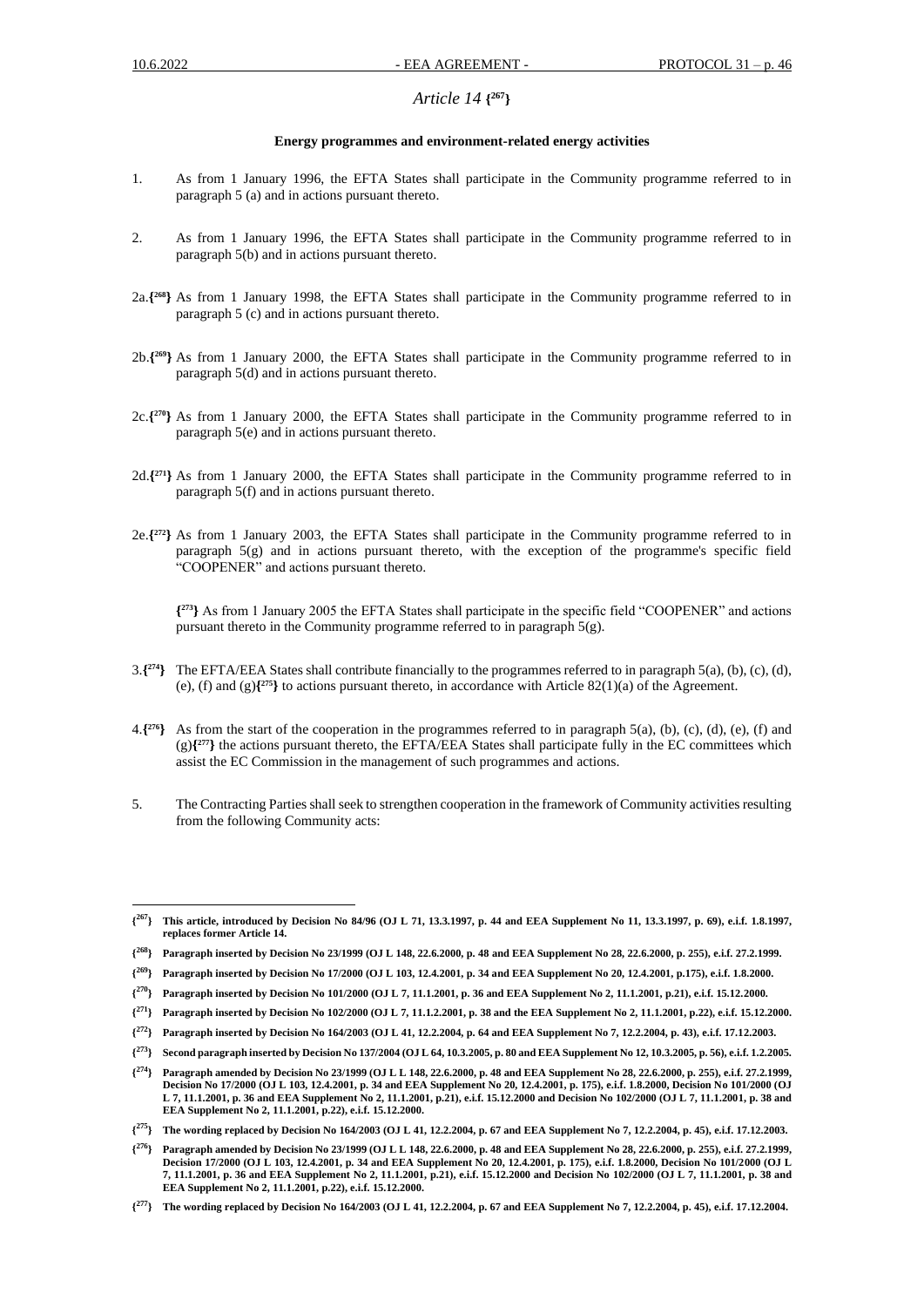- (a) **393 D 0500**: Council Decision 93/500/EEC of 13 September 1993 concerning the promotion of renewable energy sources in the Community (Altener programme) (OJ No L 235, 18.9.1993, p. 41).
- (b) **396 D 0737**: Council Decision 96/737/EC of 16 December 1996 concerning a multi-annual programme for the promotion of energy efficiency in the Community (SAVE II programme) (OJ No L 335, 24.12.1996, p. 50).
- (c)**{ <sup>278</sup>} 398 D 0352**: Council Decision 98/352/EC of 18 May 1998 concerning a multiannual programme for the promotion of renewable energy sources in the Community (Altener II) (OJ L 159, 3.6.1998, p. 53).
- (d)**{ <sup>279</sup>} 399 D 0022**: Council Decision 1999/22/EC of 14 December 1998 adopting a multiannual programme of studies, analyses, forecasts and other related work in the energy sector (1998-2002) (ETAP programme) (OJ L 7, 13.1.1999, p. 20).
- (e)**{ <sup>280</sup>} 32000 D 0646**: Decision No 646/2000/EC of the European Parliament and of the Council of 28 February 2000 adopting a multiannual programme for the promotion of renewable energy sources in the Community (Altener) (1998 to 2002) (OJ L 79, 30.3.2000, p. 1).
- (f)**{ <sup>281</sup>} 32000 D 0647**: Decision No 647/2000/EC of the European Parliament and of the Council of 28 February 2000 adopting a multiannual programme for the promotion of energy efficiency (SAVE) (1998 to 2002) (OJ L 79, 30.3.2000, p. 6).
- (g)**{ <sup>282</sup>} 32003 D 1230**: Decision No 1230/2003/EC of the European Parliament and of the Council of 26 June 2003 adopting a multiannual programme for action in the field of energy: "Intelligent Energy – Europe" (2003/2006) (OJ L 176, 15.7.2003, p. 29), as amended by:
	- -**{ <sup>283</sup>} 32004 D 0787**: Decision No 787/2004/EC of the European Parliament and of the Council of 21 April 2004 (OJ L 138, 30.4.2004, p. 12).

### *Article 15* **{ <sup>284</sup>}**

#### **Employment**

- 1. Cooperation in the field of employment shall be strengthened by participation of the EFTA States in the European Employment Services network (Eures). The EFTA States shall participate as from 1 January 1996 in all the various activities of the Community under Eures including exchange of information, meetings of experts, seminars, conferences and other related events.
- 2. **{ <sup>285</sup>}** The EFTA States shall contribute financially to the activities referred to in paragraph 1 and which are carried out before 1 January 2014 in accordance with Article 82(1)(a) of the Agreement.
- 3. The EFTA States shall participate fully in the working party and other bodies which assist the Commission in the management, development and implementation of the activities related to the EURES network.

<sup>4.</sup>**{ <sup>286</sup>}** Paragraphs 1 to 3 shall apply to Liechtenstein as from 1 January 2007.

**<sup>{</sup> <sup>278</sup>} Letter (c) added by Decision No 23/1999 (OJ L 148, 22.6.2000, p. 48 and EEA Supplement No 28, 22.6.2000, p. 255), e.i.f. 27.2.1999.**

**<sup>{</sup> <sup>279</sup>} Letter (d) added by Decision No 17/2000 (OJ L 103, 12.4.2001, p. 34 and EEA Supplement No 20, 12.4.2001, p. 175), e.i.f. 1.8.2000**

**<sup>{</sup> <sup>280</sup>} Letter (e) added by Decision No 101/2000 (OJ L 7, 11.1.2001, p. 36 and EEA Supplement No 2, 11.1.2001, p. 21), e.i.f. 15.12.2000.**

**<sup>{</sup> <sup>281</sup>} Letter (f) added by Decision No 102/2000 (OJ L 7, 11.1.2001, p. 38 and EEEA Supplement No 2, 11.1.2001, p. 22), e.i.f. 15.12.2000.**

**<sup>{</sup> <sup>282</sup>} Letter (g) added by Decision No 164/2003 (OJ L 41, 12.2.2004, p. 64 and EEA Supplement No 7, 12.2.2004, p. 43), e.i.f. 17.12.2003.** 

**<sup>{</sup> <sup>283</sup>} Indent and words ", as amended by:" above, added by Decision No 90/2004 (OJ L 349, 25.11.2004, p. 52 and EEA Supplement No 59, 25.11.2004, p. 26), e.i.f. 9.6.2004.**

**<sup>{</sup> <sup>284</sup>} Article added by Decision No 56/96 (OJ L 58, 27.2.1997, p. 50 and EEA Supplement No 9, 27.2.1997, p. 1), e.i.f. 1.5.1997.**

**<sup>{</sup> <sup>285</sup>} Words "and which are carried out before 1 January 2014" of paragraph 2 added by Decision No 151/2014 (OJ L 342, 27.11.2014, p. 61 and EEA Supplement No 71, 27.11.2014, p. 59), e.i.f. 28.6.2014; it shall apply from 1.1.2014.**

**<sup>{</sup> <sup>286</sup>} Text of paragraph 5 replaced by Decision No 139/2006 (OJ L 366, 21.12.2006, p. 85 and EEA Supplement No 64, 21.12.2006, p. 12), e.i.f. 28.10.2006, it shall apply from 1.1.2007.**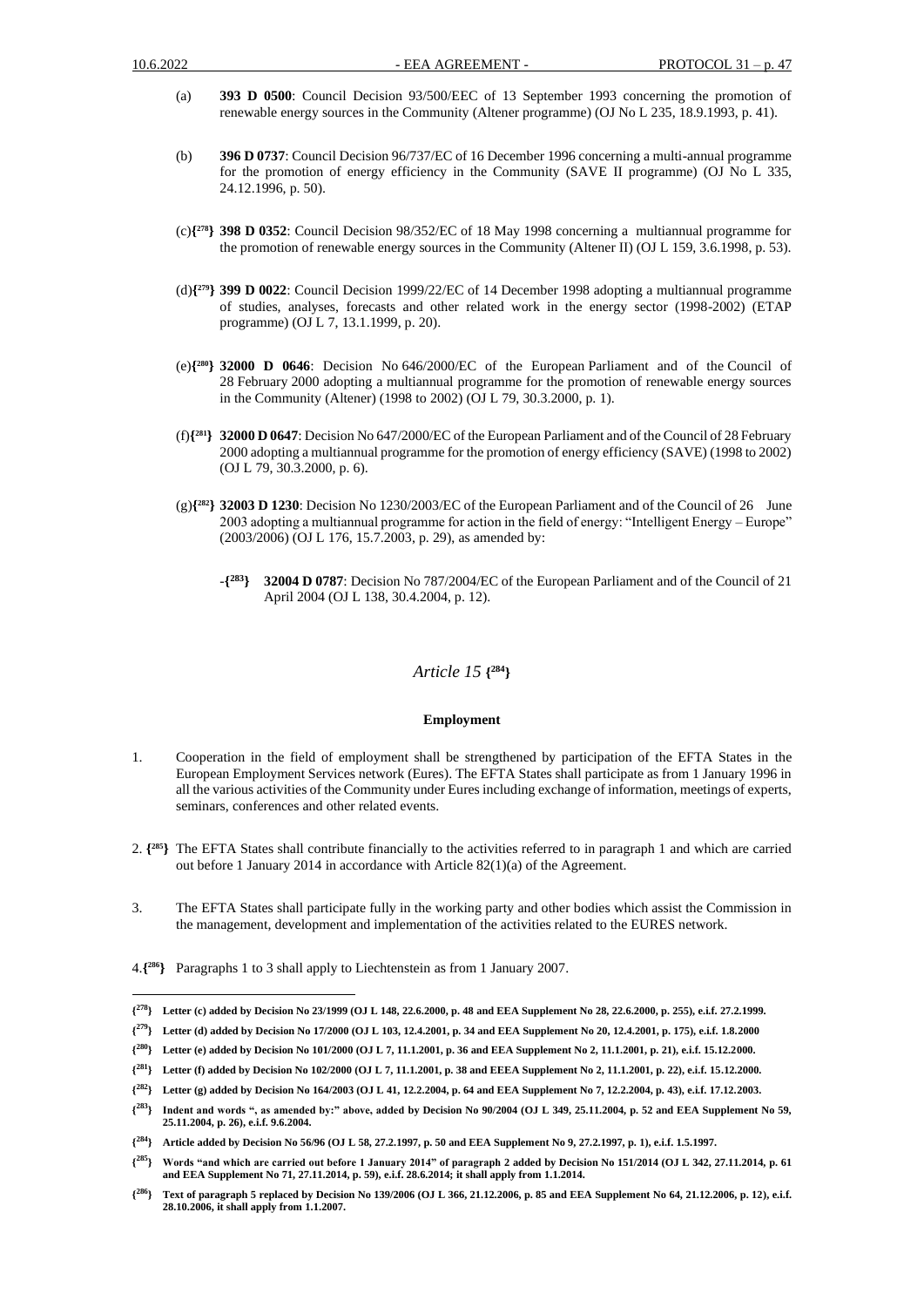- 5.**{ <sup>287</sup>}** The EFTA States shall participate in the Community activities referred to in the first indent of paragraph 8 as from 1 January 1999, in the activities referred to in the second indent as from 1 January 2003, in the activities referred to in the third indent as from 1 January 2014 and in the activities referred to in the fourth indent as from 1 January 2021.
- 6. The EFTA States shall contribute financially to the activities referred to in paragraph 8 in accordance with Article 82(1)(a) of the Agreement.
- 7. The EFTA States shall participate fully in the EC committee which assists the EC Commission in the management, development and implementation of the activities referred to in paragraph 8.
- 8. The Contracting Parties shall seek in particular to strengthen cooperation in the framework of Community activities which may result from the following acts:
	- **- 398 D 0171**: Council Decision 98/171/EC of 23 February 1998 on Community activities concerning analysis, research and cooperation in the field of employment and the labour market (OJ L 63, 4.3.1998, p. 26),
	- -**{ <sup>288</sup>} 32002 D 1145**: Decision No 1145/2002/EC of the European Parliament and of the Council of 10 June 2002 on Community incentive measures in the field of employment (OJ L 170, 29.6.2002, p. 1) as amended by:
		- -**{ <sup>289</sup>} 32004 D 0786**: Decision No 786/2004/EC of the European Parliament and of the Council of 21 April 2004 (OJ L 138, 30.4.2004, p. 7),
	- **-{ <sup>290</sup>} 32013 R 1296**: Regulation (EU) No 1296/2013 of the European Parliament and of the Council of 11 December 2013 on a European Union Programme for Employment and Social Innovation ("EaSI") and amending Decision No 283/2010/EU establishing a European Progress Microfinance Facility for employment and social inclusion (OJ L 347, 20.12.2013, p. 238), as amended by:
		- -**{ <sup>291</sup>} 32016 R 0589**: Regulation (EU) 2016/589 of the European Parliament and of the Council of 13 April 2016 (OJ L 107, 22.4.2016, p. 1).

Liechtenstein shall be exempted from the participation in, and the financial contribution to, this programme. Norway shall participate in, and financially contribute to, only the Progress and EURES axes of the programme.

-**{ <sup>292</sup>} 32021 R 1057**: Regulation (EU) 2021/1057 of the European Parliament and of the Council of 24 June 2021 establishing the European Social Fund Plus (ESF+) and repealing Regulation (EU) No 1296/2013 (OJ L 231, 30.6.2021, p. 21), as corrected by OJ L 421, 26.11.2021, p. 75.

The costs incurred for activities the implementation of which starts after 1 January 2021 may be considered eligible as from the starting date of the action fixed in the grant agreement or the grаnt decision concerned, under the conditions set out therein, provided that Decision of the EEA Joint Committee No 270/2021 of 24 September 2021 enters into force before the end of the action.

The EFTA States shall only participate in the Employment and Social Innovation strand of the programme.

**<sup>{</sup> <sup>287</sup>} Text of paragraph 5 replaced by Decision No 18/2003 (OJ L 94, 10.4.2003, p. 78 and EEA Supplement No 19, 10.4.2003, p. 22), e.i.f. 1.2.2003, and subsequently replaced by Decision No 151/2014 (OJ L 342, 27.11.2014, p. 61 and EEA Supplement No 71, 27.11.2014, p. 59), e.i.f. 28.6.2014; it shall apply from 1.1.2014 and subsequently replaced by Decision No 270/2021 (OJ L [to be published] and EEA Supplement No [to be published]), e.i.f. 25.9.2021. It shall apply from 1 January 2021.**

**<sup>{</sup> <sup>288</sup>} Indent added by Decision No 18/2003 (OJ L 94, 10.4.2003, p. 78 and EEA Supplement No 19, 10.4.2003, p. 22), e.i.f. 1.2.2003.**

**<sup>{</sup> <sup>289</sup>} Indent and words ", as amended by:" above, added by Decision No 90/2004 (OJ L 349, 25.11.2004, p. 52 and EEA Supplement No 59, 25.11.2004, p. 26), e.i.f. 9.6.2004.**

**<sup>{</sup> <sup>290</sup>} Indent added by Decision No 151/2014 (OJ L 342, 27.11.2014, p. 61 and EEA Supplement No 71, 27.11.2014, p. 59), e.i.f. 28.6.2014; it shall apply from 1.1.2014. Words "EURES axis" replaced by the words "Progress and EURES axes" by Decision No 174/2015 (OJ L 341, 15.12.2016, p. 75 and EEA Supplement No 69, 15.12.2016, p. 76), e.i.f. 12.6.2015; it shall apply from 1.1.2015.**

**<sup>{</sup> <sup>291</sup>} Indent and words", as amended by:" added by Decision No 302/2019 (OJ L 68, 5.3.2020, p. 46 and EEA Supplement No 14, 5.3.2020, p. 52), e.i.f. 1.3.2021.**

 $\{^{292}\}$ **<sup>292</sup>} Indent added by Decision No 270/2021 (OJ L [to be published] and EEA Supplement No [to be published]), e.i.f. 25.9.2021. It shall apply from 1.1.2021. Corrigendum to the EU act subsequently taken note of by the EEA Joint Committee on 18.3.2022.**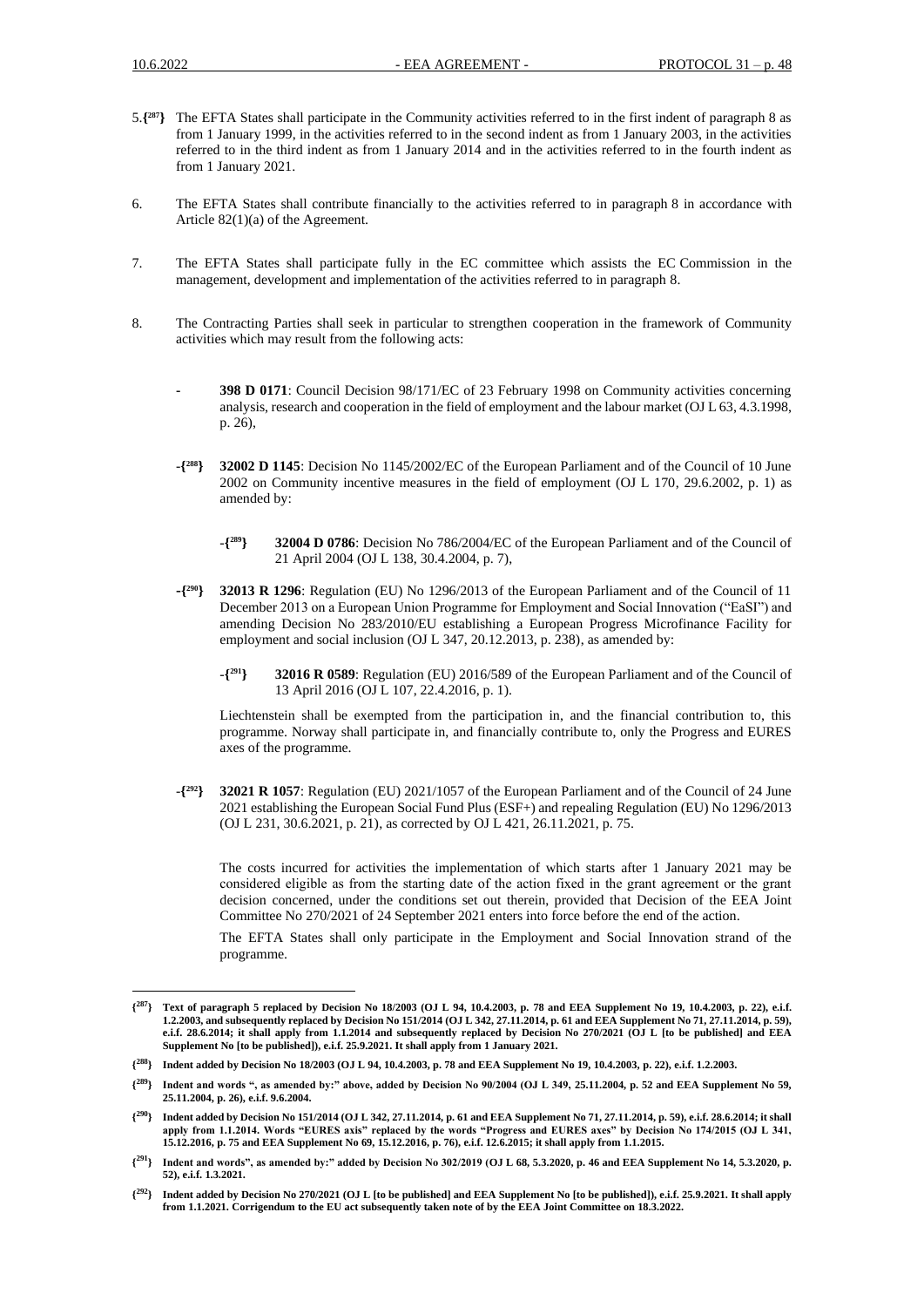Liechtenstein shall be exempted from the participation in, and the financial contribution to, this programme.

- 9. **{ <sup>293</sup>}** The EFTA States shall participate in the cooperation provided in the following EU acts:
	- **32014 D 0573**: Decision No 573/2014/EU of the European Parliament and of the Council of 15 May 2014 on enhanced cooperation between Public Employment Services (PES) (OJ L 159, 28.5.2014, p. 32), as amended by:
		- **{ <sup>294</sup>} 32020 D 1782**: Decision (EU) 2020/1782 of the European Parliament and of the Council of 25 November 2020 (OJ L 400, 30.11.2020, p. 7).

The EFTA States shall participate fully, without the right to vote, in the Board of the Network.

- **32016 D 0344**: Decision (EU) 2016/344 of the European Parliament and of the Council of 9 March 2016 on establishing a European Platform to enhance cooperation in tackling undeclared work (OJ L 65, 11.3.2016, p. 12).

### *Article 16* **{ <sup>295</sup>}**

#### **Public Health**

- 1. Cooperation in the field of public health shall be strengthened by participation of the EFTA States in Community activities which may result from the following Community acts:
	- [ ]**{ <sup>296</sup>}**
	- $-\binom{297}{ }$ **<sup>297</sup>} 398 D 2119**: Decision No 2119/98/EC of the European Parliament and of the Council of 24 September 1998 setting up a network for the epidemiological surveillance and control of communicable diseases in the Community (OJ L 268, 3.10.1998, p. 1), as amended by:
		- -**{ <sup>298</sup>} 32007 D 0875**: Commission Decision 2007/875/EC of 18 December 2007 (OJ L 344, 28.12.2007, p. 48),

**{ <sup>299</sup>}** In the context of the cooperation provided for under this indent, the EFTA States shall take note of the following act:

- **32012 H 0073**: Commission Recommendation 2012/73/EU of 6 February 2012 on data protection guidelines for the Early Warning and Response System (EWRS) (OJ L 36, 9.2.2012, p. 31).
- -**{ <sup>300</sup>} 32002 D 1786**: Decision No 1786/2002/EC of the European Parliament and of the Council of 23 September 2002 adopting a programme of Community action in the field of public health (2003-2008) (OJ L 271, 9.10.2002, p. 1), as amended by:

**<sup>{</sup> <sup>293</sup>} Paragraph inserted by Decision No 252/2014 (OJ L 263, 8.10.2015, p. 46 and EEA Supplement No 61, 8.10.2015, p. 14), e.i.f. 14.11.2014, subsequently text of article 15(9) replaced by Decision No 254/2016 (OJ L 215, 23.8.2018, p. 52 and EEA Supplement No 56, 23.8.2018, p. 68), e.i.f. 3.12.2016.**

**<sup>{</sup> <sup>294</sup>} Indent and words ", as amended by: "added by Decision No 224/2021 (OJ L [to be published] and EEA Supplement No [to be published]), e.i.f. 10.7.2021.**

**<sup>{</sup> <sup>295</sup>} Article added by Decision No 54/96 (OJ L 21, 23.1.1997, p. 9, and EEA Supplement No 4, 21.1.1997, p. 54), e.i.f. 1.5.1997.**

**<sup>{</sup> <sup>296</sup>} Indents (EP and C. Decision 645/96/EC, as amended, EP and C. Decision 646/96/EC, as amended, EP and C. Decision 647/96/EC, as amended, EP and C. Decision 102/97/EC, as amended, EP and C. Decision 1400/97/EC, as amended, EP and C. Decision 1295/1999/EC, EP and C. Decision 372/1999/EC, EP and C. Decision 1296/1999/EC, as amended) deleted by Decision No 19/2003 (OJ L 94, 10.4.2003, p. 80 and EEA Supplement No 19, 10.4.2003, p. 23), e.i.f. 1.2.2003.**

**<sup>{</sup> <sup>297</sup>} Indent added by Decision No 84/2000 (OJ L 315, 14.12.2000, p. 30 and EEA Supplement No 59, 14.12.2000, p. 24), e.i.f. 3.10.2000.**

**<sup>{</sup> <sup>298</sup>} Indent and words ", as amended by:" above, added by Decision No 78/2008 (OJ L 257, 25.9.2008, p. 47 and EEA Supplement No 58, 25.9.2008, p. 29), e.i.f. 7.6.2008.**

**<sup>{</sup> <sup>299</sup>} Indent and text added by Decision No 301/2014 (OJ L 311, 26.11.2015, p. 56 and EEA Supplement No 71, 26.11.2015, p. 55), e.i.f. 13.12.2014.**

**<sup>{</sup> <sup>300</sup>} Indent added by Decision No 19/2003 (OJ L 94, 10.4.2003, p. 80 and EEA Supplement No 19, 10.4.2003, p. 23), e.i.f. 1.2.2003.**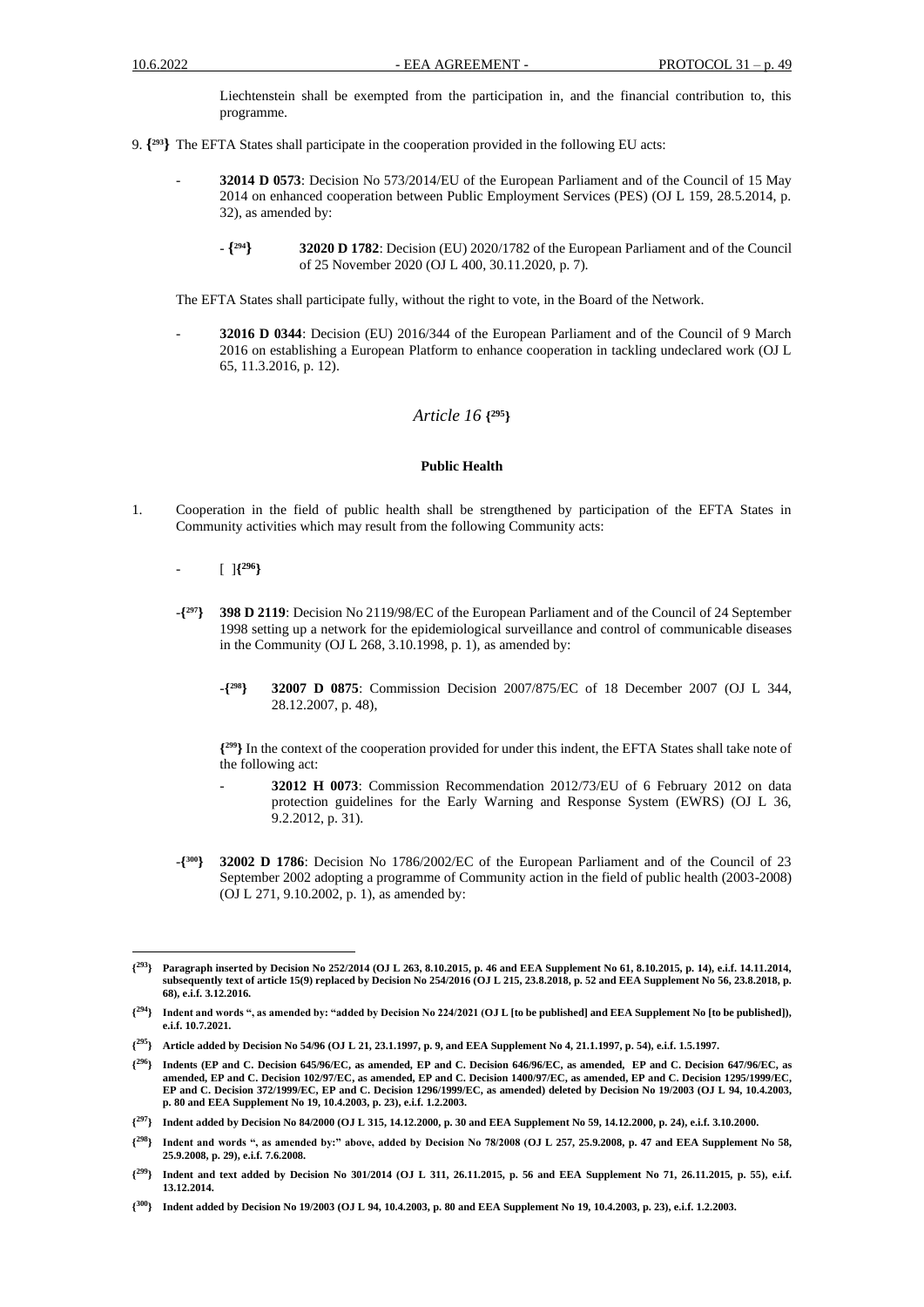- -**{ <sup>301</sup>} 32004 D 0786**: Decision No 786/2004/EC of the European Parliament and of the Council of 21 April 2004 (OJ L 138, 30.4.2004, p. 7),
- -**{ <sup>302</sup>} 32007 D 1150**: Decision No 1150/2007/EC of the European Parliament and of the Council of 25 September 2007 establishing for the period 2007-2013 the Specific Programme 'Drug prevention and information' as part of the General Programme 'Fundamental Rights and Justice' (OJ L 257, 3.10.2007, p. 23),
- -**{ <sup>303</sup>} 32007 D 1350**: Decision No 1350/2007/EC of the European Parliament and of the Council of 23 October 2007 establishing a second programme of Community action in the field of health (2008-13) (OJ L 301, 20.11.2007, p. 3).
- -**{ <sup>304</sup>} 32014 R 0282**: Regulation (EU) No 282/2014 of the European Parliament and of the Council of 11 March 2014 on the establishment of a third Programme for the Union's action in the field of health (2014-2020) and repealing Decision No 1350/2007/EC (OJ L 86, 21.3.2014, p. 1).

The costs incurred for activities the implementation of which starts after 1 January 2014, may be considered eligible as from the beginning of the action under the grant agreement or the grant decision concerned provided that Decision of the EEA Joint Committee No 253/2014 of 13 November 2014 enters into force before the end of the action.

Liechtenstein shall be exempted from the participation in, and the financial contribution to, this programme.

-**{ <sup>305</sup>} 32013 D 1082**: Decision No 1082/2013/EU of the European Parliament and of the Council of 22 October 2013 on serious cross-border threats to health and repealing Decision No 2119/98/EC (OJ L 293, 5.11.2013, p. 1).

Liechtenstein shall bear all its costs stemming from its involvement in the activities under Decision 1082/2013. If and when Liechtenstein becomes a participant in the third Programme for the Union's action in the field of health (2014-2020) as established by Regulation (EU) No 282/2014 of the European Parliament and of the Council of 11 March 2014, the usual provisions on reimbursement of costs will apply.

-**{ <sup>306</sup>} 32021 R 0522**: Regulation (EU) 2021/522 of the European Parliament and of the Council of 24 March 2021 establishing a Programme for the Union's action in the field of health ('EU4Health Programme') for the period 2021-2027, and repealing Regulation (EU) No 282/2014 (OJ L 107, 26.3.2021, p. 1).

The costs incurred for activities the implementation of which starts after 1 January 2021 may be considered eligible as from the starting date of the action fixed in the grant agreement or the grаnt decision concerned, under the conditions set out therein, provided that Decision of the EEA Joint Committee No 271/2021 of 24 September 2021 enters into force before the end of the action.

Liechtenstein shall be exempted from the participation in, and the financial contribution to, this programme.

2.**{ <sup>307</sup>}** The EFTA States shall contribute financially to the programmes and actions referred to in paragraph 1 in accordance with Article 82(1) (a) of the Agreement.

 $\{^{301}\}$ **<sup>301</sup>} Indent and words ", as amended by:" above, added by Decision No 90/2004 (OJ L 349, 25.11.2004, p. 52 and EEA Supplement No 59, 25.11.2004, p. 26), e.i.f. 9.6.2004.**

**<sup>{</sup> <sup>302</sup>} Indent added by Decision No 76/2008 (OJ L 257, 25.9.2008, p. 45 and EEA Supplement No 58, 25.9.2008, p. 27), e.i.f. 7.6.2008. It shall apply from 1.1.2008.**

**<sup>{</sup> <sup>303</sup>} Indent added by Decision No 77/2008 (OJ L 257, 25.9.2008, p. 46 and EEA Supplement No 58, 25.9.2008, p. 28), e.i.f. 7.6.2008. It shall apply from 1.1.2008.**

**<sup>{</sup> <sup>304</sup>} Indent added by Decision No 253/2014 (OJ L 263, 8.10.2015, p. 47 and EEA Supplement No 61, 8.10.2015, p. 15), e.i.f. 14.11.2014. It shall apply from 1.1.2014.**

**<sup>{</sup> <sup>305</sup>} Indent added by Decision No 73/2015 (OJ L 129, 19.5.2016, p. 87 and EEA Supplement No 29, 19.5.2016, p. 86), e.i.f. 21.3.2015.**

**<sup>{</sup> <sup>306</sup>} Indent and adaptation text added by Decision No 271/2021 (OJ L [to be published] and EEA Supplement No [to be published]), e.i.f. 25.9.2021. It shall apply from 1 January 2021.**

**<sup>{</sup> <sup>307</sup>} Paragraph 2 deleted with effect from 1.2.2003 by Decision No 19/2003 (OJ L 94, 10.4.2003, p. 80 and EEA Supplement No 19, 10.4.2003, p. 23), e.i.f. 1.2.2003, and paragraph renumbered from 3 to 2 by the same Decision.**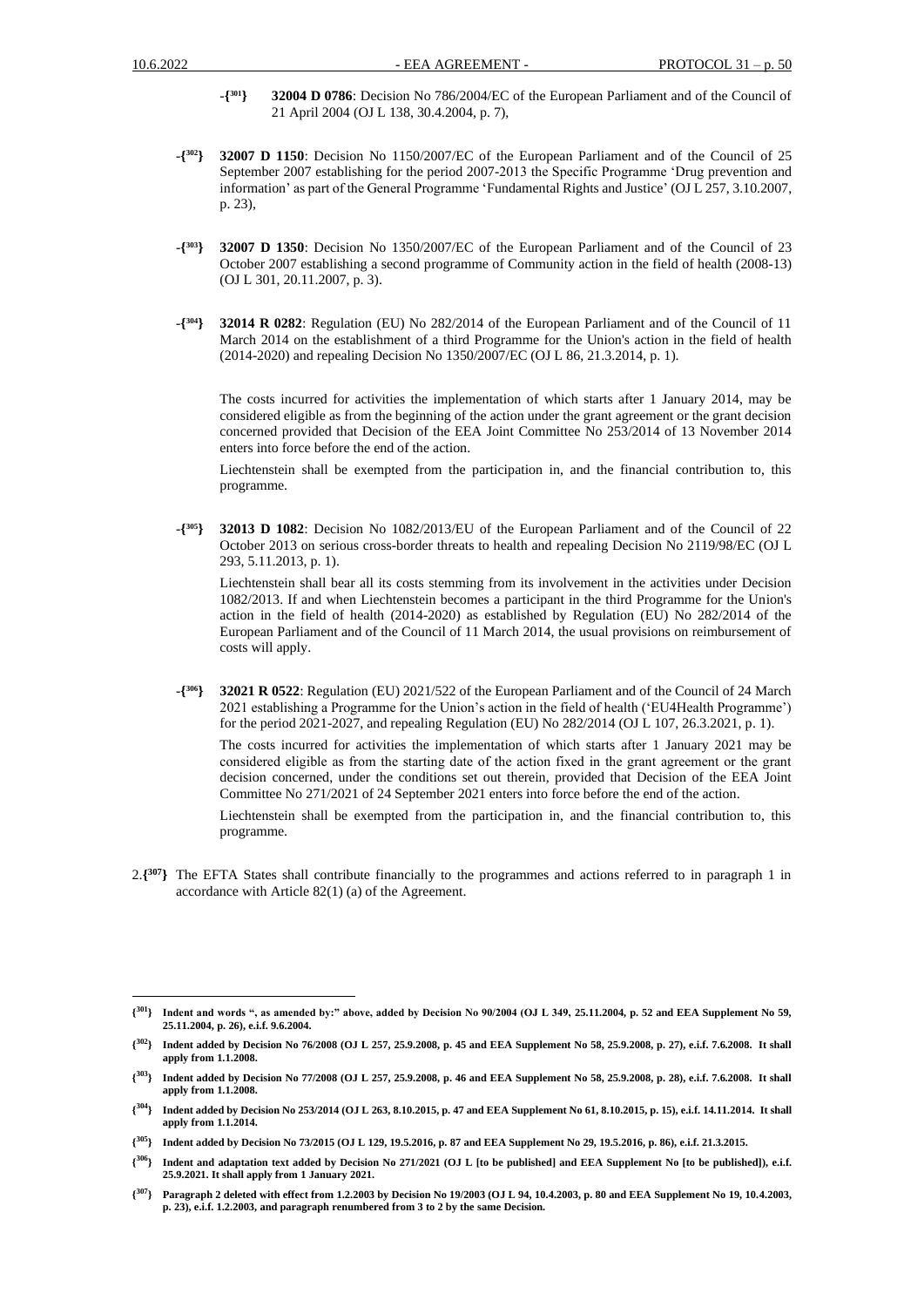- 3.**{ <sup>308</sup>}** The EFTA States shall participate fully in the EC committees which assist the Commission in the management, development and implementation of the programmes and actions referred to in paragraph 1.
- $4.\{^{309}\}$  (a) **<sup>309</sup>}** (a) The EFTA States shall participate fully in the European Centre for disease prevention and control, hereinafter referred to as the "Centre", as set up by the following Community act:
	- **32004 R 0851**: Regulation (EC) No 851/2004 of the European Parliament and of the Council of 21 April 2004 establishing a European Centre for disease prevention and control (OJ L 142, 30.4.2004, p. 1).
	- (b) The EFTA States shall contribute financially to the activities referred to under (a) in accordance with Article 82(1)(a) of and Protocol 32 to the Agreement.
	- (c) The EFTA States shall participate fully in the Management Board and shall have the same rights and obligations within it as EU Member States, except for the right to vote.
	- (d) The EFTA States shall participate fully in the Advisory Forum and shall have the same rights and obligations within it as EU Member States.
	- (e) EFTA States shall apply to the Agency and to its staff the Protocol of Privileges and Immunities of the European Communities and applicable rules adopted pursuant to the Protocol.
	- (f) By way of derogation from Article 12 (2) (a) of the Conditions of employment of other servants of the European Communities, nationals of the EFTA States enjoying their full rights as citizens may be engaged under contract by the Director of the Agency.
	- (g) By virtue of Article 79(3) of the Agreement Part VII (Institutional Provisions) of the Agreement shall apply to this paragraph.
	- (h) Regulation (EC) No 1049/2001 of the European Parliament and the Council of 30 May 2001 regarding public access to European Parliament, Council and Commission documents shall, for the application of this Regulation, apply to any documents of the Centre regarding the EFTA States as well.

### *Article 17* **{ <sup>310</sup>}**

#### **Telematic interchange of data { <sup>311</sup>}**

1.**{ <sup>312</sup>}** The EFTA States shall, as from 1 January 1997 participate in the projects and activities of the Community programmes referred to in paragraph 6(a), in accordance with the Work programme in Appendix 3 to this Protocol, and as from 1 January 2006 shall participate in the projects and activities of the Community programme referred to in paragraph 6(b), to the extent that these projects and activities support other cooperation of the Contracting Parties.

**<sup>{</sup> <sup>308</sup>} Paragraph renumbered from 4 to 3 by Decision No 19/2003 (OJ L 94, 10.4.2003, p. 80 and EEA Supplement No 19, 10.4.2003, p. 23), e.i.f. 1.2.2003.**

**<sup>{</sup> <sup>309</sup>} Paragraph inserted by Decision No 23/2005 (OJ L 161, 23.6.2005, p.52 and EEA Supplement No 32, 23.6.2005, p. 30), e.i.f. 19.5.2005, it shall apply from 1.1.2005.**

**<sup>{</sup> <sup>310</sup>} Article added by Decision No 98/97 (OJ L 193, 9.7.1998, p. 55 and EEA Supplement No 27, 9.7.1998, p. 107), e.i.f. 13.12.1997.**

**<sup>{</sup> <sup>311</sup>} Title changed by Decision No 41/2006 (OJ L 147, 1.6.2006, p. 64 and EEA Supplement No 28, 1.6.2006, p. 28), e.i.f. 8.6.2006, it shall apply from 1.1.2006.**

**<sup>{</sup> <sup>312</sup>} Text of Paragraph 1 replaced by Decision No 41/2006 (OJ L 147, 1.6.2006, p. 64 and EEA Supplement No 28, 1.6.2006, p. 28), e.i.f. 8.6.2006, it shall apply from 1.1.2006 and subsequently the words paragraph 5(a) and paragraph 5(b) replaced by the words paragraph 6(a) and paragraph 6(b) by Decision No 80/2010 (OJ L 244, 16.9.2010, p. 41 and EEA Supplement No 49, 16.9.2010, p. 40), e.i.f. 12.6.2010, it shall apply from 1 January 2010.**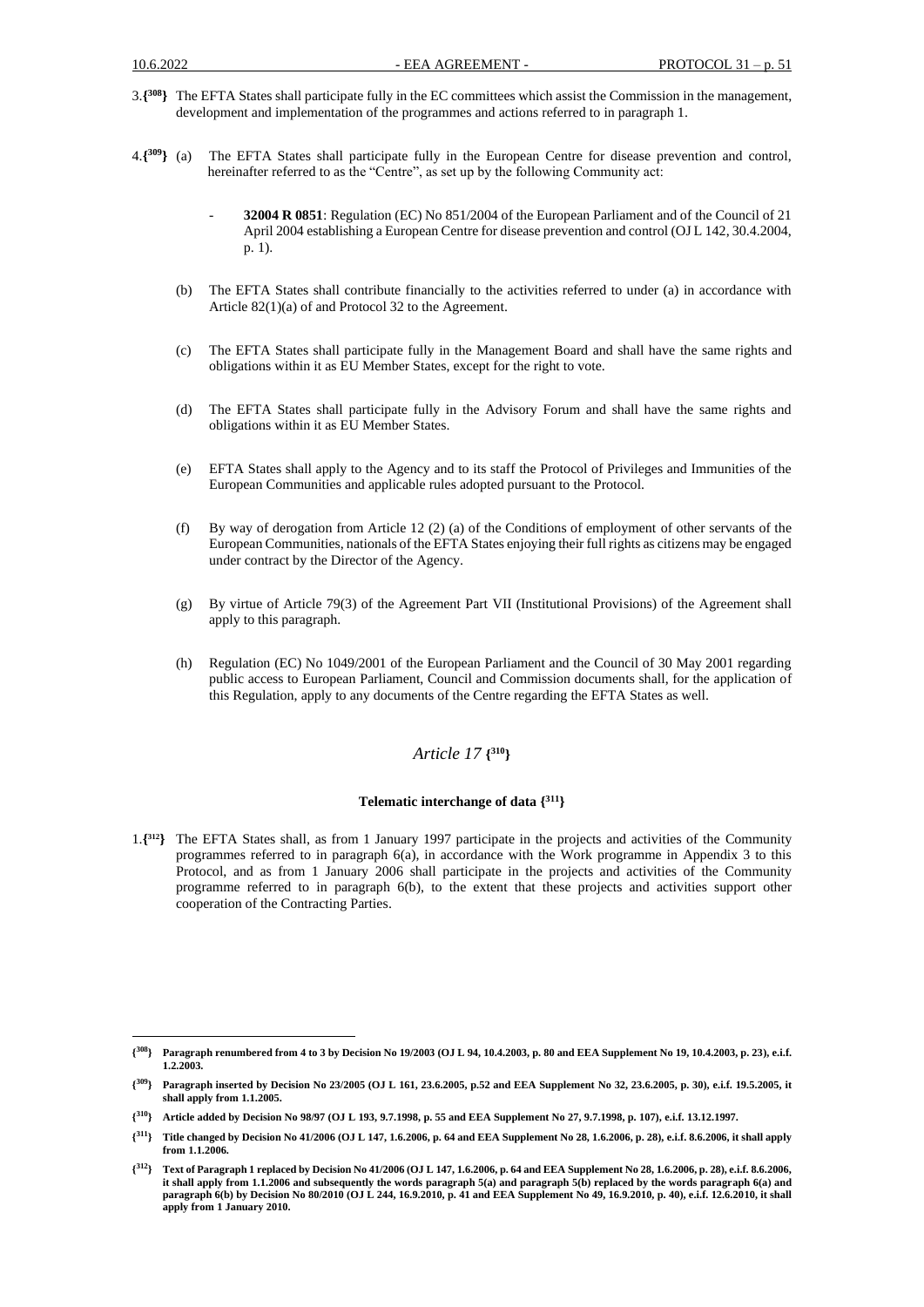- **{ <sup>313</sup>}**The EFTA States shall, as from 1 January 2010, participate in the projects and activities of the programme of the Union referred to in paragraph 6(c), to the extent that these projects and activities support other cooperation of the Contracting Parties.
- **{ <sup>314</sup>}**The EFTA States shall, as from 1 January 2016, participate in the projects and activities of the programme of the Union referred to in paragraph 6(d).
- 2. **{ <sup>315</sup>}** The EFTA States shall contribute financially to the programmes referred to in paragraph 6 in accordance with Article 82(1)(a) of the Agreement.
- 3.**{ <sup>316</sup>}** The EFTA States shall, as from the start of cooperation in the programme referred to in paragraph 6(a), participate fully in the EEA relevant parts of the Telematics in Administration Committee (TAC) which assists the EC Commission in the implementation, management and development of that programme, as far as the EEA relevant project parts of the programme are concerned.
- 4.**{ <sup>317</sup>}** The EFTA States shall, as from the start of cooperation in the programme referred to in paragraph 6(b), participate fully, without the right to vote, in the EEA relevant parts of the Pan-European eGovernment Services Committee (PEGSCO), which assists the European Commission in the implementation, management and development of that programme, as far as the EEA relevant project parts of the programme are concerned.
- 5.**{ <sup>318</sup>}** The EFTA States shall, as from the start of cooperation in the programme referred to in paragraph 6(c), participate fully, without the right to vote, in the EEA relevant parts of the Committee on interoperability solutions for European public administrations (the ISA Committee), which assists the European Commission in the implementation, management and development of that programme, as far as the EEA relevant project parts of the programme are concerned.
- 5a.**{ <sup>319</sup>}** The EFTA States shall, as from the start of cooperation in the programme referred to in paragraph 6(d), participate fully, without the right to vote, in the Committee on Interoperability Solutions for European Public Administrations, Businesses and Citizens (the ISA2 Committee), which assists the European Commission in the implementation, management and development of that programme.
- 6.**{ <sup>320</sup>}** The following Community acts are the object of this article:
	- (a)**{ <sup>321</sup>}** with a view to participation as from 1 January 1997:
	- **{ <sup>322</sup>} 395 D 0468**: Council Decision 95/468/EC of 6 November 1995 on a Community contribution for telematic interchange of data between administrations in the Community (IDA) (OJ L 269, 11.11.1995, p. 23).

**{ <sup>316</sup>} Text of Paragraph 3 changed by Decision No 41/2006 (OJ L 147, 1.6.2006, p. 64 and EEA Supplement No 28, 1.6.2006, p. 28), e.i.f. 8.6.2006, it shall apply from 1.1.2006 and subsequently the words "paragraph 5(a)" replaced by" paragraph 6(a)" by Decision No 80/2010 (OJ L 244, 16.9.2010, p. 41 and EEA Supplement No 49, 16.9.2010, p. 40) e.i.f. 12.6.2010, it shall apply from 1 January 2010.**

**{ <sup>318</sup>} Paragraph 5 inserted by Decision No 80/2010 (OJ L 244, 16.9.2010, p. 41 and EEA Supplement No 49, 16.9.2010, p. 40) e.i.f. 12.6.2010, it shall apply from 1 January 2010.**

**<sup>{</sup> <sup>313</sup>} Subparagraph inserted by Decision No 80/2010 (OJ L 244, 16.9.2010, p. 41 and EEA Supplement No 49, 16.9.2010, p. 40), e.i.f. 12.6.2010, it shall apply from 1 January 2010.**

 $\mathbf{I}^{314}$ **<sup>314</sup>} Subparagraph inserted by Decision No 162/2016 (OJ L 73, 15.3.2018, p. 36 and EEA Supplement No 16, 15.3.2018, p. 41), e.i.f. 9.7.2016. It shall apply from 1 January 2016.**

**<sup>{</sup> <sup>315</sup>} Text of Paragraph 2 changed by Decision No 41/2006 (OJ L 147, 1.6.2006, p. 64 and EEA Supplement No 28, 1.6.2006, p. 28), e.i.f. 8.6.2006, it shall apply from 1.1.2006 and subsequently the words "paragraph 5" replaced by" paragraph 6" by Decision No 80/2010 (OJ L 244, 16.9.2010, p. 41 and EEA Supplement No 49, 16.9.2010, p. 40) e.i.f. 12.6.2010, it shall apply from 1 January 2010.**

**<sup>{</sup> <sup>317</sup>} Paragraph 4 inserted by Decision No 41/2006 (OJ L 147, 1.6.2006, p. 64 and EEA Supplement No 28, 1.6.2006, p. 28), e.i.f. 8.6.2006, it shall apply from 1.1.2006 and subsequently the words "paragraph 5(b)" replaced by" paragraph 6 (b)" by Decision No 80/2010 (OJ L 244, 16.9.2010, p. 41 and EEA Supplement No 49, 16.9.2010, p. 40) e.i.f. 12.6.2010, it shall apply from 1 January 2010.**

**<sup>{</sup> <sup>319</sup>} Paragraph 5a inserted by Decision No 162/2016 (OJ L 73, 15.3.2018, p. 36 and EEA Supplement No 16, 15.3.2018, p. 41), e.i.f. 9.7.2016. It shall apply from 1 January 2016.**

**<sup>{</sup> <sup>320</sup>} The introductory sentence amended by Decision No 100/2000 (OJ L 7, 11.1.2001, p. 32 and EEA Supplement No 2, 11.1.2001, p.18), e.i.f. 15.12.2000, and subsequently renumbered by Decision No 41/2006 (OJ L 147, 1.6.2006, p. 64 and EEA Supplement No 28, 1.6.2006, p. 28), e.i.f. 8.6.2006, it shall apply from 1.1.2006 and subsequently paragraph 5 renumbered as paragraph 6 by Decision No 80/2010 (OJ L 244, 16.9.2010, p. 41 and EEA Supplement No 49, 16.9.2010, p. 40) e.i.f. 12.6.2010, it shall apply from 1 January 2010.**

**<sup>{</sup> <sup>321</sup>} The introductory sentence paragraph (a) inserted by Decision No 41/2006 (OJ L 147, 1.6.2006, p. 64 and EEA Supplement No 28, 1.6.2006, p. 28), e.i.f. 8.6.2006, it shall apply from 1.1.2006.** 

**<sup>{</sup> <sup>322</sup>} Indent added by Decision No 98/97 (OJ L 193, 9.7.1998, p. 55 and EEA Supplement No 27, 9.7.1998, p. 107), e.i.f. 13.12.1997.**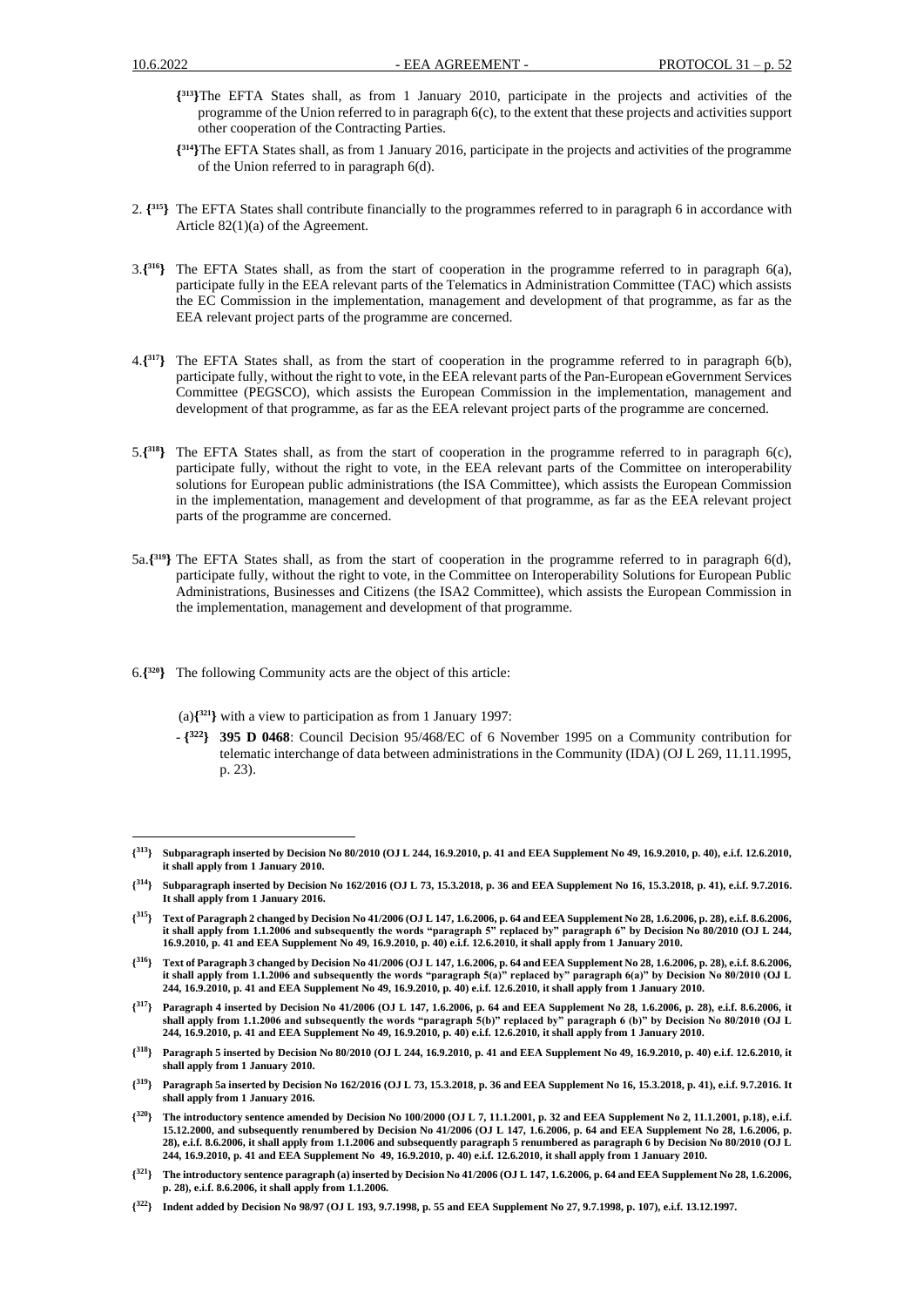- -**{ <sup>323</sup>} 399 D 1719**: Decision No 1719/1999/EC of the European Parliament and of the Council of 12 July 1999 on a series of guidelines, including the identification of projects of common interest, for trans-European networks for the electronic Interchange of Data between Administrations (IDA) (OJ L 203, 3.8.1999, p. 1), as amended by:
	- -**{ <sup>324</sup>} 32002 D 2046**: Decision No 2046/2002/EC of the European Parliament and of the Council of 21 October 2002 (OJ L 316, 20.11.2002, p. 4),
	- -**{ <sup>325</sup>} 32004 D 0787**: Decision No 787/2004/EC of the European Parliament and of the Council of 21 April 2004 (OJ L 138, 30.4.2004, p. 12),
	- -**{ <sup>326</sup>} 32004 R 0885**: Council Regulation (EC) No 885/2004 of 26 April 2004 (OJ L 168, 1.5.2004, p. 1).
- -**{ <sup>327</sup>} 399 D 1720**: Decision No 1720/1999/EC of the European Parliament and of the Council of 12 July 1999 adopting a series of actions and measures in order to ensure interoperability of and access to trans-European networks for the electronic Interchange of Data between Administrations (IDA) (OJ L 203, 3.8.1999, p. 9), as amended by:
	- -**{ <sup>328</sup>} 32002 D 2045**: Decision No 2045/2002/EC of the European Parliament and of the Council of 21 October 2002 (OJ L 316, 20.11.2002, p. 1),
	- -**{ <sup>329</sup>} 32004 D 0786**: Decision No 786/2004/EC of the European Parliament and of the Council of 21 April 2004 (OJL 138, 30.4.2004, p. 7),
	- -**{ <sup>330</sup>} 32004 R 0885**: Council Regulation (EC) No 885/2004 of 26 April 2004 (OJ L 168, 1.5.2004, p. 1).

(b)**{ <sup>331</sup>}** with a view to participation as from 1 January 2006:

- **32004 D 0387**: Decision 2004/387/EC of the European Parliament and of the Council of 21 April 2004 on the interoperable delivery of pan-European eGovernment services to public administrations, businesses and citizens (IDABC) (OJ L 144, 30.4.2004, p. 65), as corrected by OJ L 181, 18.5.2004, p. 25.
	- -**{ <sup>332</sup>} 32008 D 0049**: Commission Decision 2008/49/EC of 12 December 2007 concerning the implementation of the Internal Market Information System (IMI) as regards the protection of personal data (OJ L 13, 16.1.2008, p. 18).
- (c) **{ <sup>333</sup>}** with a view to participation as from 1 January 2010:
	- **32009 D 0922**: Decision No 922/2009/EC of the European Parliament and of the Council of 16 September 2009 on interoperability solutions for European public administrations (ISA) (OJ L 260, 3.10.2009, p. 20).

**<sup>{</sup> <sup>323</sup>} Indent added by Decision No 100/2000 (OJ L 7, 11.1.2001, p. 32 and EEA Supplement No 2, 11.1.2001, p.18), e.i.f. 15.12.2000.**

**<sup>{</sup> <sup>324</sup>} Indent and words ", as amended by:" above, added by Decision No 86/2003 (OJ L 257, 9.10.2003, p. 44 and EEA Supplement No 51, 9.10.2003, p. 29), e.i.f. 21.6.2003, it shall apply from 1.12003.**

**<sup>{</sup> <sup>325</sup>} Sub-indent added by Decision No 90/2004 (OJ L 349, 25.11.2004, p. 52 and EEA Supplement No 59, 25.11.2004, p. 26), e.i.f. 9.6.2004.**

**<sup>{</sup> <sup>326</sup>} Indent added by Decision No 107/2005 (OJ L 306, 24.11.2005, p. 45 and EEA Supplement No 60, 24.11..2005, p. 28), e.i.f. 9.7.2005.** 

**<sup>{</sup> <sup>327</sup>} Indent added by Decision No 100/2000 (OJ L 7, 11.1.2001, p. 32 and EEA Supplement No 2, 11.1.2001, p.18), e.i.f. 15.12.2000.**

**<sup>{</sup> <sup>328</sup>} Indent and words ", as amended by:" above, added by Decision No 86/2003 (OJ L 257, 9.10.2003, p. 44 and EEA Supplement No 51, 9.10.2003, p. 29), e.i.f. 21.6.2003, it shall apply from 1.1.2003.**

**<sup>{</sup> <sup>329</sup>} Sub-indent added by Decision No 90/2004 (OJ L 349, 25.11.2004, p. 52 and EEA Supplement No 59, 25.11.2004, p. 26), e.i.f. 9.6.2004.**

**<sup>{</sup> <sup>330</sup>} Indent added by Decision No 107/2005 (OJ L 306, 24.11.2005, p. 45 and EEA Supplement No 60, 24.11..2005, p. 28), e.i.f. 9.7.2005.**

**<sup>{</sup> <sup>331</sup>} Paragraph (b) inserted by Decision No 41/2006 (OJ L 147, 1.6.2006, p. 64 and EEA Supplement No 28, 1.6.2006, p. 28), e.i.f. 8.6.2006, it shall apply from 1.1.2006.** 

**<sup>{</sup> <sup>332</sup>} Sub-indent added by Decision No 109/2008 (OJ L 309, 20.11.2008, p. 39 and EEA Supplement No 70, 20.11.2008, p. 28), e.i.f. 9.9.2010. Text of sub-indent (Commission Decision 2008/49/EC) shall be deleted by Decision No 102/2015 (OJ L 211, 4.8.2016, p. 55 and EEA Supplement No 42, 4.8.2016, p. 53), e.i.f. pending.**

**<sup>{</sup> <sup>333</sup>} Paragraph (c) inserted by Decision No 80/2010 (OJ L 244, 16.9.2010, p. 41 and EEA Supplement No 49, 16.9.2010, p. 40), e.i.f. 12.6.2010, it shall apply from 1 January 2010.**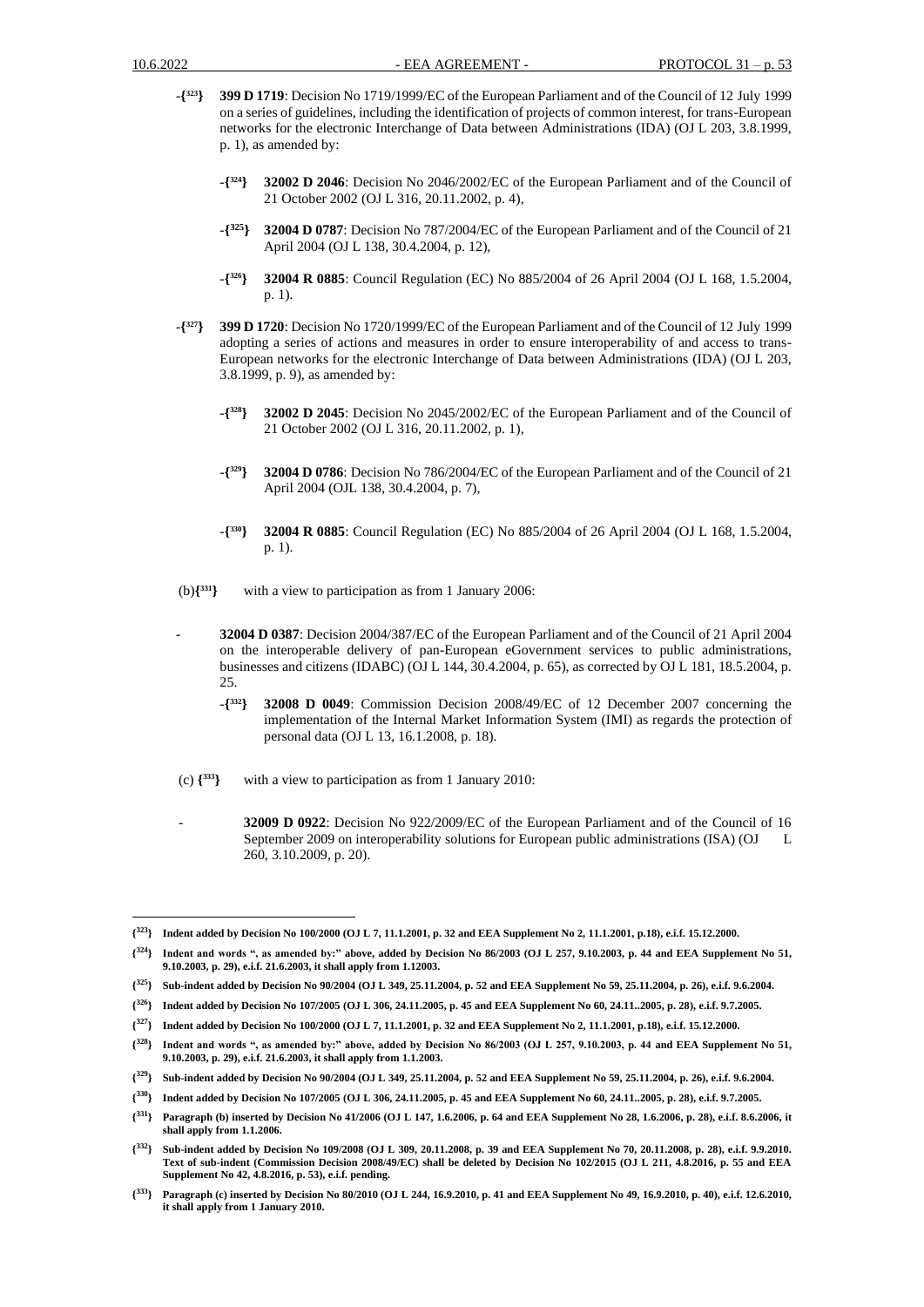- (d) **{ <sup>334</sup>}** with a view to participation as from 1 January 2016:
	- 32015 D 2240: Decision (EU) 2015/2240 of the European Parliament and of the Council of 25 November 2015 establishing a programme on interoperability solutions and common frameworks for European public administrations, businesses and citizens (ISA2 programme) as a means for modernising the public sector (OJ L 318, 4.12.2015, p. 1).

Liechtenstein shall be exempted from the participation in, and the financial contribution to, this programme.

### *Article 18* **{ <sup>335</sup>}**

#### **Exchange between administrations of national officials**

- 1. The EFTA States shall, as from 1 January 1999, participate in the EEA relevant parts of the Community action plan and programme referred to in paragraph 4.
- 2. The EFTA States shall contribute financially to the action plan and programme referred to in paragraph 4 in accordance with Article 82(1)(a) of the Agreement.
- 3. The EFTA States shall, as from the start of cooperation in the action plan and programme referred to in paragraph 4, participate fully in the EC committee which assists the EC Commission in the management or development of the action plan and programme, to the extent that the Committee is called upon to consider matters falling within the scope of the Agreement.
- 4. The following Community acts, as well as acts deriving therefrom, are the object of this Article:
	- **392 D 0481**: Council Decision 92/481/EEC of 22 September 1992 on the adoption of an action plan for the exchange between Member State administrations of national officials who are engaged in the implementation of Community legislation required to achieve the internal market (OJ L 286, 1.10.1992, p. 65), as amended by:
		- **398 D 0889**: Decision No 889/98/EC of the European Parliament and of the Council of 7 April 1998 (OJ L 126, 28.4.1998, p. 6).

### *Article 19* **{ <sup>336</sup>}**

#### **Reduction of economic and social disparities**

- 1. The Contracting Parties shall strengthen their cooperation in reducing the economic and social disparities in the EEA through a financial contribution by the EEA EFTA States. For that purpose, a Financial Instrument shall be established for the period 1999-2003.
- 2. By virtue of Article 82(1)(c) of the Agreement, and subject to the modalities set out in Appendix 4 to this Protocol, the EEA EFTA States shall contribute the amount of EUR 119,6 million to the cooperation set out in paragraph 1 above. This contribution shall be made available for commitment in five equal annual tranches.

 $\{^{334}\}$ **<sup>334</sup>} Paragraph (d) inserted by Decision No 162/2016 (OJ L 73, 15.3.2018, p. 36 and EEA Supplement No 16, 15.3.2018, p. 41), e.i.f. 9.7.2016. It shall apply from 1 January 2016.**

**<sup>{</sup> <sup>335</sup>} Article added by Decision No 24/1999 (OJ L 148, 22.6.2000, p. 49 and EEA Supplement No 28, 22.6.2000, p. 256), e.i.f. 27.2.1999.**

**<sup>{</sup> <sup>336</sup>} Article added by Decision No 47/2000 (OJ L 174, 13.7.2000, p. 59 and EEA Supplement No 32, 13.7.2000, p.8), e.i.f. 1.1.2001.**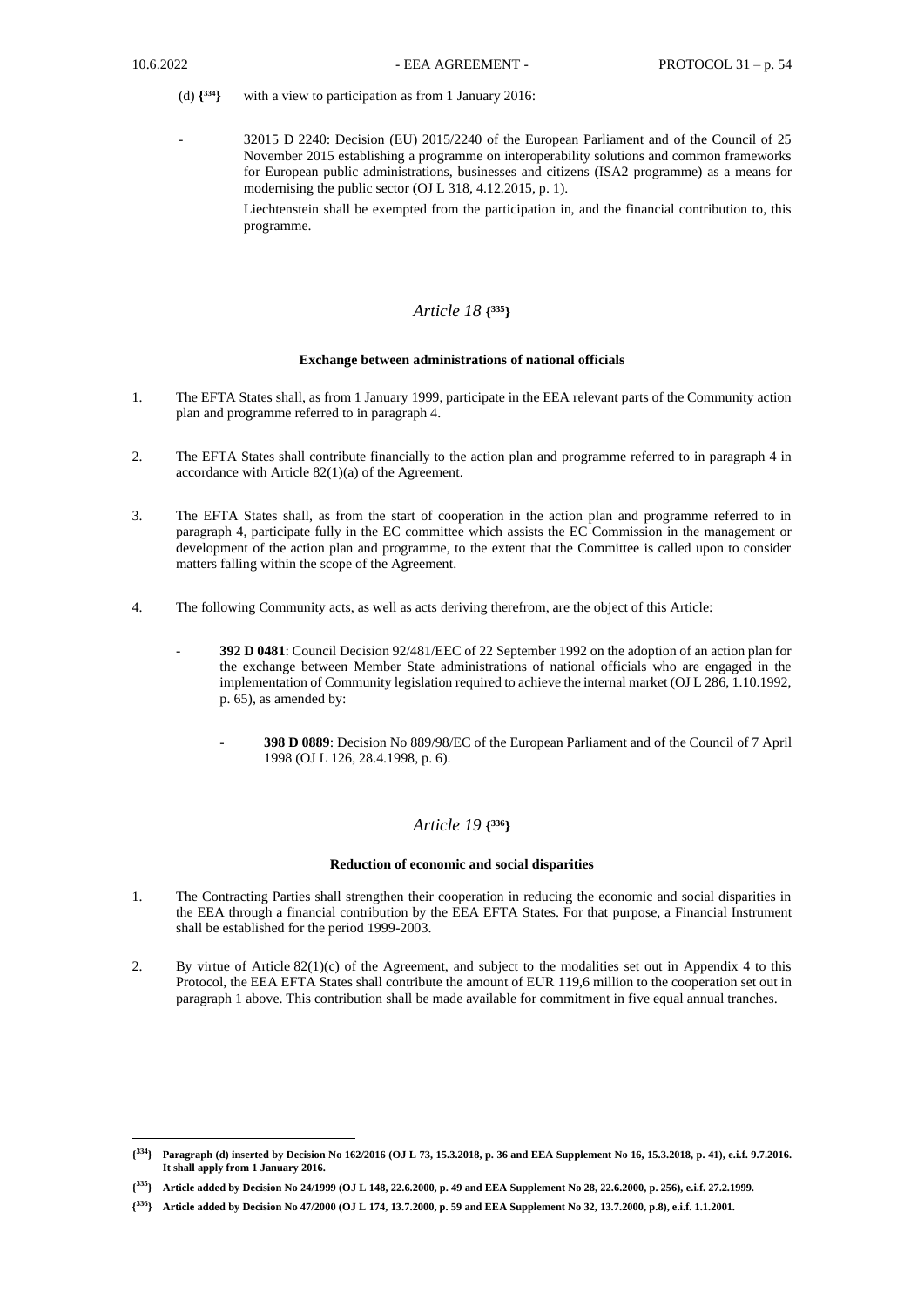# **APPENDIX 1 TO PROTOCOL 31{ II - WORK PROGRAMME 1995**

### **<sup>337</sup>} HELIOS**

#### 1. CONSULTATIVE BODIES  $(1)$

 $({}^{1}$ ) Council Decision 93/136/EEC of 25 February 1993 establishing a third Community Action Programme to assist disabled people (OJ No L 56, 9.3.1993, p. 30).

Full participation on the same conditions as EC Member States, except in respect of voting procedures (if any) and those matters dealt with in the "Budgetary Aspects" section of this Work Programme.

### 1.1. ADVISORY COMMITTEE - three meetings

two government representatives from each EFTA State.

### 1.2. EUROPEAN DISABILITY FORUM - three meetings.

- twelve existing European NGOs to represent the interests of disabled people and disability organizations in EFTA States
- two existing representatives of social partners to represent the interests of social partners in EFTA States
- one representative of national NGO or National Council of Disabled People nominated by each EFTA State.
- 1.3. LIAISON GROUP three meetings
	- one government representative from each EFTA State
	- one person to represent EFTA National NGOs and National Councils of Disabled People who are members of the Forum.
- 2. WORKING GROUPS  $(^2)$
- $($ <sup>2</sup> ) Council Decision 94/782/EC of 6 December 1994 concerning the continuance of the Handynet system in the framework of the activities undertaken to date on the first technical aids module (OJ No L 316, 9.12.1994, p. 42).

Full participation on the same conditions as EC Member States, except in respect of voting procedures (if any) and those matters dealt with in the "Budgetary Aspects" section of this Work Programme.

- 2.1. HANDYNET TECHNICAL COORDINATION GROUP three meetings
	- one representative from each National Coordination Centre (NCC)

### 2.2. HANDYNET STUDY GROUP ON THESAURUS - three meetings

- one representative from each EFTA State.
- 2.3. HELIOS WORKING GROUP ON INTEGRATED EDUCATION three meetings
	- two government representatives from each EFTA State.
- 2.4. HELIOS WORKING GROUP ON EMPLOYMENT three meetings
	- one government representative from each EFTA State.

**<sup>{</sup> <sup>337</sup>} Appendix added by Decision No 35/95 (OJ L 205, 31.8.1995, p. 39 and EEA Supplement No 32, 31.8.1995, p. 1), e.i.f. 1.2.1996.**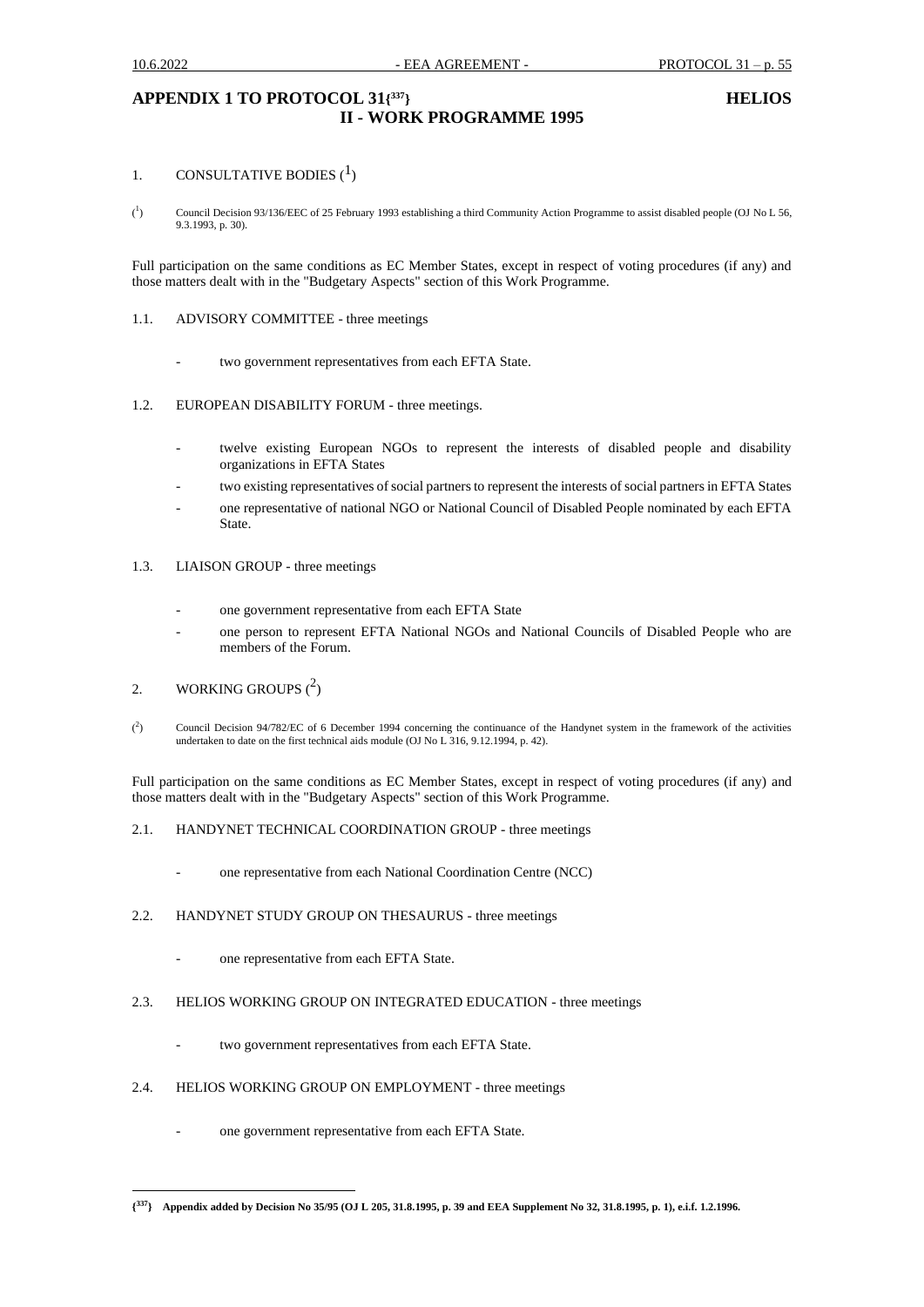### 2.5. HELIOS WORKING GROUPS ON AN INDEPENDENT WAY OF LIFE

Sport - two meetings

two representatives of the National Committee for Sport for Disabled People in each EFTA State

Mobility and Transport - two meetings

two government representatives from each EFTA State

Tourism - two meetings

three representatives from NGOs/Tourism organizations in each EFTA State.

### 3. EXCHANGE ACTIVITIES  $(3)$

- $\binom{3}{ }$ ) Council Decision 93/136/EEC of 25 February 1993 establishing a third Community Action Programme to assist disabled people (OJ No L 56, 9.3.1993, p. 30).
- 3.1. Commission to provide each EFTA State with information about priority themes, work relating to them and results.
- 3.2. EFTA States to be invited to nominate participants in the seminars/conferences which will be held for representatives of the "Activities" to draw conclusions from their work during the year.
- 3.3. Planning and preparation for involvement of "Activities" in EFTA States in programme from 1 January 1996, including:
	- a. Nomination of "Activities" by EFTA States' Governments by 30 September 1995 four sectors: Functional Rehabilitation, Educational Integration, Economic Integration, Social Integration/Independent Way of Life (Number of "Activities" to be agreed).
	- b. Initial meeting (symposium) for "Activities" in each sector and decisions on involvement in particular themes.

### 4. HANDYNET

Full participation on the same conditions as EC Member States with the objective of the data base containing full information relevant to all EFTA States by 1 January 1996:

- NCCs to collect data and transfer it to HELIOS Team of Experts.
- HELIOS Team of Experts to incorporate data in CD-ROM; and supply updated CD-ROMs (three times during the year) - free of charge to NCCs and Data Collection Centres (DCCs).
- Information and Advisory Centres (IACs) to provide access to information on CD-ROM to disabled people, through networks, etc..

### 5. COOPERATION WITH NGOs  $(^4)$

- $($ <sup>4</sup> ) Council Decision 93/136/EEC of 25 February 1993 establishing a third Community Action Programme to assist disabled people (OJ No L 56, 9.3.1993, p. 30).
- 5.1. Commission to provide each EFTA State with information about the subjects and timing of events which are organized by NGOs and which receive a subsidy (up to 50%, and subject to a ceiling) from the HELIOS II Programme (EUROPROGRAMMES proposed by each of the twelve European NGOs on the Forum).
- 5.2. Representatives from EFTA States, NGOs, etc, to be invited to attend events which are not restricted to a particular organization or organizations.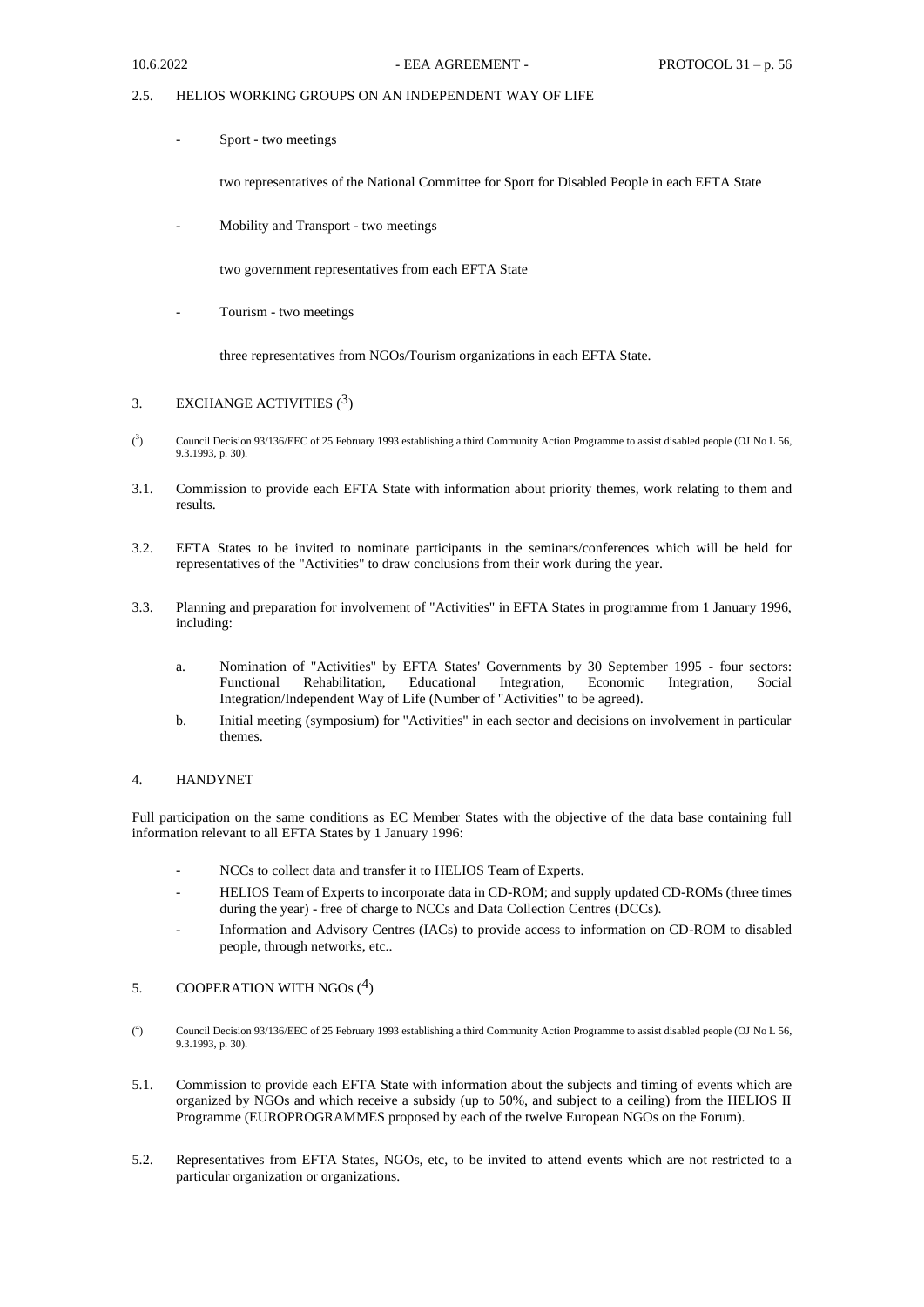- 5.3. European NGOs to consider requests for events to be organized and held in EFTA States to be included in EUROPROGRAMMES for 1996 and to present an opinion to the Commission for final decision. (EUROPROGRAMME events receive subsidies of up to 50% of total cost subject to a ceiling).
- 6. PUBLIC AWARENESS
- 6.1. Commission to distribute HELIOSCOPE (HELIOS Review), HELIOS Flash and other documentation to organizations and individuals within EFTA States on demand.
- 6.2. Annual day for disabled people (3 December) organizations and individuals in EFTA States to be invited to participate in European level events.
- 6.3. HELIOS Competition and Prizes participation in the annual conference.
- 6.4. Information stands (conferences, fairs, etc.) Venues in EFTA States to be considered for inclusion in annual programme.
- 6.5. HELIOS National Information Day

### **1996**

1 & 2 CONSULTATIVE BODIES and WORKING GROUPS

Participation as for 1995, but Commission to pay expenses for participants on following basis:

Government Representatives - travel costs

Others - travel costs, subsistence allowance, and allowance for incidental expenses.

Where a participant is accompanied by another person because of his or her disability that person's costs will be met on the same basis as those of the participant.

### 3. EXCHANGE ACTIVITIES

Full participation on the same conditions as EC Member States, including participation by representatives of nominated "Activities" in:

- study visits, training sessions etc organized to pursue specific themes all costs to be met by Commission subject to a maximum amount for each "Activity"; and
- seminars/conferences held at end of year. All costs to be met by the Commission.
- 4. HANDYNET As for 1995.

### 5. COOPERATION WITH NGOs

Full participation on the same conditions as EC Member States, including:

- 5.1. National NGSs and National Councils of Disabled People who are members of the Forum:
	- to organize a national conference with a European dimension on a HELIOS II Priority Theme -Commission to pay 50% of costs subject to a ceiling;
	- to participate in National Information Day Commission to pay 100% of costs subject to a ceiling.
- 5.2. European NGOs EUROPROGRAMMES to include events organized and held in EFTA States.
- 6. PUBLIC AWARENESS
- 6.1. As for 1995.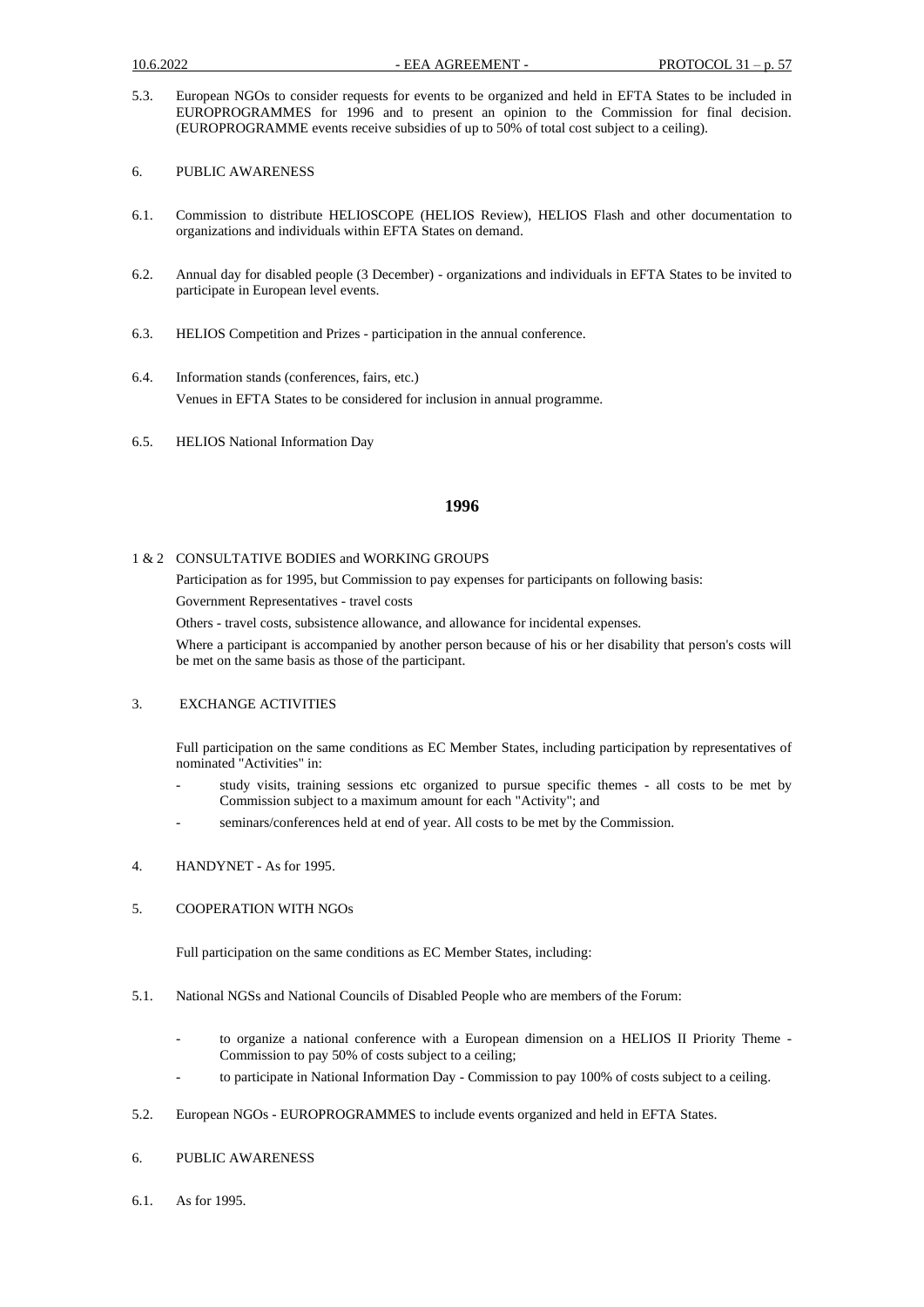6.2. HELIOS Competition and Prizes:

- one member of jury to be appointed by each EFTA State;
- projects by organizations in EFTA States to be eligible for prizes;
- full participation in annual conference with costs to be met on same basis as for EC Member States.

# **HELIOS II - WORK PROGRAMMEBUDGETARY ASPECTS**

### **1995**

No direct contribution to the budget of the EC.

EFTA States pay:

- all their own costs relating to their participation
- all costs that relate to necessary services provided by the HELIOS Team of Experts such as salaries, travel and equipment costs incurred by the experts in consequence of the extension of the programme to the EFTA States;
- all costs related to additional staff appointed specifically to assist with the participation of the EFTA States.

Proposals for additional staff:

two experts to be appointed to the HELIOS Team of Experts in Brussels to assist with activities relating to Handynet; one secretary to be appointed to support them.

Note:

Preparations by budget experts of the EC and the EFTA States for the 1996 financial year will take place in the first half of 1995 following the procedure in Protocol 32 of the Agreement. These discussions will lead to final decisions on the financial contribution of the EFTA States to the general budget of the EC, and will also cover the question of additional staff.

#### **1996**

Full contribution to the budget of the EC (in accordance with Article 82 (1) (a) of the Agreement).

### **APPENDIX 2 TO PROTOCOL 31 { <sup>338</sup>}**

- 1. The EFTA States shall participate in the medium-term Community Action Programme on Equal Opportunities for Men and Women (1 January 1996 to 31 December 2000).
- 2. The EFTA States shall contribute financially to the programme in accordance with Article 82(1)(a) of the Agreement.
- 3. The EFTA States shall participate fully in the EC committees which assist the Commission in the management, development and implementation of the action programme referred to in paragraph 1.

**<sup>{</sup> <sup>338</sup>} Appendix added by Decision No 55/96 (OJ L 85, 27.3.1997, p. 64 and EEA Supplement No 13, 27.3.1997, p. 1), e.i.f. 1.5.1997.**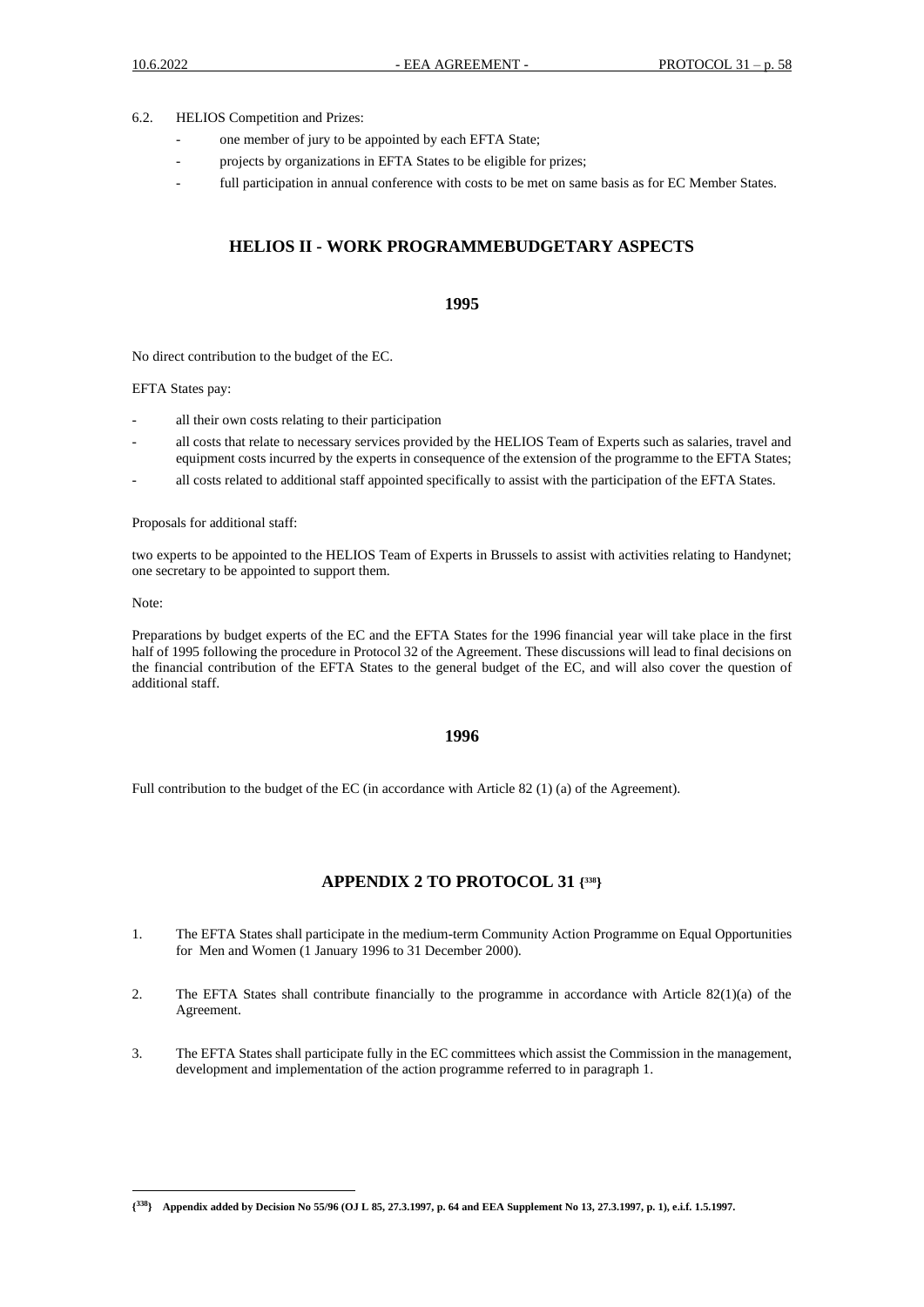# **APPENDIX 3 TO PROTOCOL 31 { <sup>339</sup>}**

### *Telematic interchange of data between administrations (IDA)*

### *Work programme*

The EFTA States shall participate only in the following Projects and Activities resulting from Article 2 of Council Decision 95/468/EC of 6 November 1995 on a Community contribution for telematic interchange of data between administrations in the Community (IDA):

- Practical Introduction of Electronic Mail on the Basis of X.400
- Horizontal Activities (Architecture, Generic services, TESTA)
- Horizontal Action Interoperability between national telematic systems
- Horizontal Actions Generic Services Monitoring of Market Offers
- Horizontal Activities Information Content Interoperability
- Horizontal Activities Legal and Security Aspects
- IDA Awareness and Promotion Activities
- Horizontal Activities Quality Control and Project Support
- TESS (Telematics for Social Security) = SOSENET (Social Security Network)
- EURES (EURopean Employment Services):

The possible participation by Liechtenstein shall be examined at the end of 1997, subject to the result of the joint review to which reference is made in Article 9 of Protocol 15 of the Agreement.

- EUPHIN European Union Public Health Information Network
- ANIMO (Animal Movement):

Norway and Iceland shall participate from the date of entry into force of the EEA Joint Committee Decision incorporating the relevant Community acts into the EEA Agreement. The possible participation by Liechtenstein shall be examined at the end of 1998.

- PHYSAN Common catalogues of varieties
- PHYSAN Europhyt:
	- The EFTA States shall participate from the date of entry into force of the EEA Joint Committee Decision incorporating the relevant Community acts into the EEA Agreement.
- SHIFT (System to assist the Health Controls of Imports of items at Frontier Inspection posts from Third countries):

**<sup>{</sup> <sup>339</sup>} Appendix added by Decision No 98/97 (OJ L 193, 9.7.1998, p. 55 and EEA Supplement No 27, 9.7.1998, p. 107), e.i.f. 13.12.1997.**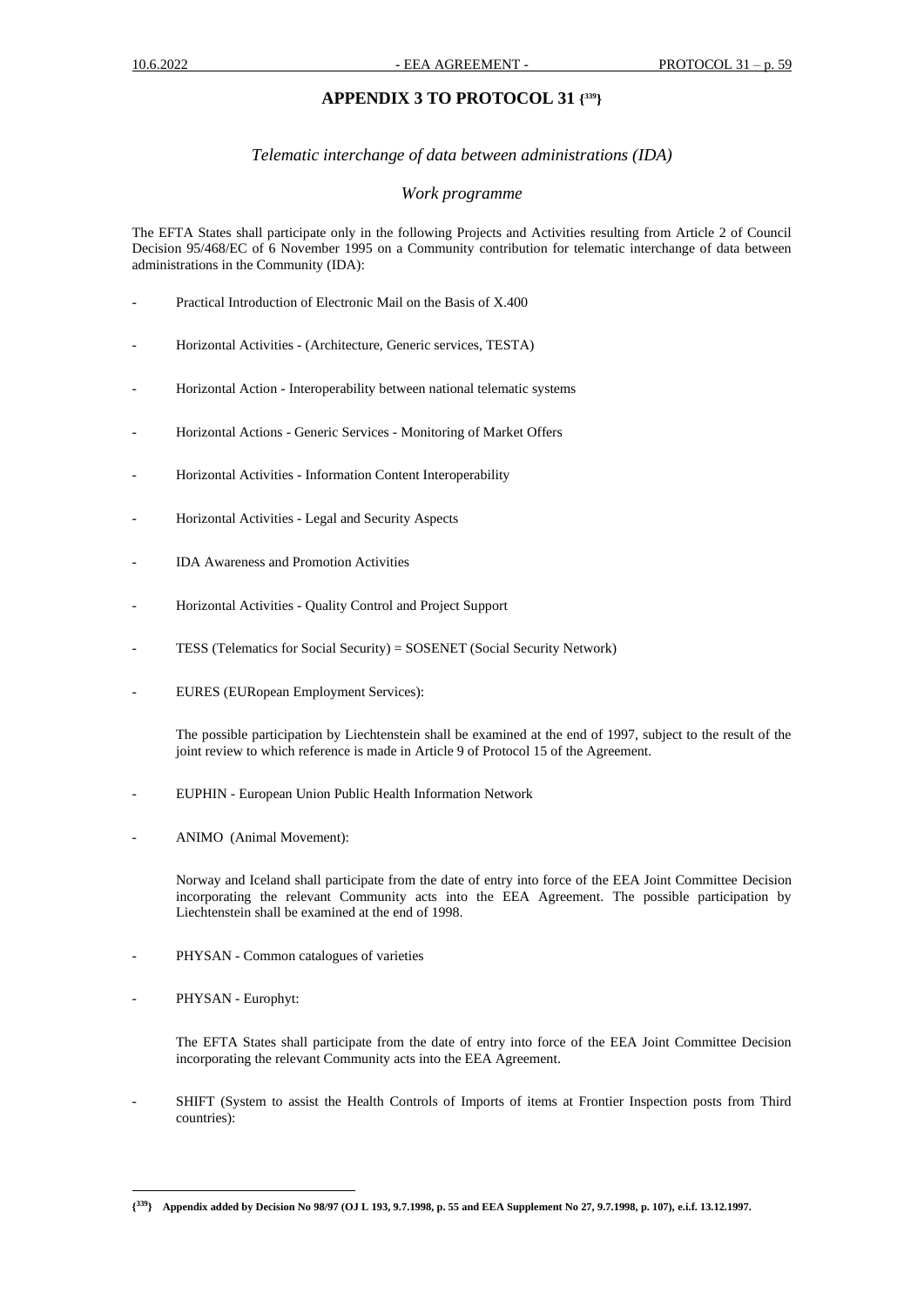Norway and Iceland shall participate from the date of entry into force of the EEA Joint Committee Decision incorporating the relevant Community acts into the EEA Agreement.

The possible participation for Liechtenstein shall be examined at the end of 1998.

- ITCG (Illegal Traffic of Cultural Goods)
- SIMAP (Information System for Public Procurement)
- TARIC (Integrated Tariff of the Community)
- EBTI (European Binding Tariff Info)
- TRANSIT (Community/Common)
- CCN/CSI (Common Communications Network)
- EIONET (European Environment Agency Network)
- EMEA (European Medicine Evaluation Agency Network):

The EFTA States shall participate from the date of entry into force of the EEA Joint Committee Decision incorporating the relevant Community acts into the EEA Agreement.

- DSIS (Distributed Statistical Information Services)
- **EXTRACOM**
- SERT (Statistiques d'Entreprises et Réseaux Télématiques)
- STATEL Generic Services (horizontal activities).

### I.**{ <sup>340</sup>}** PROJECTS OF COMMON INTEREST

**{ <sup>341</sup>}** The EFTA States shall participate in the following projects of common interest in the sphere of trans-European networks for the interchange of data between administrations, resulting from Article 3(1) of Decision No 1719/1999/EC of the European Parliament and of the Council, as amended.

- A. IN GENERAL
- Implementation of those networks required for the functioning of the European Agencies and bodies and in support of the legal framework arising from the creation of the European Agencies.
- Implementation of networks in the fields of policies related to the free movement of persons, in so far as they are required to support the action of the Contracting Parties to the present Agreement under that Agreement.
- Implementation of those networks which, within the framework of the present Agreement and in unforeseen circumstances, are urgently required to support the action of the Contracting Parties to the present Agreement, inter alia, in protecting the life and health of humans, animals and plants, the rights of European consumers, the living conditions of persons in the European Economic Area, or the fundamental interest of the Contracting Parties.

**<sup>{</sup> <sup>340</sup>} Paragraphs I and II added by Decision No 100/2000 (OJ L 7, 11.1.2001, p. 32 and EEA Supplement No 2, 11.1.2001, p.18), e.i.f. 15.12.2000.** 

**<sup>{</sup> <sup>341</sup>} Text replaced by Decision No 86/2003 (OJ L 257, 9.10.2003, p. 44 and EEA Supplement No 51, 9.10.2003, p. 29), e.i.f. 21.6.2003, it shall apply from 1.1.2003.**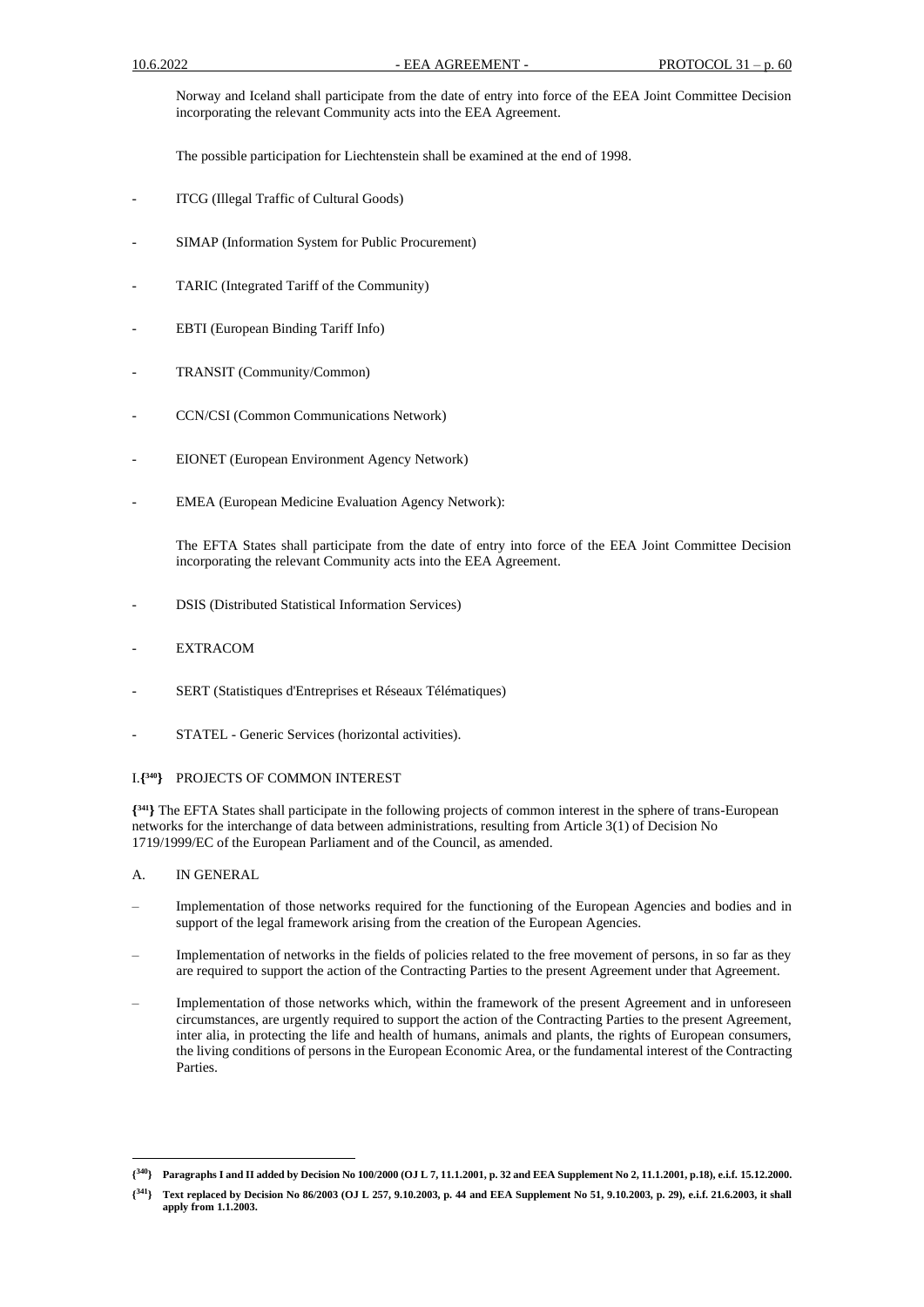- -**{ <sup>342</sup>}** Implementation of networks which facilitate the cooperation between judicial authorities (This applies only for Iceland and Norway).
- B. SPECIFIC NETWORKS SUPPORTING EMU AND COMMUNITY POLICIES AND ACTIVITIES
- Telematic networks concerning Community funding, notably to create an interface to existing Commission databases in order to facilitate the access of European organisations, and particularly SMEs, to Community sources of funding.
- Telematic networks in the area of statistics, notably regarding the collection and dissemination of statistical information.
- Telematic networks in the area of publication of official documents.
- Telematic networks in the industry sector, notably concerning the exchange of information between administrations in charge of industrial affairs, and between such administrations and industry federations, for the exchange of data regarding automobile type-approved data interchange between administrations, as well as services to simplify and improve the process of administrative form filling.
- Telematic networks concerning competition policy, notably through the implementation of improved electronic data exchange with the national administrations in order to facilitate information and consultation procedures.
- -**{ <sup>343</sup>}** Telematic networks in the areas of education and culture, information, communication, and audio-visual sector, notably for the exchange of information concerning content issues on open networks and to promote the development and free circulation of new audio-visual and information services.
- Telematic networks in the transport sector, notably for the support of the exchange of data concerning drivers, vehicles and transport operators.
- -**{ <sup>344</sup>}** Telematic networks in the areas of tourism, environment, consumer protection and public health protection for the support of information exchange between the Contracting Parties to the present Agreement.
- -**{ <sup>345</sup>}** Telematic networks contributing to the objectives of the e-Europe initiative and related action plan, in particular the chapter on government online, aimed at benefiting citizens and enterprises.
- -**{ <sup>346</sup>}** Telematic networks concerning immigration policy, notably through the implementation of improved electronic data exchange with the national administrations in order to facilitate information and consultation procedures (This applies only for Iceland and Norway).
- C. INTERINSTITUTIONAL NETWORKS
- Telematic networks in support of the interinstitutional exchange of information, notably:
	- in facilitation of multilingualism in interinstitutional information exchanges, means of translation workflow management and translation support tools, the sharing/exchanging of multilingual resources, and the organisation of common access to terminology databases; and
	- for document sharing between European Agencies and bodies and the European institutions.

#### D. GLOBALISATION OF IDA NETWORKS

- Extension of IDA networks to the EEA, EFTA, CEECs and other associated countries, as well as to G7 countries and international organisations, in particular regarding the social security, healthcare, pharmaceutical and environmental networks.
- II. HORIZONTAL ACTIONS AND MEASURES

**<sup>{</sup> <sup>342</sup>} Indent added by Decision No 86/2003 (OJ L 257, 9.10.2003, p. 44 and EEA Supplement No 51, 9.10.2003, p. 29), e.i.f. 21.6.2003, it shall apply from 1.1.2003.**

**<sup>{</sup> <sup>343</sup>} Indent replaced by Decision No 86/2003, (OJ L 257, 9.10.2003, p. 44 and EEA Supplement No 51, 9.10.2003, p. 29), e.i.f. 21.6.2003, it shall apply from 1.1.2003.** 

**<sup>{</sup> <sup>344</sup>} Indent replaced by Decision No 86/2003, (OJ L 257, 9.10.2003, p. 44 and EEA Supplement No 51, 9.10.2003, p. 29), e.i.f. 21.6.2003, it shall apply from 1.1.2003.** 

**<sup>{</sup> <sup>345</sup>} Indent added by Decision No 86/2003, (OJ L 257, 9.10.2003, p. 44 and EEA Supplement No 51, 9.10.2003, p. 29), e.i.f. 21.6.2003, it shall apply from 1.1.2003.** 

**<sup>{</sup> <sup>346</sup>} Indent added by Decision No 86/2003, (OJ L 257, 9.10.2003, p. 44 and EEA Supplement No 51, 9.10.2003, p. 29), e.i.f. 21.6.2003, it shall apply from 1.1.2003.**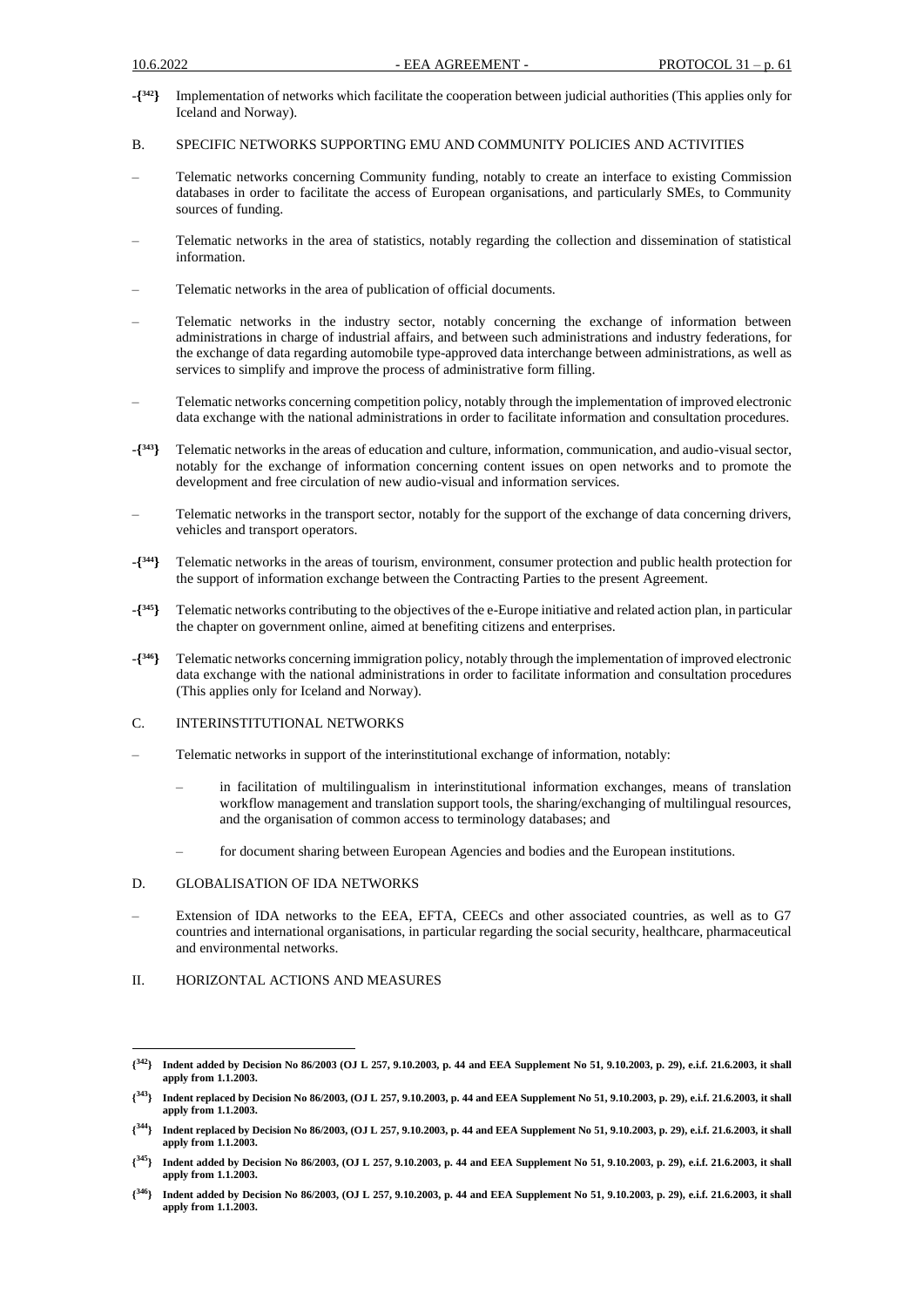The EFTA States shall participate in the following horizontal actions and measures in order to ensure interoperability of and access to trans-European networks for the electronic interchange of data between administrations (IDA) and resulting from Article 3(1) of Decision No 1720/1999/EC of the European Parliament and of the Council:

- Generic services.
- Common tools and techniques.
- Information content interoperability.
- Reference legal and security practices.
- Quality assurance and control.
- Interoperability with national and regional initiatives.
- Spread of best practice.

## **APPENDIX 4 TO PROTOCOL 31 { <sup>347</sup>}**

### EEA Financial Instrument Modalities of implementation

1. Definitions

In what follows:

- 1. Beneficiary State is a State that receives funding from the EEA EFTA States according to Decision of the EEA Joint Committee No 47/2000 of 22 May 2000. The Beneficiary State is represented by an authority to be nominated, charged with the management of the EEA EFTA funding in the country and with entering into contracts on projects with the Committee. The financial responsibility to the EEA EFTA States rests with the Beneficiary State.
- 2. Project Promoter is the body that sets up the project. The grants are paid to the Project Promoter via the Beneficiary State.
- 3. The Committee is the body set up by the EEA EFTA States to carry out the functions outlined in point 7.
- 4. The Monitoring Agent is an independent body that, on the basis of an agreement with the Beneficiary State, monitors the progress of the project and reports to the Beneficiary State and the Committee. The Monitoring Agent is appointed by the Beneficiary State on the basis of a proposal or an assessment and agreement of the European Investment Bank (EIB) and with the consent of the Committee.

### 2. The Beneficiary States

The Beneficiary States and their shares of the funds shall be as in the table below:

| Country               | 1999       |            |            | 2000-2003  | Total      |               |
|-----------------------|------------|------------|------------|------------|------------|---------------|
| Spain                 | <b>EUR</b> | 10 859 680 | <b>EUR</b> | 59 321 600 | <b>EUR</b> | 70 181 280    |
| Portugal              | <b>EUR</b> | 5 023 200  | <b>EUR</b> | 16 265 600 | <b>EUR</b> | 21 288 800    |
| Greece                | <b>EUR</b> | 5 812 560  | <b>EUR</b> | 16 265 600 | <b>EUR</b> | 22 078 160    |
| Ireland               | <b>EUR</b> | 1 698 320  | <b>EUR</b> | 3 827 200  | <b>EUR</b> | 5 5 2 5 5 2 0 |
| UK (Northern Ireland) | <b>EUR</b> | 526 240    | <b>EUR</b> |            | <b>EUR</b> | 526 240       |

**<sup>{</sup> <sup>347</sup>} Appendix added by Decision No 47/2000 (OJ L 174, 13.7.2000, p. 59 and EEA Supplement No 32, 13.7.2000, p. 8), e.i.f. 1.1.2001.**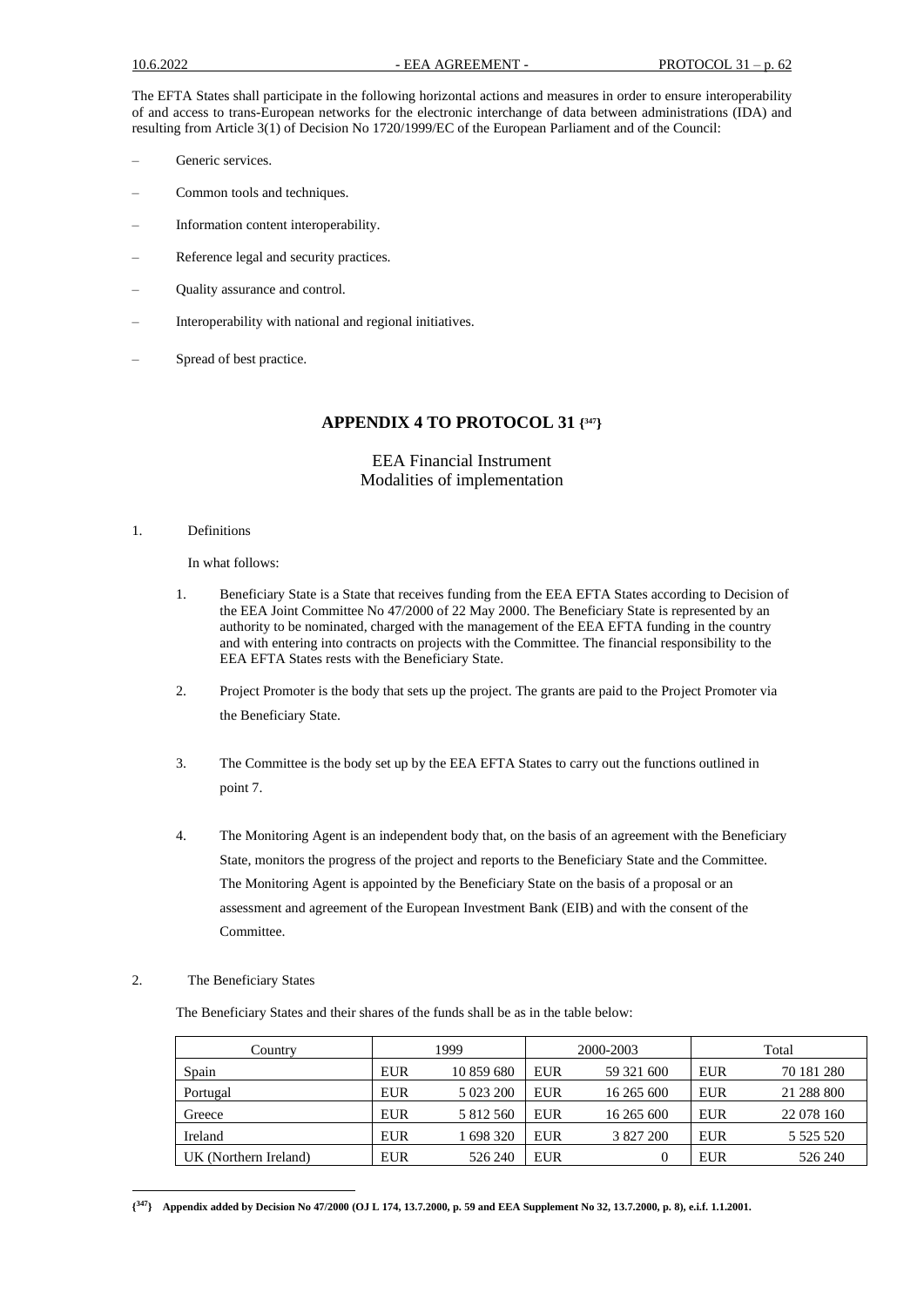| $\sim$<br>`ota | ~<br>$\Omega$<br> | ЮΟ<br>ι۱، | н | 00C |
|----------------|-------------------|-----------|---|-----|
|                | --                |           |   |     |
|                |                   |           |   |     |

#### 3. Form of assistance

The assistance shall be entirely in the form of grants. A Beneficiary State may, however, present proposals to the Committee to use parts of its share for the reduction of the interest costs of projects mainly financed by loans. Any such support will also be given in the form of grants.

The EEA EFTA contribution shall not exceed 50% of the project cost, except in projects otherwise financed by central, regional or local government budget allocations, where the contribution may not exceed 85% of total cost. Community ceilings for co-financing shall not be exceeded in any case.

The responsibility of the EEA EFTA States for the projects is limited to providing funds according to the agreed plan, provided that the monitoring reports confirm project implementation in accordance with the project proposal.

### 4. Eligible activities

Funding shall be available for projects in the areas of environment, including urban renewal, reduction of urban pollution and securing the European cultural heritage, transport, including infrastructure, and education and training, including academic research. The Contracting Parties agree to aim at allocating at least 2/3 of the overall amount to projects in the area of environment, as defined above.

5. Projects

The total amount of EUR 119,6 million shall be made available for commitment at the rhythm of 20% per year commenced cumulatively as of 1999. Different parts of large projects can be separately presented for financing and the Committee will consider each project proposal on its own merits.

### 6. Monitoring requirements

A monitoring plan is established for each project together with the project plan and schedule, the budget and the payment schedule. It shall identify the crucial points in the project. The Monitoring Agent reports at important stages of the project, in accordance with the established plan, normally at least once a year, to the Beneficiary State and the Committee, giving, inter alia, the following information:

- Fulfilment of formal requirements relating to tendering and procurement of permits and certifications.
- Project progress compared with the original plan.
- Deviations, if any, in relation to, inter alia, budgets, disbursement schedules, contracts, physical implementation, completion date. Repercussions for the project's scope, expected benefits and time of completion. Measures taken to mitigate the consequences of deviations, when appropriate.
- Accounts of the project.
- Whether the advancement of the project meets the requirements for the payment of the next instalment.

If the report does not correspond to the agreed plan, the Committee may ask the Beneficiary State for complementary information. Questions limited to clarification and requests for information that is missing in the report may be addressed to the Monitoring Agent, with the Beneficiary State being kept duly informed. The Committee may decide not to authorise further payments until the report corresponds to the agreement. The EEA EFTA States may audit projects as specified in point 10(13).

### 7. Organisational set-up

The EFTA States shall establish a Committee that shall:

- Approve the projects for funding.
- Approve the monitoring and payment plan for every project.
- Supervise the overall functioning of the assistance, notably on the basis of the monitoring reports.
- Authorise payments to the beneficiaries according to the payment plan, on the basis of the monitoring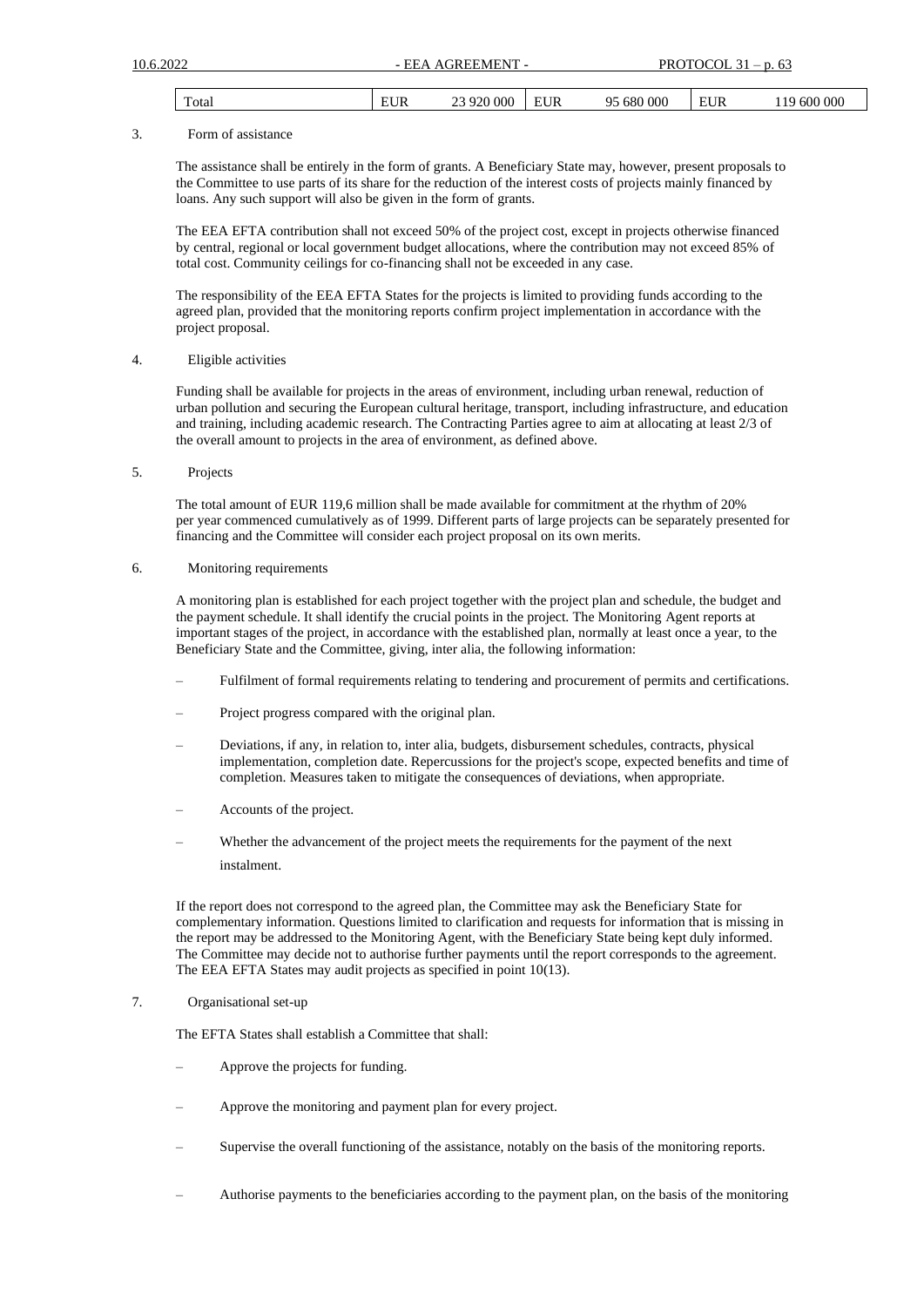reports.

The EIB shall:

- Appraise the proposed projects and report to the Beneficiary State.
- Propose, or assess and agree to, Monitoring Agents in the Beneficiary States, to be approved by the Committee and the Beneficiary State.

The Beneficiary States shall:

- Receive and endorse the projects to be financed.
- Present the projects to the EIB for appraisal and, subsequently, to the Commission and to the Committee, with the appraisal of the EIB.

The Commission shall:

Screen the proposed projects for their compatibility with Community objectives and, notably, rules for co-financing. In the latter scrutiny the EEA EFTA contributions shall be assimilated to Community financing.

The Monitoring Agents shall:

- Monitor the projects according to a reporting plan annexed to the approved project plan.
- Report to the Beneficiary State and to the Committee.
- 8. Language regime

The official languages of the EEA Agreement can be used. All documents submitted to the Committee must be provided by the Beneficiary State/Project Promoter in English translation.

9. Financial arrangements

The EEA EFTA States shall add a provision for appraisal and monitoring of 0,5% to each payment to the Beneficiary States, over and above the amount to be drawn on the agreed fund of EUR 119,6 million. All parties shall pay their own administrative costs.

The EIB, acting as a consultant to the Project Promoters/Beneficiary States, shall charge a fee to its principals for its services.

The EEA EFTA States shall implement an appropriate financial management. Payments to the Beneficiary States shall be made on the basis of orders of the Committee, which shall ensure timely execution. The accrued interest on the funds before the payment to beneficiaries belongs to the fund providers.

- 10. Short process description
	- 1. Project Promoter proposes a project outline to the Beneficiary State.
	- 2.**{ <sup>348</sup>}** Beneficiary State proposes the project outline to the Commission and the Committee in pre-consultation to validate the idea. The Committee may waive the requirement of pre-consultation, following a reasoned request from the Beneficiary State and based on objective criteria.
	- 3.**{ <sup>349</sup>}** In case of a positive outcome of the pre-consultation or in case such pre-consultation has been waived, Project Promoter asks the EIB to appraise the project. The appraisal shall cover technical, economic, financial, and managerial aspects of the proposal.
	- 4. Project Promoter submits the project plan, including budget, schedule, payment plan, monitoring plan and the EIB appraisal report, to the Beneficiary State.
	- 5. Beneficiary State submits the project with the documents mentioned in (4) to the Commission for clearance on eligibility.

**<sup>{</sup> <sup>348</sup>} Last sentence added by Decision No 165/2003, (OJ L 41, 12.2.2004, p. 69 and EEA Supplement No 7, 12.2.2004, p. 46), e.i.f. 8.11.2003.** 

**<sup>{</sup> <sup>349</sup>} First sentence replaced by Decision No 165/2003, (OJ L 41, 12.2.2004, p. 69 and EEA Supplement No 7, 12.2.2004, p. 46), e.i.f. 8.11.2003.**